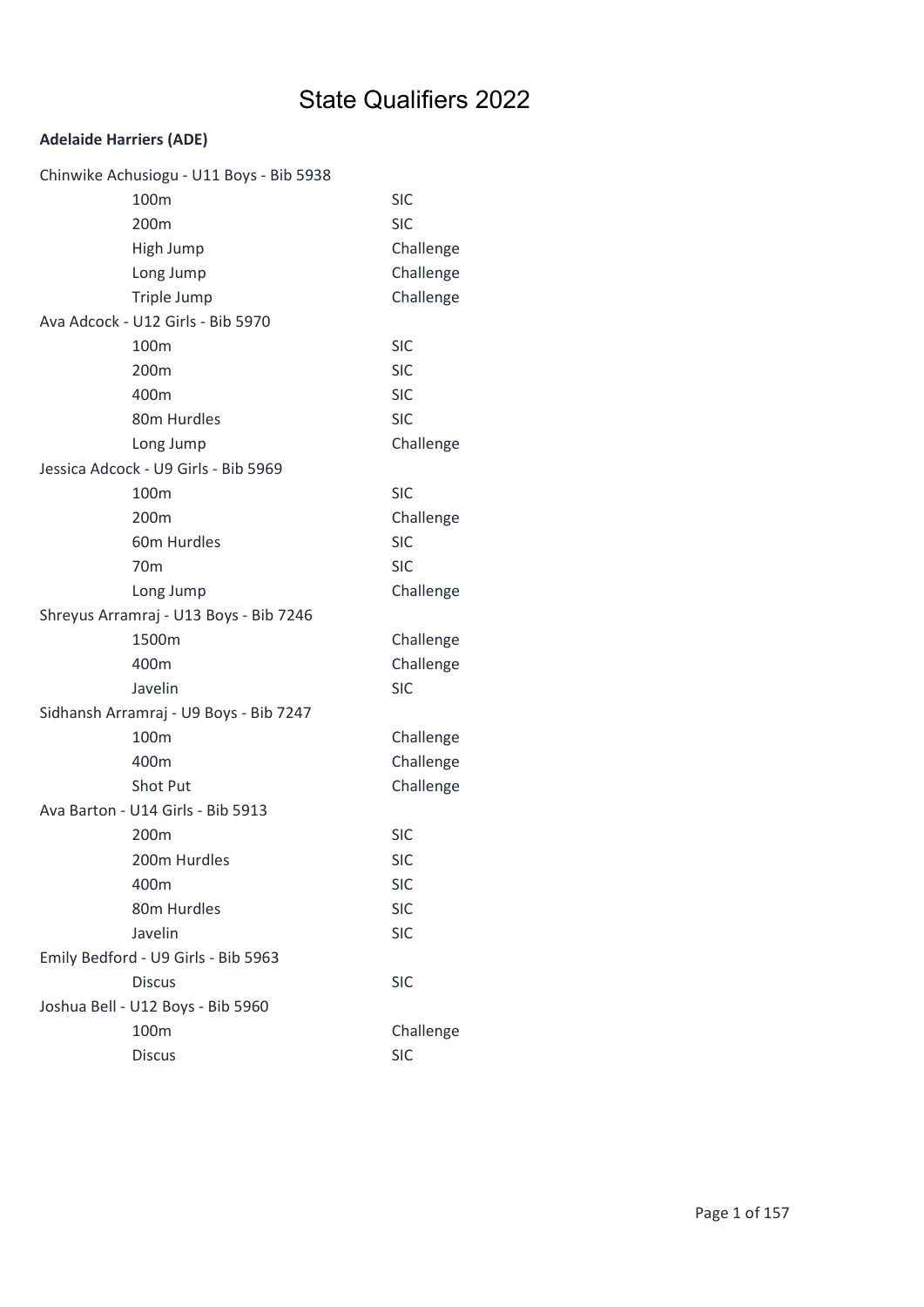| Aleksander Boruc - U12 Boys - Bib 6032         |            |
|------------------------------------------------|------------|
| 1500m                                          | <b>SIC</b> |
| 400m                                           | <b>SIC</b> |
| 800m                                           | <b>SIC</b> |
| Javelin                                        | <b>SIC</b> |
| Long Jump                                      | <b>SIC</b> |
| Lewis Bushby - U13 Boys - Bib 5984             |            |
| 100m                                           | <b>SIC</b> |
| 1500m                                          | <b>SIC</b> |
| 200m                                           | <b>SIC</b> |
| 400m                                           | <b>SIC</b> |
| 800m                                           | <b>SIC</b> |
| Owen Bushby - U11 Boys - Bib 5983              |            |
| 100m                                           | <b>SIC</b> |
| 1500m                                          | <b>SIC</b> |
| 200m                                           | <b>SIC</b> |
| 400m                                           | <b>SIC</b> |
| 800m                                           | <b>SIC</b> |
| Matthew Cantone - U12 Boys - Bib 5974          |            |
| 100m                                           | <b>SIC</b> |
| 1500m                                          | <b>SIC</b> |
| 200m                                           | <b>SIC</b> |
| 400m                                           | <b>SIC</b> |
| 800m                                           | <b>SIC</b> |
| Ricky Carter - U14 Boys - Bib 6642             |            |
| 100m                                           | <b>SIC</b> |
| 200m                                           | <b>SIC</b> |
| Long Jump                                      | <b>SIC</b> |
| Triple Jump                                    | <b>SIC</b> |
| Aiden Danaher - U10 Boys - Bib 6000            |            |
| 1100m Walk                                     | <b>SIC</b> |
| 200m                                           | Challenge  |
| <b>Discus</b>                                  | <b>SIC</b> |
| Luke Danaher - U12 Boys - Bib 6012             |            |
| 1500m Walk                                     | <b>SIC</b> |
| 80m Hurdles                                    | <b>SIC</b> |
| Javelin                                        | <b>SIC</b> |
| Scarlett Davey Guterres - U11 Girls - Bib 6018 |            |
| 400m                                           | <b>SIC</b> |
| 800m                                           | <b>SIC</b> |
| <b>Discus</b>                                  | Challenge  |
| High Jump                                      | Challenge  |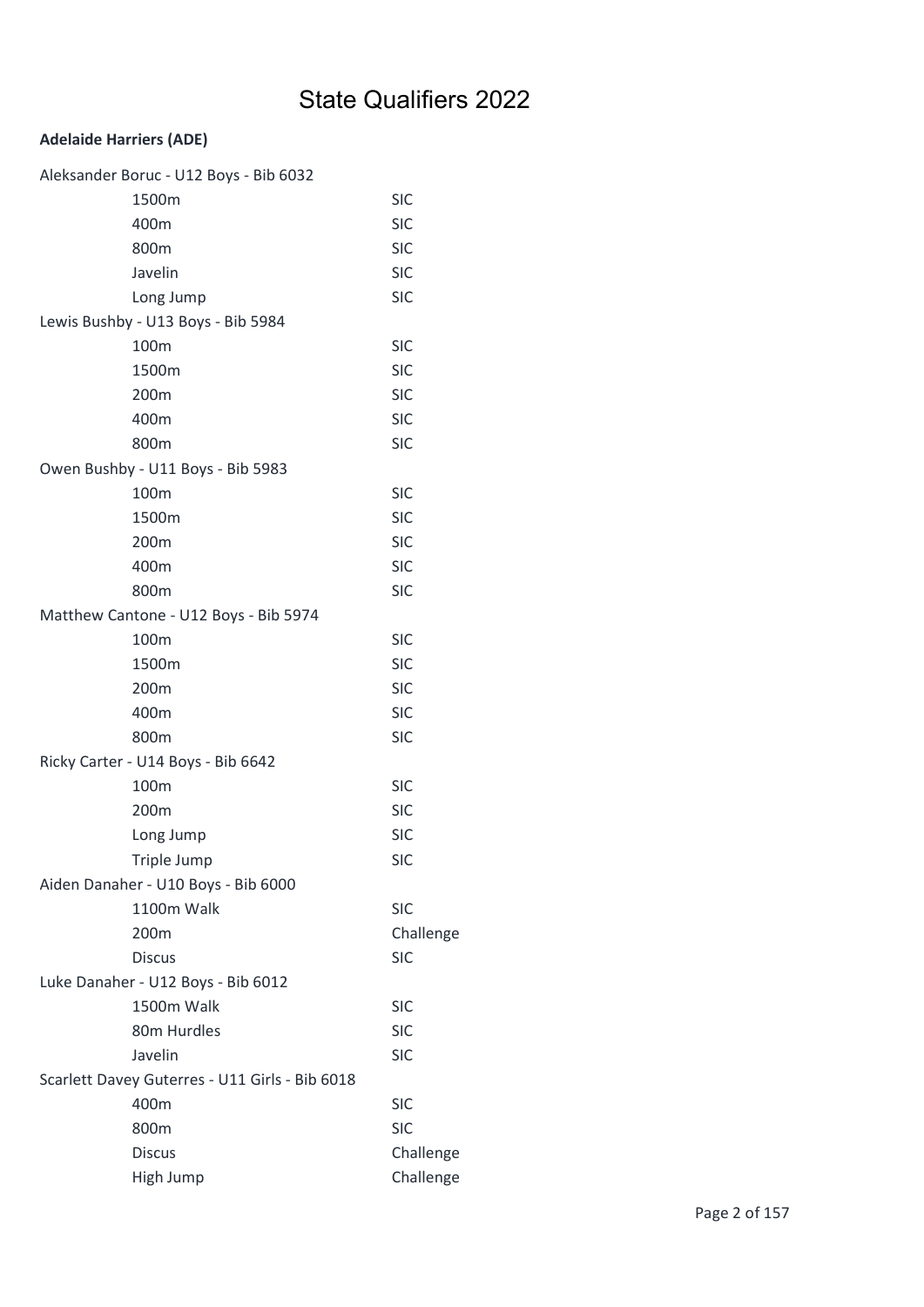| Charlie Doan - U12 Boys - Bib 6064     |            |
|----------------------------------------|------------|
| 100m                                   | <b>SIC</b> |
| 80m Hurdles                            | <b>SIC</b> |
| High Jump                              | <b>SIC</b> |
| Long Jump                              | <b>SIC</b> |
| Triple Jump                            | <b>SIC</b> |
| Ashton Dolphin - U11 Boys - Bib 6075   |            |
| 200 <sub>m</sub>                       | Challenge  |
| 400m                                   | Challenge  |
| 80m Hurdles                            | Challenge  |
| <b>Discus</b>                          | Challenge  |
| High Jump                              | Challenge  |
| Grace Errington - U10 Girls - Bib 5918 |            |
| 200m                                   | <b>SIC</b> |
| 400m                                   | <b>SIC</b> |
| 60m Hurdles                            | <b>SIC</b> |
| <b>Discus</b>                          | <b>SIC</b> |
| Shot Put                               | <b>SIC</b> |
| Jude Errington - U8 Boys - Bib 5916    |            |
| 100 <sub>m</sub>                       | Challenge  |
| 70 <sub>m</sub>                        | Challenge  |
| 700m                                   | Challenge  |
| High Jump                              | Challenge  |
| Shot Put                               | Challenge  |
| Eva Flint - U10 Girls - Bib 6006       |            |
| 100m                                   | <b>SIC</b> |
| 200m                                   | <b>SIC</b> |
| 400m                                   | <b>SIC</b> |
| 800m                                   | <b>SIC</b> |
| Long Jump                              | <b>SIC</b> |
| Tildie Fogden - U11 Girls - Bib 5991   |            |
| 100m                                   | <b>SIC</b> |
| 80m Hurdles                            | <b>SIC</b> |
| High Jump                              | <b>SIC</b> |
| Long Jump                              | <b>SIC</b> |
| Triple Jump                            | <b>SIC</b> |
| Thomas George - U13 Boys - Bib 5977    |            |
| 1500m                                  | <b>SIC</b> |
| 200m Hurdles                           | <b>SIC</b> |
| 400m                                   | <b>SIC</b> |
| 800m                                   | <b>SIC</b> |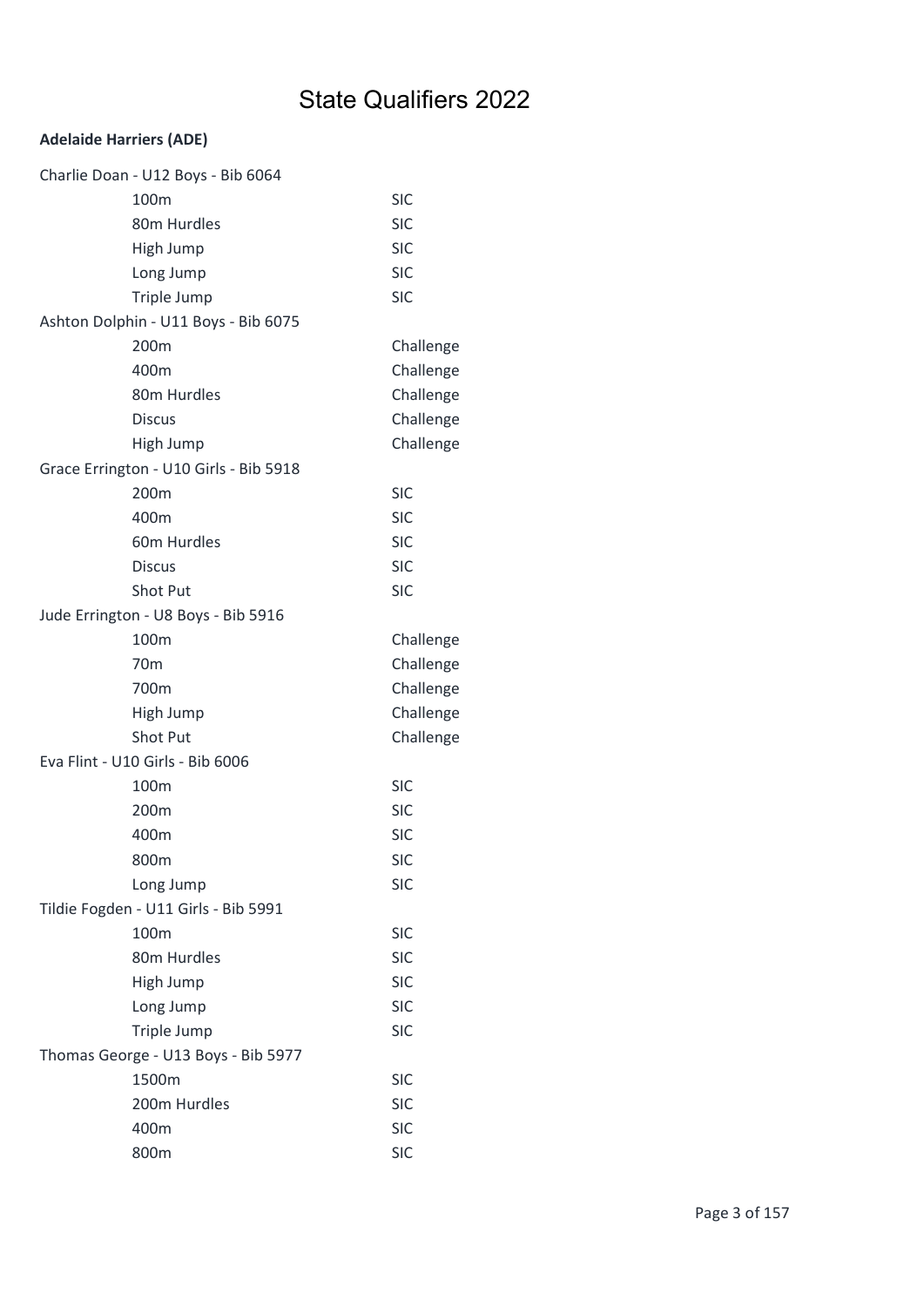| Eden Grant - U12 Girls - Bib 5976      |            |
|----------------------------------------|------------|
| 1500m                                  | <b>SIC</b> |
| 200m                                   | Challenge  |
| 800m                                   | <b>SIC</b> |
| 80m Hurdles                            | Challenge  |
| Long Jump                              | Challenge  |
| Jude Grant - U9 Boys - Bib 5975        |            |
| 100m                                   | <b>SIC</b> |
| 200m                                   | Challenge  |
| 400m                                   | <b>SIC</b> |
| 60m Hurdles                            | Challenge  |
| High Jump                              | <b>SIC</b> |
| Ruby Grieve - U9 Girls - Bib 5922      |            |
| 60m Hurdles                            | Challenge  |
| 70 <sub>m</sub>                        | Challenge  |
| 700m Walk                              | <b>SIC</b> |
| High Jump                              | Challenge  |
| Tessa Grieve - U11 Girls - Bib 5923    |            |
| 100m                                   | <b>SIC</b> |
| 80m Hurdles                            | <b>SIC</b> |
| High Jump                              | Challenge  |
| Phillipa Guthrie - U9 Girls - Bib 5965 |            |
| 400m                                   | <b>SIC</b> |
| 800m                                   | <b>SIC</b> |
| High Jump                              | Challenge  |
| Joseph Hewson - U14 Boys - Bib 6639    |            |
| 800m                                   | <b>SIC</b> |
| Zara Hewson - U9 Girls - Bib 5962      |            |
| High Jump                              | SIC        |
| Long Jump                              | <b>SIC</b> |
| <b>Shot Put</b>                        | <b>SIC</b> |
| Jack Jarvis - U11 Boys - Bib 5935      |            |
| 100m                                   | <b>SIC</b> |
| 80m Hurdles                            | <b>SIC</b> |
| <b>Discus</b>                          | <b>SIC</b> |
| Long Jump                              | <b>SIC</b> |
| William Jarvis - U13 Boys - Bib 5936   |            |
| 200m                                   | <b>SIC</b> |
| 400m                                   | <b>SIC</b> |
| 800m                                   | <b>SIC</b> |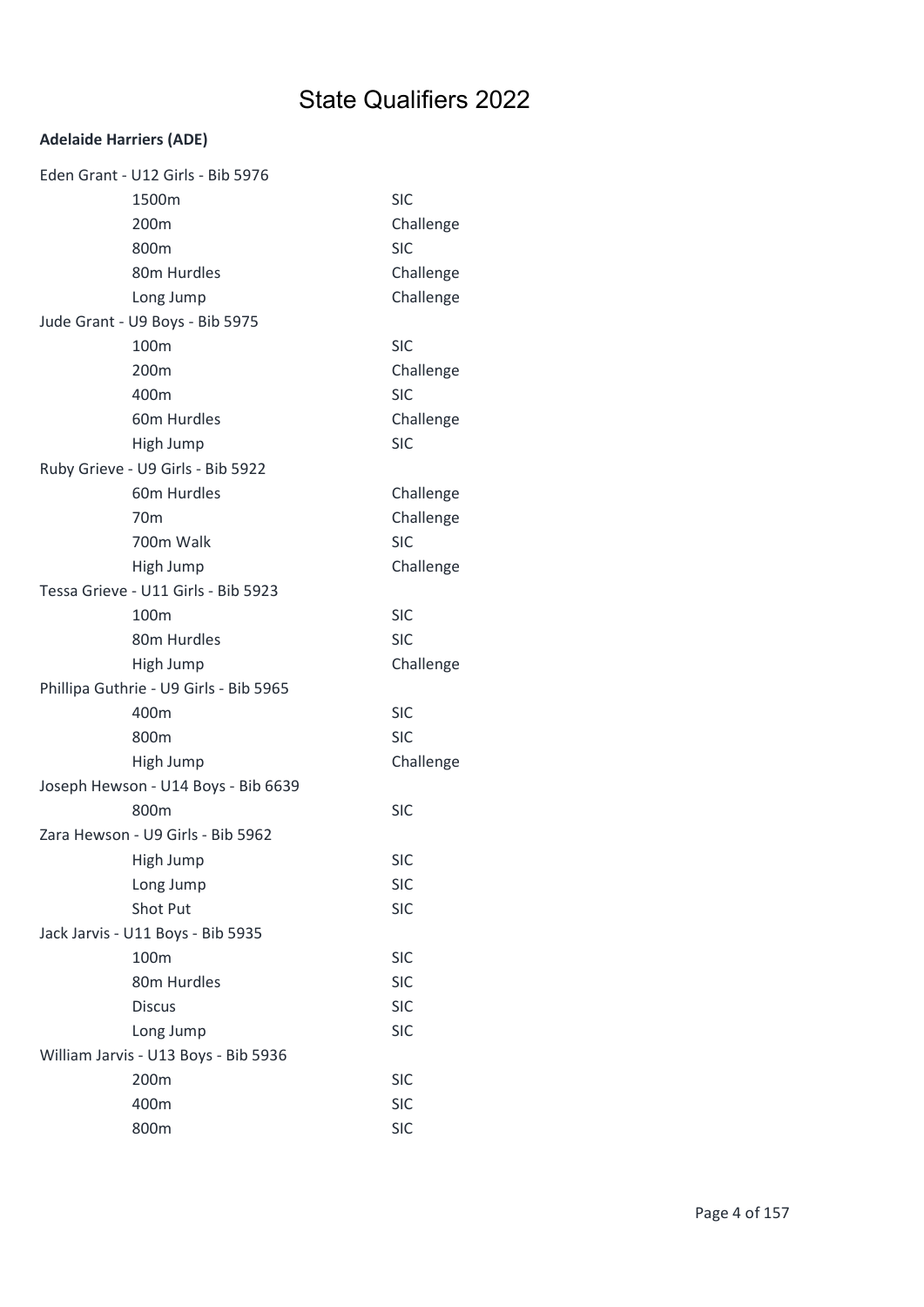| Myles Kidd - U12 Boys - Bib 5911        |            |
|-----------------------------------------|------------|
| 1500m                                   | <b>SIC</b> |
| 400m                                    | <b>SIC</b> |
| 800m                                    | <b>SIC</b> |
| Tristan Kidd - U13 Boys - Bib 5912      |            |
| 1500m                                   | <b>SIC</b> |
| 800m                                    | <b>SIC</b> |
| Kent Lange - U8 Boys - Bib 5982         |            |
| 100m                                    | Challenge  |
| 60m Hurdles                             | Challenge  |
| 70 <sub>m</sub>                         | Challenge  |
| <b>Discus</b>                           | Challenge  |
| Arabella Lehmann - U11 Girls - Bib 6061 |            |
| 100 <sub>m</sub>                        | <b>SIC</b> |
| 200m                                    | <b>SIC</b> |
| <b>Shot Put</b>                         | <b>SIC</b> |
| Jayden Lehmann - U10 Boys - Bib 6003    |            |
| 100m                                    | Challenge  |
| 200m                                    | Challenge  |
| 400m                                    | Challenge  |
| 800m                                    | Challenge  |
| Long Jump                               | Challenge  |
| Frankie Lewis - U12 Girls - Bib 5943    |            |
| 1500m                                   | <b>SIC</b> |
| Hazel Lewis - U10 Girls - Bib 5944      |            |
| 1100m Walk                              | <b>SIC</b> |
| Billie Macneil - U9 Girls - Bib 5915    |            |
| 60m Hurdles                             | Challenge  |
| 70 <sub>m</sub>                         | Challenge  |
| 700m Walk                               | <b>SIC</b> |
| 800m                                    | <b>SIC</b> |
| Long Jump                               | Challenge  |
| Nicholas Pavia - U15 Boys - Bib 5978    |            |
| 100m Hurdles                            | <b>SIC</b> |
| 200m                                    | <b>SIC</b> |
| 300m Hurdles                            | <b>SIC</b> |
| 400m                                    | <b>SIC</b> |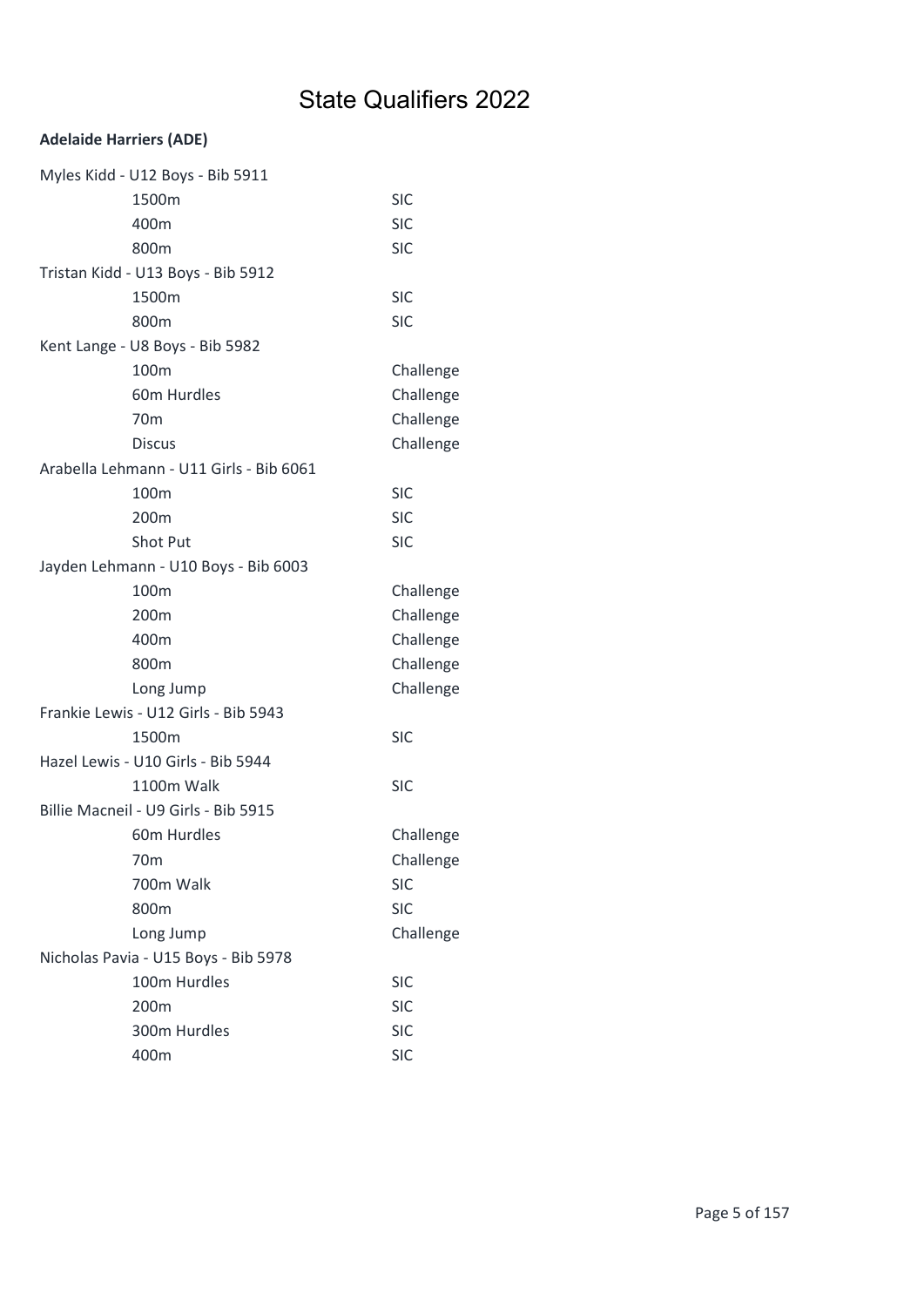| Matilda Pelham - U12 Girls - Bib 6038 |            |
|---------------------------------------|------------|
| 1500m Walk                            | <b>SIC</b> |
| 200 <sub>m</sub>                      | Challenge  |
| 800m                                  | <b>SIC</b> |
| 80m Hurdles                           | <b>SIC</b> |
| Long Jump                             | Challenge  |
| Harrison Rees - U11 Boys - Bib 5954   |            |
| 100m                                  | <b>SIC</b> |
| 80m Hurdles                           | <b>SIC</b> |
| High Jump                             | Challenge  |
| Flynn Ritossa - U13 Boys - Bib 5994   |            |
| 1500m                                 | <b>SIC</b> |
| 800m                                  | <b>SIC</b> |
| Ben Schulz - U14 Boys - Bib 6070      |            |
| 800m                                  | <b>SIC</b> |
| Triple Jump                           | <b>SIC</b> |
| Daniel Schulz - U12 Boys - Bib 6069   |            |
| Javelin                               | <b>SIC</b> |
| Triple Jump                           | Challenge  |
| James Schulz - U9 Boys - Bib 6068     |            |
| Long Jump                             | Challenge  |
| Shot Put                              | Challenge  |
| Harvey Stanley - U8 Boys - Bib 6096   |            |
| 100m                                  | Challenge  |
| 200m                                  | Challenge  |
| Percy Stanley - U10 Boys - Bib 6097   |            |
| 100m                                  | Challenge  |
| 400m                                  | <b>SIC</b> |
| 800m                                  | SIC        |
| High Jump                             | Challenge  |
| Owen Sun - U14 Boys - Bib 5929        |            |
| 100m                                  | <b>SIC</b> |
| 200m                                  | <b>SIC</b> |
| <b>Discus</b>                         | <b>SIC</b> |
| Long Jump                             | <b>SIC</b> |
| Triple Jump                           | <b>SIC</b> |
| Max Swift - U13 Boys - Bib 6039       |            |
| <b>Discus</b>                         | <b>SIC</b> |
| Javelin                               | <b>SIC</b> |
| Shot Put                              | <b>SIC</b> |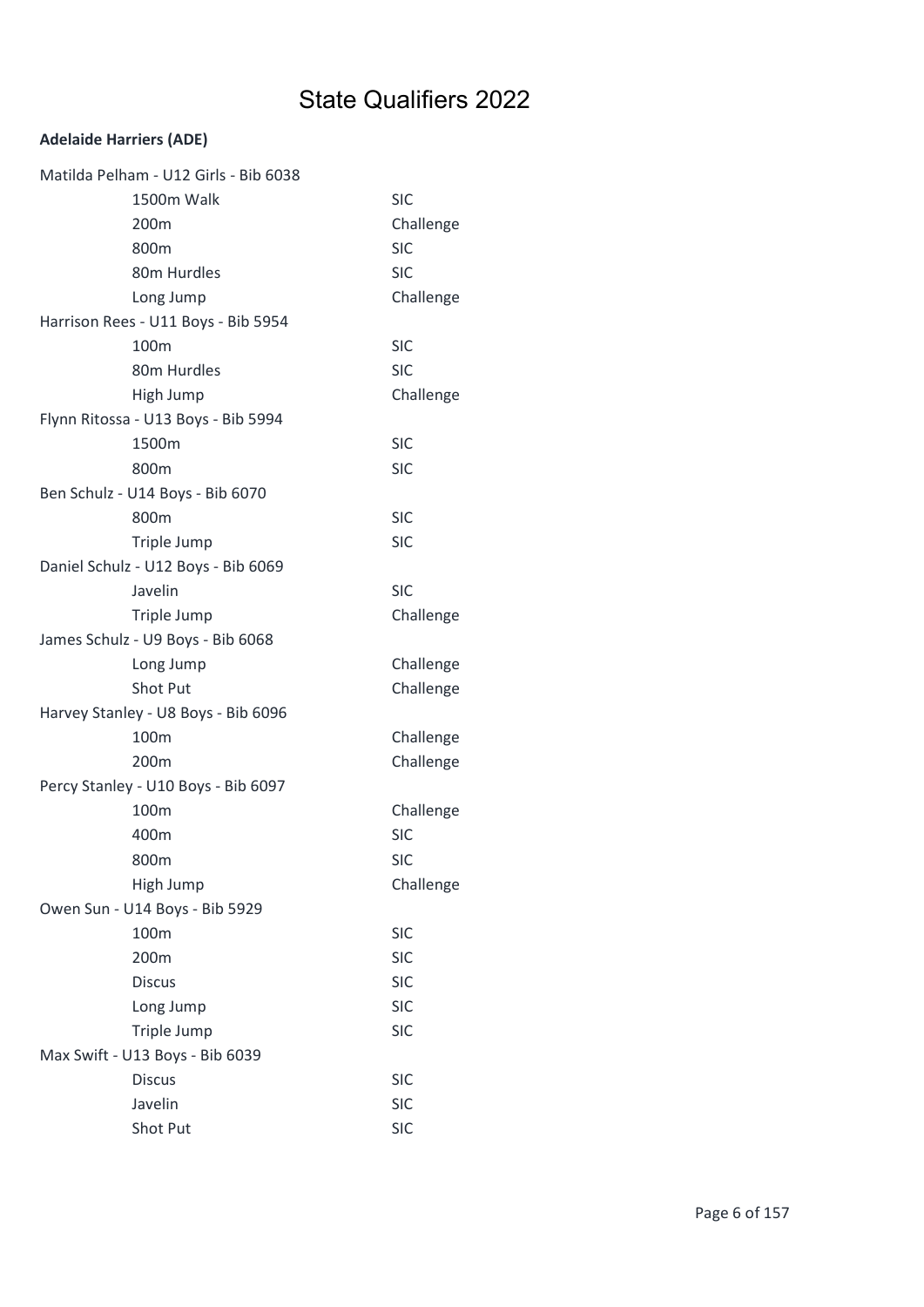| Lucille Trengove - U12 Girls - Bib 5946 |            |
|-----------------------------------------|------------|
| 100 <sub>m</sub>                        | <b>SIC</b> |
| 200 <sub>m</sub>                        | <b>SIC</b> |
| 80m Hurdles                             | <b>SIC</b> |
| Riley Whelan - U12 Boys - Bib 6033      |            |
| 100 <sub>m</sub>                        | <b>SIC</b> |
| 200 <sub>m</sub>                        | <b>SIC</b> |
| 80m Hurdles                             | <b>SIC</b> |
| Long Jump                               | Challenge  |
| Tilly Williams - U11 Girls - Bib 5939   |            |
| 1500m                                   | <b>SIC</b> |
| 800m                                    | <b>SIC</b> |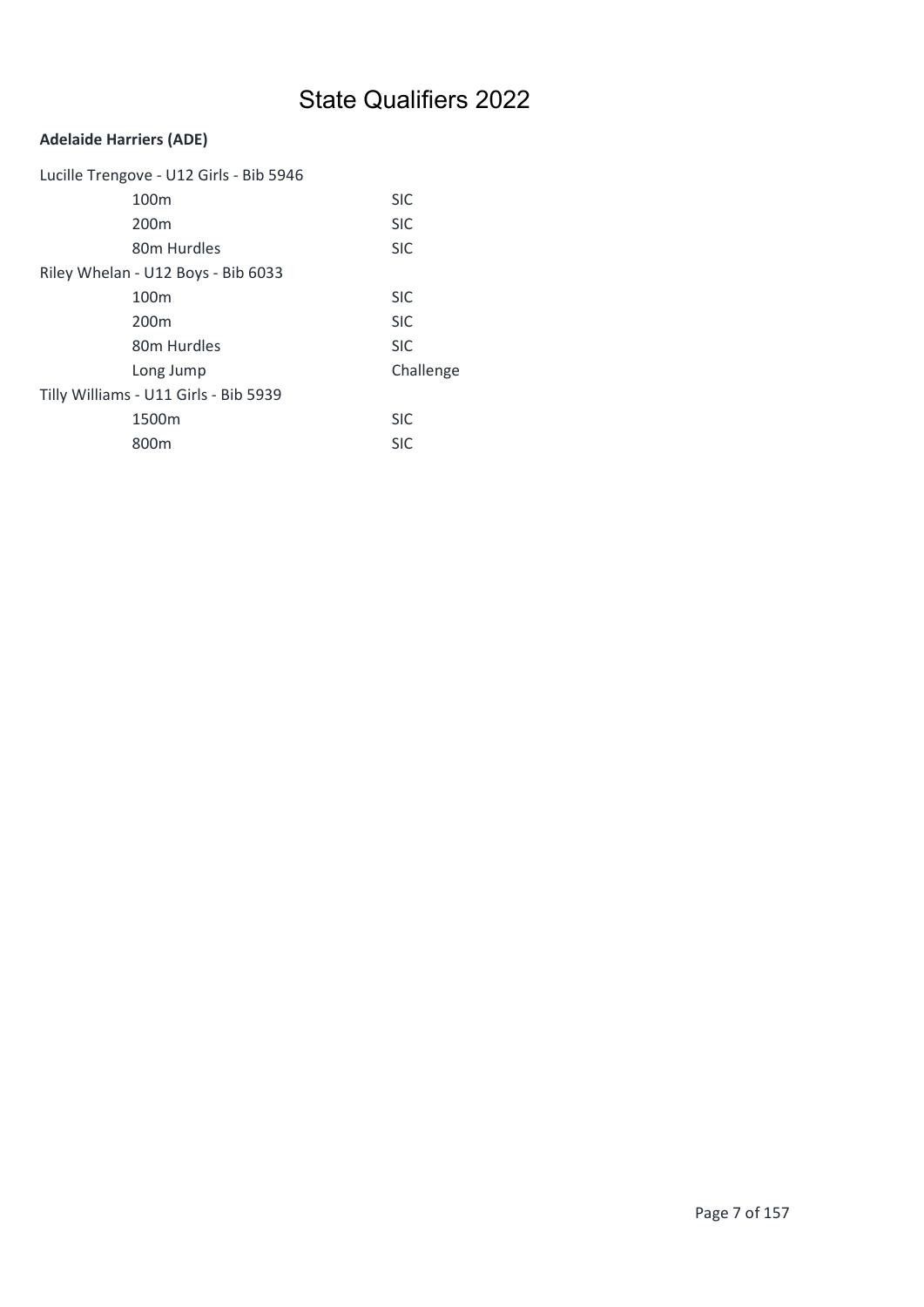#### Adelaide Plains Giants (APG)

Coby Greenshields - U8 Girls - Bib 5853 70m Challenge Bodie Seiboth - U10 Boys - Bib 5852 100m Challenge 800m SIC Zac Seiboth - U8 Boys - Bib 5851 100m Challenge 200m Challenge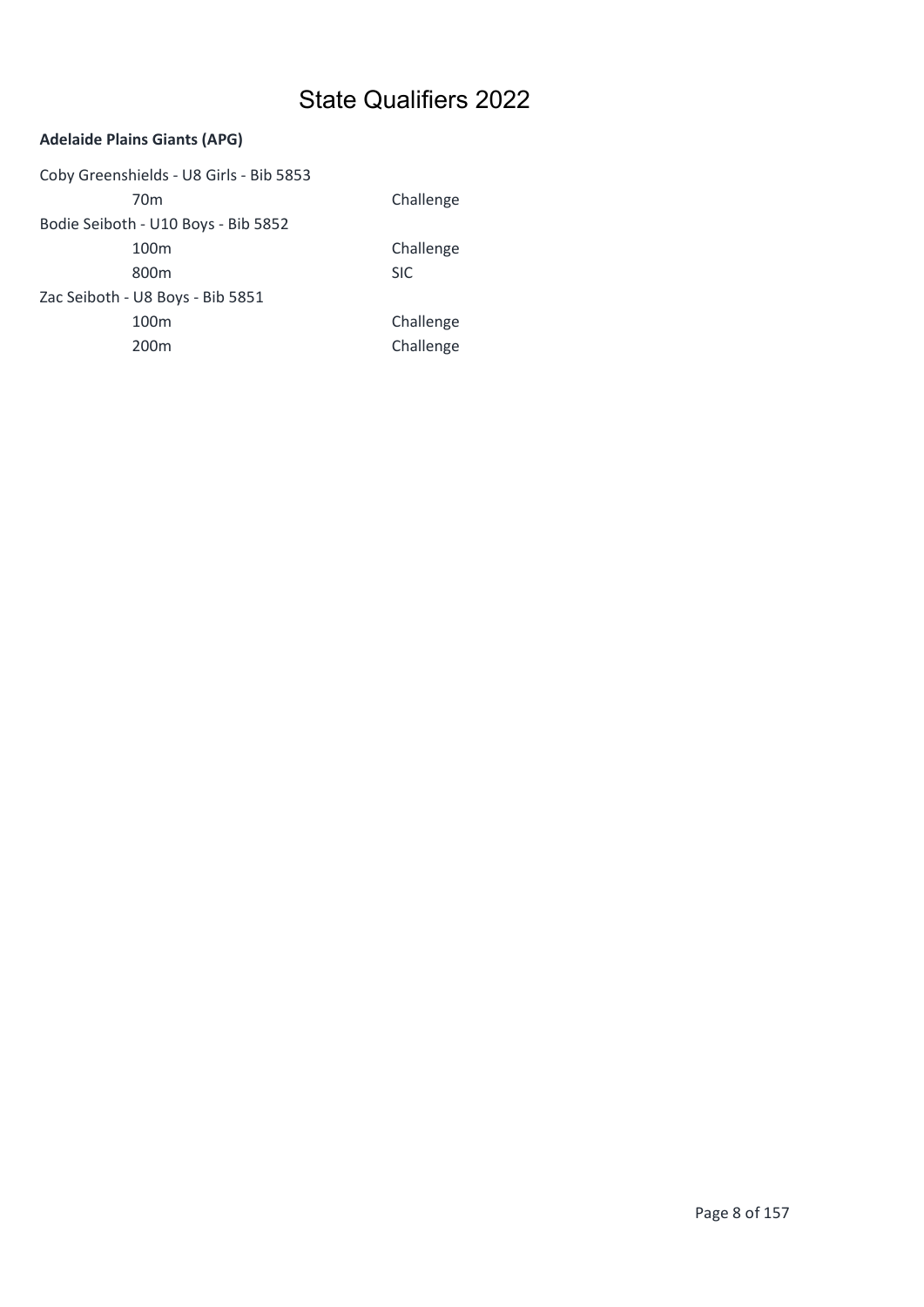### Alice Springs Runners & Walker (ARW)

| Tyler Gridley - U15 Boys - Bib 8018 |            |
|-------------------------------------|------------|
| 100 <sub>m</sub>                    | <b>SIC</b> |
| 1500 <sub>m</sub>                   | <b>SIC</b> |
| 200 <sub>m</sub>                    | <b>SIC</b> |
| 400m                                | <b>SIC</b> |
| 800m                                | <b>SIC</b> |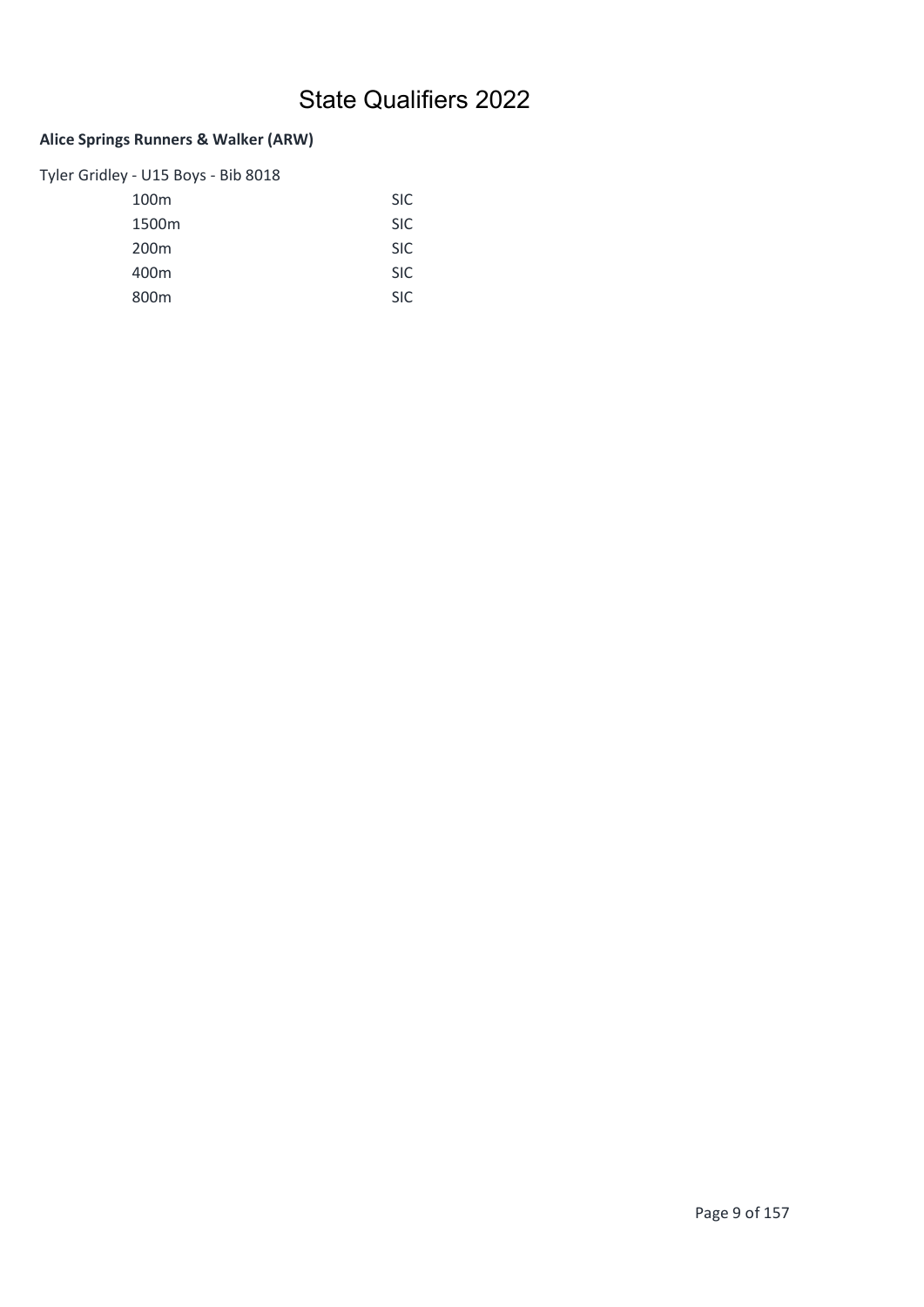### Alice Springs (ASP)

| Oliver Bedford - U13 Boys - Bib 7315   |            |
|----------------------------------------|------------|
| 100m                                   | <b>SIC</b> |
| Javelin                                | <b>SIC</b> |
| Alex Cowie - U16 Girls - Bib 7304      |            |
| 100m                                   | <b>SIC</b> |
| <b>Discus</b>                          | <b>SIC</b> |
| Javelin                                | <b>SIC</b> |
| <b>Shot Put</b>                        | <b>SIC</b> |
| Nyakan Dojiok - U13 Girls - Bib 7317   |            |
| 100m                                   | Challenge  |
| 200m                                   | Challenge  |
| <b>Discus</b>                          | Challenge  |
| Javelin                                | Challenge  |
| Amy Dunnicliffe - U13 Girls - Bib 7316 |            |
| 100m                                   | Challenge  |
| 200m                                   | Challenge  |
| Javelin                                | <b>SIC</b> |
| <b>Shot Put</b>                        | Challenge  |
| Dinai Hoth - U12 Boys - Bib 7320       |            |
| 100 <sub>m</sub>                       | Challenge  |
| 200m                                   | Challenge  |
| 400m                                   | Challenge  |
| High Jump                              | Challenge  |
| Long Jump                              | Challenge  |
| Rasheed Ladouce - U16 Boys - Bib 7311  |            |
| 100m                                   | <b>SIC</b> |
| 200m                                   | <b>SIC</b> |
| 400m                                   | <b>SIC</b> |
| Long Jump                              | <b>SIC</b> |
| James Lloyd - U11 Boys - Bib 7307      |            |
| 100m                                   | <b>SIC</b> |
| 200m                                   | <b>SIC</b> |
| 400m                                   | <b>SIC</b> |
| Javelin                                | <b>SIC</b> |
| Shot Put                               | <b>SIC</b> |
| Harry Micek - U9 Boys - Bib 7300       |            |
| 200m                                   | Challenge  |
| 400m                                   | Challenge  |
| 800m                                   | Challenge  |
| Long Jump                              | Challenge  |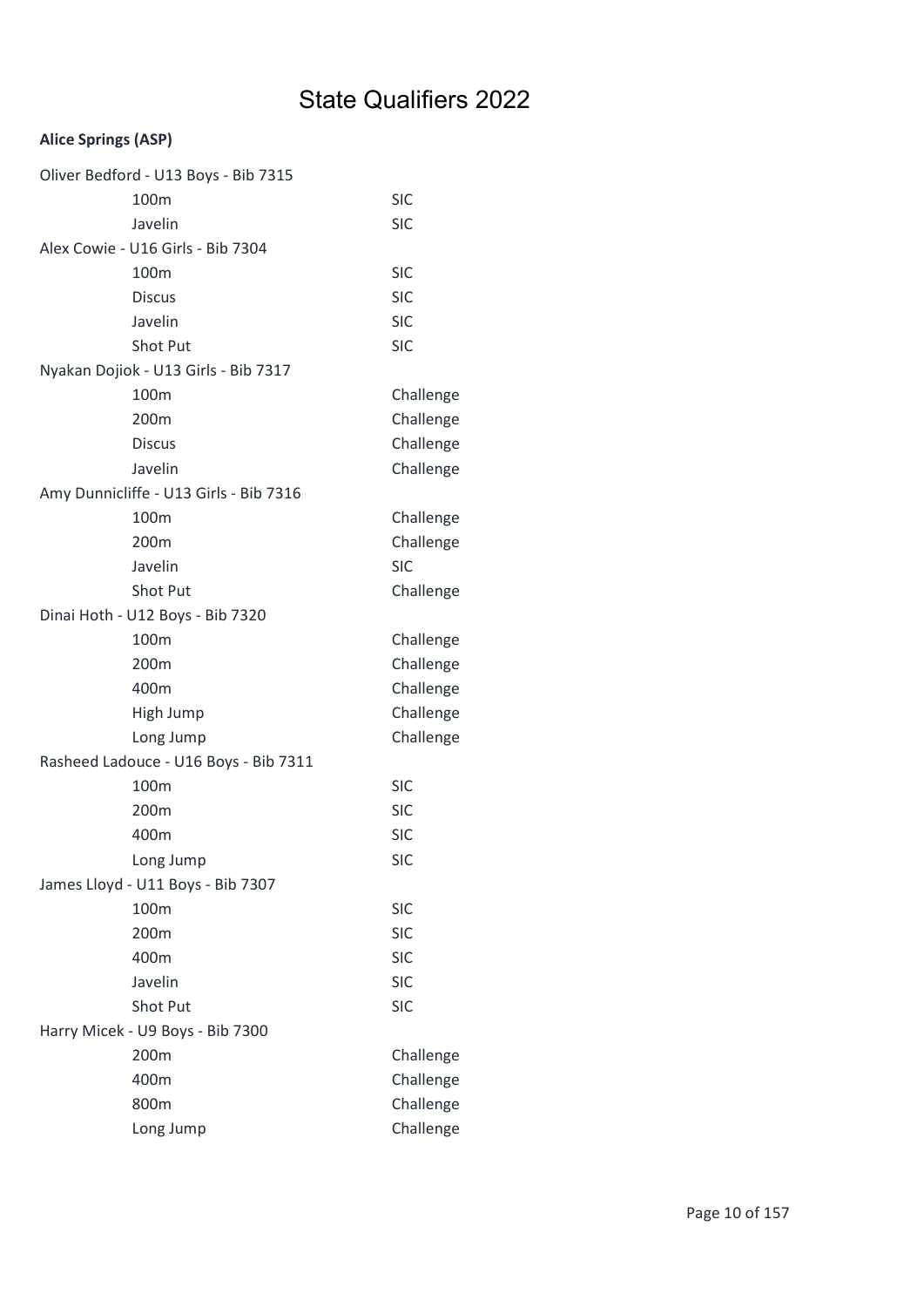### Alice Springs (ASP)

| Katrina Mundy-Pope - U13 Girls - Bib 7310   |            |
|---------------------------------------------|------------|
| 100 <sub>m</sub>                            | <b>SIC</b> |
| 200m                                        | <b>SIC</b> |
| 400m                                        | SIC        |
| Beatrice Peata-Roach - U14 Girls - Bib 7326 |            |
| <b>Discus</b>                               | SIC        |
| Javelin                                     | <b>SIC</b> |
| Shot Put                                    | <b>SIC</b> |
| Skye Pentland - U13 Girls - Bib 7301        |            |
| 200m                                        | Challenge  |
| 400m                                        | Challenge  |
| 800m                                        | Challenge  |
| Arjay Prior - U10 Boys - Bib 7314           |            |
| 100m                                        | <b>SIC</b> |
| 200m                                        | <b>SIC</b> |
| Jaden Santos Gouveia - U16 Boys - Bib 7305  |            |
| 1500m                                       | <b>SIC</b> |
| 400m                                        | <b>SIC</b> |
| 800m                                        | <b>SIC</b> |
| High Jump                                   | <b>SIC</b> |
| Javelin                                     | <b>SIC</b> |
| Marcus See - U9 Boys - Bib 7308             |            |
| 400m                                        | <b>SIC</b> |
| 800m                                        | <b>SIC</b> |
| Benedict Syam - U17 Boys - Bib 8008         |            |
| 100 <sub>m</sub>                            | <b>SIC</b> |
| 200 <sub>m</sub>                            | <b>SIC</b> |
| 400m                                        | <b>SIC</b> |
| 800m                                        | <b>SIC</b> |
| Mataiyo Tupou - U10 Boys - Bib 7302         |            |
| <b>Discus</b>                               | SIC        |
| Shot Put                                    | <b>SIC</b> |
|                                             |            |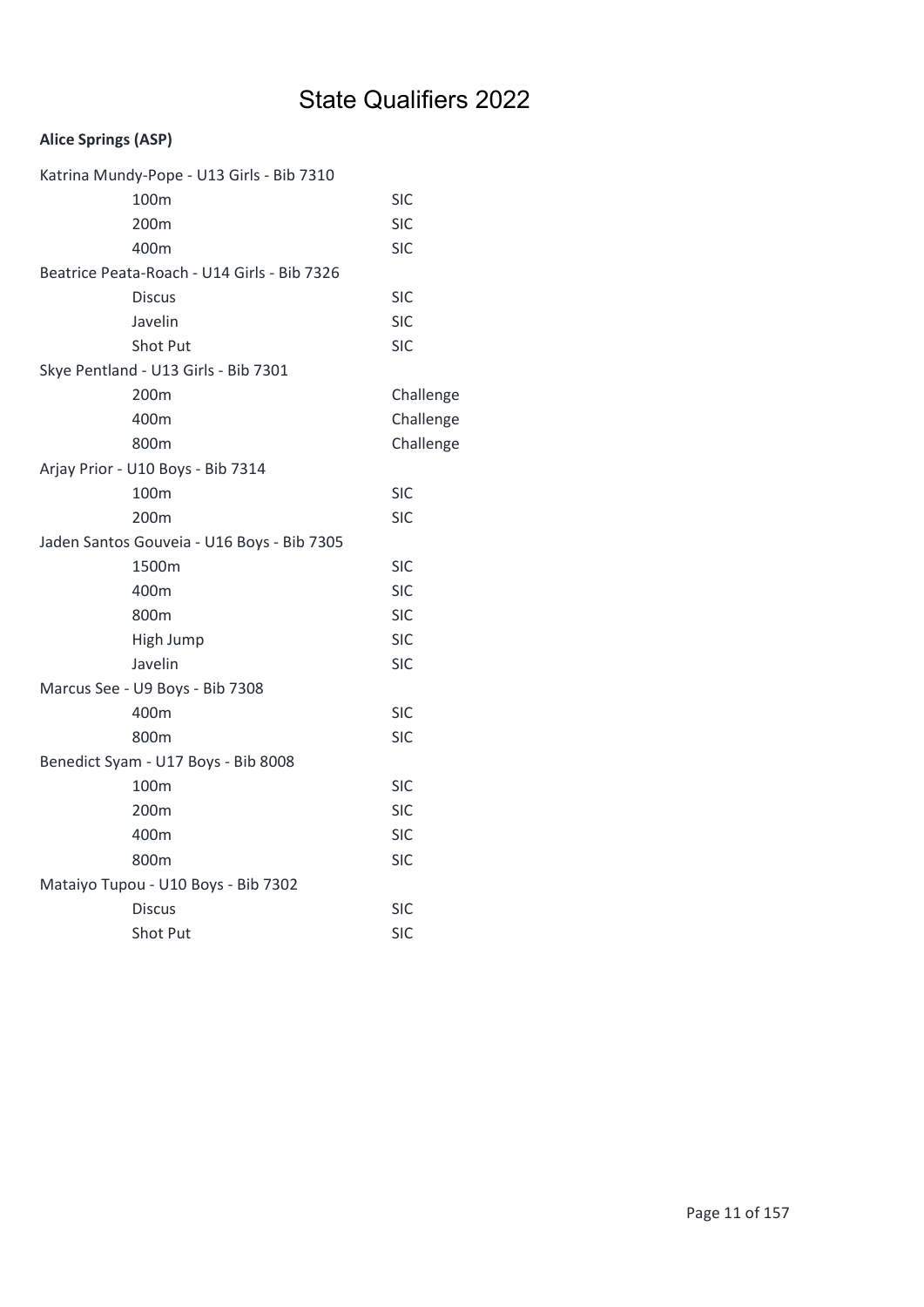### Bordertown (BTN)

| Max Cook - U11 Boys - Bib 5669      |            |
|-------------------------------------|------------|
| 200m                                | Challenge  |
| 400m                                | Challenge  |
| <b>Discus</b>                       | Challenge  |
| High Jump                           | Challenge  |
| Long Jump                           | Challenge  |
| Zoe Cook - U12 Girls - Bib 5670     |            |
| 200m                                | Challenge  |
| 400m                                | Challenge  |
| 800m                                | Challenge  |
| High Jump                           | Challenge  |
| Long Jump                           | Challenge  |
| Noah Hillier - U10 Boys - Bib 5693  |            |
| 100m                                | Challenge  |
| 200m                                | <b>SIC</b> |
| 400m                                | <b>SIC</b> |
| 800m                                | <b>SIC</b> |
| Long Jump                           | <b>SIC</b> |
| Scarlett Ross - U8 Girls - Bib 5691 |            |
| 100m                                | Challenge  |
| 200m                                | Challenge  |
| 60m Hurdles                         | Challenge  |
| 70 <sub>m</sub>                     | Challenge  |
| Long Jump                           | Challenge  |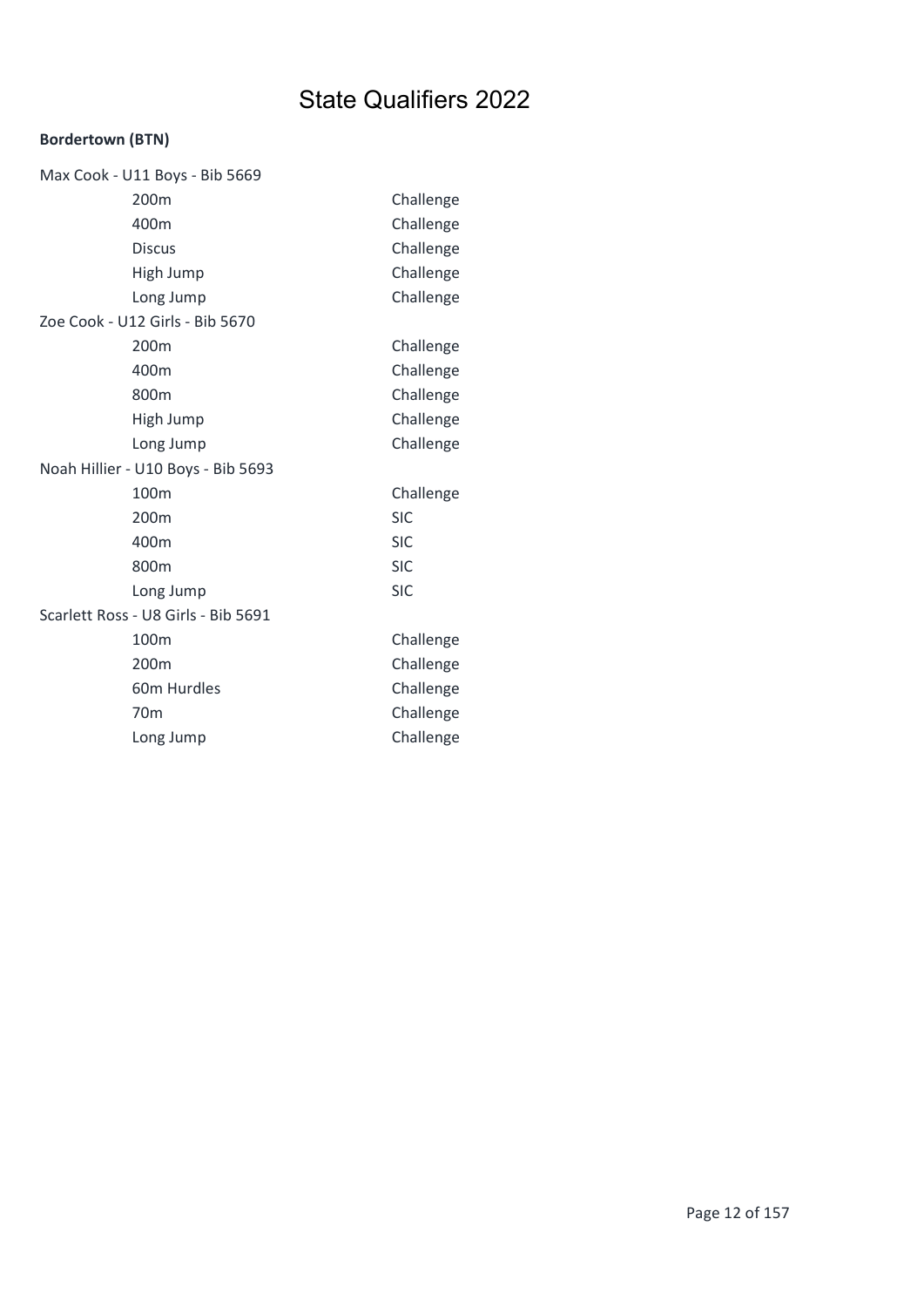#### Barossa Valley (BVA)

| River Dowling - U13 Boys - Bib 5799   |            |
|---------------------------------------|------------|
| 100m                                  | <b>SIC</b> |
| 200m                                  | <b>SIC</b> |
| 200m Hurdles                          | <b>SIC</b> |
| 80m Hurdles                           | <b>SIC</b> |
| High Jump                             | <b>SIC</b> |
| George Gogoll - U10 Boys - Bib 5791   |            |
| 100m                                  | Challenge  |
| 400m                                  | Challenge  |
| <b>Discus</b>                         | <b>SIC</b> |
| High Jump                             | <b>SIC</b> |
| Ruby Gogoll - U12 Girls - Bib 5792    |            |
| 100m                                  | Challenge  |
| <b>Discus</b>                         | Challenge  |
| High Jump                             | Challenge  |
| Eamon Hargans - U8 Boys - Bib 5738    |            |
| 100m                                  | Challenge  |
| <b>Discus</b>                         | Challenge  |
| Long Jump                             | Challenge  |
| Alexander Lange - U14 Boys - Bib 5789 |            |
| 100m                                  | <b>SIC</b> |
| 200m                                  | <b>SIC</b> |
| 90m Hurdles                           | <b>SIC</b> |
| High Jump                             | <b>SIC</b> |
| Hudson Lange - U15 Boys - Bib 5790    |            |
| 100m                                  | <b>SIC</b> |
| 100m Hurdles                          | <b>SIC</b> |
| 1500m                                 | <b>SIC</b> |
| 800m                                  | <b>SIC</b> |
| Noah Lewcock - U11 Boys - Bib 5796    |            |
| 100m                                  | Challenge  |
| 200m                                  | Challenge  |
| Javelin                               | Challenge  |
| Long Jump                             | Challenge  |
| Shot Put                              | Challenge  |
| Lincoln Parbs - U9 Boys - Bib 5788    |            |
| 100m                                  | Challenge  |
| 70m                                   | Challenge  |
| <b>Discus</b>                         | <b>SIC</b> |
| Shot Put                              | <b>SIC</b> |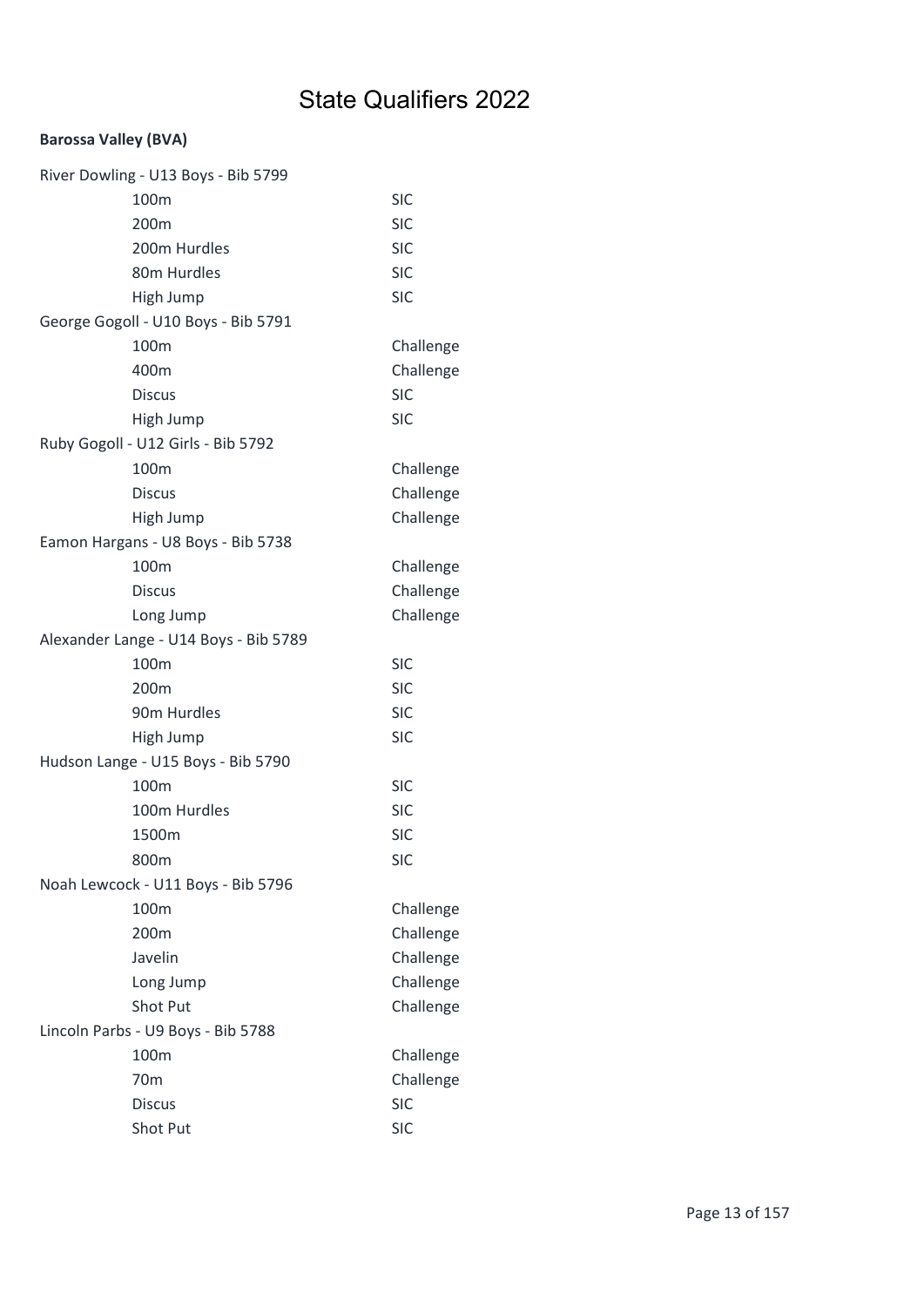#### Barossa Valley (BVA)

| Jobe Rathjen - U8 Boys - Bib 5806     |            |
|---------------------------------------|------------|
| 100m                                  | Challenge  |
| 200m                                  | Challenge  |
| 70 <sub>m</sub>                       | Challenge  |
| <b>Discus</b>                         | Challenge  |
| Shot Put                              | Challenge  |
| Priya Rathjen - U11 Girls - Bib 5807  |            |
| 100m                                  | Challenge  |
| 200m                                  | Challenge  |
| <b>Discus</b>                         | Challenge  |
| Long Jump                             | Challenge  |
| Asha Rowe - U12 Girls - Bib 5744      |            |
| 400m                                  | Challenge  |
| 80m Hurdles                           | Challenge  |
| Javelin                               | <b>SIC</b> |
| Shot Put                              | Challenge  |
| Triple Jump                           | Challenge  |
| Taj Rowe - U9 Boys - Bib 5743         |            |
| 60m Hurdles                           | <b>SIC</b> |
| 800m                                  | <b>SIC</b> |
| <b>Discus</b>                         | <b>SIC</b> |
| High Jump                             | Challenge  |
| Shot Put                              | <b>SIC</b> |
| Oliver Schmidt - U11 Boys - Bib 5742  |            |
| 100m                                  | <b>SIC</b> |
| 80m Hurdles                           | <b>SIC</b> |
| <b>Discus</b>                         | <b>SIC</b> |
| Long Jump                             | <b>SIC</b> |
| Triple Jump                           | <b>SIC</b> |
| Stella Schmidt - U10 Girls - Bib 5741 |            |
| 100m                                  | Challenge  |
| 60m Hurdles                           | <b>SIC</b> |
| 70 <sub>m</sub>                       | Challenge  |
| <b>Discus</b>                         | Challenge  |
| Long Jump                             | Challenge  |
| Isabelle Small - U9 Girls - Bib 5783  |            |
| 100m                                  | Challenge  |
| 200m                                  | Challenge  |
| 60m Hurdles                           | <b>SIC</b> |
| 70 <sub>m</sub>                       | <b>SIC</b> |
| Long Jump                             | Challenge  |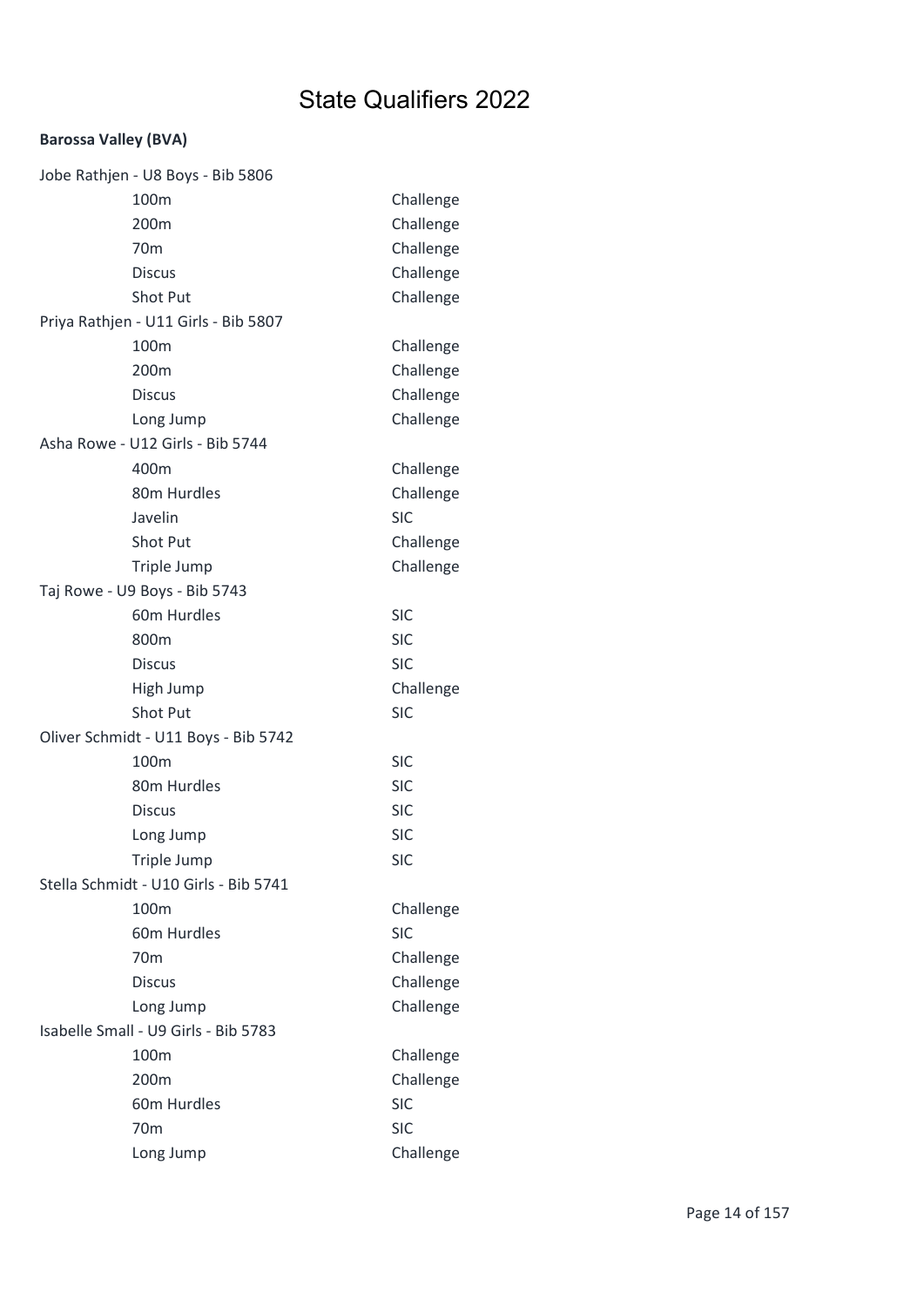### Campbelltown (CAM)

| Tehan Arachchi Appuhamilag - U14 Boys - Bib 5556 |            |
|--------------------------------------------------|------------|
| 100m                                             | <b>SIC</b> |
| 200m                                             | <b>SIC</b> |
| Long Jump                                        | <b>SIC</b> |
| Anhad Brar - U10 Girls - Bib 5583                |            |
| 60m Hurdles                                      | Challenge  |
| <b>Discus</b>                                    | Challenge  |
| Long Jump                                        | Challenge  |
| <b>Shot Put</b>                                  | Challenge  |
| Seerat Brar - U12 Girls - Bib 5582               |            |
| 80m Hurdles                                      | Challenge  |
| <b>Discus</b>                                    | Challenge  |
| Mayci Brook - U10 Girls - Bib 5609               |            |
| 100m                                             | Challenge  |
| 60m Hurdles                                      | <b>SIC</b> |
| 70 <sub>m</sub>                                  | <b>SIC</b> |
| Eliza Campbell - U9 Girls - Bib 5628             |            |
| 100m                                             | Challenge  |
| 60m Hurdles                                      | Challenge  |
| 800m                                             | Challenge  |
| <b>Discus</b>                                    | Challenge  |
| Long Jump                                        | Challenge  |
| Zak Carberry - U8 Boys - Bib 5594                |            |
| 700m                                             | Challenge  |
| Jordy Dalton - U12 Boys - Bib 5584               |            |
| Javelin                                          | <b>SIC</b> |
| Annabella Giannakis - U11 Girls - Bib 5564       |            |
| 1500m                                            | <b>SIC</b> |
| 400m                                             | Challenge  |
| 800m                                             | Challenge  |
| Long Jump                                        | Challenge  |
| Leonidas Giannakis - U9 Boys - Bib 5563          |            |
| High Jump                                        | Challenge  |
| Long Jump                                        | Challenge  |
| Lillia Giannakis - U13 Girls - Bib 5565          |            |
| 100m                                             | <b>SIC</b> |
| 200m                                             | <b>SIC</b> |
| Long Jump                                        | <b>SIC</b> |
| Triple Jump                                      | <b>SIC</b> |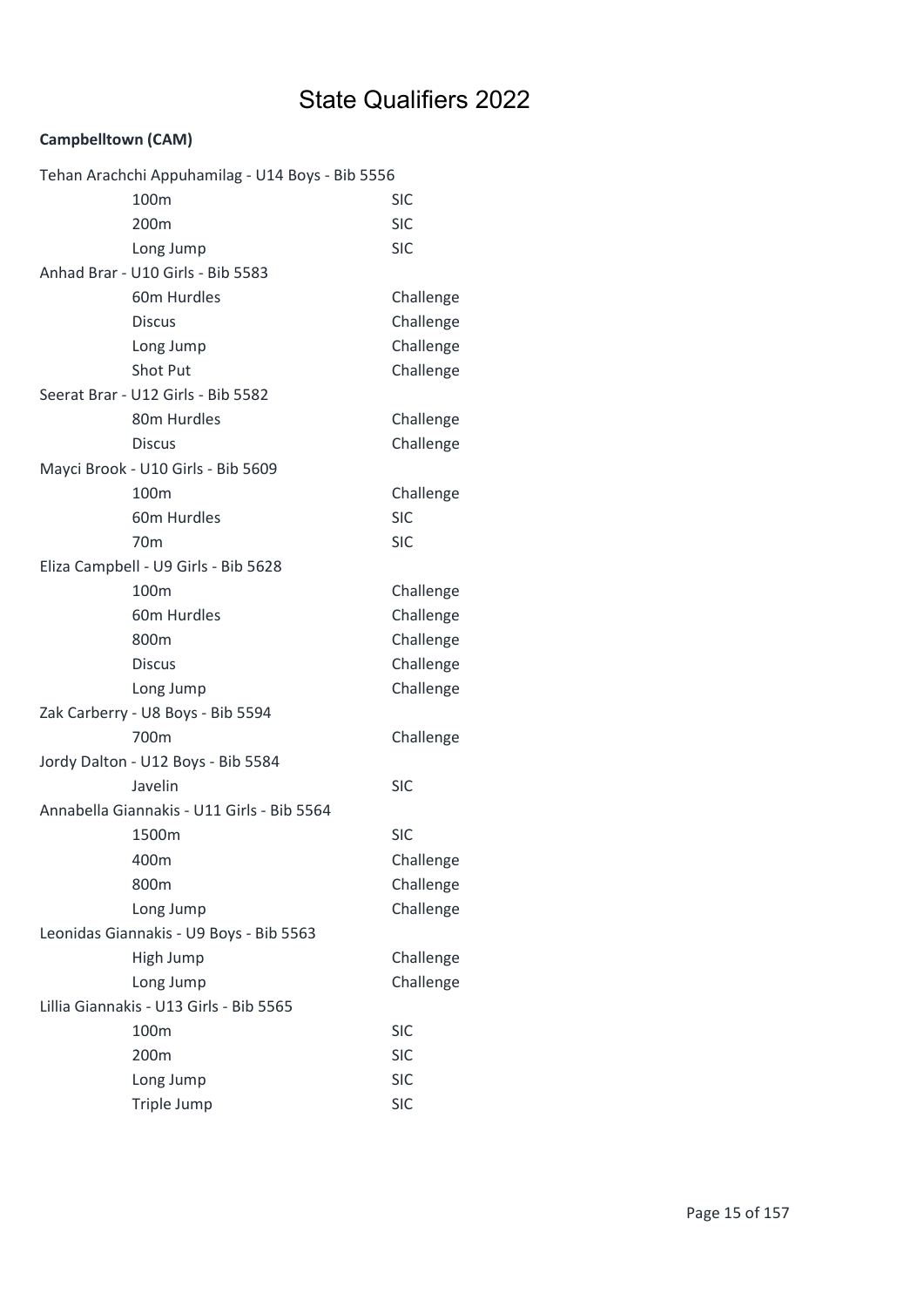### Campbelltown (CAM)

|                                      | Ciena Graham - U12 Girls - Bib 5601           |            |
|--------------------------------------|-----------------------------------------------|------------|
|                                      | 200m                                          | Challenge  |
|                                      | 400m                                          | Challenge  |
|                                      | 80m Hurdles                                   | Challenge  |
|                                      | Triple Jump                                   | Challenge  |
|                                      | Kiara Graham - U10 Girls - Bib 5602           |            |
|                                      | 100m                                          | Challenge  |
|                                      | 200 <sub>m</sub>                              | Challenge  |
|                                      | 60m Hurdles                                   | <b>SIC</b> |
|                                      | <b>Discus</b>                                 | Challenge  |
|                                      | Long Jump                                     | Challenge  |
|                                      | Anwen Hicks - U10 Girls - Bib 5608            |            |
|                                      | 100m                                          | Challenge  |
|                                      | 70 <sub>m</sub>                               | Challenge  |
|                                      | 800m                                          | Challenge  |
|                                      | <b>Discus</b>                                 | Challenge  |
|                                      | Shot Put                                      | Challenge  |
|                                      | James Hicks - U13 Boys - Bib 5592             |            |
|                                      | 1500m                                         | Challenge  |
|                                      | 400m                                          | Challenge  |
|                                      | 800m                                          | Challenge  |
|                                      | <b>Discus</b>                                 | Challenge  |
|                                      | Shot Put                                      | Challenge  |
|                                      | Charlize Izzini - U12 Girls - Bib 5613        |            |
|                                      | 1500m                                         | Challenge  |
|                                      | 800m                                          | Challenge  |
|                                      | Sebastian Izzini - U9 Boys - Bib 5611         |            |
|                                      | 800m                                          | Challenge  |
|                                      | Long Jump                                     | Challenge  |
|                                      | Tyson Izzini - U9 Boys - Bib 5612             |            |
|                                      | <b>Discus</b>                                 | Challenge  |
|                                      | Shot Put                                      | Challenge  |
|                                      | Anja Jansen Van Vuuren - U11 Girls - Bib 5554 |            |
|                                      | 400m                                          | Challenge  |
|                                      | 80m Hurdles                                   | Challenge  |
|                                      | Long Jump                                     | Challenge  |
|                                      | Triple Jump                                   | Challenge  |
| Piper Maczohan - U9 Girls - Bib 5557 |                                               |            |
|                                      | 800m                                          | <b>SIC</b> |
|                                      | <b>Discus</b>                                 | Challenge  |
|                                      | High Jump                                     | Challenge  |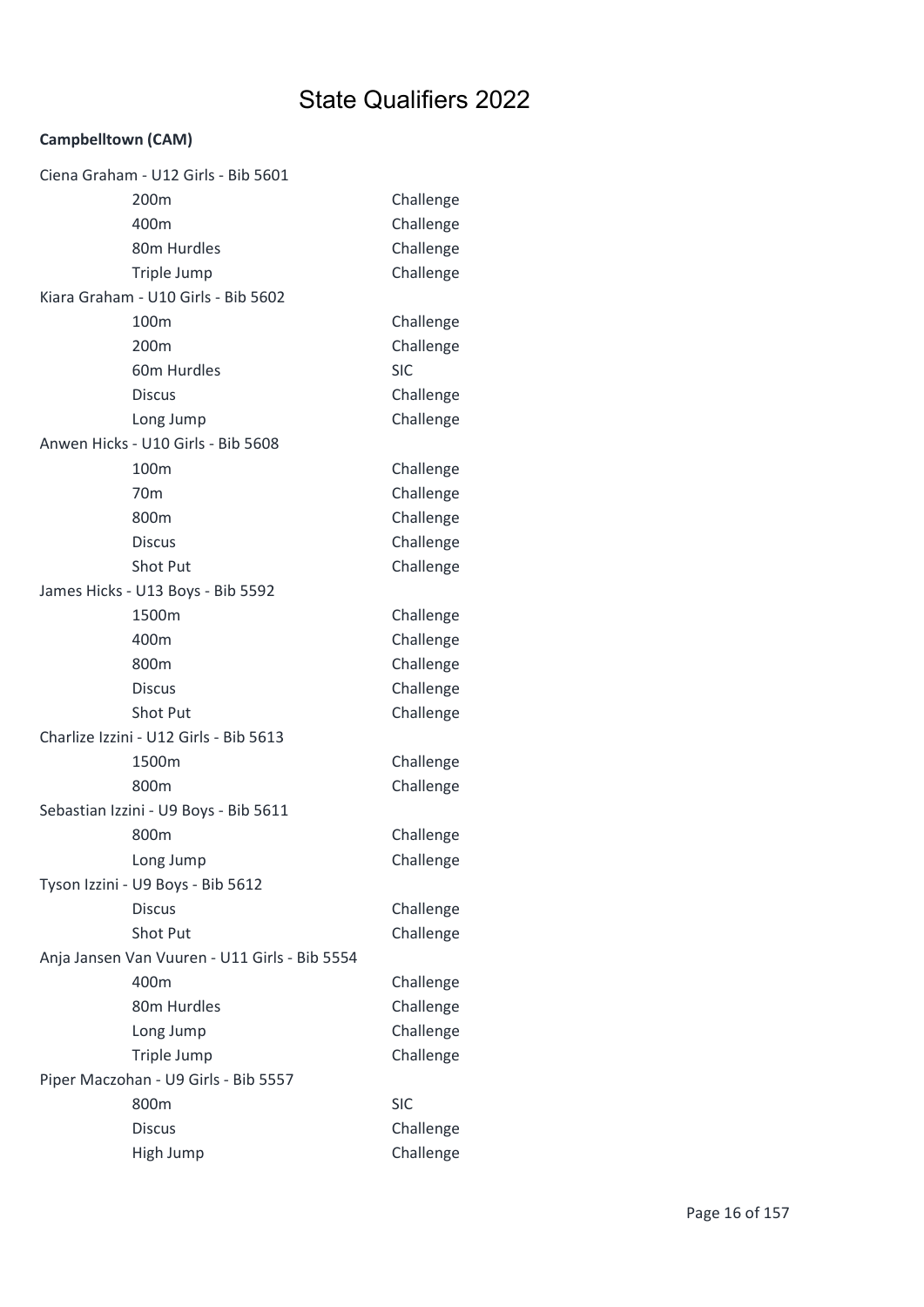### Campbelltown (CAM)

| Quinn Maczohan - U9 Girls - Bib 5558   |                                       |            |  |
|----------------------------------------|---------------------------------------|------------|--|
|                                        | 200 <sub>m</sub>                      | Challenge  |  |
|                                        | 400m                                  | <b>SIC</b> |  |
|                                        | 60m Hurdles                           | Challenge  |  |
|                                        | Harry Moran - U10 Boys - Bib 5573     |            |  |
|                                        | 200m                                  | <b>SIC</b> |  |
|                                        | 60m Hurdles                           | <b>SIC</b> |  |
|                                        | Long Jump                             | Challenge  |  |
|                                        | Cameron Moulden - U13 Boys - Bib 5544 |            |  |
|                                        | <b>Discus</b>                         | <b>SIC</b> |  |
|                                        | William Moulden - U15 Boys - Bib 5545 |            |  |
|                                        | 400m                                  | <b>SIC</b> |  |
|                                        | 800m                                  | <b>SIC</b> |  |
|                                        | Tiffany Negri - U12 Girls - Bib 5630  |            |  |
|                                        | 100m                                  | Challenge  |  |
|                                        | 200m                                  | <b>SIC</b> |  |
|                                        | Luca Ruotolo - U14 Boys - Bib 5586    |            |  |
|                                        | 100m                                  | <b>SIC</b> |  |
|                                        | 200m                                  | <b>SIC</b> |  |
|                                        | Ella Sloan - U14 Girls - Bib 5543     |            |  |
|                                        | High Jump                             | <b>SIC</b> |  |
|                                        | Lauren Sloan - U12 Girls - Bib 5542   |            |  |
|                                        | 200m                                  | Challenge  |  |
|                                        | 400m                                  | Challenge  |  |
|                                        | 80m Hurdles                           | Challenge  |  |
|                                        | <b>Discus</b>                         | Challenge  |  |
|                                        | Long Jump                             | Challenge  |  |
|                                        | Tyler Stagg - U8 Boys - Bib 5587      |            |  |
|                                        | 100m                                  | Challenge  |  |
|                                        | 200m                                  | Challenge  |  |
|                                        | 70 <sub>m</sub>                       | Challenge  |  |
|                                        | <b>Discus</b>                         | Challenge  |  |
|                                        | Shot Put                              | Challenge  |  |
| Isabella Tabeni - U11 Girls - Bib 5588 |                                       |            |  |
|                                        | 100m                                  | <b>SIC</b> |  |
|                                        | 1500m                                 | Challenge  |  |
|                                        | 200m                                  | <b>SIC</b> |  |
|                                        |                                       |            |  |
|                                        | 400m                                  | <b>SIC</b> |  |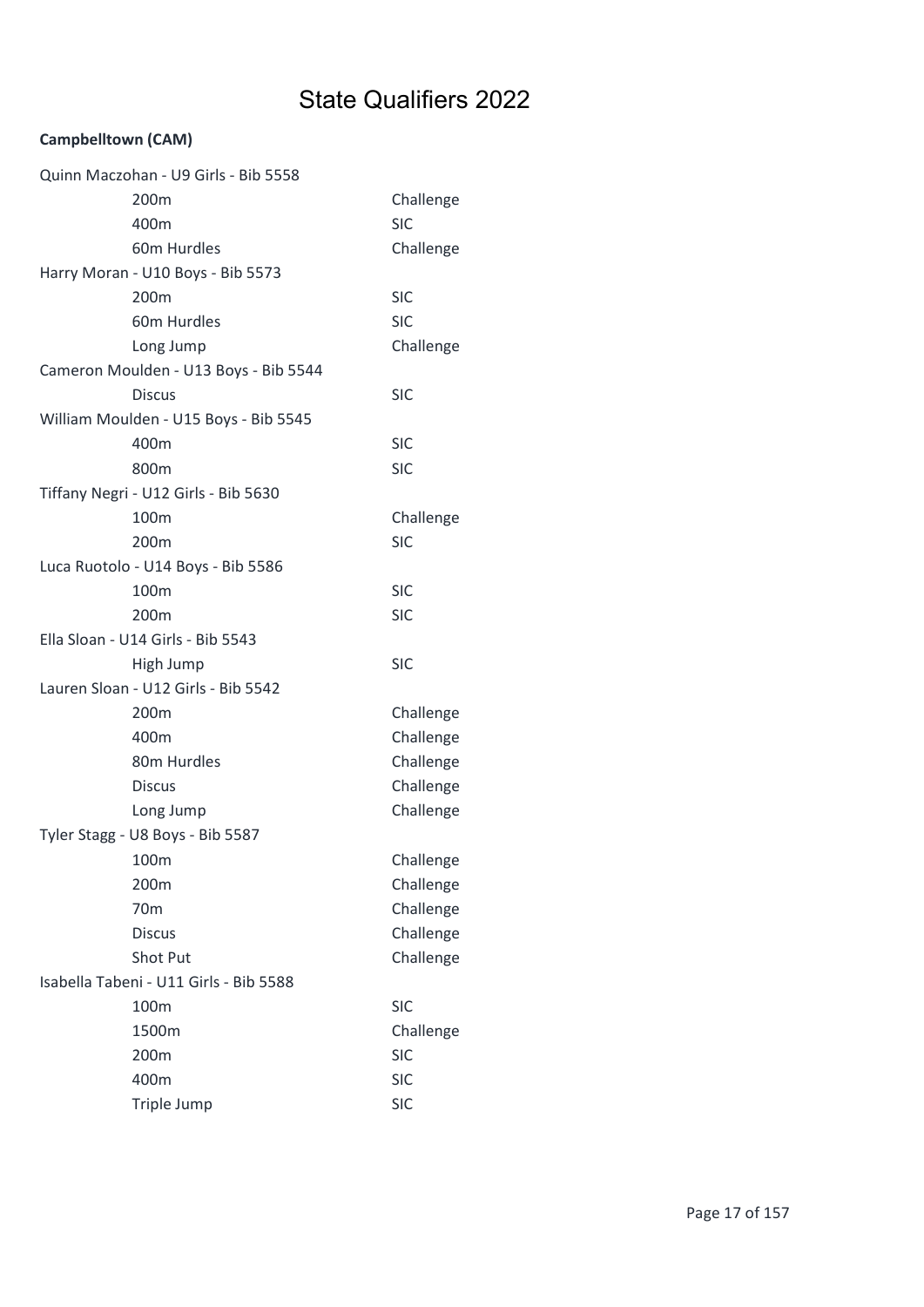|                                      | Daniel Bahr - U11 Boys - Bib 6937         |            |
|--------------------------------------|-------------------------------------------|------------|
|                                      | 100m                                      | Challenge  |
|                                      | 1500m                                     | <b>SIC</b> |
|                                      | 200m                                      | <b>SIC</b> |
|                                      | 400m                                      | <b>SIC</b> |
|                                      | 800m                                      | <b>SIC</b> |
|                                      | Dayne Bevan - U10 Boys - Bib 5375         |            |
|                                      | 200m                                      | Challenge  |
|                                      | 800m                                      | Challenge  |
|                                      | <b>Discus</b>                             | <b>SIC</b> |
|                                      | Long Jump                                 | Challenge  |
|                                      | Shot Put                                  | <b>SIC</b> |
|                                      | Adelaide Boulton - U12 Girls - Bib 5420   |            |
|                                      | 100m                                      | Challenge  |
|                                      | 400m                                      | Challenge  |
|                                      | 800m                                      | Challenge  |
|                                      | Long Jump                                 | Challenge  |
|                                      | Matilda Buchanan - U12 Girls - Bib 5335   |            |
|                                      | 100m                                      | <b>SIC</b> |
|                                      | 200 <sub>m</sub>                          | <b>SIC</b> |
|                                      | Marielle Burns - U17 Girls - Bib 5369     |            |
|                                      | 100m                                      | <b>SIC</b> |
|                                      | 100m Hurdles                              | <b>SIC</b> |
|                                      | 300m Hurdles                              | <b>SIC</b> |
|                                      | Long Jump                                 | <b>SIC</b> |
|                                      | Triple Jump                               | <b>SIC</b> |
|                                      | Arabella Camilleri - U12 Girls - Bib 5396 |            |
|                                      | 100m                                      | Challenge  |
|                                      | 1500m Walk                                | <b>SIC</b> |
|                                      | Long Jump                                 | Challenge  |
|                                      | <b>Shot Put</b>                           | Challenge  |
| Caleb Camilleri - U9 Boys - Bib 5398 |                                           |            |
|                                      | 100m                                      | <b>SIC</b> |
|                                      | 70 <sub>m</sub>                           | <b>SIC</b> |
|                                      | 700m Walk                                 | <b>SIC</b> |
|                                      | <b>Discus</b>                             | <b>SIC</b> |
|                                      | Long Jump                                 | <b>SIC</b> |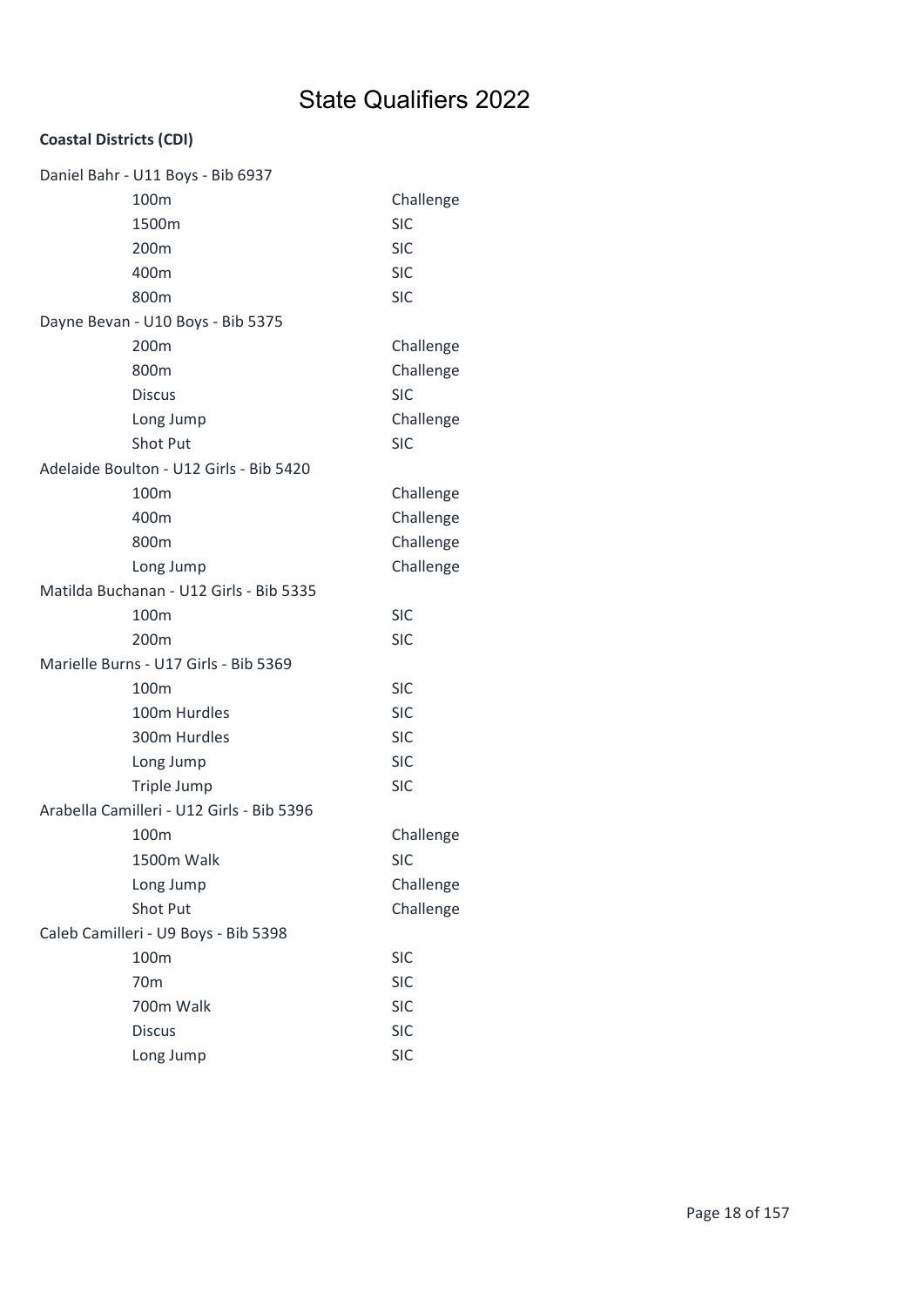| Breanna Carr - U10 Girls - Bib 5340          |            |
|----------------------------------------------|------------|
| 100 <sub>m</sub>                             | Challenge  |
| 60m Hurdles                                  | Challenge  |
| <b>Discus</b>                                | <b>SIC</b> |
| High Jump                                    | Challenge  |
| Long Jump                                    | Challenge  |
| Jeremy Carr - U8 Boys - Bib 5339             |            |
| 100m                                         | Challenge  |
| 60m Hurdles                                  | Challenge  |
| 700m                                         | Challenge  |
| High Jump                                    | Challenge  |
| Long Jump                                    | Challenge  |
| Jacob Chatterton - U9 Boys - Bib 5428        |            |
| 200m                                         | <b>SIC</b> |
| 400m                                         | <b>SIC</b> |
| 60m Hurdles                                  | <b>SIC</b> |
| 70 <sub>m</sub>                              | Challenge  |
| Long Jump                                    | <b>SIC</b> |
| Anique Cleggett - U14 Girls - Bib 5359       |            |
| 100m                                         | <b>SIC</b> |
| 200 <sub>m</sub>                             | <b>SIC</b> |
| High Jump                                    | <b>SIC</b> |
| Long Jump                                    | <b>SIC</b> |
| Shot Put                                     | <b>SIC</b> |
| Senna Cook - U11 Girls - Bib 5318            |            |
| 1100m Walk                                   | <b>SIC</b> |
| Anthony Crabb - U8 Boys - Bib 5380           |            |
| 700m                                         | Challenge  |
| <b>Discus</b>                                | Challenge  |
| Shot Put                                     | Challenge  |
| Jasmine Crabb - U16 Girls - Bib 5381         |            |
| 1500m Walk                                   | <b>SIC</b> |
| 300m Hurdles                                 | <b>SIC</b> |
| <b>Discus</b>                                | <b>SIC</b> |
| Katie Deruvo - U15 Girls - Bib 5319          |            |
| 1500m Walk                                   | <b>SIC</b> |
| Willow Francis-Staite - U10 Girls - Bib 5464 |            |
| 100m                                         | Challenge  |
| High Jump                                    | <b>SIC</b> |
| Long Jump                                    | <b>SIC</b> |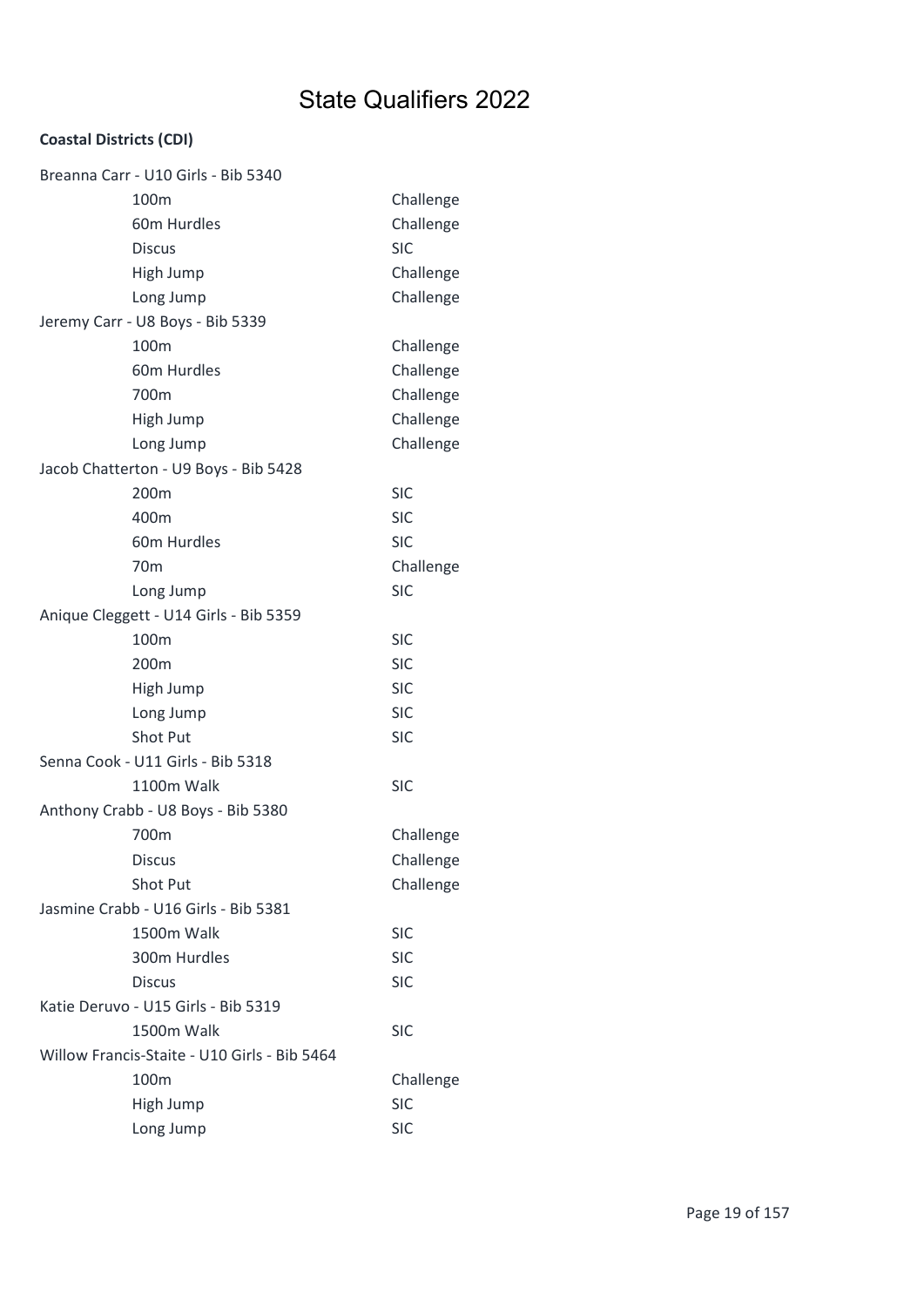| Isla Galanos - U13 Girls - Bib 5402       |            |
|-------------------------------------------|------------|
| 80m Hurdles                               | <b>SIC</b> |
| <b>Discus</b>                             | Challenge  |
| Long Jump                                 | Challenge  |
| <b>Shot Put</b>                           | Challenge  |
| Triple Jump                               | Challenge  |
| Laci Galanos - U12 Girls - Bib 5403       |            |
| 100 <sub>m</sub>                          | <b>SIC</b> |
| 80m Hurdles                               | <b>SIC</b> |
| <b>Discus</b>                             | Challenge  |
| Long Jump                                 | <b>SIC</b> |
| Triple Jump                               | Challenge  |
| Ashton Liebeknecht - U14 Boys - Bib 5397  |            |
| 90m Hurdles                               | <b>SIC</b> |
| High Jump                                 | <b>SIC</b> |
| Benjamin Lovejoy - U9 Boys - Bib 5404     |            |
| 60m Hurdles                               | Challenge  |
| 70 <sub>m</sub>                           | Challenge  |
| 800m                                      | Challenge  |
| <b>Discus</b>                             | Challenge  |
| Long Jump                                 | Challenge  |
| Charlize Mangeruca - U11 Girls - Bib 5476 |            |
| 1500m                                     | <b>SIC</b> |
| 400m                                      | <b>SIC</b> |
| 80m Hurdles                               | Challenge  |
| High Jump                                 | Challenge  |
| Long Jump                                 | <b>SIC</b> |
| Leo Mason - U9 Boys - Bib 7195            |            |
| 200m                                      | <b>SIC</b> |
| 400m                                      | <b>SIC</b> |
| 800m                                      | <b>SIC</b> |
| High Jump                                 | <b>SIC</b> |
| Long Jump                                 | <b>SIC</b> |
| Khalid Masri - U9 Boys - Bib 6560         |            |
| 100m                                      | Challenge  |
| 200m                                      | Challenge  |
| 400m                                      | Challenge  |
| 800m                                      | Challenge  |
| Long Jump                                 | Challenge  |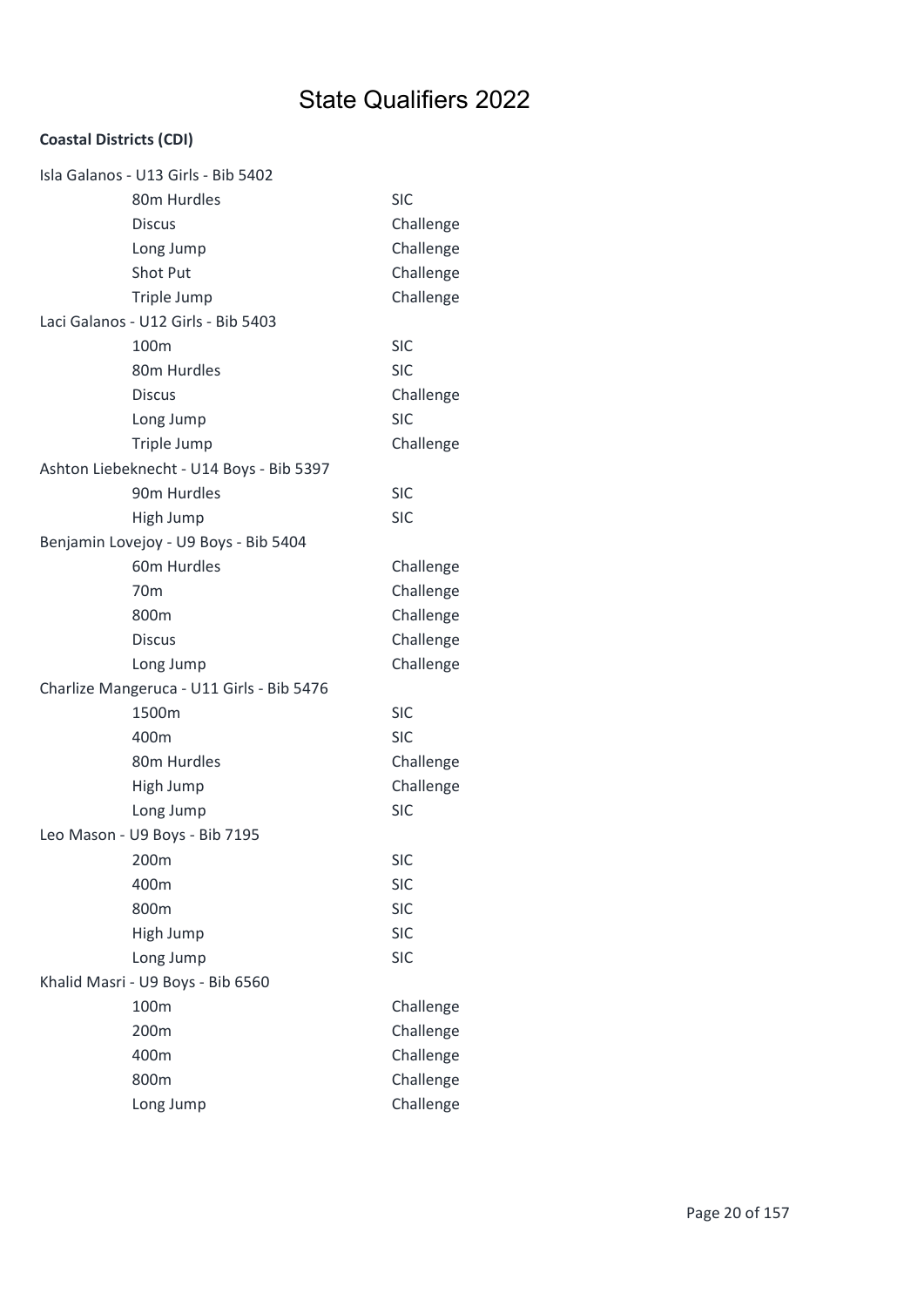| Isabella McLean - U9 Girls - Bib 5484        |            |
|----------------------------------------------|------------|
| 200 <sub>m</sub>                             | <b>SIC</b> |
| 400m                                         | <b>SIC</b> |
| 800m                                         | <b>SIC</b> |
| Cooper Murray - U10 Boys - Bib 5377          |            |
| 100m                                         | <b>SIC</b> |
| 70 <sub>m</sub>                              | <b>SIC</b> |
| High Jump                                    | <b>SIC</b> |
| Long Jump                                    | <b>SIC</b> |
| Ayla Newrick - U10 Girls - Bib 5383          |            |
| 200m                                         | Challenge  |
| 70 <sub>m</sub>                              | Challenge  |
| High Jump                                    | Challenge  |
| Talia Newrick - U11 Girls - Bib 5382         |            |
| <b>Shot Put</b>                              | Challenge  |
| Oscar Norman - U11 Boys - Bib 5460           |            |
| 200 <sub>m</sub>                             | Challenge  |
| 400m                                         | Challenge  |
| 800m                                         | Challenge  |
| Cooper Rech - U15 Boys - Bib 5317            |            |
| 1500m Walk                                   | <b>SIC</b> |
| <b>Discus</b>                                | <b>SIC</b> |
| Shot Put                                     | <b>SIC</b> |
| Matilda Rech - U12 Girls - Bib 5316          |            |
| 1500m Walk                                   | <b>SIC</b> |
| William Reynolds - U9 Boys - Bib 5348        |            |
| 200 <sub>m</sub>                             | Challenge  |
| 400m                                         | Challenge  |
| 700m Walk                                    | <b>SIC</b> |
| 800m                                         | Challenge  |
| Shot Put                                     | Challenge  |
| Madelyn Sloan-Fleming - U10 Girls - Bib 5341 |            |
| 100m                                         | <b>SIC</b> |
| 200m                                         | Challenge  |
| 60m Hurdles                                  | Challenge  |
| High Jump                                    | Challenge  |
| Long Jump                                    | Challenge  |
| Eli Spencer - U8 Boys - Bib 6552             |            |
| 70 <sub>m</sub>                              | Challenge  |
| Shot Put                                     | Challenge  |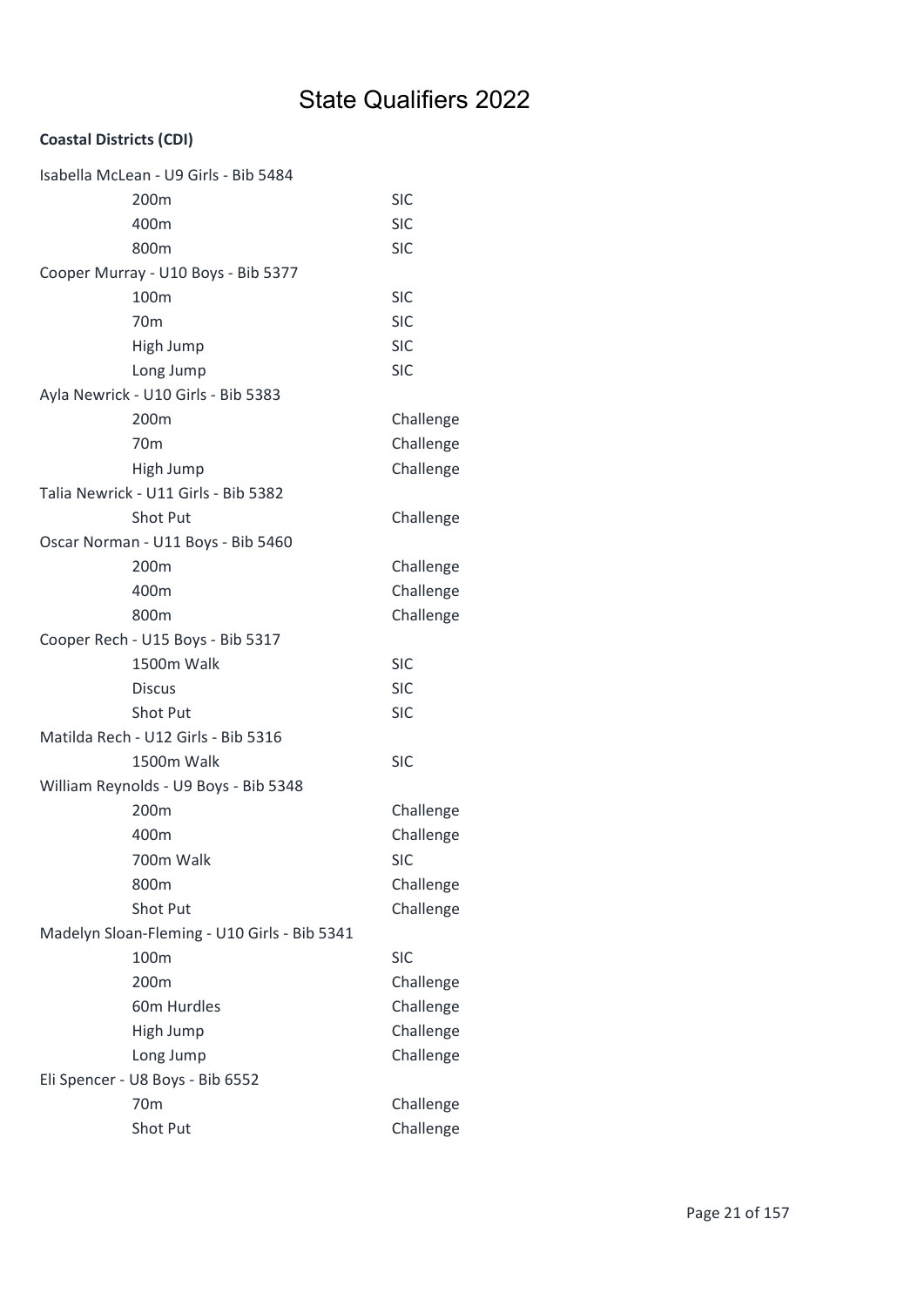| Ruby Spencer - U12 Girls - Bib 6555    |            |
|----------------------------------------|------------|
| 100m                                   | Challenge  |
| 200m                                   | Challenge  |
| Shot Put                               | Challenge  |
| Archie Stanford - U14 Boys - Bib 5474  |            |
| 100m                                   | <b>SIC</b> |
| 200m                                   | <b>SIC</b> |
| 400m                                   | <b>SIC</b> |
| <b>Discus</b>                          | <b>SIC</b> |
| Shot Put                               | <b>SIC</b> |
| Milly Sulicich - U14 Girls - Bib 5438  |            |
| 1500m Walk                             | <b>SIC</b> |
| <b>Discus</b>                          | <b>SIC</b> |
| Alexis Thiele - U12 Girls - Bib 5337   |            |
| 1500m                                  | <b>SIC</b> |
| 1500m Walk                             | <b>SIC</b> |
| 200m                                   | Challenge  |
| 400m                                   | <b>SIC</b> |
| 800m                                   | <b>SIC</b> |
| Jade Thiele - U9 Girls - Bib 5336      |            |
| 100m                                   | <b>SIC</b> |
| 200m                                   | <b>SIC</b> |
| 70 <sub>m</sub>                        | <b>SIC</b> |
| 700m Walk                              | <b>SIC</b> |
| <b>Discus</b>                          | Challenge  |
| Mia Warnes - U8 Girls - Bib 5455       |            |
| 100m                                   | Challenge  |
| 200m                                   | Challenge  |
| Thomas Warnes - U11 Boys - Bib 5456    |            |
| 400m                                   | Challenge  |
| 800m                                   | Challenge  |
| Oliver Western - U14 Boys - Bib 5352   |            |
| 100m                                   | <b>SIC</b> |
| 200m                                   | <b>SIC</b> |
| 200m Hurdles                           | <b>SIC</b> |
| <b>Discus</b>                          | <b>SIC</b> |
| Zara Winstanley - U10 Girls - Bib 5356 |            |
| 400m                                   | Challenge  |
| 800m                                   | Challenge  |
| Grace Woodcock - U11 Girls - Bib 6554  |            |
| Javelin                                | <b>SIC</b> |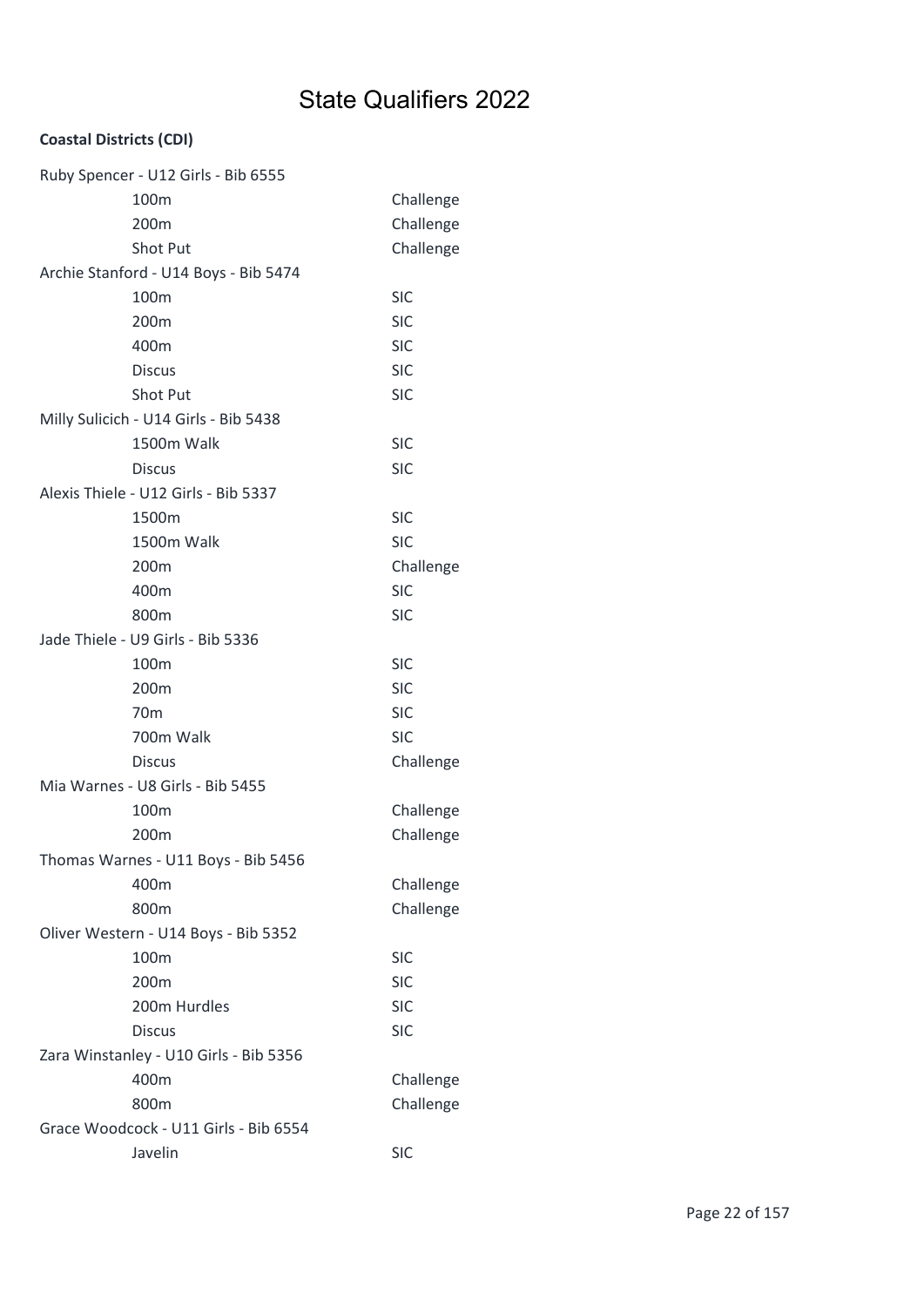| Lucy Allen - U15 Girls - Bib 5068        |            |
|------------------------------------------|------------|
| 300m Hurdles                             | <b>SIC</b> |
| 90m Hurdles                              | <b>SIC</b> |
| High Jump                                | <b>SIC</b> |
| Long Jump                                | <b>SIC</b> |
| Triple Jump                              | <b>SIC</b> |
| Hannah Anderson - U14 Girls - Bib 5053   |            |
| 100 <sub>m</sub>                         | <b>SIC</b> |
| 200m                                     | <b>SIC</b> |
| 200m Hurdles                             | <b>SIC</b> |
| 400m                                     | <b>SIC</b> |
| Grace Appleford - U11 Girls - Bib 5102   |            |
| 400m                                     | Challenge  |
| <b>Discus</b>                            | Challenge  |
| Hamish Baker - U14 Boys - Bib 5089       |            |
| 200m Hurdles                             | <b>SIC</b> |
| 400m                                     | <b>SIC</b> |
| William Baker - U10 Boys - Bib 5216      |            |
| Long Jump                                | <b>SIC</b> |
| George Bougioukos - U10 Boys - Bib 5186  |            |
| 100m                                     | Challenge  |
| 70 <sub>m</sub>                          | <b>SIC</b> |
| High Jump                                | <b>SIC</b> |
| Archie Braithwaite - U14 Boys - Bib 5286 |            |
| 1500m                                    | <b>SIC</b> |
| <b>1500m Walk</b>                        | <b>SIC</b> |
| Scarlett Budgen - U12 Girls - Bib 5064   |            |
| 100 <sub>m</sub>                         | <b>SIC</b> |
| 200m                                     | <b>SIC</b> |
| 400m                                     | <b>SIC</b> |
| 800m                                     | <b>SIC</b> |
| 80m Hurdles                              | <b>SIC</b> |
| Charles Camilleri - U10 Boys - Bib 5076  |            |
| 200m                                     | <b>SIC</b> |
| 400m                                     | <b>SIC</b> |
| 800m                                     | <b>SIC</b> |
| Milla Causby - U12 Girls - Bib 5163      |            |
| 800m                                     | <b>SIC</b> |
| Long Jump                                | Challenge  |
| Triple Jump                              | Challenge  |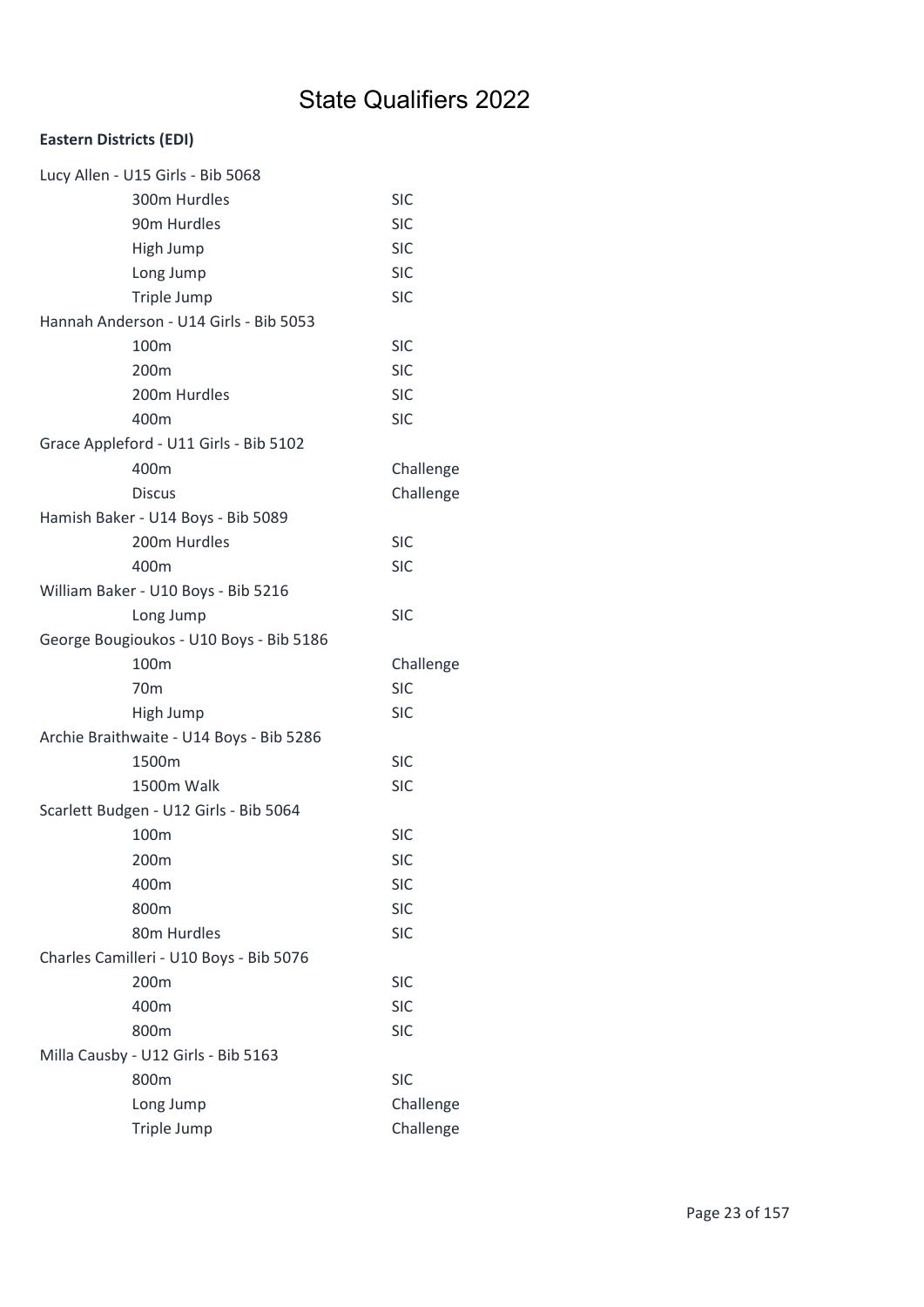| Jared Cenko - U14 Boys - Bib 5238 |                                             |            |  |
|-----------------------------------|---------------------------------------------|------------|--|
|                                   | 200m Hurdles                                | <b>SIC</b> |  |
|                                   | 800m                                        | <b>SIC</b> |  |
|                                   | <b>Discus</b>                               | <b>SIC</b> |  |
|                                   | Shot Put                                    | <b>SIC</b> |  |
|                                   | Triple Jump                                 | <b>SIC</b> |  |
|                                   | Talia Cenko - U12 Girls - Bib 5239          |            |  |
|                                   | 100 <sub>m</sub>                            | <b>SIC</b> |  |
|                                   | 1500m Walk                                  | <b>SIC</b> |  |
|                                   | <b>Discus</b>                               | Challenge  |  |
|                                   | High Jump                                   | <b>SIC</b> |  |
|                                   | Shot Put                                    | <b>SIC</b> |  |
|                                   | William Cooksey - U12 Boys - Bib 5063       |            |  |
|                                   | 1500m                                       | <b>SIC</b> |  |
|                                   | Javelin                                     | Challenge  |  |
|                                   | Elise Dandie - U13 Girls - Bib 5199         |            |  |
|                                   | 1500m                                       | <b>SIC</b> |  |
|                                   | 400m                                        | <b>SIC</b> |  |
|                                   | 800m                                        | <b>SIC</b> |  |
|                                   | Max Diestel-Feddersen - U10 Boys - Bib 6777 |            |  |
|                                   | 200m                                        | <b>SIC</b> |  |
|                                   | 60m Hurdles                                 | <b>SIC</b> |  |
|                                   | 800m                                        | Challenge  |  |
|                                   | Long Jump                                   | Challenge  |  |
|                                   | Shot Put                                    | <b>SIC</b> |  |
|                                   | Emma Dietrich - U16 Girls - Bib 5203        |            |  |
|                                   | 200m                                        | <b>SIC</b> |  |
|                                   | 400m                                        | <b>SIC</b> |  |
|                                   | <b>Discus</b>                               | <b>SIC</b> |  |
|                                   | Javelin                                     | <b>SIC</b> |  |
|                                   | Shot Put                                    | <b>SIC</b> |  |
|                                   | Annie Dillon - U9 Girls - Bib 7131          |            |  |
|                                   | 100m                                        | <b>SIC</b> |  |
|                                   | 200m                                        | <b>SIC</b> |  |
|                                   | 70 <sub>m</sub>                             | <b>SIC</b> |  |
|                                   | Oliver Ditria - U9 Boys - Bib 5270          |            |  |
|                                   | 100m                                        | <b>SIC</b> |  |
|                                   | 200m                                        | <b>SIC</b> |  |
|                                   | 400m                                        | Challenge  |  |
|                                   | 70 <sub>m</sub>                             | <b>SIC</b> |  |
|                                   | Long Jump                                   | Challenge  |  |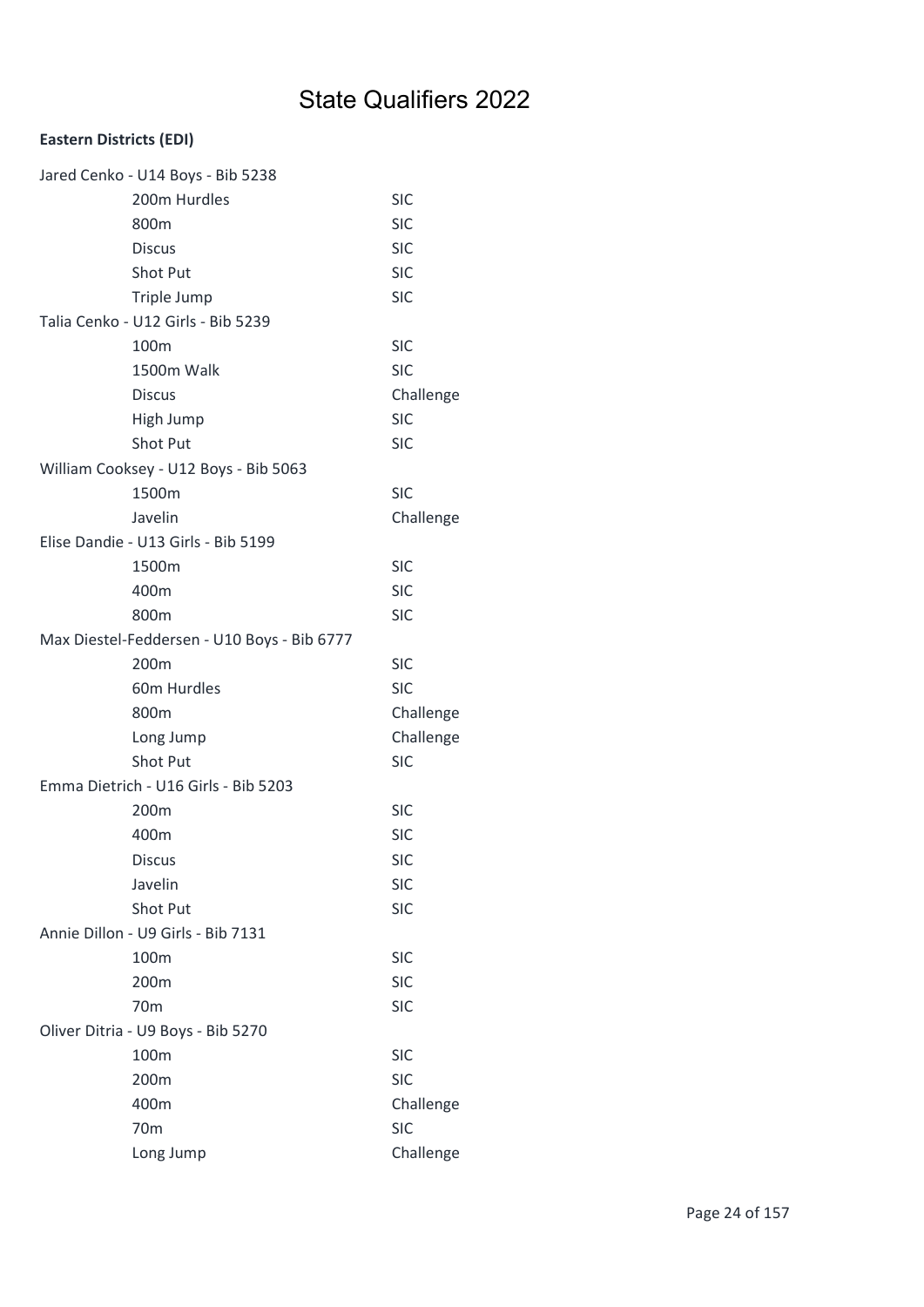| Juvenal Doko Tchatoka - U13 Boys - Bib 5075 |            |
|---------------------------------------------|------------|
| 1500m                                       | <b>SIC</b> |
| 400m                                        | <b>SIC</b> |
| 800m                                        | <b>SIC</b> |
| Laurie Doko Tchatoka - U14 Girls - Bib 5069 |            |
| 200m                                        | <b>SIC</b> |
| Shot Put                                    | <b>SIC</b> |
| Martha Edson - U11 Girls - Bib 5105         |            |
| 80m Hurdles                                 | <b>SIC</b> |
| <b>Discus</b>                               | Challenge  |
| Javelin                                     | <b>SIC</b> |
| Long Jump                                   | <b>SIC</b> |
| Triple Jump                                 | <b>SIC</b> |
| Holly Florence - U11 Girls - Bib 5165       |            |
| 400m                                        | <b>SIC</b> |
| 800m                                        | <b>SIC</b> |
| Annabelle Fountain - U11 Girls - Bib 5160   |            |
| 100m                                        | <b>SIC</b> |
| 80m Hurdles                                 | <b>SIC</b> |
| High Jump                                   | <b>SIC</b> |
| Long Jump                                   | <b>SIC</b> |
| Triple Jump                                 | Challenge  |
| Charlie Fountain - U10 Boys - Bib 5161      |            |
| 100m                                        | <b>SIC</b> |
| 200m                                        | Challenge  |
| 70 <sub>m</sub>                             | <b>SIC</b> |
| 800m                                        | Challenge  |
| Long Jump                                   | <b>SIC</b> |
| Audrey Fox - U12 Girls - Bib 5191           |            |
| 1500m                                       | <b>SIC</b> |
| Ava Fox - U13 Girls - Bib 5192              |            |
| 1500m                                       | <b>SIC</b> |
| 400m                                        | <b>SIC</b> |
| 800m                                        | <b>SIC</b> |
| Matilda George - U11 Girls - Bib 5154       |            |
| 400m                                        | Challenge  |
| 800m                                        | <b>SIC</b> |
| Long Jump                                   | Challenge  |
| Triple Jump                                 | Challenge  |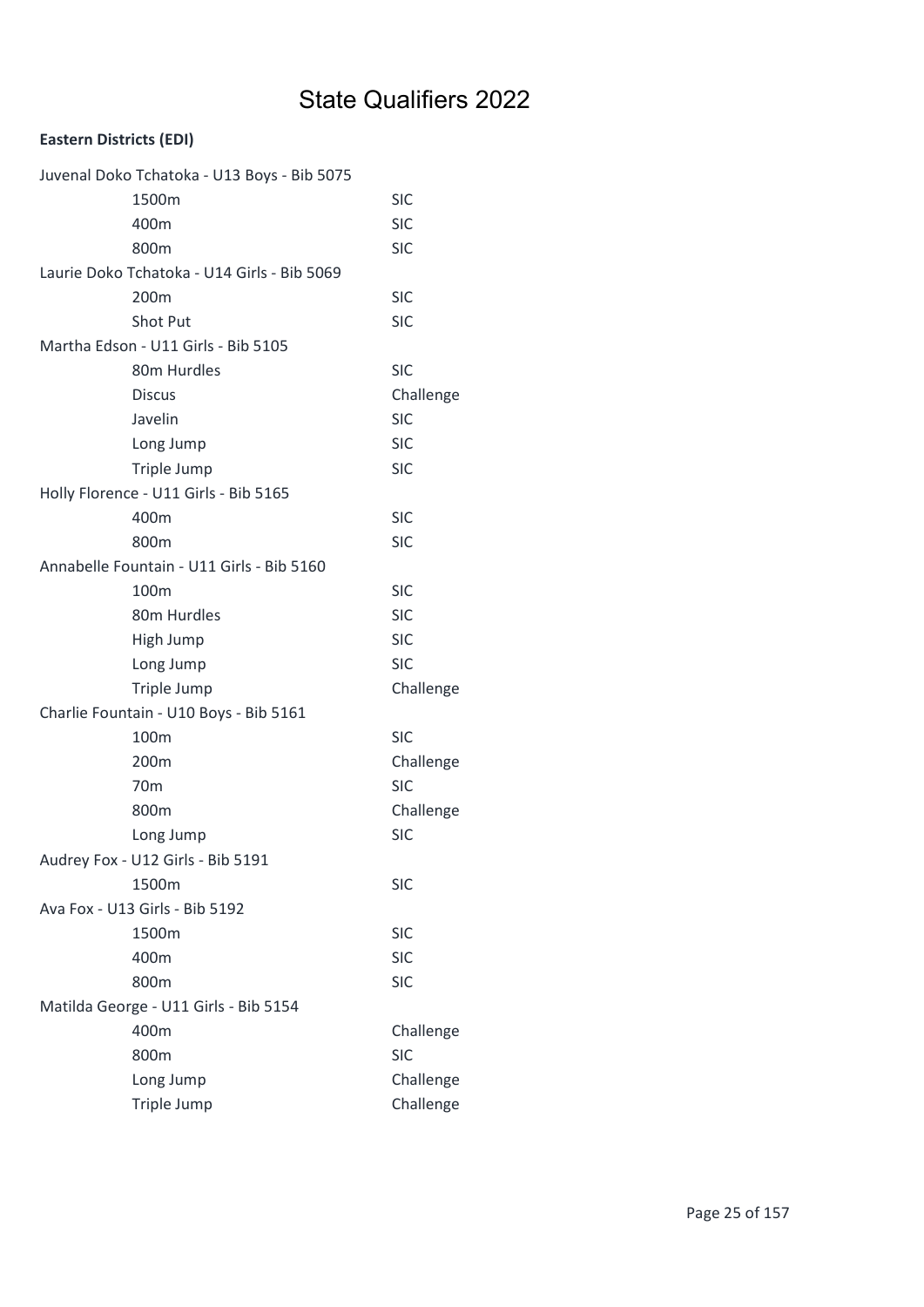| Alexander Harvey - U9 Boys - Bib 6764    |            |
|------------------------------------------|------------|
| 60m Hurdles                              | <b>SIC</b> |
| 800m                                     | <b>SIC</b> |
| Long Jump                                | Challenge  |
| Greta Hassell - U10 Girls - Bib 5314     |            |
| 100m                                     | Challenge  |
| <b>Discus</b>                            | Challenge  |
| High Jump                                | Challenge  |
| Evan Hawkes - U11 Boys - Bib 5055        |            |
| 1500m                                    | <b>SIC</b> |
| 800m                                     | <b>SIC</b> |
| Triple Jump                              | Challenge  |
| Lucy Hawkes - U9 Girls - Bib 5054        |            |
| 60m Hurdles                              | <b>SIC</b> |
| 700m Walk                                | <b>SIC</b> |
| High Jump                                | <b>SIC</b> |
| Long Jump                                | <b>SIC</b> |
| Isaac Huf - U9 Boys - Bib 5214           |            |
| <b>Discus</b>                            | <b>SIC</b> |
| Ashley James - U14 Girls - Bib 5056      |            |
| 200m Hurdles                             | <b>SIC</b> |
| High Jump                                | <b>SIC</b> |
| Javelin                                  | <b>SIC</b> |
| Long Jump                                | <b>SIC</b> |
| Triple Jump                              | <b>SIC</b> |
| Henriette Kellaway - U9 Girls - Bib 5147 |            |
| 800m                                     | <b>SIC</b> |
| Sophie Killick - U17 Girls - Bib 5156    |            |
| 100m Hurdles                             | <b>SIC</b> |
| High Jump                                | <b>SIC</b> |
| Javelin                                  | <b>SIC</b> |
| Long Jump                                | <b>SIC</b> |
| Shot Put                                 | <b>SIC</b> |
| Angelina Legrand - U14 Girls - Bib 5067  |            |
| 1500m                                    | <b>SIC</b> |
| 1500m Walk                               | <b>SIC</b> |
| Emily Lucking - U8 Girls - Bib 5211      |            |
| <b>Discus</b>                            | Challenge  |
| Long Jump                                | Challenge  |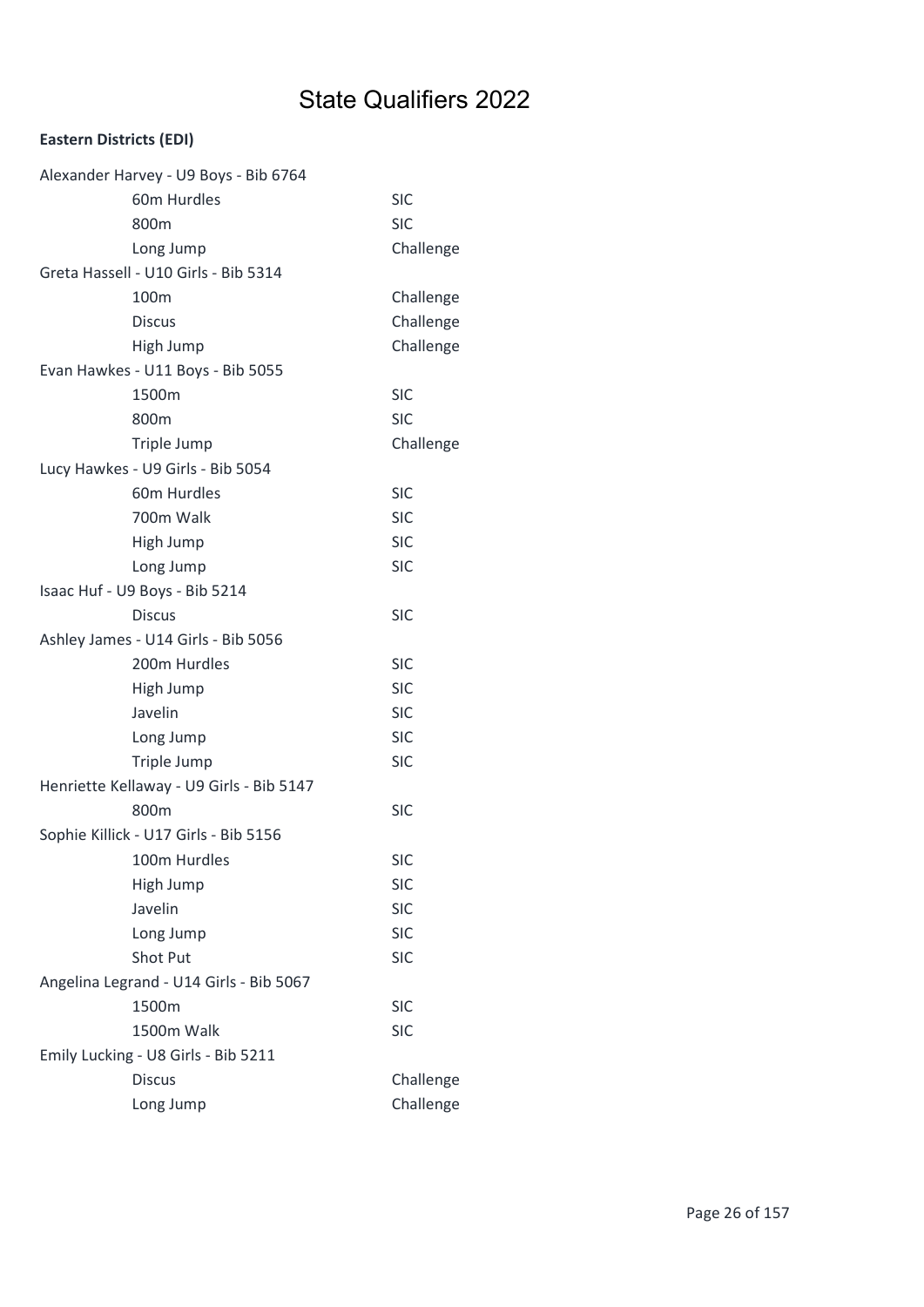| Oliver Lucking - U10 Boys - Bib 5210       |            |
|--------------------------------------------|------------|
| 100m                                       | <b>SIC</b> |
| 200m                                       | Challenge  |
| <b>Discus</b>                              | Challenge  |
| Long Jump                                  | <b>SIC</b> |
| Grace Marin - U13 Girls - Bib 5248         |            |
| 1500m Walk                                 | <b>SIC</b> |
| 200m Hurdles                               | <b>SIC</b> |
| 80m Hurdles                                | <b>SIC</b> |
| High Jump                                  | <b>SIC</b> |
| Xavier Mazurczak - U14 Boys - Bib 5291     |            |
| 100m                                       | <b>SIC</b> |
| 200m                                       | <b>SIC</b> |
| 400m                                       | <b>SIC</b> |
| Charlotte McAuliffe - U15 Girls - Bib 5062 |            |
| 100m                                       | <b>SIC</b> |
| 200m                                       | <b>SIC</b> |
| 400m                                       | <b>SIC</b> |
| Jack McAuliffe - U14 Boys - Bib 5061       |            |
| 1500m                                      | <b>SIC</b> |
| 800m                                       | <b>SIC</b> |
| Fraser McCarthy - U10 Boys - Bib 5065      |            |
| 100m                                       | <b>SIC</b> |
| 200m                                       | Challenge  |
| 400m                                       | Challenge  |
| 800m                                       | Challenge  |
| Hunter Moran - U10 Boys - Bib 5207         |            |
| 100m                                       | <b>SIC</b> |
| 200m                                       | <b>SIC</b> |
| 70 <sub>m</sub>                            | <b>SIC</b> |
| Kaysii Obst - U13 Girls - Bib 5245         |            |
| 100m                                       | <b>SIC</b> |
| 200m                                       | <b>SIC</b> |
| Long Jump                                  | <b>SIC</b> |
| Triple Jump                                | <b>SIC</b> |
| Keeleigh Obst - U15 Girls - Bib 7134       |            |
| 100m                                       | <b>SIC</b> |
| 200m                                       | <b>SIC</b> |
| Long Jump                                  | <b>SIC</b> |
| Triple Jump                                | <b>SIC</b> |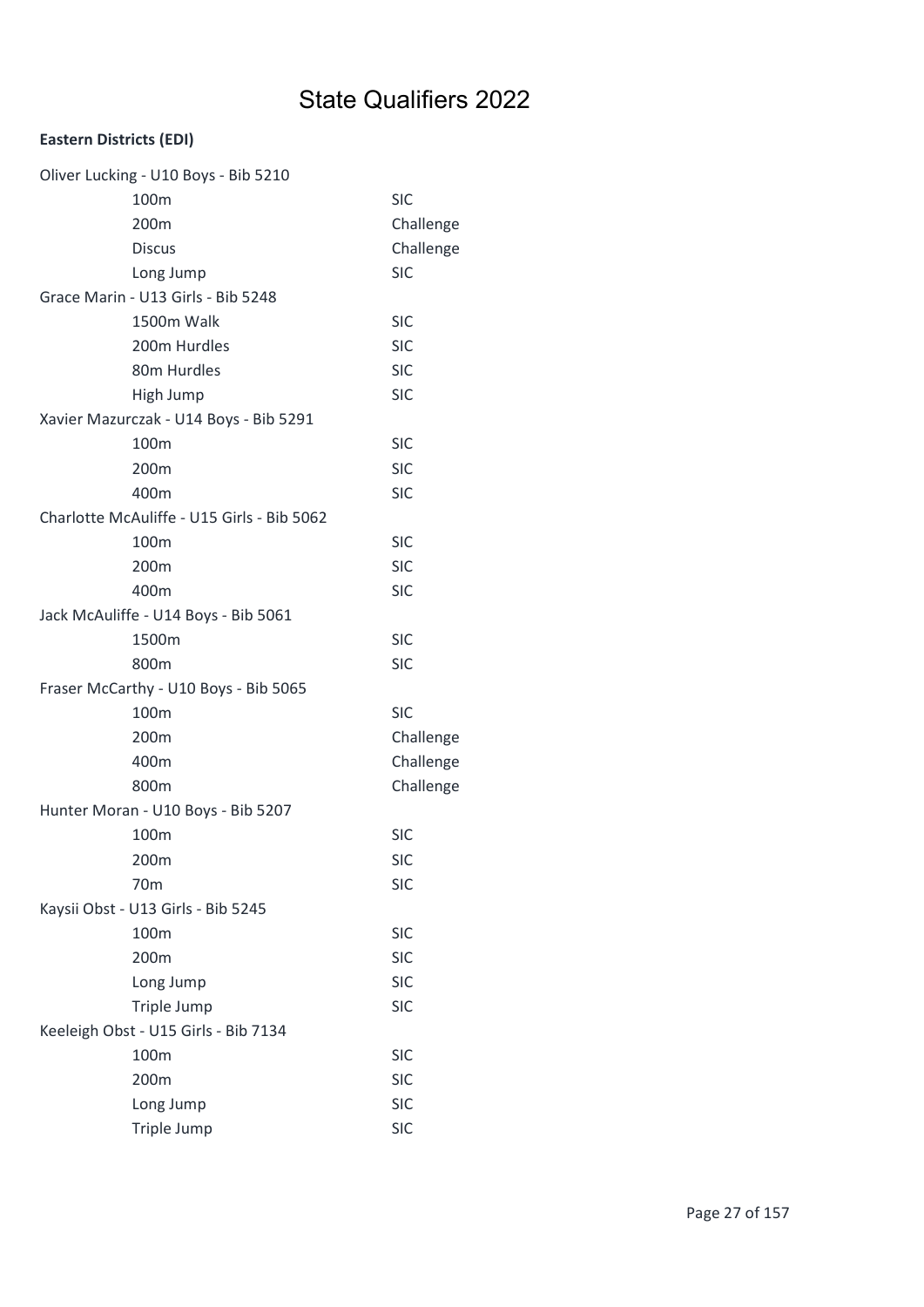| Ivy Oliver - U9 Girls - Bib 5231      |            |
|---------------------------------------|------------|
| 100m                                  | <b>SIC</b> |
| 200m                                  | <b>SIC</b> |
| 400m                                  | <b>SIC</b> |
| 70 <sub>m</sub>                       | <b>SIC</b> |
| 800 <sub>m</sub>                      | <b>SIC</b> |
| Sophia Power - U13 Girls - Bib 5180   |            |
| 400m                                  | <b>SIC</b> |
| 800m                                  | <b>SIC</b> |
| Shot Put                              | <b>SIC</b> |
| Brodie Ralph - U14 Boys - Bib 7127    |            |
| 100m                                  | <b>SIC</b> |
| 1500m                                 | <b>SIC</b> |
| 200m                                  | <b>SIC</b> |
| 400m                                  | <b>SIC</b> |
| 800m                                  | <b>SIC</b> |
| Jade Rivett - U15 Girls - Bib 5101    |            |
| 100m                                  | <b>SIC</b> |
| 200m                                  | <b>SIC</b> |
| Javelin                               | <b>SIC</b> |
| Shot Put                              | <b>SIC</b> |
| Sophie Rodgers - U15 Girls - Bib 7135 |            |
| 90m Hurdles                           | <b>SIC</b> |
| Javelin                               | <b>SIC</b> |
| Long Jump                             | <b>SIC</b> |
| Shot Put                              | <b>SIC</b> |
| Triple Jump                           | <b>SIC</b> |
| Sophie Savage - U10 Girls - Bib 7275  |            |
| 100m                                  | <b>SIC</b> |
| 200m                                  | Challenge  |
| 60m Hurdles                           | <b>SIC</b> |
| 70 <sub>m</sub>                       | <b>SIC</b> |
| Long Jump                             | <b>SIC</b> |
| Arthur Taverner - U9 Boys - Bib 5306  |            |
| 200m                                  | Challenge  |
| 400m                                  | Challenge  |
| 60m Hurdles                           | Challenge  |
| Long Jump                             | Challenge  |
| Shot Put                              | Challenge  |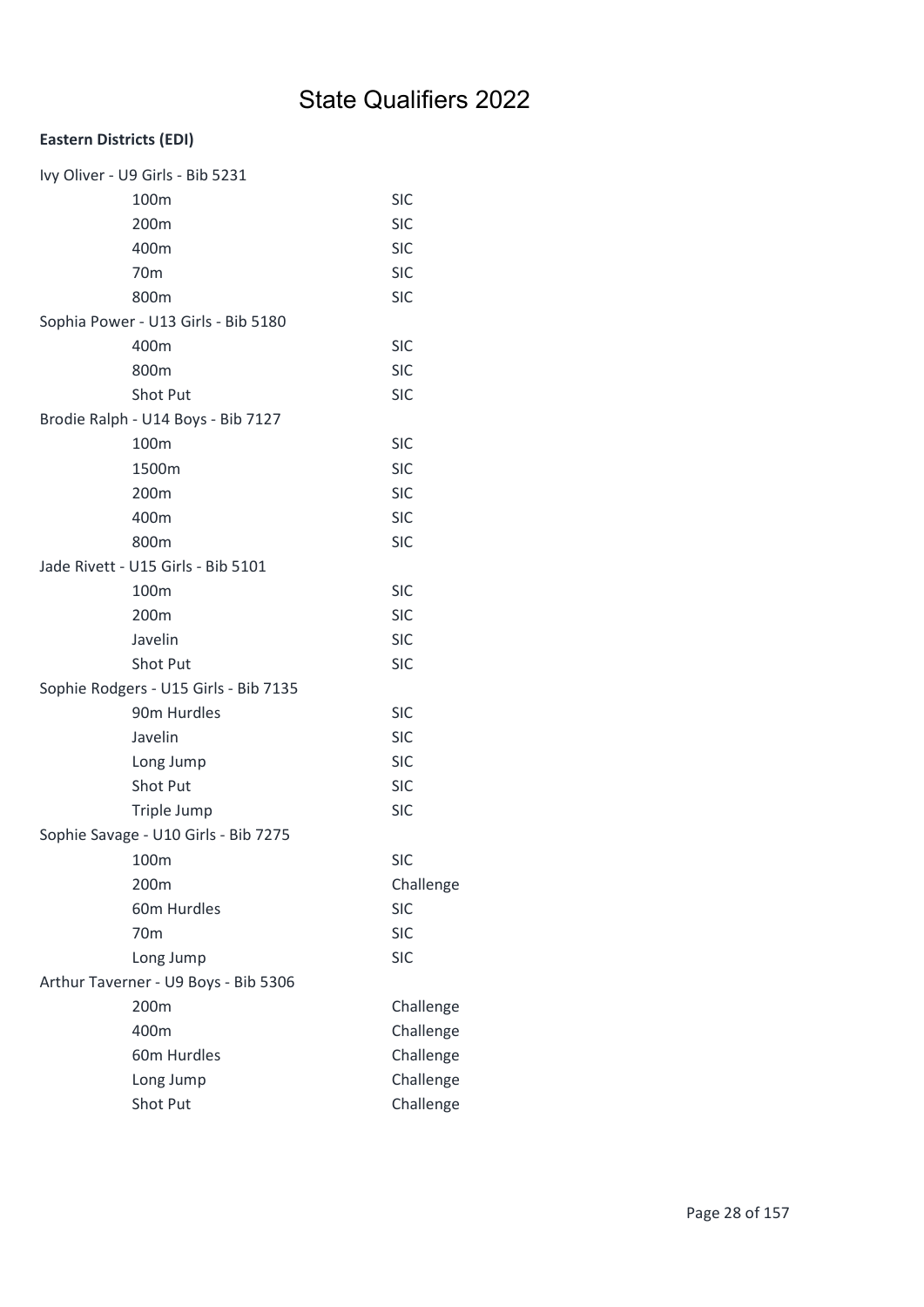| Harriet Watson - U9 Girls - Bib 5116    |            |
|-----------------------------------------|------------|
| 100m                                    | <b>SIC</b> |
| 200m                                    | <b>SIC</b> |
| 70 <sub>m</sub>                         | <b>SIC</b> |
| Anudha Wijesinghe - U15 Boys - Bib 7128 |            |
| 100 <sub>m</sub>                        | <b>SIC</b> |
| 200m                                    | <b>SIC</b> |
| Long Jump                               | <b>SIC</b> |
| Triple Jump                             | <b>SIC</b> |
| Sam Wilks - U12 Boys - Bib 5233         |            |
| 1500m Walk                              | <b>SIC</b> |
| 400m                                    | <b>SIC</b> |
| 800m                                    | <b>SIC</b> |
| Javelin                                 | Challenge  |
| <b>Shot Put</b>                         | <b>SIC</b> |
| Harper Winterford - U8 Girls - Bib 5272 |            |
| 100m                                    | Challenge  |
| 200 <sub>m</sub>                        | Challenge  |
| 70 <sub>m</sub>                         | Challenge  |
| High Jump                               | Challenge  |
| Long Jump                               | Challenge  |
| Zahli Wood - U8 Girls - Bib 5182        |            |
| 200 <sub>m</sub>                        | Challenge  |
| 60m Hurdles                             | Challenge  |
| 70 <sub>m</sub>                         | Challenge  |
| High Jump                               | Challenge  |
| Long Jump                               | Challenge  |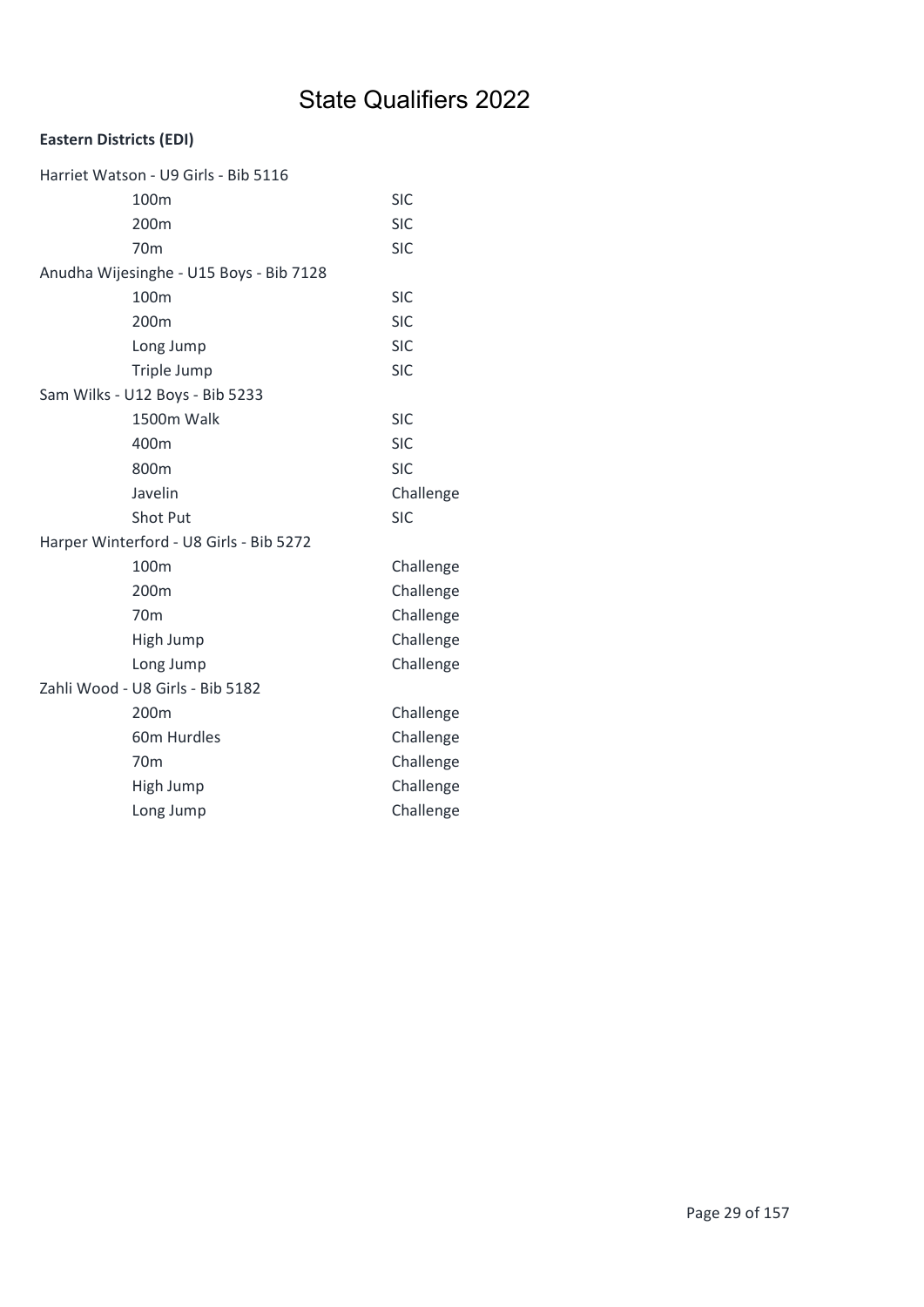| Saraid Applebee - U9 Girls - Bib 5001   |            |
|-----------------------------------------|------------|
| 60m Hurdles                             | <b>SIC</b> |
| High Jump                               | <b>SIC</b> |
| Tylah Armstrong - U12 Girls - Bib 5037  |            |
| 100m                                    | <b>SIC</b> |
| High Jump                               | <b>SIC</b> |
| Long Jump                               | Challenge  |
| Triple Jump                             | Challenge  |
| Achol Baak - U10 Girls - Bib 4870       |            |
| 100m                                    | <b>SIC</b> |
| 200m                                    | <b>SIC</b> |
| 60m Hurdles                             | <b>SIC</b> |
| 70 <sub>m</sub>                         | <b>SIC</b> |
| Long Jump                               | <b>SIC</b> |
| Akon Baak - U13 Girls - Bib 4871        |            |
| 100m                                    | <b>SIC</b> |
| 80m Hurdles                             | <b>SIC</b> |
| High Jump                               | <b>SIC</b> |
| Long Jump                               | <b>SIC</b> |
| Triple Jump                             | <b>SIC</b> |
| Anthony Brooksby - U13 Boys - Bib 5031  |            |
| 400m                                    | <b>SIC</b> |
| 800m                                    | <b>SIC</b> |
| Daniela Brooksby - U16 Girls - Bib 6449 |            |
| 100m                                    | <b>SIC</b> |
| 200m                                    | <b>SIC</b> |
| 400m                                    | <b>SIC</b> |
| 800m                                    | <b>SIC</b> |
| <b>Discus</b>                           | <b>SIC</b> |
| Ellie Cannan - U11 Girls - Bib 4938     |            |
| 100m                                    | Challenge  |
| 200m                                    | Challenge  |
| 80m Hurdles                             | Challenge  |
| <b>Discus</b>                           | Challenge  |
| Shot Put                                | Challenge  |
| Thomas Chevalier - U8 Boys - Bib 4861   |            |
| 100m                                    | Challenge  |
| 200m                                    | Challenge  |
| 70 <sub>m</sub>                         | Challenge  |
| 700m                                    | Challenge  |
| Shot Put                                | Challenge  |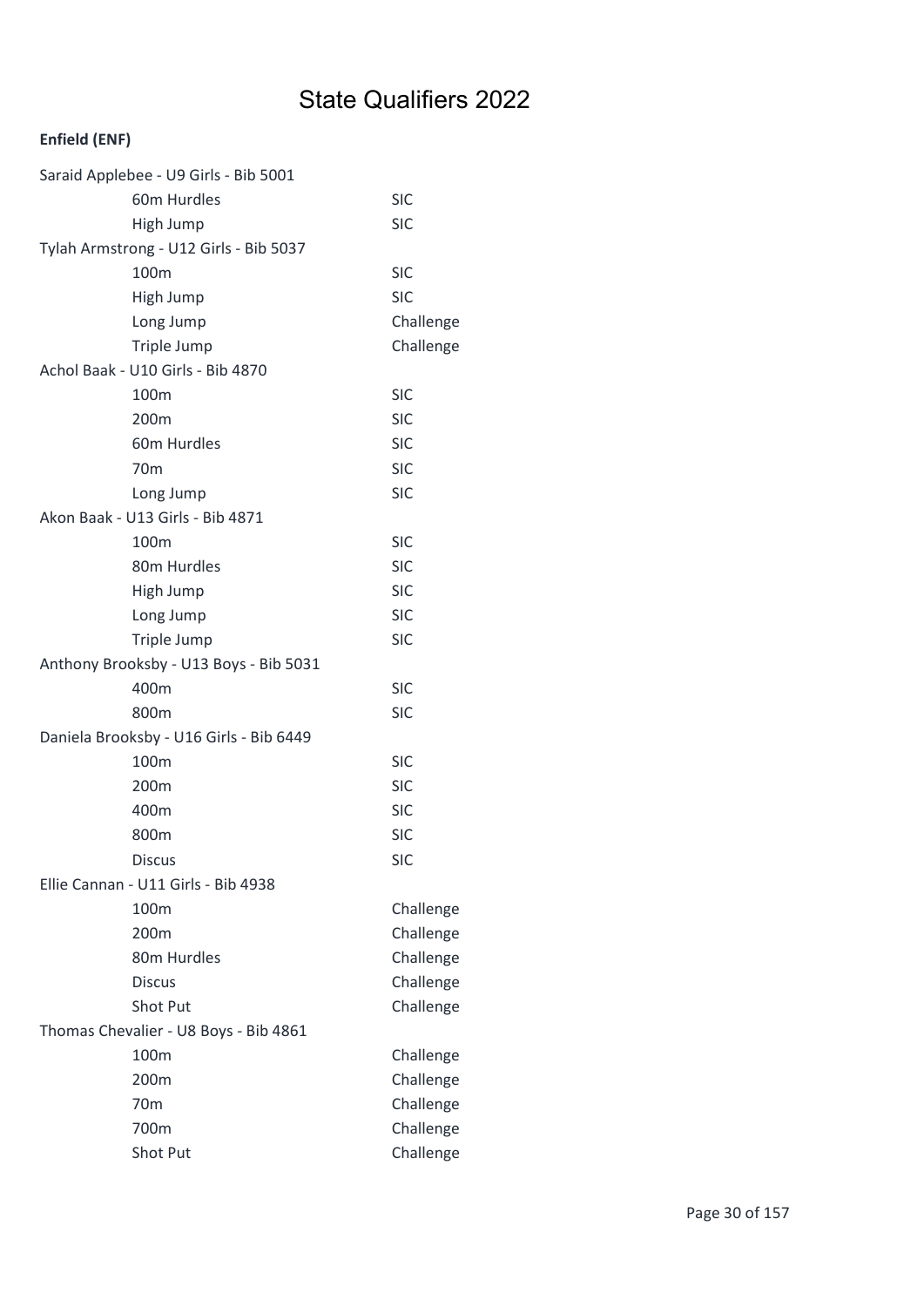| Ashmi Dangi - U14 Girls - Bib 4946    |            |
|---------------------------------------|------------|
| 100m                                  | <b>SIC</b> |
| 200m                                  | <b>SIC</b> |
| Long Jump                             | <b>SIC</b> |
| Triple Jump                           | <b>SIC</b> |
| Chase Dawes - U12 Boys - Bib 4903     |            |
| 1500m                                 | <b>SIC</b> |
| 400m                                  | <b>SIC</b> |
| 800m                                  | <b>SIC</b> |
| Ellis Dawes - U8 Boys - Bib 4901      |            |
| 60m Hurdles                           | Challenge  |
| High Jump                             | Challenge  |
| Long Jump                             | Challenge  |
| Hartley Dawes - U10 Boys - Bib 4902   |            |
| 800m                                  | <b>SIC</b> |
| High Jump                             | <b>SIC</b> |
| Long Jump                             | <b>SIC</b> |
| Macy Dawes - U13 Girls - Bib 4904     |            |
| 80m Hurdles                           | <b>SIC</b> |
| Long Jump                             | <b>SIC</b> |
| Triple Jump                           | Challenge  |
| Addison de Wit - U11 Girls - Bib 4967 |            |
| <b>Discus</b>                         | Challenge  |
| Javelin                               | Challenge  |
| Shot Put                              | Challenge  |
| Emily de Wit - U8 Girls - Bib 4990    |            |
| 60m Hurdles                           | Challenge  |
| <b>Discus</b>                         | Challenge  |
| High Jump                             | Challenge  |
| Long Jump                             | Challenge  |
| Paige Duffy - U10 Girls - Bib 4878    |            |
| 70 <sub>m</sub>                       | Challenge  |
| <b>Discus</b>                         | Challenge  |
| High Jump                             | Challenge  |
| Long Jump                             | Challenge  |
| <b>Shot Put</b>                       | Challenge  |
| Jastaj Dunduli - U11 Boys - Bib 6207  |            |
| 1500m                                 | <b>SIC</b> |
| 400m                                  | <b>SIC</b> |
| 800m                                  | <b>SIC</b> |
| Long Jump                             | Challenge  |
| Triple Jump                           | Challenge  |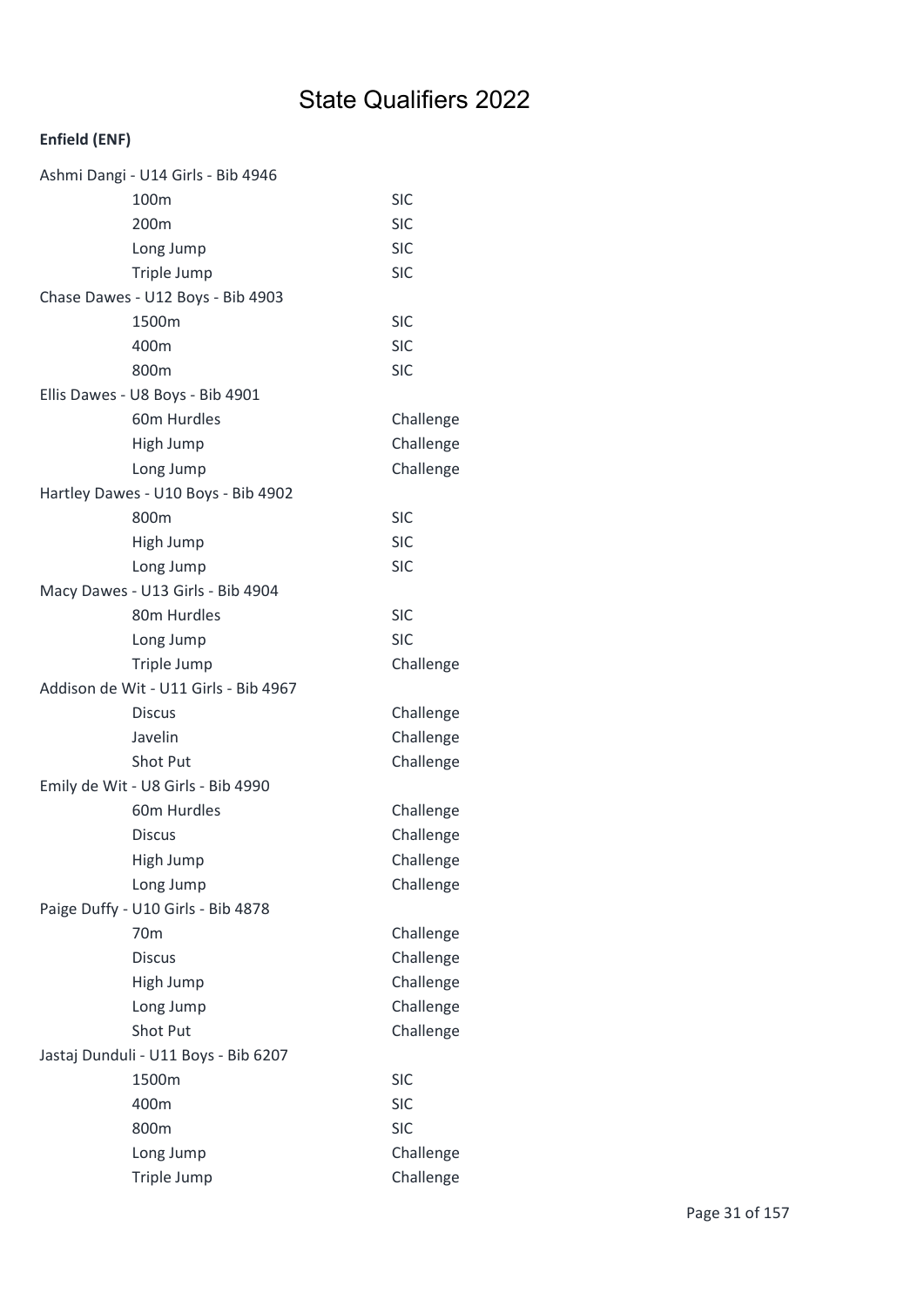| Tanveer Dunduli - U13 Girls - Bib 6208 |            |
|----------------------------------------|------------|
| 1500m Walk                             | <b>SIC</b> |
| High Jump                              | <b>SIC</b> |
| Jack Fletcher - U9 Boys - Bib 5026     |            |
| 70 <sub>m</sub>                        | <b>SIC</b> |
| Liliana Gebski - U9 Girls - Bib 4982   |            |
| 700m Walk                              | <b>SIC</b> |
| 800m                                   | <b>SIC</b> |
| Karman Gill - U9 Girls - Bib 6437      |            |
| 200m                                   | Challenge  |
| 60m Hurdles                            | Challenge  |
| <b>Discus</b>                          | Challenge  |
| Long Jump                              | Challenge  |
| <b>Shot Put</b>                        | Challenge  |
| Orlando Grantham - U11 Boys - Bib 4854 |            |
| 1100m Walk                             | <b>SIC</b> |
| <b>Discus</b>                          | <b>SIC</b> |
| Javelin                                | <b>SIC</b> |
| Long Jump                              | Challenge  |
| <b>Shot Put</b>                        | <b>SIC</b> |
| Maddison Graves - U10 Girls - Bib 4928 |            |
| 200 <sub>m</sub>                       | <b>SIC</b> |
| 800m                                   | <b>SIC</b> |
| <b>Discus</b>                          | Challenge  |
| Long Jump                              | <b>SIC</b> |
| <b>Shot Put</b>                        | Challenge  |
| Ruby Hartwig - U15 Girls - Bib 6447    |            |
| 1500m                                  | <b>SIC</b> |
| 200m                                   | <b>SIC</b> |
| 800m                                   | <b>SIC</b> |
| Long Jump                              | <b>SIC</b> |
| Ashton Hong - U14 Boys - Bib 4892      |            |
| 100m                                   | <b>SIC</b> |
| 200m                                   | <b>SIC</b> |
| Long Jump                              | <b>SIC</b> |
| Dillon Hong - U12 Boys - Bib 4891      |            |
| 100m                                   | <b>SIC</b> |
| 200m                                   | <b>SIC</b> |
| Long Jump                              | <b>SIC</b> |
| Triple Jump                            | <b>SIC</b> |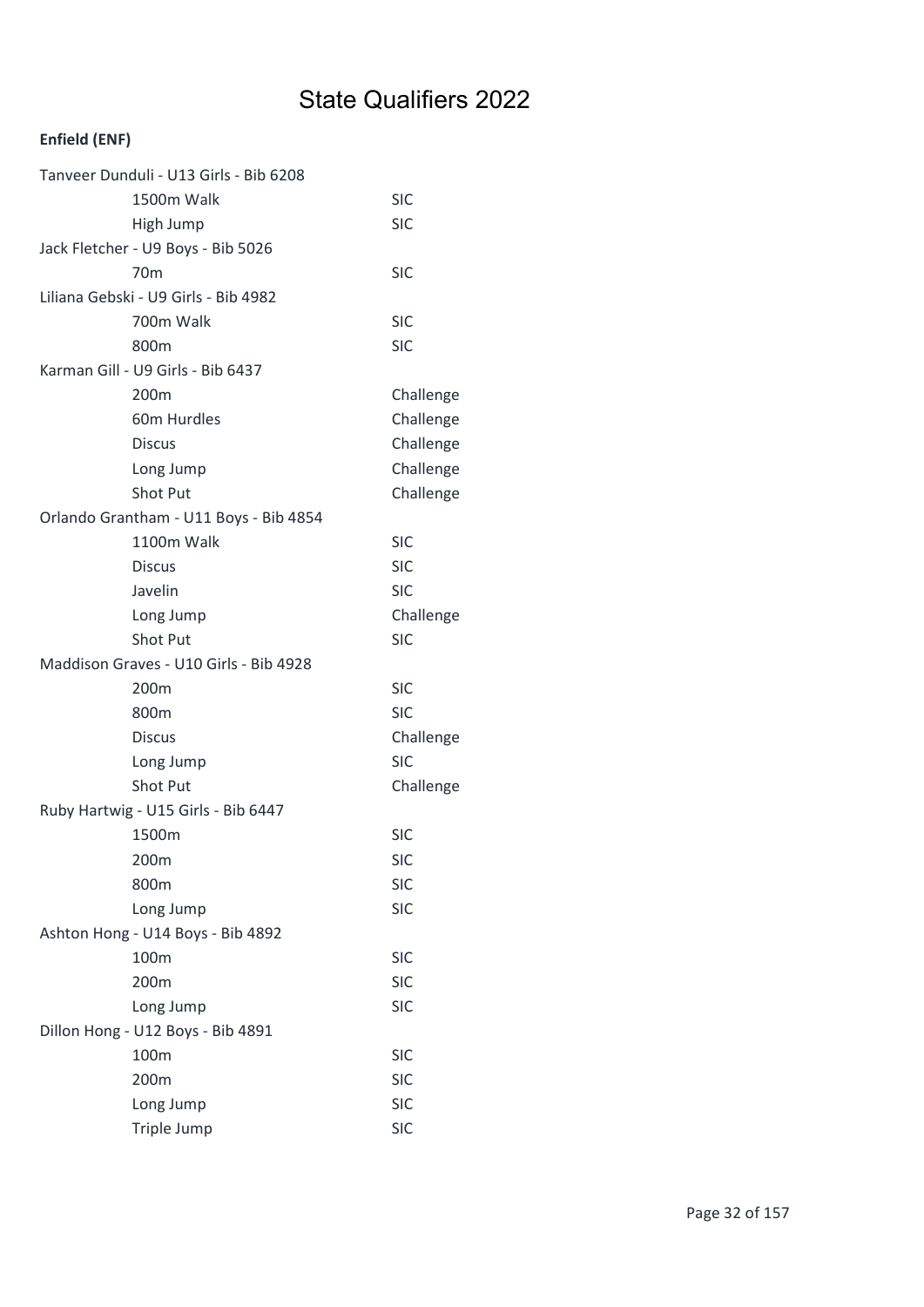| Aniela Jaworek - U9 Girls - Bib 4918 |                                        |            |
|--------------------------------------|----------------------------------------|------------|
|                                      | 100m                                   | <b>SIC</b> |
|                                      | 200m                                   | <b>SIC</b> |
|                                      | 400m                                   | <b>SIC</b> |
|                                      | 60m Hurdles                            | <b>SIC</b> |
|                                      | 800m                                   | <b>SIC</b> |
|                                      | Henryk Jaworek - U11 Boys - Bib 4919   |            |
|                                      | 100m                                   | <b>SIC</b> |
|                                      | 1500m                                  | <b>SIC</b> |
|                                      | 200m                                   | Challenge  |
|                                      | 400m                                   | Challenge  |
|                                      | 800m                                   | Challenge  |
|                                      | Jackson Karamanov - U9 Boys - Bib 6206 |            |
|                                      | 800m                                   | Challenge  |
|                                      | <b>Discus</b>                          | Challenge  |
|                                      | High Jump                              | Challenge  |
|                                      | Liam Kowald - U11 Boys - Bib 4886      |            |
|                                      | 80m Hurdles                            | <b>SIC</b> |
|                                      | <b>Discus</b>                          | <b>SIC</b> |
|                                      | High Jump                              | Challenge  |
|                                      | Shot Put                               | <b>SIC</b> |
|                                      | Triple Jump                            | <b>SIC</b> |
|                                      | Tora Kowald - U9 Girls - Bib 4887      |            |
|                                      | 60m Hurdles                            | <b>SIC</b> |
|                                      | 700m Walk                              | <b>SIC</b> |
|                                      | <b>Discus</b>                          | <b>SIC</b> |
|                                      | Long Jump                              | Challenge  |
|                                      | Shot Put                               | Challenge  |
|                                      | Ben Lee - U9 Boys - Bib 4876           |            |
|                                      | 400m                                   | <b>SIC</b> |
|                                      | 800m                                   | <b>SIC</b> |
|                                      | High Jump                              | <b>SIC</b> |
|                                      | Matthew Lee - U10 Boys - Bib 4875      |            |
|                                      | 400m                                   | <b>SIC</b> |
|                                      | 70 <sub>m</sub>                        | <b>SIC</b> |
|                                      | 800m                                   | Challenge  |
|                                      | High Jump                              | <b>SIC</b> |
| Sophie Lee - U12 Girls - Bib 4874    |                                        |            |
|                                      | 1500m                                  | <b>SIC</b> |
|                                      | 400m                                   | <b>SIC</b> |
|                                      | 800m                                   | <b>SIC</b> |
|                                      | High Jump                              | <b>SIC</b> |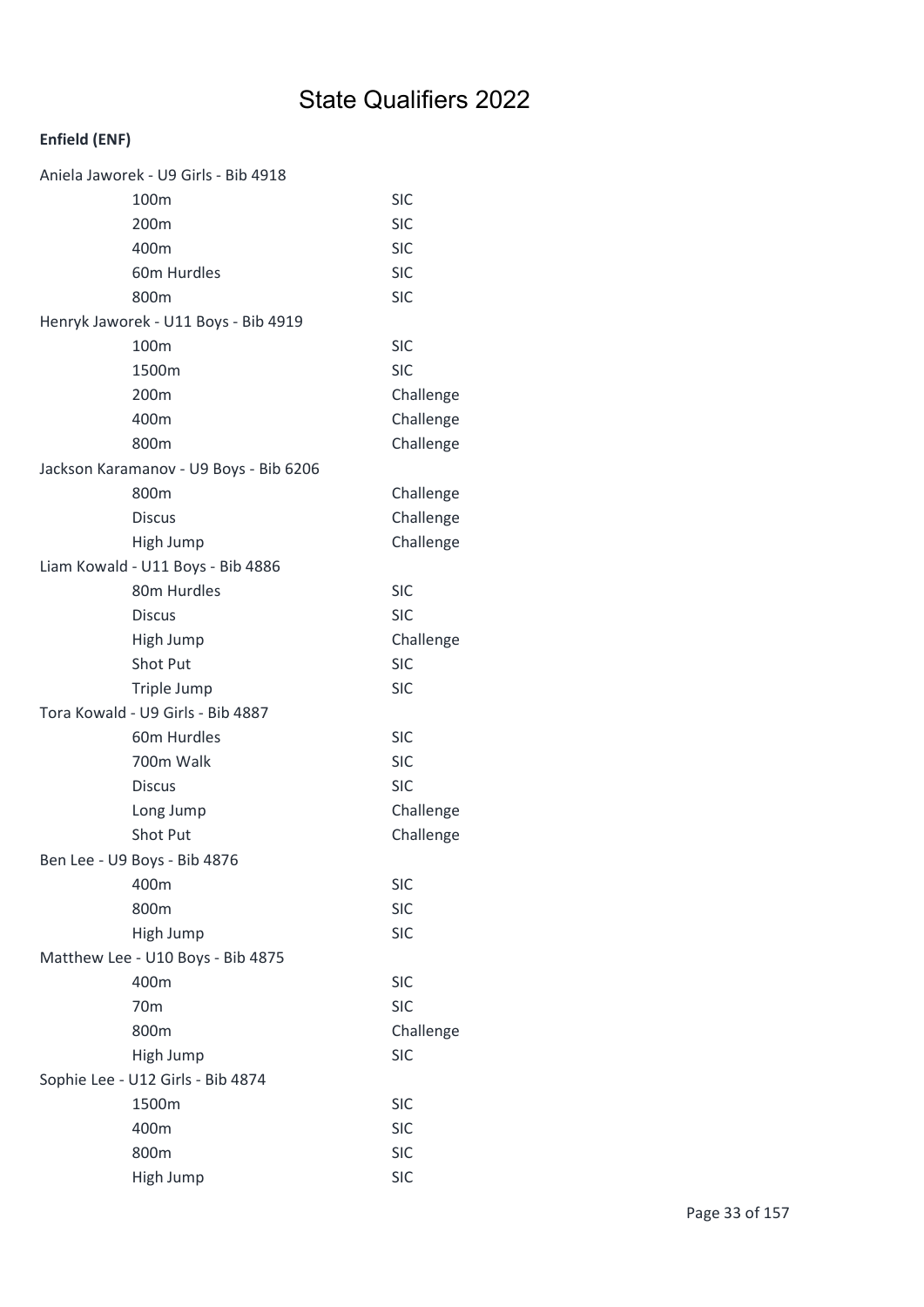| Deed Mann - U9 Girls - Bib 6436             |            |
|---------------------------------------------|------------|
| 60m Hurdles                                 | Challenge  |
| 70 <sub>m</sub>                             | Challenge  |
| <b>Discus</b>                               | Challenge  |
| Long Jump                                   | Challenge  |
| <b>Shot Put</b>                             | Challenge  |
| Bianca Mercuri - U12 Girls - Bib 4958       |            |
| 100 <sub>m</sub>                            | <b>SIC</b> |
| 80m Hurdles                                 | <b>SIC</b> |
| <b>Discus</b>                               | <b>SIC</b> |
| Shot Put                                    | <b>SIC</b> |
| Triple Jump                                 | <b>SIC</b> |
| Dominic Mercuri - U10 Boys - Bib 4957       |            |
| 100m                                        | Challenge  |
| 70 <sub>m</sub>                             | Challenge  |
| <b>Discus</b>                               | Challenge  |
| Long Jump                                   | Challenge  |
| <b>Shot Put</b>                             | Challenge  |
| Adrian Ng - U15 Boys - Bib 5004             |            |
| 100m                                        | <b>SIC</b> |
| 200 <sub>m</sub>                            | <b>SIC</b> |
| Triple Jump                                 | <b>SIC</b> |
| Hayden Nobbs - U9 Boys - Bib 6441           |            |
| 60m Hurdles                                 | <b>SIC</b> |
| 70 <sub>m</sub>                             | <b>SIC</b> |
| 700m Walk                                   | <b>SIC</b> |
| Long Jump                                   | <b>SIC</b> |
| Tyler Nobbs - U11 Boys - Bib 6440           |            |
| 1100m Walk                                  | <b>SIC</b> |
| 800m                                        | <b>SIC</b> |
| Oliver Porter - U11 Boys - Bib 4943         |            |
| 100m                                        | Challenge  |
| 200m                                        | Challenge  |
| Long Jump                                   | <b>SIC</b> |
| Triple Jump                                 | Challenge  |
| Jaxon Purdue-Matthews - U11 Boys - Bib 6192 |            |
| 100m                                        | <b>SIC</b> |
| 200m                                        | <b>SIC</b> |
| <b>Discus</b>                               | <b>SIC</b> |
| High Jump                                   | <b>SIC</b> |
| Triple Jump                                 | <b>SIC</b> |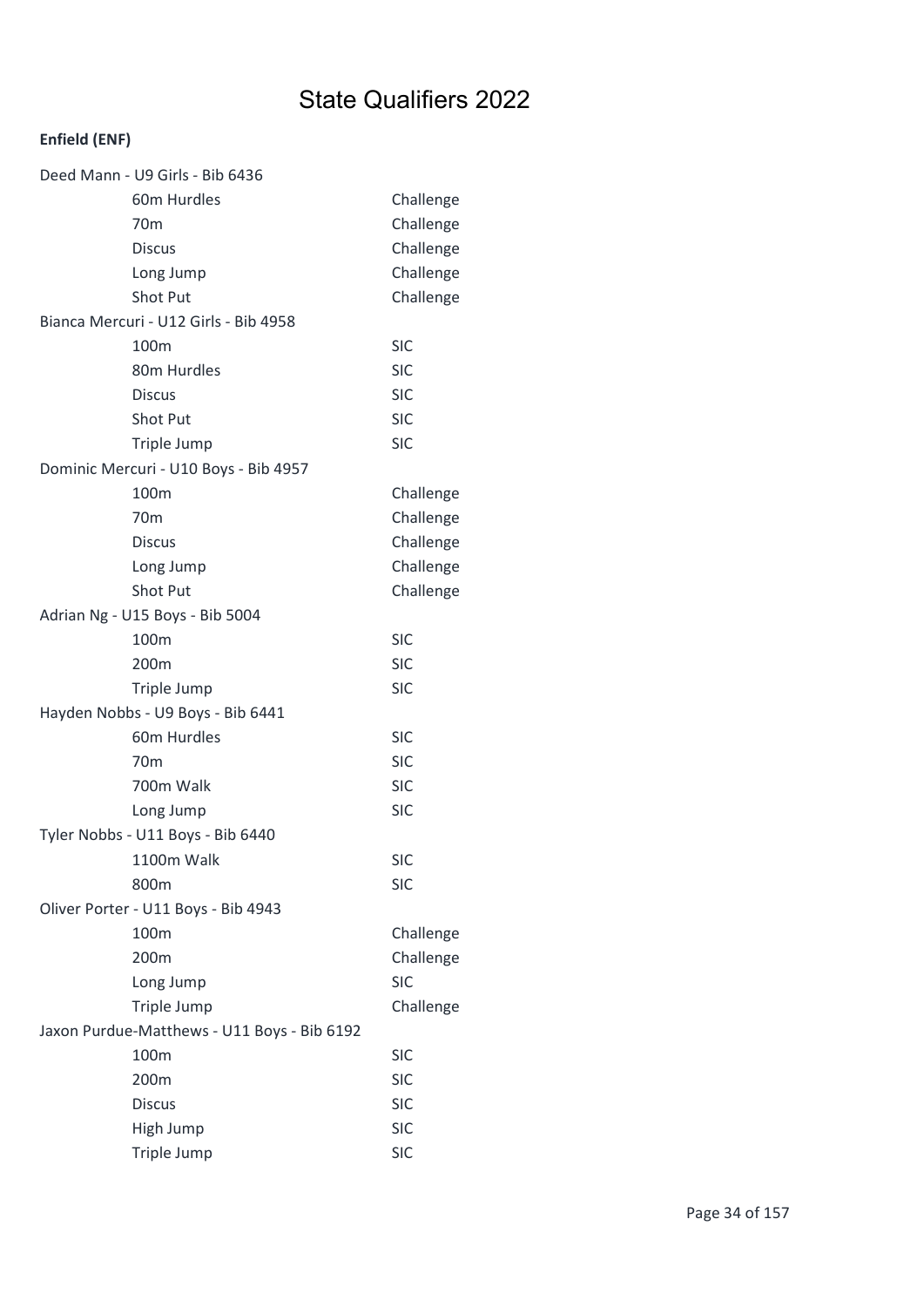| Kiana Purdue-Matthews - U10 Girls - Bib 6191 |            |
|----------------------------------------------|------------|
| 100m                                         | <b>SIC</b> |
| 200m                                         | <b>SIC</b> |
| 70 <sub>m</sub>                              | <b>SIC</b> |
| <b>Discus</b>                                | Challenge  |
| Shot Put                                     | Challenge  |
| Christina Rajkumar - U13 Girls - Bib 4937    |            |
| 100m                                         | Challenge  |
| 200m                                         | Challenge  |
| Roshani Rajkumar - U13 Girls - Bib 4936      |            |
| 100m                                         | Challenge  |
| 200m                                         | Challenge  |
| <b>Discus</b>                                | Challenge  |
| William Ryan - U9 Boys - Bib 5039            |            |
| <b>Discus</b>                                | <b>SIC</b> |
| Shot Put                                     | <b>SIC</b> |
| Aarav Sharma - U9 Boys - Bib 4924            |            |
| 400m                                         | <b>SIC</b> |
| Long Jump                                    | Challenge  |
| Anantpreet Sidhu - U11 Boys - Bib 4909       |            |
| 1100m Walk                                   | <b>SIC</b> |
| Ekampreet Sidhu - U10 Girls - Bib 6446       |            |
| 100m                                         | Challenge  |
| 200 <sub>m</sub>                             | Challenge  |
| Lavleen Sidhu - U9 Girls - Bib 4991          |            |
| 100m                                         | Challenge  |
| 200m                                         | Challenge  |
| 70 <sub>m</sub>                              | Challenge  |
| <b>Discus</b>                                | Challenge  |
| High Jump                                    | Challenge  |
| Margot Tembel - U13 Girls - Bib 5045         |            |
| 400m                                         | <b>SIC</b> |
| 800m                                         | <b>SIC</b> |
| Luke Turner - U8 Boys - Bib 4935             |            |
| 100m                                         | Challenge  |
| 70 <sub>m</sub>                              | Challenge  |
| Zachary White - U9 Boys - Bib 4910           |            |
| 400m                                         | <b>SIC</b> |
| 800m                                         | <b>SIC</b> |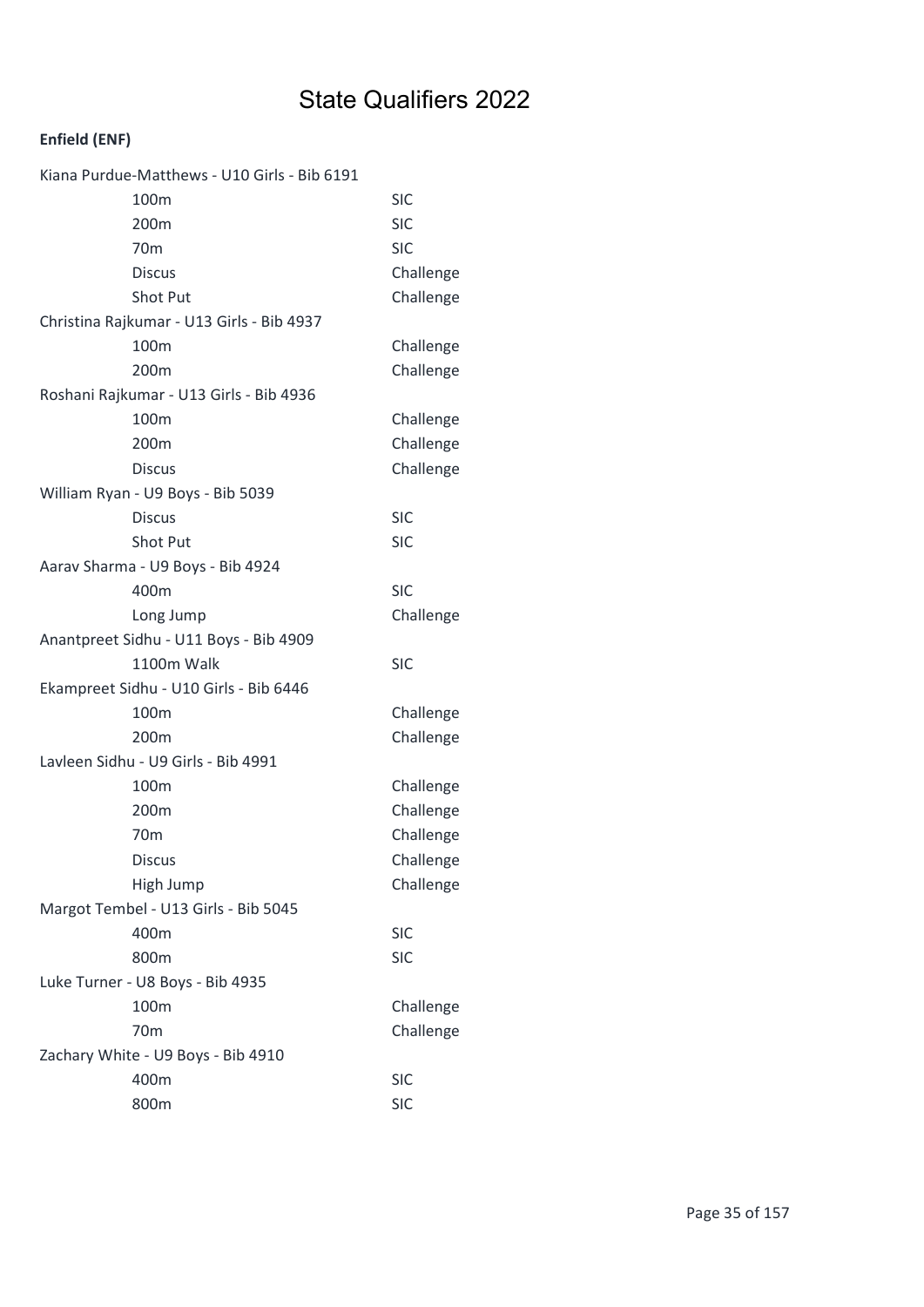| Isabella Zillante - U14 Girls - Bib 4859 |            |
|------------------------------------------|------------|
| <b>Discus</b>                            | <b>SIC</b> |
| Long Jump                                | <b>SIC</b> |
| <b>Shot Put</b>                          | <b>SIC</b> |
| Triple Jump                              | <b>SIC</b> |
| Zac Zillante - U12 Boys - Bib 4857       |            |
| <b>Discus</b>                            | <b>SIC</b> |
| High Jump                                | <b>SIC</b> |
| <b>Shot Put</b>                          | <b>SIC</b> |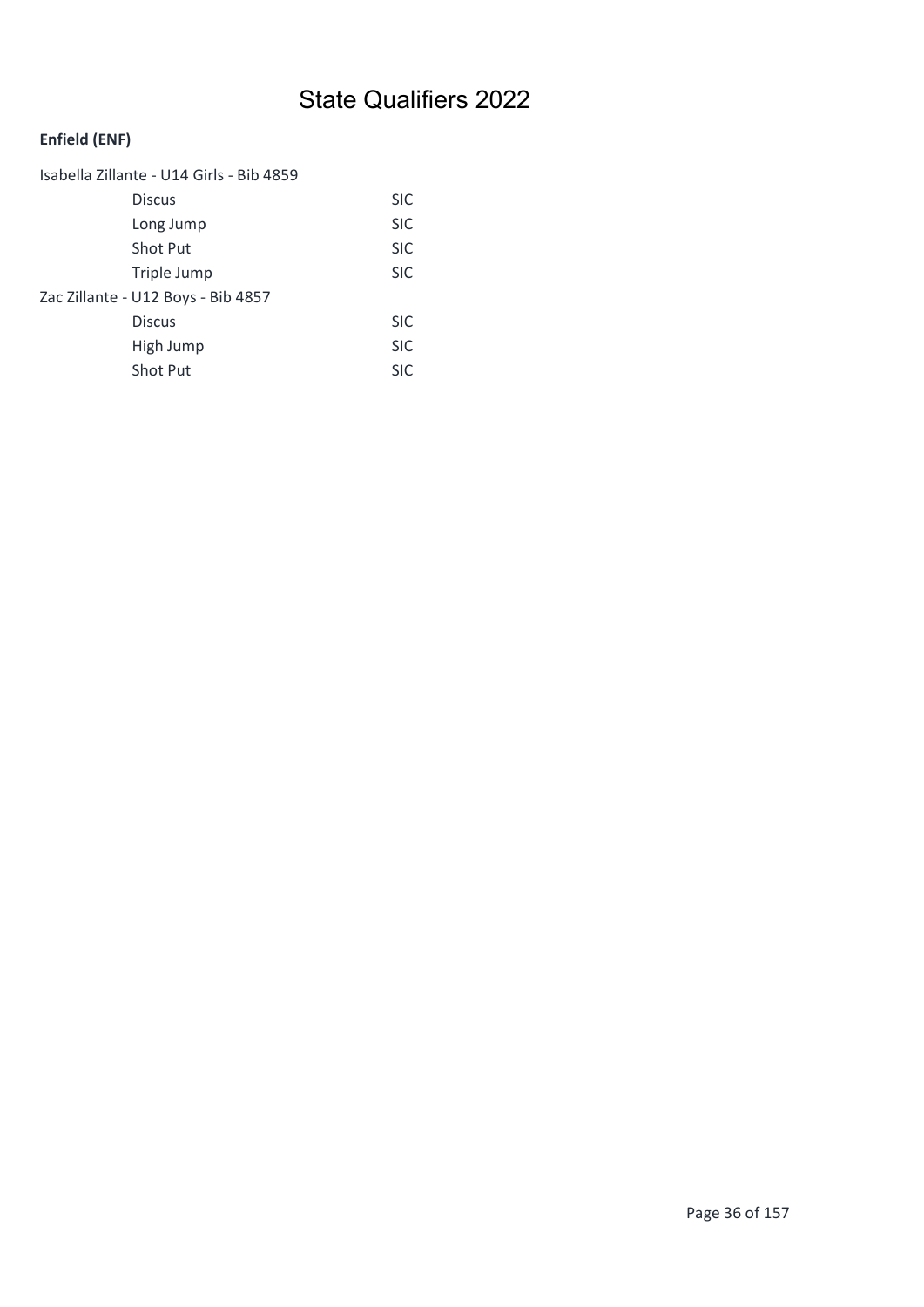### Far West (FWC)

| Evie Hoffrichter - U11 Girls - Bib 4747 |            |
|-----------------------------------------|------------|
| 100 <sub>m</sub>                        | Challenge  |
| 80 <sub>m</sub> Hurdles                 | <b>SIC</b> |
| <b>Discus</b>                           | Challenge  |
| High Jump                               | Challenge  |
| Javelin                                 | <b>SIC</b> |
| Mavrik Wilson - U15 Boys - Bib 4742     |            |
| 100 <sub>m</sub>                        | <b>SIC</b> |
| 100m Hurdles                            | <b>SIC</b> |
| 200 <sub>m</sub>                        | <b>SIC</b> |
| 300m Hurdles                            | <b>SIC</b> |
| Long Jump                               | <b>SIC</b> |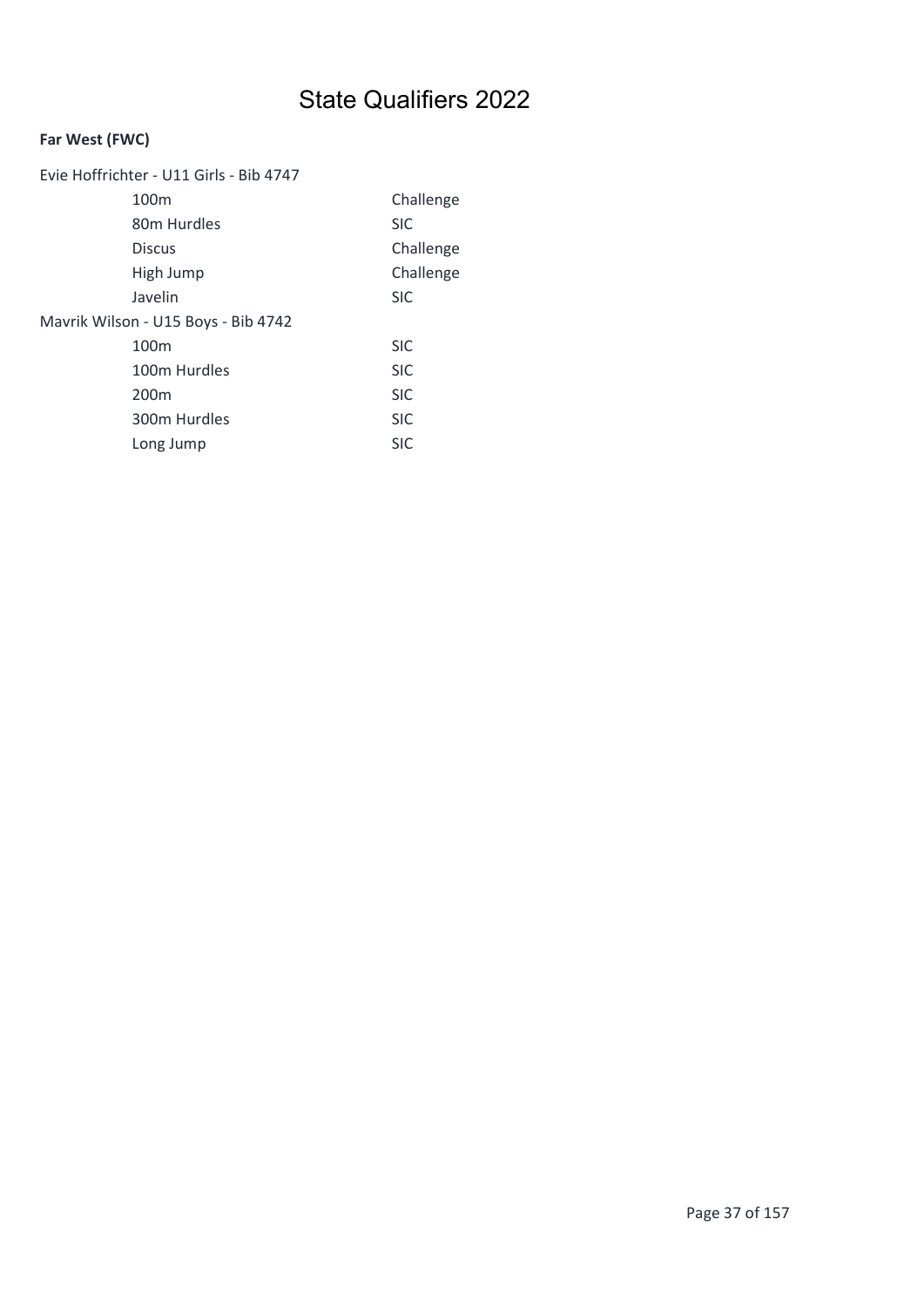### Gawler (GAW)

| Daniel Bale - U14 Boys - Bib 4629    |            |
|--------------------------------------|------------|
| 200m                                 | <b>SIC</b> |
| 200m Hurdles                         | <b>SIC</b> |
| 800m                                 | <b>SIC</b> |
| <b>Discus</b>                        | <b>SIC</b> |
| Triple Jump                          | <b>SIC</b> |
| Ella Bale - U12 Girls - Bib 4628     |            |
| 100 <sub>m</sub>                     | Challenge  |
| 200m                                 | Challenge  |
| 80m Hurdles                          | Challenge  |
| Shot Put                             | Challenge  |
| Triple Jump                          | Challenge  |
| Emma Bale - U8 Girls - Bib 4626      |            |
| 60m Hurdles                          | Challenge  |
| 700m                                 | Challenge  |
| <b>Discus</b>                        | Challenge  |
| Long Jump                            | Challenge  |
| <b>Shot Put</b>                      | Challenge  |
| Isaac Bale - U10 Boys - Bib 4627     |            |
| 100m                                 | Challenge  |
| 200m                                 | Challenge  |
| 400m                                 | <b>SIC</b> |
| 70 <sub>m</sub>                      | Challenge  |
| 800m                                 | <b>SIC</b> |
| Sophie Bialek - U9 Girls - Bib 4623  |            |
| 100m                                 | Challenge  |
| 200m                                 | Challenge  |
| 400m                                 | Challenge  |
| 800m                                 | <b>SIC</b> |
| Jason Ellsmore - U14 Boys - Bib 4592 |            |
| <b>1500m Walk</b>                    | <b>SIC</b> |
| Brock Gaertner - U10 Boys - Bib 4634 |            |
| 100m                                 | Challenge  |
| 200m                                 | Challenge  |
| 60m Hurdles                          | Challenge  |
| 70 <sub>m</sub>                      | Challenge  |
| High Jump                            | Challenge  |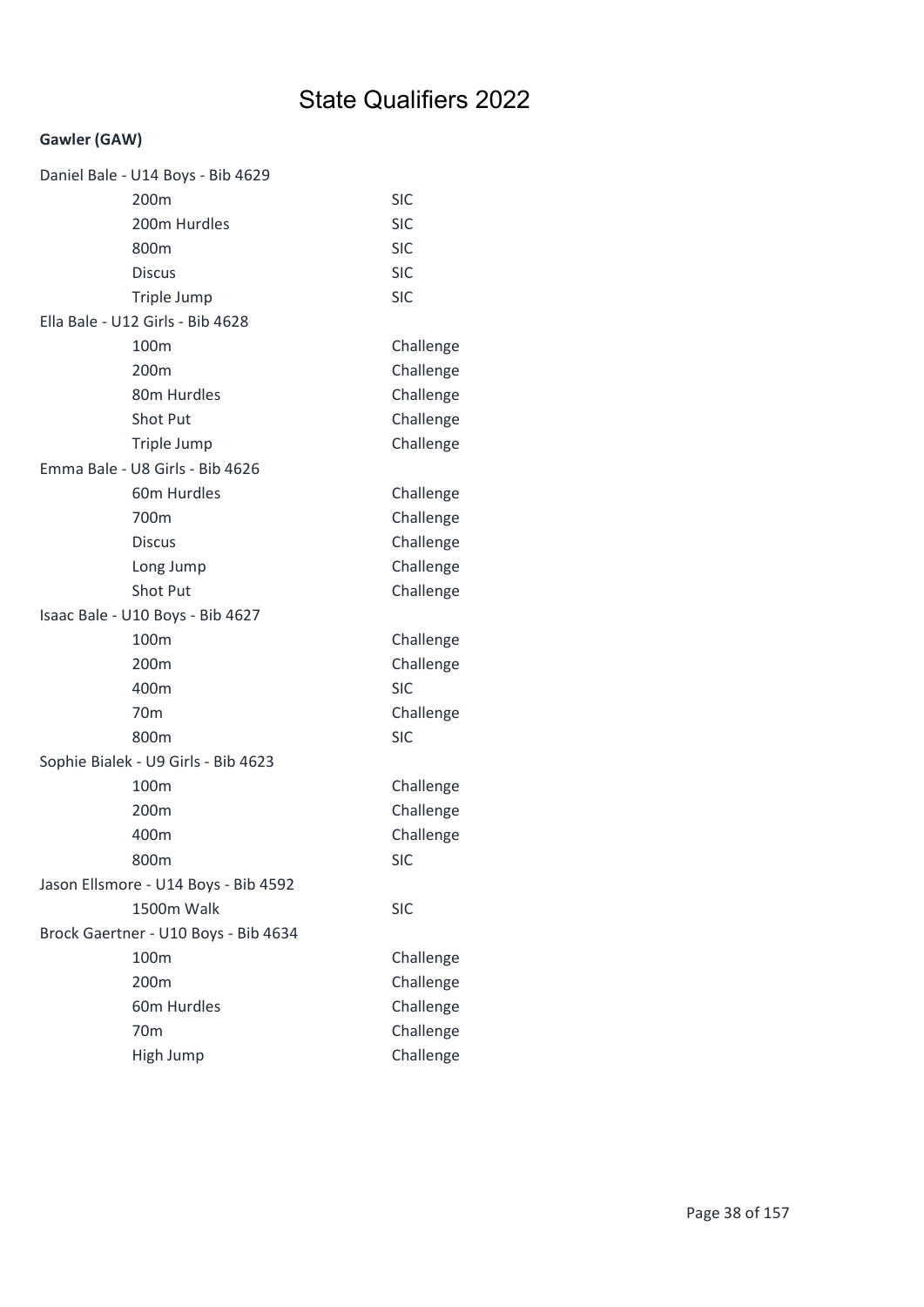### Gawler (GAW)

| Harper Gaertner - U9 Girls - Bib 4633  |            |
|----------------------------------------|------------|
| 60m Hurdles                            | Challenge  |
| 70m                                    | Challenge  |
| High Jump                              | Challenge  |
| Long Jump                              | Challenge  |
| <b>Shot Put</b>                        | Challenge  |
| Kaiden Gates - U10 Boys - Bib 4622     |            |
| 200m                                   | Challenge  |
| 60m Hurdles                            | Challenge  |
| <b>Discus</b>                          | Challenge  |
| High Jump                              | <b>SIC</b> |
| <b>Shot Put</b>                        | <b>SIC</b> |
| Alexis Glanville - U9 Girls - Bib 4590 |            |
| 200 <sub>m</sub>                       | Challenge  |
| 60m Hurdles                            | Challenge  |
| <b>Discus</b>                          | Challenge  |
| Long Jump                              | Challenge  |
| <b>Shot Put</b>                        | Challenge  |
| Emma Henkel - U15 Girls - Bib 4720     |            |
| 1500m                                  | <b>SIC</b> |
| 400m                                   | <b>SIC</b> |
| 800m                                   | <b>SIC</b> |
| Jason Henkel - U10 Boys - Bib 4646     |            |
| 400m                                   | <b>SIC</b> |
| 800m                                   | <b>SIC</b> |
| Eamon Martin - U13 Boys - Bib 4655     |            |
| 100m                                   |            |
|                                        | Challenge  |
| 200m                                   | <b>SIC</b> |
| Long Jump                              | <b>SIC</b> |
| Triple Jump                            | Challenge  |
| Ethan Martin - U16 Boys - Bib 4656     |            |
| 400m                                   | <b>SIC</b> |
| Long Jump                              | <b>SIC</b> |
| Ivy Maskall - U9 Girls - Bib 4714      |            |
| 100m                                   | Challenge  |
| 60m Hurdles                            | Challenge  |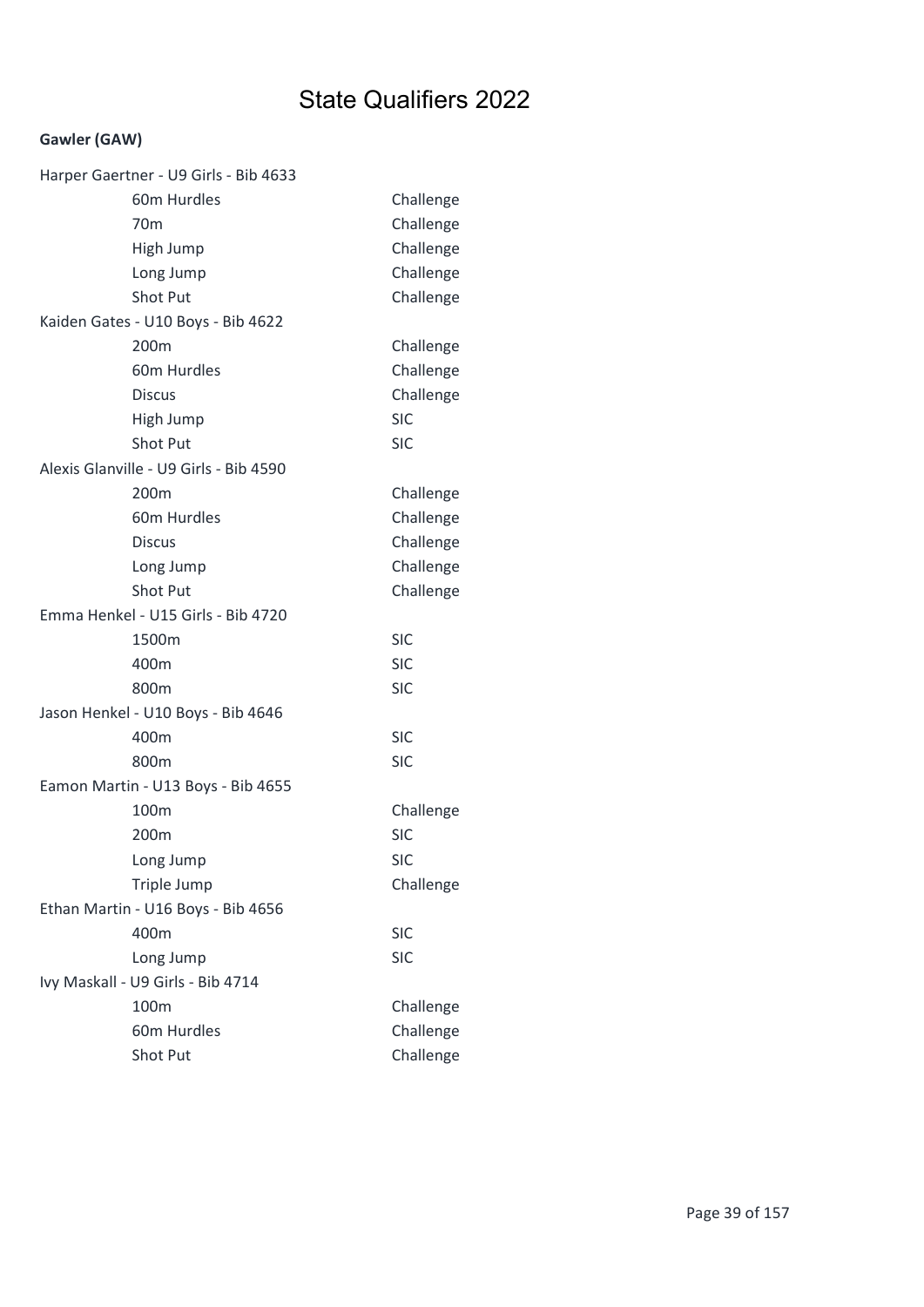### Gawler (GAW)

| Patrick O'Rourke - U8 Boys - Bib 4599  |            |
|----------------------------------------|------------|
| 100m                                   | Challenge  |
| 200m                                   | Challenge  |
| 60m Hurdles                            | Challenge  |
| 70 <sub>m</sub>                        | Challenge  |
| Long Jump                              | Challenge  |
| Ella Rogers - U14 Girls - Bib 4601     |            |
| 100m                                   | <b>SIC</b> |
| 80m Hurdles                            | <b>SIC</b> |
| <b>Discus</b>                          | <b>SIC</b> |
| Javelin                                | <b>SIC</b> |
| Shot Put                               | <b>SIC</b> |
| Mitchell Rowe - U15 Boys - Bib 4662    |            |
| 100m                                   | <b>SIC</b> |
| 200m                                   | <b>SIC</b> |
| High Jump                              | <b>SIC</b> |
| Long Jump                              | <b>SIC</b> |
| Triple Jump                            | <b>SIC</b> |
| Mishri Sikand - U10 Girls - Bib 4724   |            |
| 100m                                   | Challenge  |
| 60m Hurdles                            | Challenge  |
| 70 <sub>m</sub>                        | Challenge  |
| <b>Discus</b>                          | Challenge  |
| Long Jump                              | Challenge  |
| Charlotte Taylor - U9 Girls - Bib 4652 |            |
| 100m                                   | Challenge  |
| 70 <sub>m</sub>                        | Challenge  |
| <b>Discus</b>                          | Challenge  |
| High Jump                              | Challenge  |
| Long Jump                              | Challenge  |
| Haydon Taylor - U14 Boys - Bib 4653    |            |
| 100m                                   | <b>SIC</b> |
| 200m                                   | <b>SIC</b> |
| 200m Hurdles                           | <b>SIC</b> |
| 90m Hurdles                            | <b>SIC</b> |
| <b>Discus</b>                          | <b>SIC</b> |
| Lilly Taylor - U11 Girls - Bib 4591    |            |
| <b>Discus</b>                          | Challenge  |
| Javelin                                | <b>SIC</b> |
| Shot Put                               | Challenge  |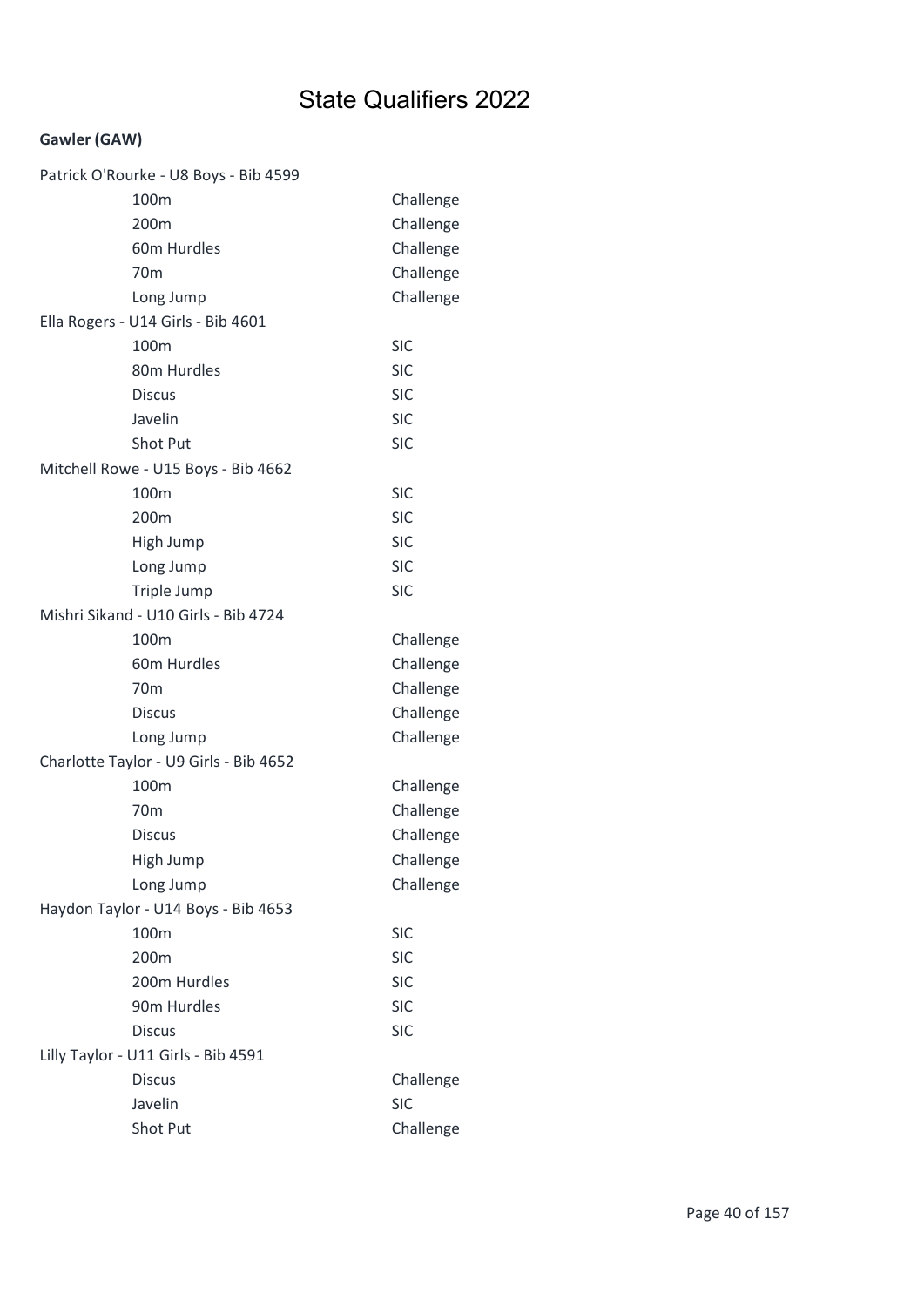### Gawler (GAW)

### Carter Wellington - U8 Boys - Bib 4597

60m Hurdles Challenge Discus Challenge High Jump Challenge Shot Put Challenge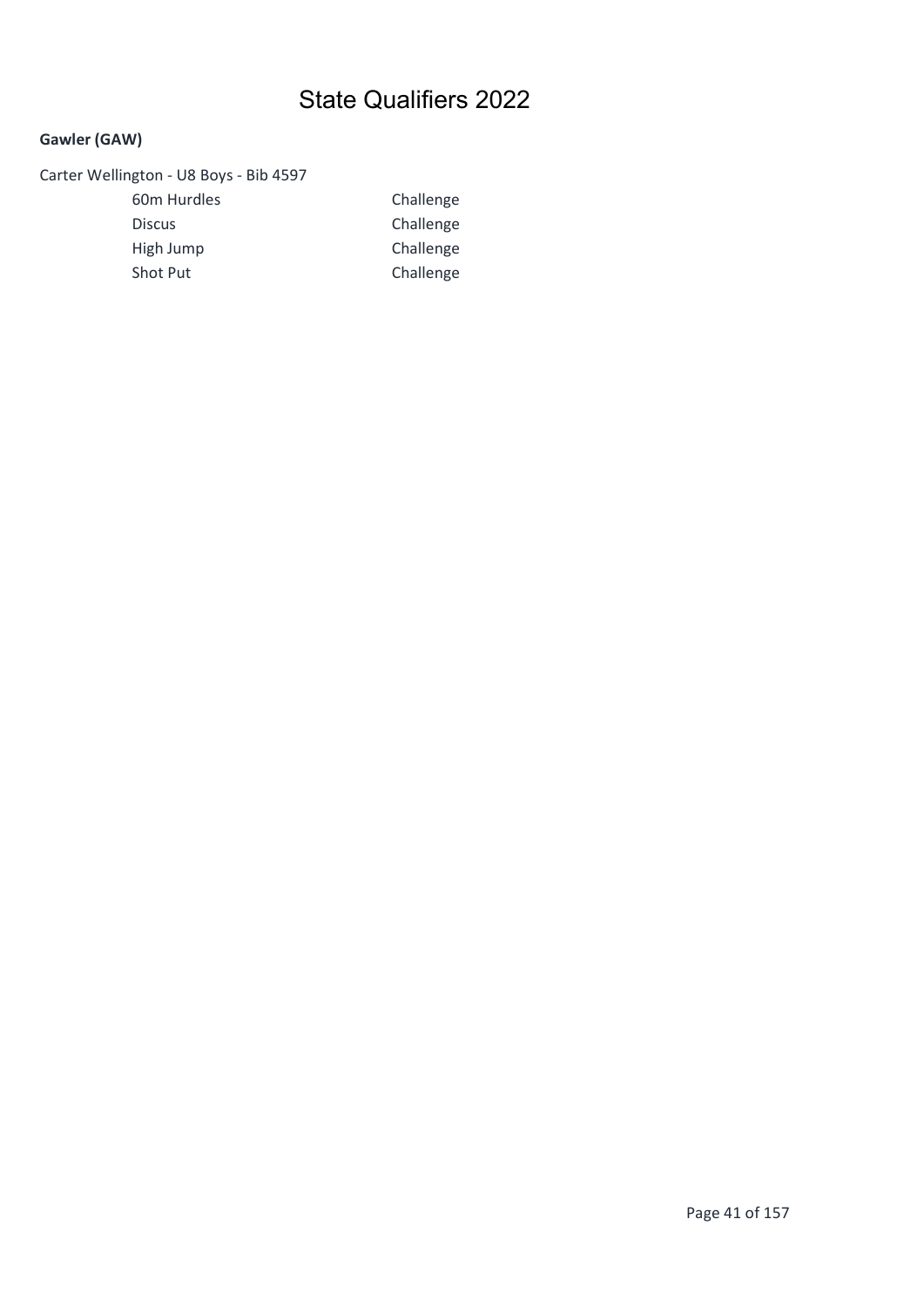| Brianna Air-Drysdale - U14 Girls - Bib 4506 |            |
|---------------------------------------------|------------|
| 200m                                        | <b>SIC</b> |
| 400m                                        | <b>SIC</b> |
| 800m                                        | <b>SIC</b> |
| Chloe Boal - U13 Girls - Bib 4438           |            |
| 100m                                        | Challenge  |
| 800m                                        | Challenge  |
| <b>Discus</b>                               | Challenge  |
| High Jump                                   | <b>SIC</b> |
| Long Jump                                   | Challenge  |
| Tyler Butterworth - U13 Boys - Bib 4446     |            |
| 1500m Walk                                  | <b>SIC</b> |
| 400m                                        | Challenge  |
| 800m                                        | Challenge  |
| <b>Discus</b>                               | <b>SIC</b> |
| <b>Shot Put</b>                             | Challenge  |
| Jade Clelland - U10 Girls - Bib 4355        |            |
| 400m                                        | <b>SIC</b> |
| 800m                                        | <b>SIC</b> |
| <b>Discus</b>                               | <b>SIC</b> |
| Shot Put                                    | <b>SIC</b> |
| Jessica Clelland - U12 Girls - Bib 4356     |            |
| 1500m                                       | Challenge  |
| 1500m Walk                                  | <b>SIC</b> |
| 200m                                        | Challenge  |
| Javelin                                     | Challenge  |
| Triple Jump                                 | Challenge  |
| Keeley Crocker - U9 Girls - Bib 4466        |            |
| Long Jump                                   | Challenge  |
| Tyler Edwards - U17 Boys - Bib 4383         |            |
| 100m                                        | <b>SIC</b> |
| 400m                                        | <b>SIC</b> |
| Long Jump                                   | <b>SIC</b> |
| Kelechi Ekwomadu - U14 Boys - Bib 4559      |            |
| 100m                                        | <b>SIC</b> |
| High Jump                                   | <b>SIC</b> |
| Long Jump                                   | <b>SIC</b> |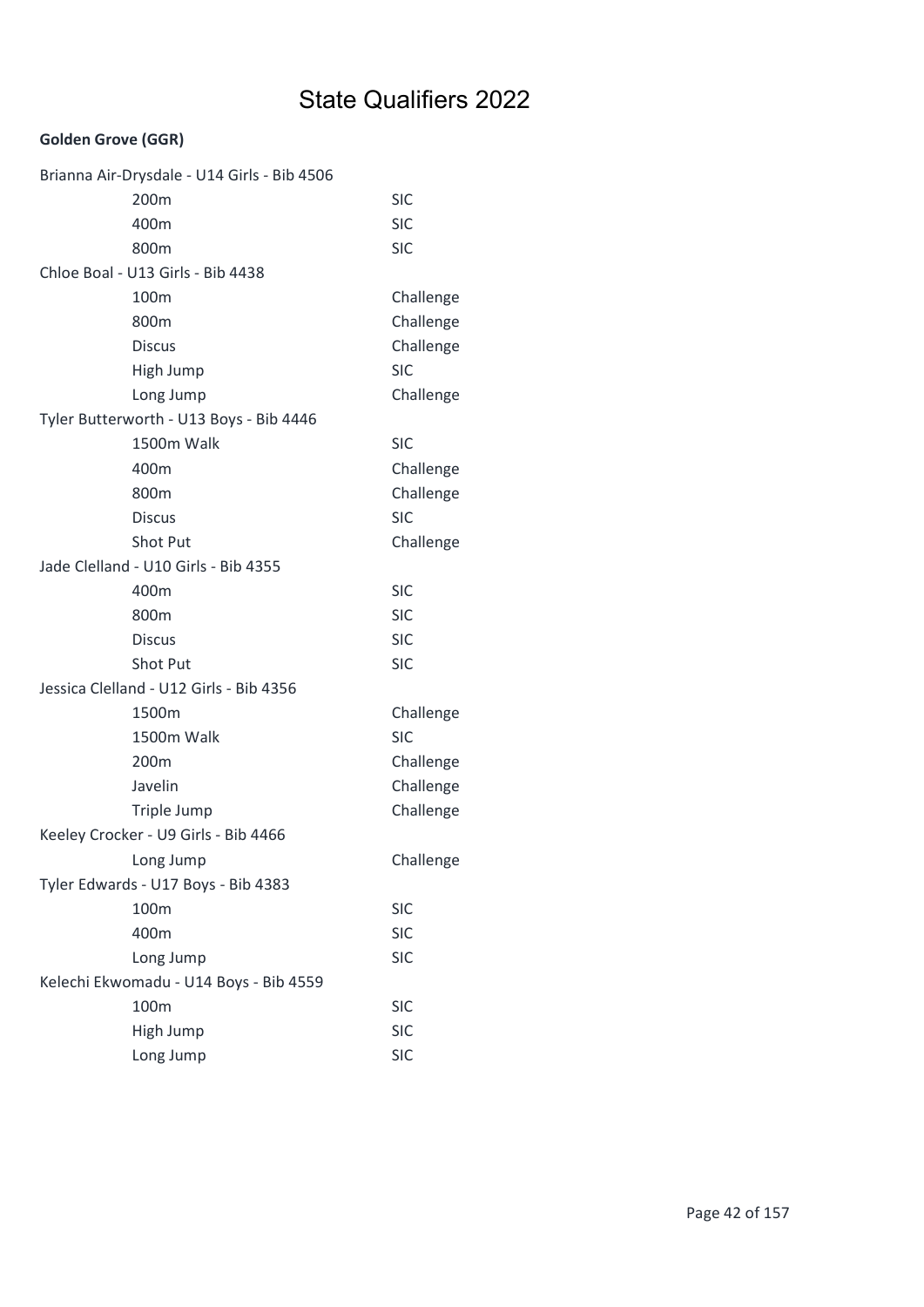| Sophia Field - U10 Girls - Bib 4393     |            |
|-----------------------------------------|------------|
| 1100m Walk                              | <b>SIC</b> |
| 200m                                    | <b>SIC</b> |
| 400m                                    | <b>SIC</b> |
| 800m                                    | <b>SIC</b> |
| <b>Discus</b>                           | <b>SIC</b> |
| Cooper Fieldhouse - U14 Boys - Bib 4484 |            |
| <b>Discus</b>                           | <b>SIC</b> |
| Javelin                                 | <b>SIC</b> |
| Shot Put                                | <b>SIC</b> |
| Hunter Fieldhouse - U12 Boys - Bib 4483 |            |
| 200m                                    | <b>SIC</b> |
| 400m                                    | <b>SIC</b> |
| High Jump                               | <b>SIC</b> |
| Long Jump                               | <b>SIC</b> |
| Rubi Fieldhouse - U10 Girls - Bib 4482  |            |
| <b>Discus</b>                           | <b>SIC</b> |
| Shot Put                                | <b>SIC</b> |
| Matilda Flynn - U12 Girls - Bib 4372    |            |
| <b>Discus</b>                           | <b>SIC</b> |
| Javelin                                 | <b>SIC</b> |
| Shot Put                                | <b>SIC</b> |
| Maddison Gibbons - U11 Girls - Bib 4433 |            |
| 100 <sub>m</sub>                        | Challenge  |
| <b>Discus</b>                           | <b>SIC</b> |
| Shot Put                                | Challenge  |
| Owen Gibbons - U12 Boys - Bib 4434      |            |
| 100m                                    | Challenge  |
| Discus                                  | <b>SIC</b> |
| Javelin                                 | Challenge  |
| Jasmine Girvan - U13 Girls - Bib 4375   |            |
| 1500m Walk                              | <b>SIC</b> |
| <b>Discus</b>                           | Challenge  |
| High Jump                               | <b>SIC</b> |
| Javelin                                 | Challenge  |
| Triple Jump                             | Challenge  |
| Madison Girvan - U11 Girls - Bib 4374   |            |
| High Jump                               | <b>SIC</b> |
| Javelin                                 | Challenge  |
| Long Jump                               | Challenge  |
| Shot Put                                | <b>SIC</b> |
| Triple Jump                             | <b>SIC</b> |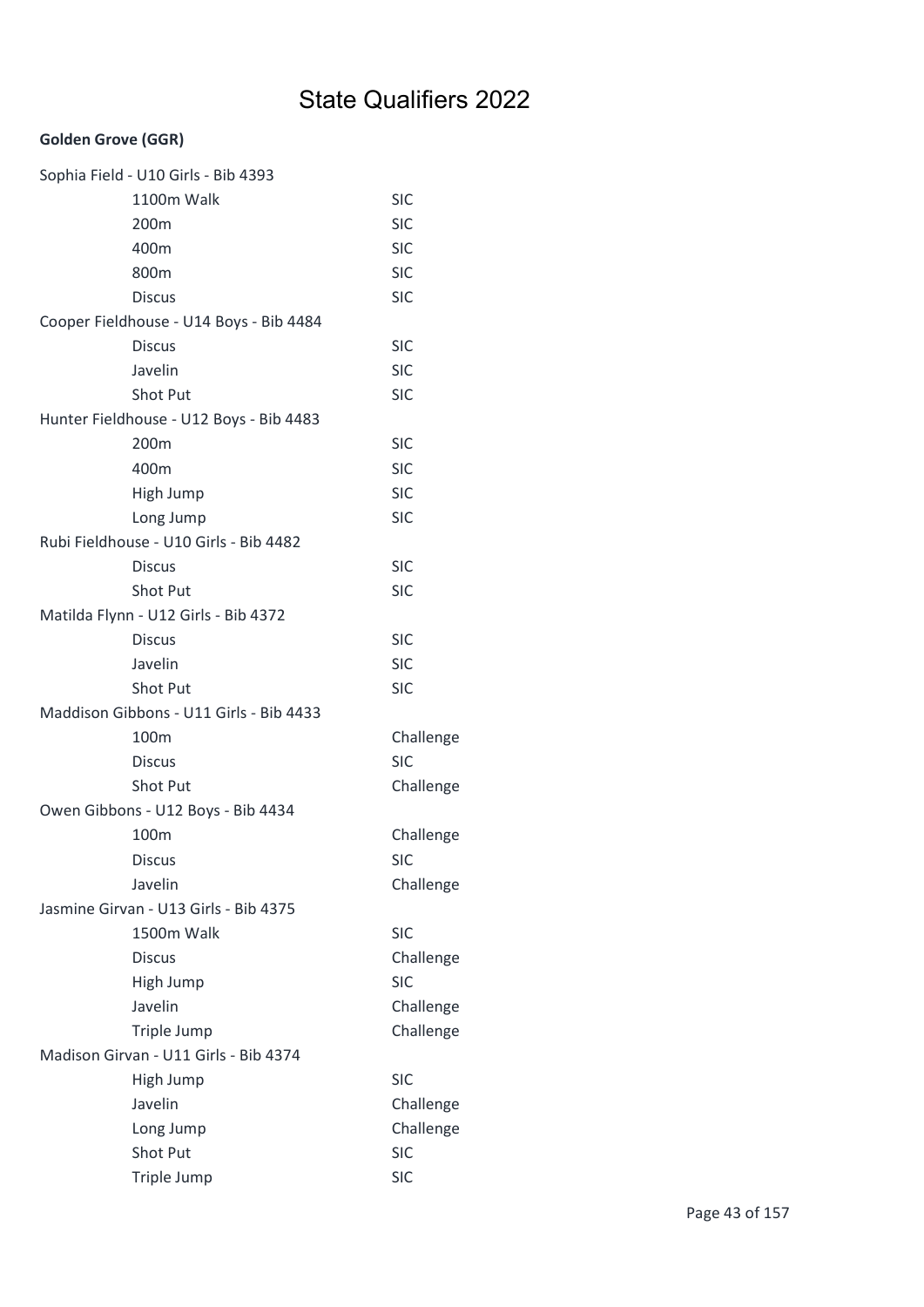| Jamie Hussell - U10 Boys - Bib 4397          |            |
|----------------------------------------------|------------|
| <b>Discus</b>                                | <b>SIC</b> |
| Lucas Isaac - U9 Boys - Bib 4387             |            |
| 70 <sub>m</sub>                              | Challenge  |
| <b>Discus</b>                                | <b>SIC</b> |
| Long Jump                                    | <b>SIC</b> |
| Shot Put                                     | <b>SIC</b> |
| Jade Jarman - U10 Girls - Bib 4409           |            |
| 100m                                         | <b>SIC</b> |
| 200m                                         | <b>SIC</b> |
| 400m                                         | <b>SIC</b> |
| 60m Hurdles                                  | <b>SIC</b> |
| 70 <sub>m</sub>                              | <b>SIC</b> |
| Alicia Jones - U13 Girls - Bib 4439          |            |
| 100m                                         | Challenge  |
| <b>Discus</b>                                | <b>SIC</b> |
| High Jump                                    | <b>SIC</b> |
| Javelin                                      | <b>SIC</b> |
| Shot Put                                     | Challenge  |
| Liam Jones - U17 Boys - Bib 4440             |            |
| High Jump                                    | <b>SIC</b> |
| Javelin                                      | <b>SIC</b> |
| Long Jump                                    | <b>SIC</b> |
| <b>Shot Put</b>                              | <b>SIC</b> |
| William Kenny - U10 Boys - Bib 4442          |            |
| 1100m Walk                                   | <b>SIC</b> |
| Lyla Kinnear - U13 Girls - Bib 4420          |            |
| 100m                                         | Challenge  |
| 200m                                         | Challenge  |
| <b>Discus</b>                                | <b>SIC</b> |
| Long Jump                                    | Challenge  |
| Triple Jump                                  | Challenge  |
| Sienna Loveday - U12 Girls - Bib 4432        |            |
| Javelin                                      | <b>SIC</b> |
| Long Jump                                    | <b>SIC</b> |
| Triple Jump                                  | <b>SIC</b> |
| Hamish McGowan-Graeber - U10 Boys - Bib 4399 |            |
| 100m                                         | Challenge  |
| 60m Hurdles                                  | <b>SIC</b> |
| 70 <sub>m</sub>                              | <b>SIC</b> |
| High Jump                                    | Challenge  |
| Long Jump                                    | Challenge  |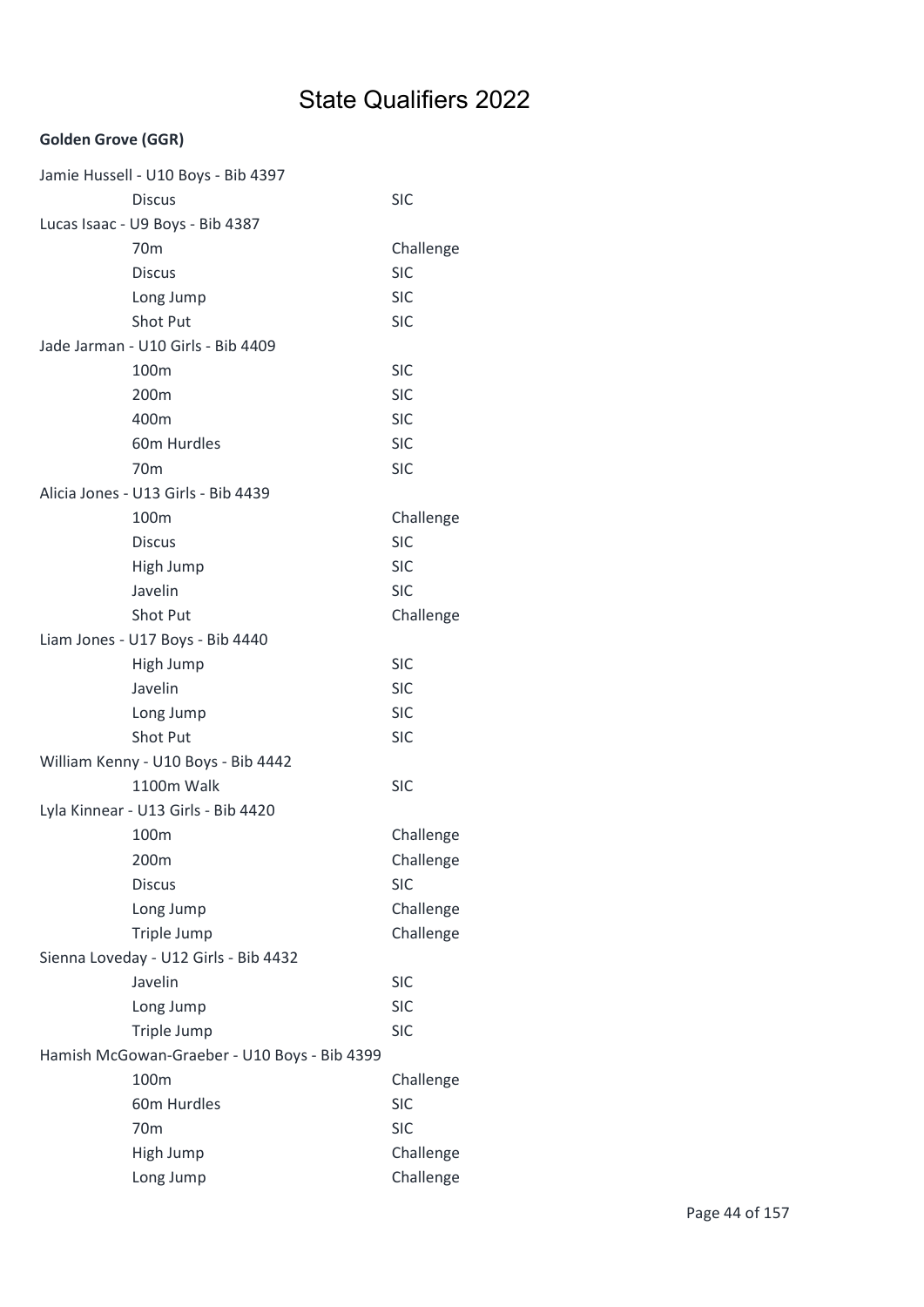| Holly McGowan-Graeber - U16 Girls - Bib 4400 |            |
|----------------------------------------------|------------|
| 100m                                         | <b>SIC</b> |
| 200m                                         | <b>SIC</b> |
| 90m Hurdles                                  | <b>SIC</b> |
| High Jump                                    | <b>SIC</b> |
| Triple Jump                                  | <b>SIC</b> |
| Jensen Meznar - U8 Boys - Bib 4523           |            |
| 100m                                         | Challenge  |
| 200m                                         | Challenge  |
| 60m Hurdles                                  | Challenge  |
| 70 <sub>m</sub>                              | Challenge  |
| Shot Put                                     | Challenge  |
| Andrei Moise - U13 Boys - Bib 4459           |            |
| 100m                                         | Challenge  |
| 200m Hurdles                                 | <b>SIC</b> |
| 80m Hurdles                                  | <b>SIC</b> |
| <b>Discus</b>                                | Challenge  |
| Long Jump                                    | Challenge  |
| Bianca Moise - U13 Girls - Bib 4458          |            |
| 100m                                         | Challenge  |
| 200 <sub>m</sub>                             | Challenge  |
| 80m Hurdles                                  | <b>SIC</b> |
| <b>Discus</b>                                | <b>SIC</b> |
| <b>Shot Put</b>                              | <b>SIC</b> |
| Ella Nangle - U15 Girls - Bib 4487           |            |
| <b>Discus</b>                                | <b>SIC</b> |
| <b>Shot Put</b>                              | <b>SIC</b> |
| Summa Restell - U8 Girls - Bib 4473          |            |
| 100m                                         | Challenge  |
| 200m                                         | Challenge  |
| 70 <sub>m</sub>                              | Challenge  |
| Henry Riddle - U12 Boys - Bib 4394           |            |
| 80m Hurdles                                  | <b>SIC</b> |
| Triple Jump                                  | <b>SIC</b> |
| Isaac Riddle - U14 Boys - Bib 4554           |            |
| Long Jump                                    | <b>SIC</b> |
| Triple Jump                                  | <b>SIC</b> |
| Jayden Robinson - U10 Boys - Bib 4408        |            |
| 200m                                         | Challenge  |
| 60m Hurdles                                  | Challenge  |
| Long Jump                                    | Challenge  |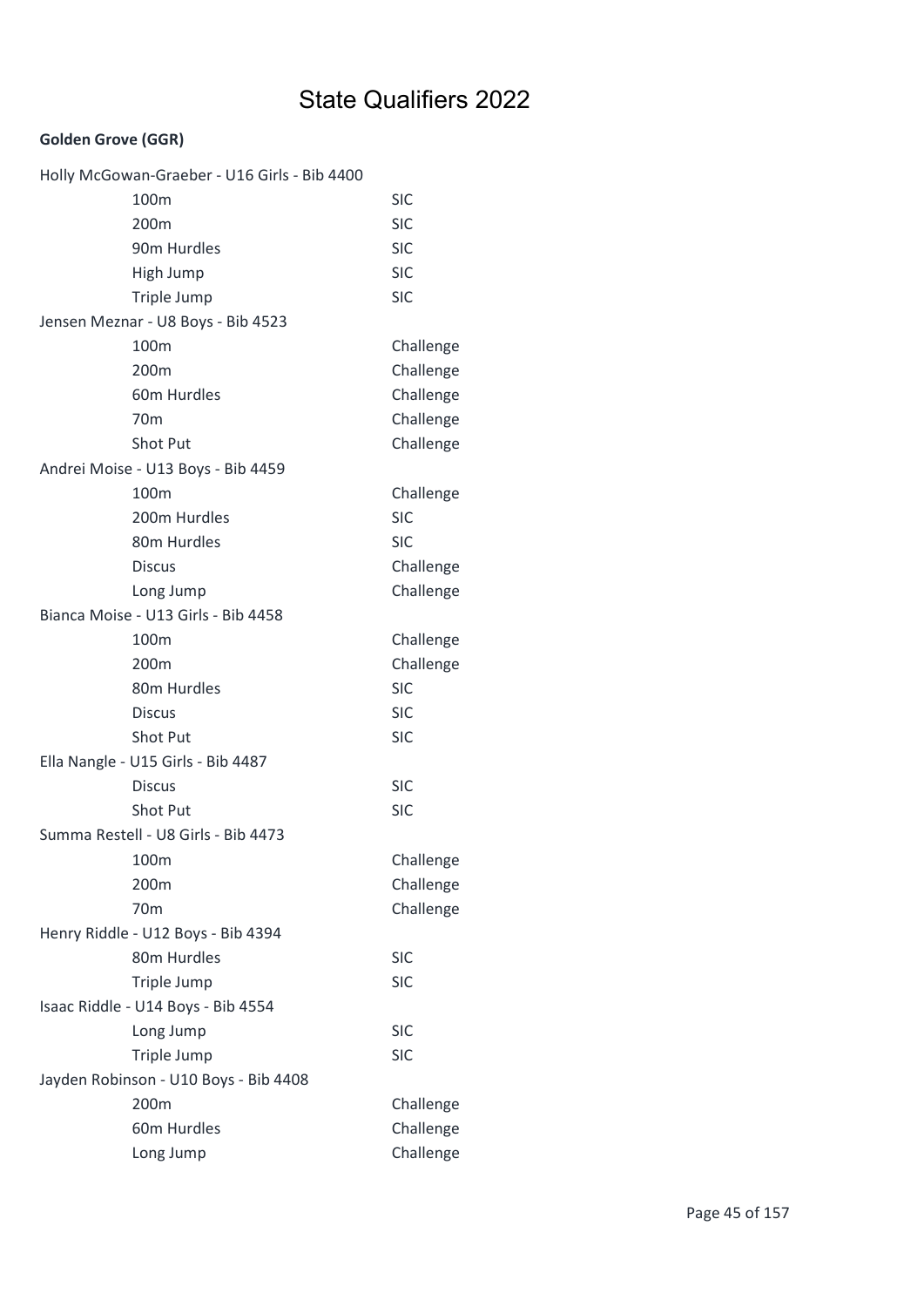| Emily Stribling - U15 Girls - Bib 4360  |            |
|-----------------------------------------|------------|
| <b>Discus</b>                           | <b>SIC</b> |
| Javelin                                 | <b>SIC</b> |
| Shot Put                                | <b>SIC</b> |
| Indiana Sullivan - U9 Girls - Bib 4365  |            |
| 100 <sub>m</sub>                        | Challenge  |
| 200m                                    | Challenge  |
| Long Jump                               | Challenge  |
| Lincoln Sullivan - U12 Boys - Bib 4364  |            |
| 1500m                                   | <b>SIC</b> |
| 800m                                    | <b>SIC</b> |
| Long Jump                               | Challenge  |
| Alannah Wasylkiw - U13 Girls - Bib 4454 |            |
| Javelin                                 | <b>SIC</b> |
| Long Jump                               | <b>SIC</b> |
| Shot Put                                | <b>SIC</b> |
| Triple Jump                             | <b>SIC</b> |
| Harrison Wasylkiw - U10 Boys - Bib 4453 |            |
| 100m                                    | Challenge  |
| 60m Hurdles                             | Challenge  |
| <b>Discus</b>                           | Challenge  |
| High Jump                               | Challenge  |
| Shot Put                                | <b>SIC</b> |
| Rachel Watson - U11 Girls - Bib 4377    |            |
| 100m                                    | Challenge  |
| 200m                                    | Challenge  |
| Long Jump                               | Challenge  |
| Shot Put                                | Challenge  |
| Triple Jump                             | Challenge  |
| Charlotte Weaver - U15 Girls - Bib 4477 |            |
| 100m                                    | <b>SIC</b> |
| 200m                                    | <b>SIC</b> |
| 90m Hurdles                             | <b>SIC</b> |
| Chelsea Weaver - U15 Girls - Bib 4476   |            |
| High Jump                               | <b>SIC</b> |
| Long Jump                               | <b>SIC</b> |
| Shot Put                                | <b>SIC</b> |
| Triple Jump                             | <b>SIC</b> |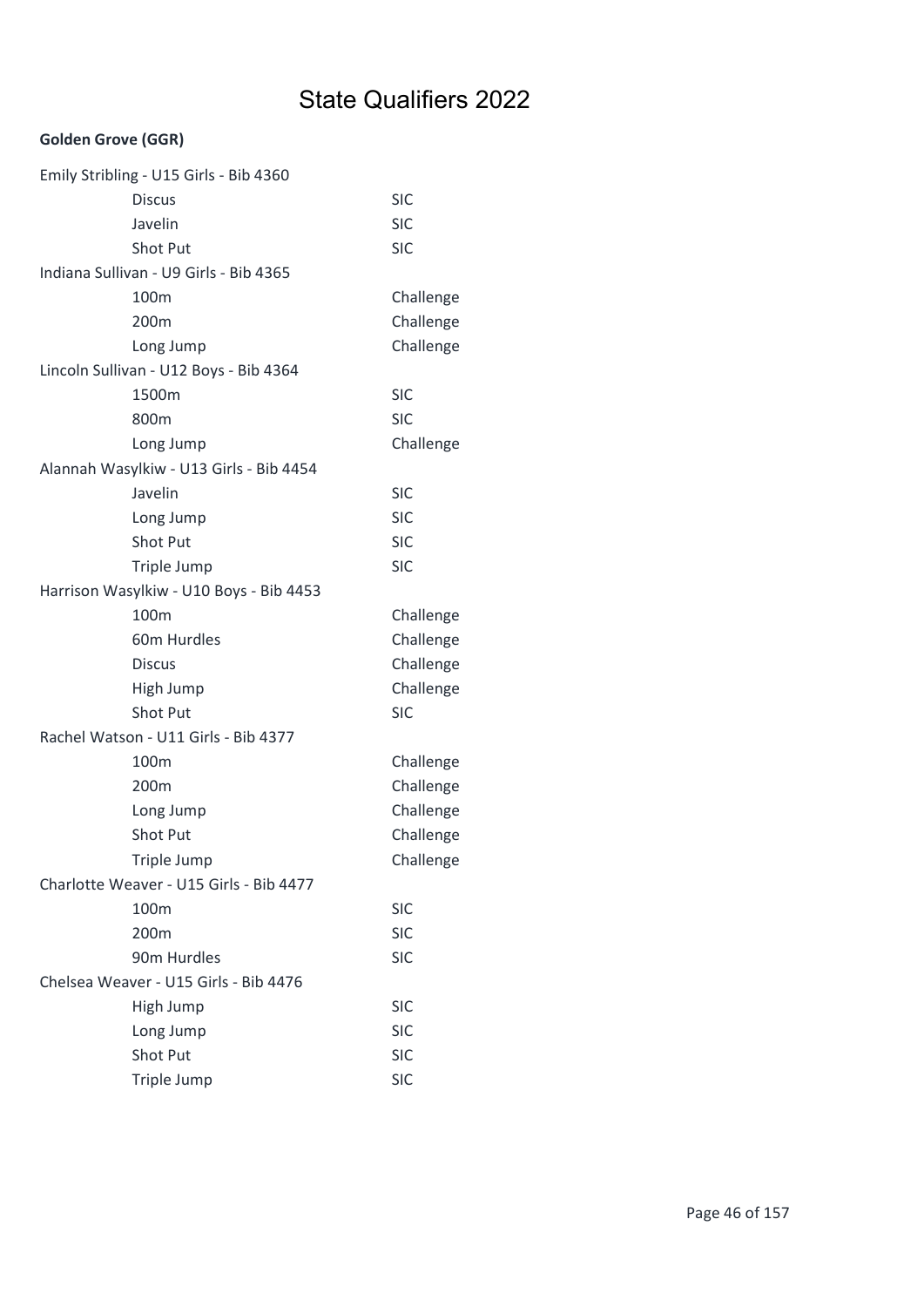| Jack Weaver - U12 Boys - Bib 4475      |            |
|----------------------------------------|------------|
| 100m                                   | Challenge  |
| 200m                                   | <b>SIC</b> |
| 80m Hurdles                            | <b>SIC</b> |
| Javelin                                | <b>SIC</b> |
| Dakota Whyte - U15 Girls - Bib 4413    |            |
| 100m                                   | <b>SIC</b> |
| 200m                                   | <b>SIC</b> |
| Long Jump                              | <b>SIC</b> |
| Triple Jump                            | <b>SIC</b> |
| Olivia Williams - U12 Girls - Bib 4462 |            |
| 400m                                   | <b>SIC</b> |
| Bodhi Winston - U10 Boys - Bib 4486    |            |
| 200m                                   | <b>SIC</b> |
| 400m                                   | <b>SIC</b> |
| 60m Hurdles                            | <b>SIC</b> |
| 800m                                   | <b>SIC</b> |
| Dane Wood - U13 Boys - Bib 4436        |            |
| 200m Hurdles                           | <b>SIC</b> |
| 80m Hurdles                            | <b>SIC</b> |
| Long Jump                              | <b>SIC</b> |
| Triple Jump                            | <b>SIC</b> |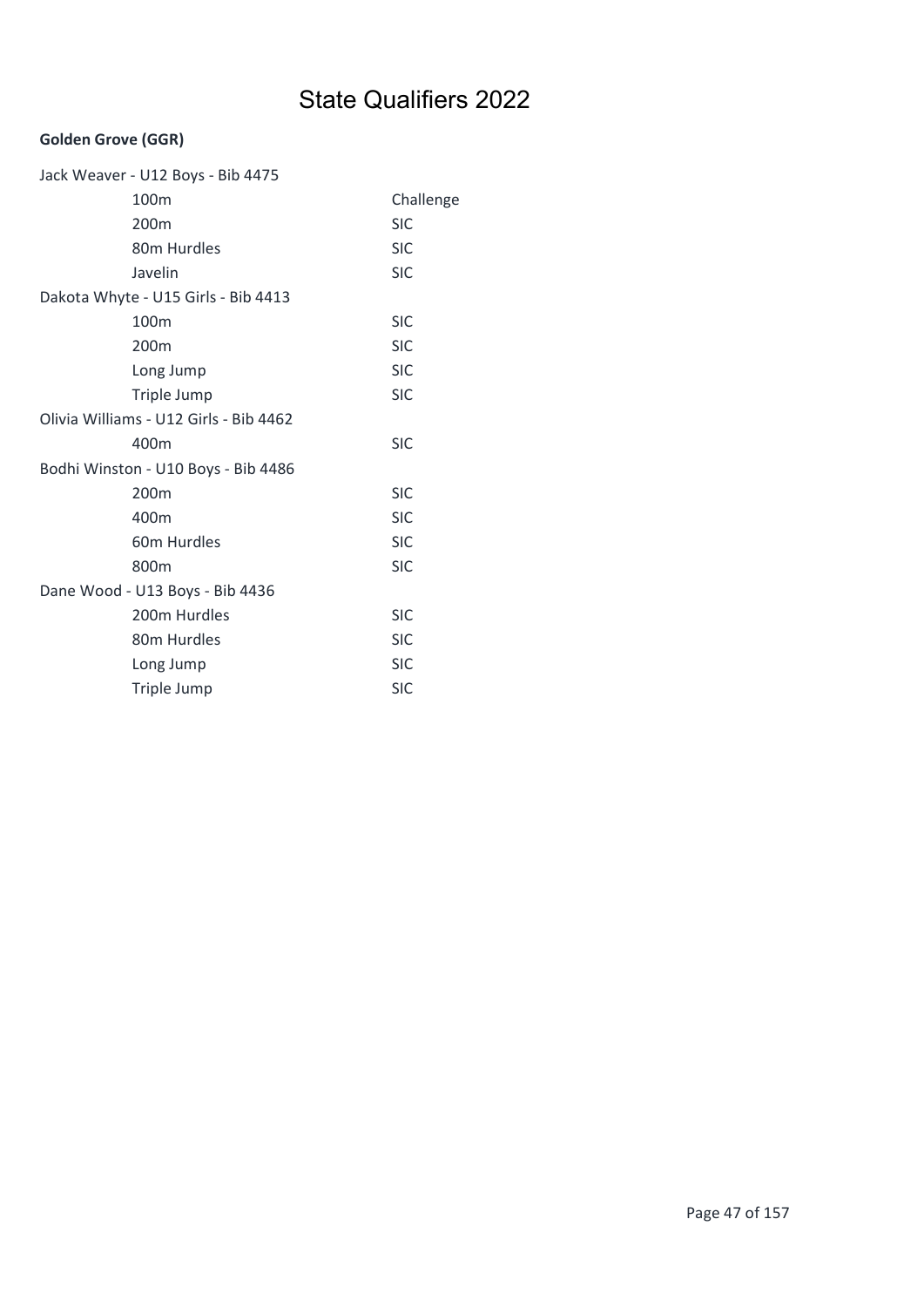| Ky Backhouse - U9 Boys - Bib 4264        |            |
|------------------------------------------|------------|
| 200m                                     | <b>SIC</b> |
| 70 <sub>m</sub>                          | <b>SIC</b> |
| <b>Discus</b>                            | <b>SIC</b> |
| High Jump                                | <b>SIC</b> |
| Long Jump                                | <b>SIC</b> |
| Samantha Barfield - U15 Girls - Bib 4222 |            |
| 1500m Walk                               | <b>SIC</b> |
| <b>Discus</b>                            | <b>SIC</b> |
| Etienne Bothma - U8 Boys - Bib 4223      |            |
| 100m                                     | Challenge  |
| <b>Discus</b>                            | Challenge  |
| High Jump                                | Challenge  |
| Long Jump                                | Challenge  |
| <b>Shot Put</b>                          | Challenge  |
| Karin Bothma - U13 Girls - Bib 4224      |            |
| 200m Hurdles                             | <b>SIC</b> |
| 80m Hurdles                              | <b>SIC</b> |
| <b>Discus</b>                            | <b>SIC</b> |
| High Jump                                | <b>SIC</b> |
| Shot Put                                 | <b>SIC</b> |
| Mahali Bray - U13 Boys - Bib 4226        |            |
| 100 <sub>m</sub>                         | <b>SIC</b> |
| 200m                                     | <b>SIC</b> |
| 400m                                     | <b>SIC</b> |
| High Jump                                | <b>SIC</b> |
| Harrison Brown - U10 Boys - Bib 4246     |            |
| 100m                                     | Challenge  |
| 200m                                     | Challenge  |
| 400m                                     | Challenge  |
| 800m                                     | Challenge  |
| Long Jump                                | Challenge  |
| Madison Brown - U13 Girls - Bib 4247     |            |
| 100m                                     | <b>SIC</b> |
| 1500m                                    | <b>SIC</b> |
| 800m                                     | <b>SIC</b> |
| Long Jump                                | Challenge  |
| Triple Jump                              | Challenge  |
|                                          |            |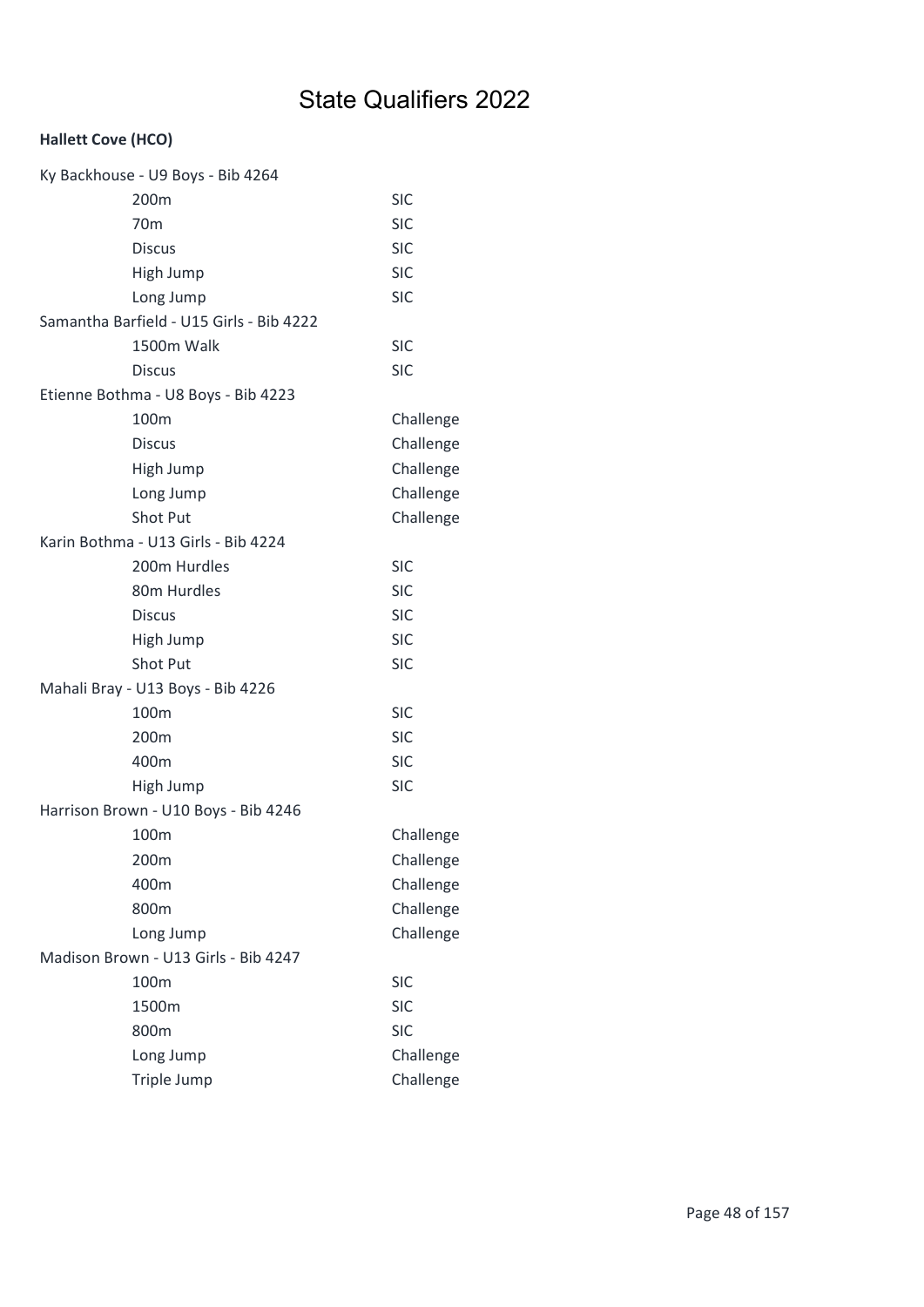| Lenny Caldwell - U11 Boys - Bib 4259 |            |
|--------------------------------------|------------|
| 100m                                 | Challenge  |
| 200m                                 | <b>SIC</b> |
| 800m                                 | <b>SIC</b> |
| 80m Hurdles                          | <b>SIC</b> |
| Long Jump                            | Challenge  |
| Ruby Caldwell - U13 Girls - Bib 4260 |            |
| 200m                                 | Challenge  |
| 400m                                 | Challenge  |
| 800m                                 | Challenge  |
| <b>Discus</b>                        | Challenge  |
| Oscar Dutton - U8 Boys - Bib 4225    |            |
| 100m                                 | Challenge  |
| 60m Hurdles                          | Challenge  |
| <b>Discus</b>                        | Challenge  |
| High Jump                            | Challenge  |
| <b>Shot Put</b>                      | Challenge  |
| Bradley Fakes - U14 Boys - Bib 4232  |            |
| High Jump                            | <b>SIC</b> |
| Javelin                              | <b>SIC</b> |
| James Fakes - U12 Boys - Bib 4231    |            |
| <b>Discus</b>                        | Challenge  |
| Javelin                              | <b>SIC</b> |
| Shot Put                             | Challenge  |
| Riley Griffin - U9 Boys - Bib 4325   |            |
| 100m                                 | <b>SIC</b> |
| 60m Hurdles                          | <b>SIC</b> |
| 70 <sub>m</sub>                      | <b>SIC</b> |
| Long Jump                            | <b>SIC</b> |
| Shot Put                             |            |
|                                      | <b>SIC</b> |
| Lucas Hadjis - U10 Boys - Bib 4288   |            |
| 200m                                 | Challenge  |
| 60m Hurdles                          | Challenge  |
| 70 <sub>m</sub>                      | Challenge  |
| <b>Discus</b>                        | Challenge  |
| Long Jump                            | Challenge  |
| Claire Hardy - U13 Girls - Bib 4275  |            |
| 100m                                 | <b>SIC</b> |
| 200m                                 | <b>SIC</b> |
| 400m                                 | <b>SIC</b> |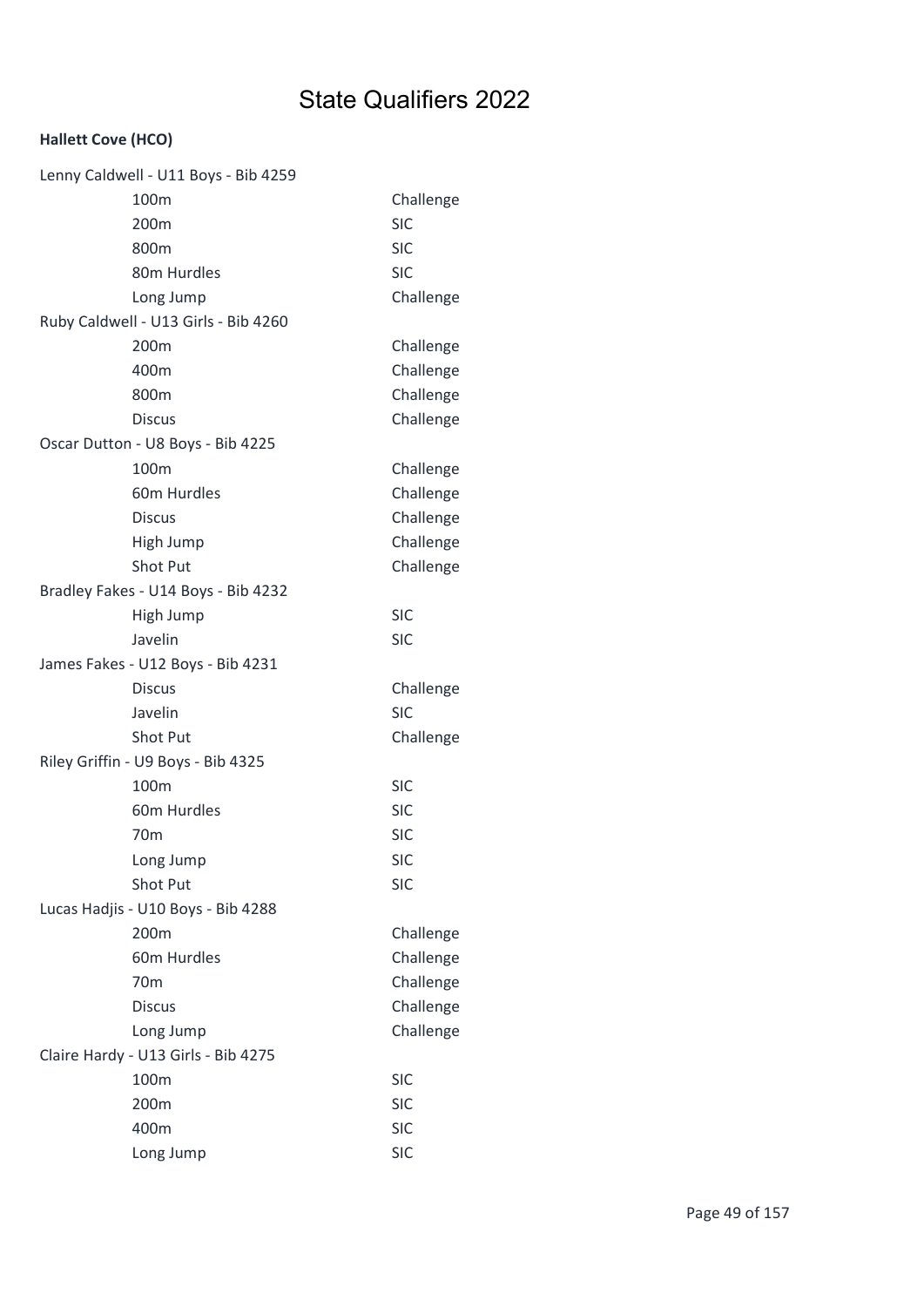| Lara Hutchinson - U10 Girls - Bib 4319  |            |
|-----------------------------------------|------------|
| 1100m Walk                              | <b>SIC</b> |
| 200 <sub>m</sub>                        | Challenge  |
| 400m                                    | <b>SIC</b> |
| 60m Hurdles                             | Challenge  |
| 800m                                    | <b>SIC</b> |
| Ben Ireson - U15 Boys - Bib 4221        |            |
| 1500m                                   | <b>SIC</b> |
| 400m                                    | <b>SIC</b> |
| Rhys Jones - U14 Boys - Bib 6793        |            |
| 100m                                    | <b>SIC</b> |
| 200m                                    | <b>SIC</b> |
| Long Jump                               | <b>SIC</b> |
| Leni Knowles - U11 Girls - Bib 4313     |            |
| 1500m                                   | <b>SIC</b> |
| 400m                                    | <b>SIC</b> |
| 800m                                    | <b>SIC</b> |
| Sanari Manha - U10 Girls - Bib 4230     |            |
| 200m                                    | Challenge  |
| 400m                                    | Challenge  |
| 70 <sub>m</sub>                         | Challenge  |
| <b>Discus</b>                           | Challenge  |
| Long Jump                               | Challenge  |
| Alexander Martin - U14 Boys - Bib 4317  |            |
| 100m                                    | <b>SIC</b> |
| 800m                                    | <b>SIC</b> |
| Triple Jump                             | <b>SIC</b> |
| Francis Martin - U12 Boys - Bib 4316    |            |
| 1500m                                   | <b>SIC</b> |
| 400m                                    | <b>SIC</b> |
| 800m                                    | <b>SIC</b> |
| 80m Hurdles                             | Challenge  |
| Long Jump                               | Challenge  |
| Sienna McCrindle - U12 Girls - Bib 4295 |            |
| 100m                                    | <b>SIC</b> |
| 200m                                    | Challenge  |
| <b>Discus</b>                           | <b>SIC</b> |
| Javelin                                 | <b>SIC</b> |
| Ethan Middleton - U10 Boys - Bib 4242   |            |
| 100m                                    | <b>SIC</b> |
| 60m Hurdles                             | <b>SIC</b> |
| 70 <sub>m</sub>                         | Challenge  |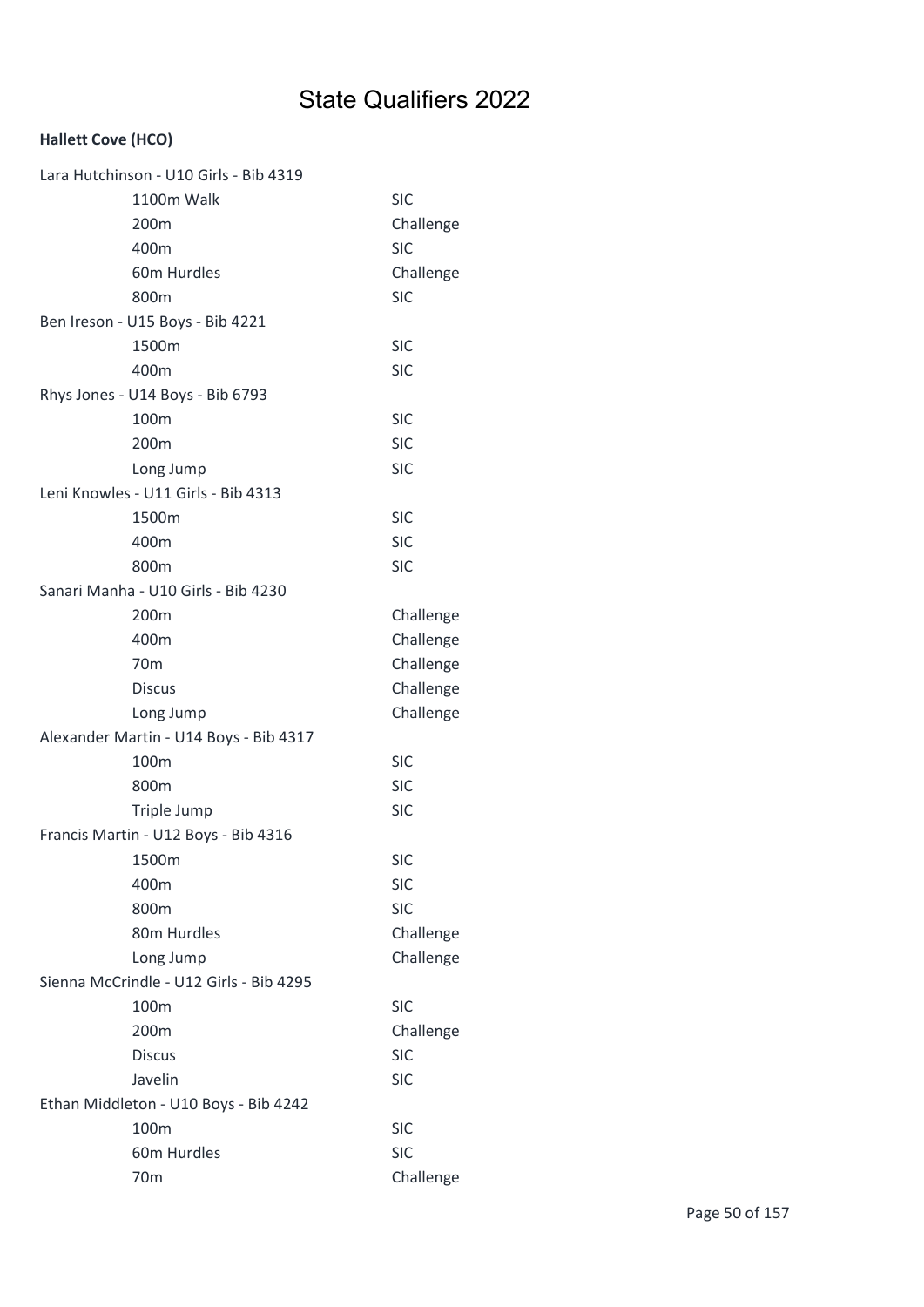| Abbey Millwood - U12 Girls - Bib 4277      |            |
|--------------------------------------------|------------|
| 100m                                       | <b>SIC</b> |
| 200m                                       | <b>SIC</b> |
| Long Jump                                  | <b>SIC</b> |
| Triple Jump                                | <b>SIC</b> |
| Max Mitchell - U16 Boys - Bib 4285         |            |
| 100m                                       | <b>SIC</b> |
| 100m Hurdles                               | <b>SIC</b> |
| <b>Discus</b>                              | <b>SIC</b> |
| Long Jump                                  | <b>SIC</b> |
| Shot Put                                   | <b>SIC</b> |
| Aleksandra Nikonova - U10 Girls - Bib 4305 |            |
| 100m                                       | <b>SIC</b> |
| 200m                                       | <b>SIC</b> |
| 60m Hurdles                                | <b>SIC</b> |
| 70 <sub>m</sub>                            | <b>SIC</b> |
| Long Jump                                  | <b>SIC</b> |
| Elijah Onyeizugbo - U10 Boys - Bib 4297    |            |
| 100m                                       | <b>SIC</b> |
| 200m                                       | <b>SIC</b> |
| 60m Hurdles                                | <b>SIC</b> |
| 70 <sub>m</sub>                            | <b>SIC</b> |
| Long Jump                                  | <b>SIC</b> |
| Joshua Onyeizugbo - U12 Boys - Bib 4298    |            |
| 100m                                       | <b>SIC</b> |
| 200m                                       | <b>SIC</b> |
| 80m Hurdles                                | <b>SIC</b> |
| Long Jump                                  | <b>SIC</b> |
| Triple Jump                                | <b>SIC</b> |
| Emma Potter - U13 Girls - Bib 4271         |            |
| 1500m                                      | <b>SIC</b> |
| 200m                                       | <b>SIC</b> |
| 400m                                       | <b>SIC</b> |
| 800m                                       | <b>SIC</b> |
| Lily Potter - U15 Girls - Bib 4272         |            |
| 200m                                       | <b>SIC</b> |
| 300m Hurdles                               | <b>SIC</b> |
| 400m                                       | <b>SIC</b> |
| 800m                                       | <b>SIC</b> |
| High Jump                                  | <b>SIC</b> |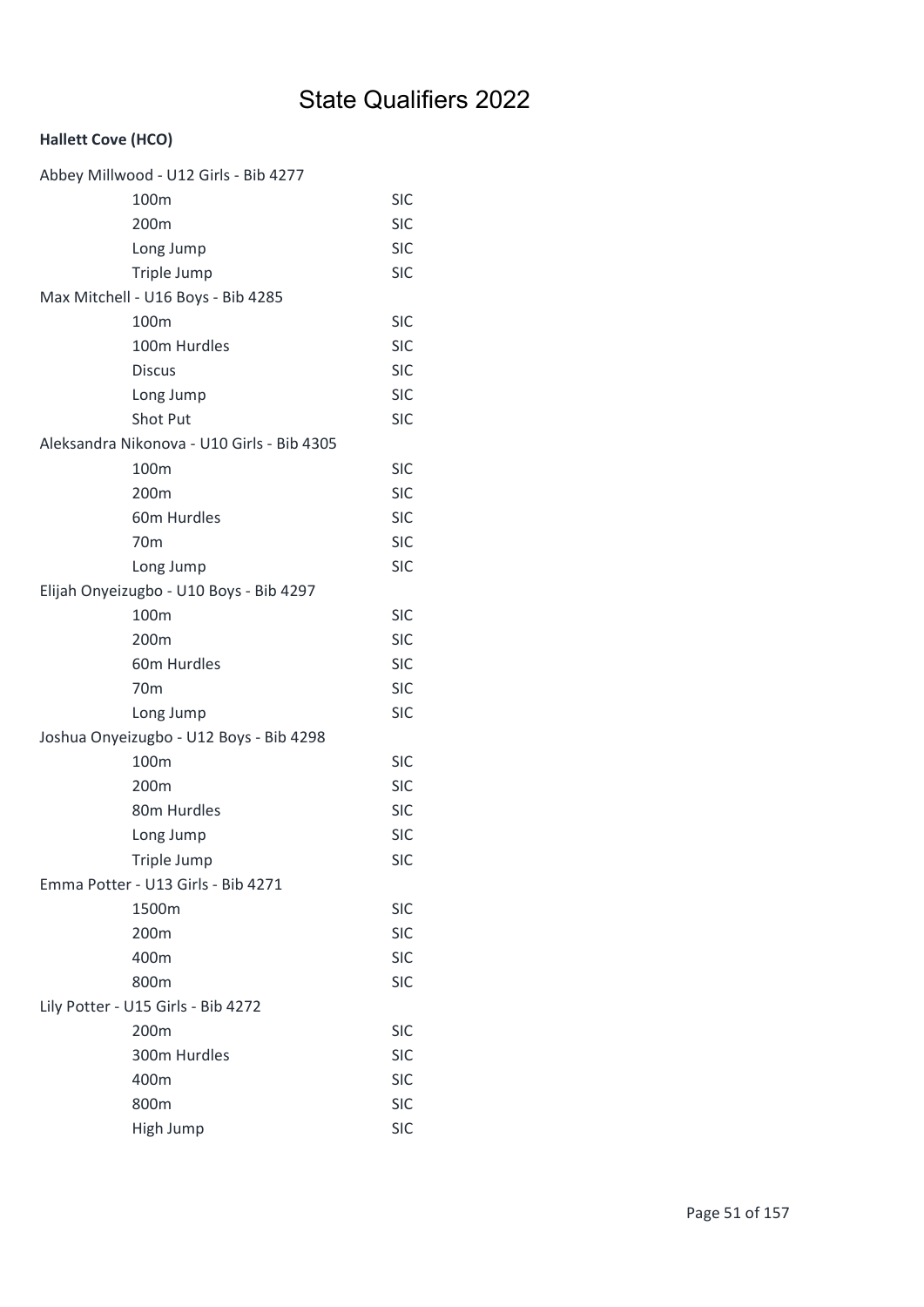| Ainsley Pryde - U10 Girls - Bib 4253   |            |
|----------------------------------------|------------|
| 800m                                   | <b>SIC</b> |
| High Jump                              | Challenge  |
| Long Jump                              | Challenge  |
| Bonnie Pryde - U12 Girls - Bib 4254    |            |
| 100m                                   | Challenge  |
| 800m                                   | Challenge  |
| <b>Discus</b>                          | Challenge  |
| Feranmi Raji - U8 Boys - Bib 4331      |            |
| 100m                                   | Challenge  |
| 200m                                   | Challenge  |
| 70 <sub>m</sub>                        | Challenge  |
| Jordon Scanlon - U8 Boys - Bib 4330    |            |
| 200m                                   | Challenge  |
| 70 <sub>m</sub>                        | Challenge  |
| <b>Discus</b>                          | Challenge  |
| Long Jump                              | Challenge  |
| <b>Shot Put</b>                        | Challenge  |
| Wyatt Taylor - U10 Boys - Bib 4228     |            |
| 100m                                   | <b>SIC</b> |
| 200m                                   | <b>SIC</b> |
| 400m                                   | <b>SIC</b> |
| 800m                                   | <b>SIC</b> |
| High Jump                              | <b>SIC</b> |
| Aurora Templer - U12 Girls - Bib 4270  |            |
| 1500m                                  | <b>SIC</b> |
| 800m                                   | <b>SIC</b> |
| <b>Discus</b>                          | <b>SIC</b> |
| Long Jump                              | Challenge  |
| Shot Put                               | Challenge  |
| Liliana Templer - U10 Girls - Bib 4269 |            |
| 1100m Walk                             | <b>SIC</b> |
| 400m                                   | Challenge  |
| 800m                                   | <b>SIC</b> |
| <b>Discus</b>                          | <b>SIC</b> |
| Shot Put                               | <b>SIC</b> |
| Isaac Tippins - U16 Boys - Bib 4282    |            |
| 200m                                   | <b>SIC</b> |
| 400m                                   | <b>SIC</b> |
| Long Jump                              | <b>SIC</b> |
| Triple Jump                            | <b>SIC</b> |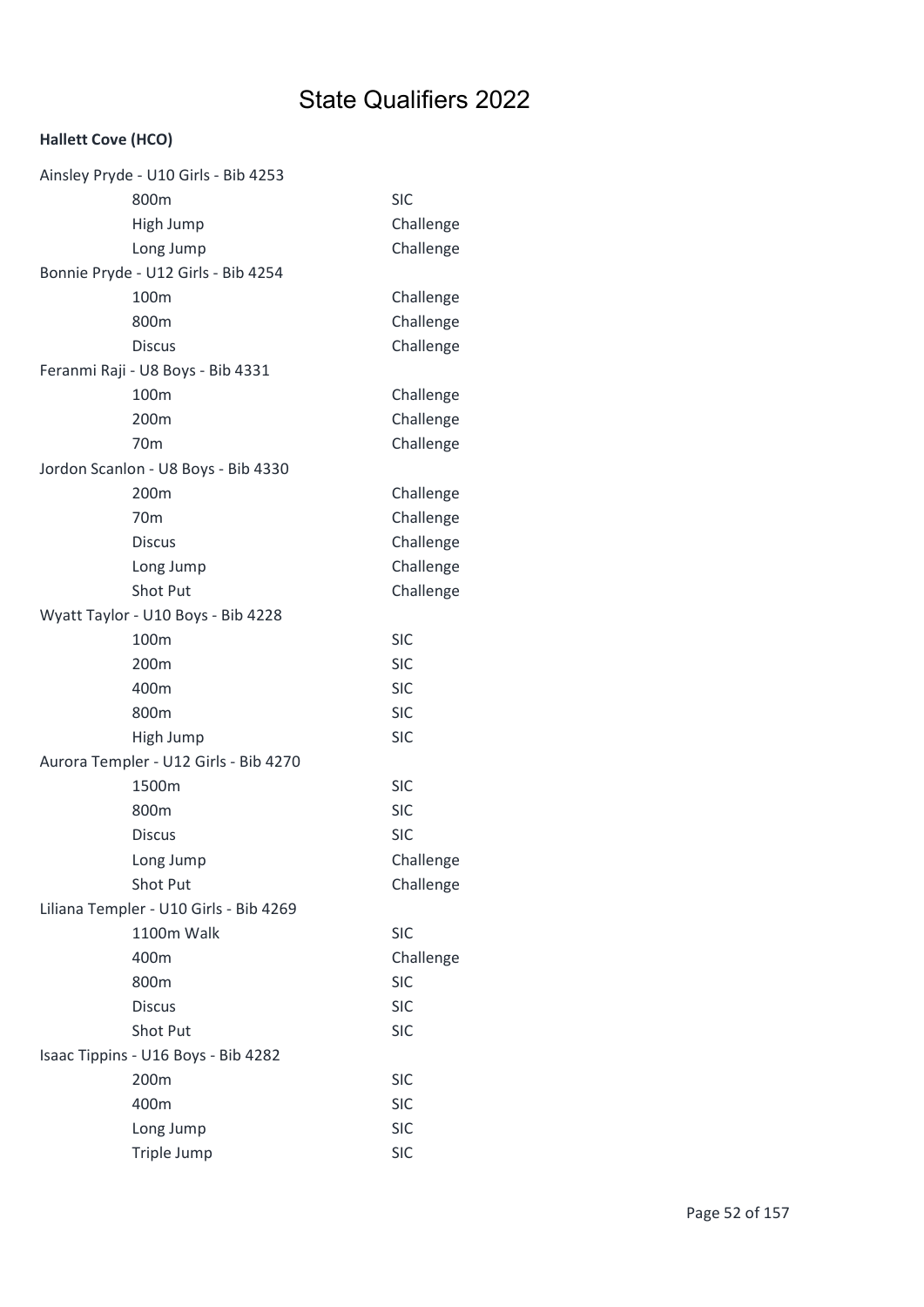| Nicholas Tippins - U13 Boys - Bib 4281    |            |
|-------------------------------------------|------------|
| <b>Discus</b>                             | <b>SIC</b> |
| Javelin                                   | <b>SIC</b> |
| Shot Put                                  | <b>SIC</b> |
| Zali Trenorden - U14 Girls - Bib 4243     |            |
| 200m                                      | <b>SIC</b> |
| 400m                                      | <b>SIC</b> |
| Ogbonnaya Uduma - U13 Boys - Bib 4241     |            |
| 100m                                      | <b>SIC</b> |
| 200m                                      | <b>SIC</b> |
| Long Jump                                 | <b>SIC</b> |
| Uchanma Uduma - U9 Girls - Bib 4240       |            |
| 100m                                      | <b>SIC</b> |
| 200m                                      | <b>SIC</b> |
| 800m                                      | Challenge  |
| High Jump                                 | <b>SIC</b> |
| Long Jump                                 | <b>SIC</b> |
| Sophie Viney - U11 Girls - Bib 6786       |            |
| 100m                                      | Challenge  |
| 200m                                      | <b>SIC</b> |
| 400m                                      | <b>SIC</b> |
| 80m Hurdles                               | <b>SIC</b> |
| High Jump                                 | <b>SIC</b> |
| Madelyn Washington - U16 Girls - Bib 4293 |            |
| <b>Discus</b>                             | <b>SIC</b> |
| Javelin                                   | <b>SIC</b> |
| Long Jump                                 | <b>SIC</b> |
| <b>Shot Put</b>                           | <b>SIC</b> |
| Triple Jump                               | <b>SIC</b> |
| Rajabu Waziri - U11 Boys - Bib 4304       |            |
| 100m                                      | Challenge  |
| 200m                                      | <b>SIC</b> |
| <b>Discus</b>                             | <b>SIC</b> |
| High Jump                                 | <b>SIC</b> |
| Long Jump                                 | <b>SIC</b> |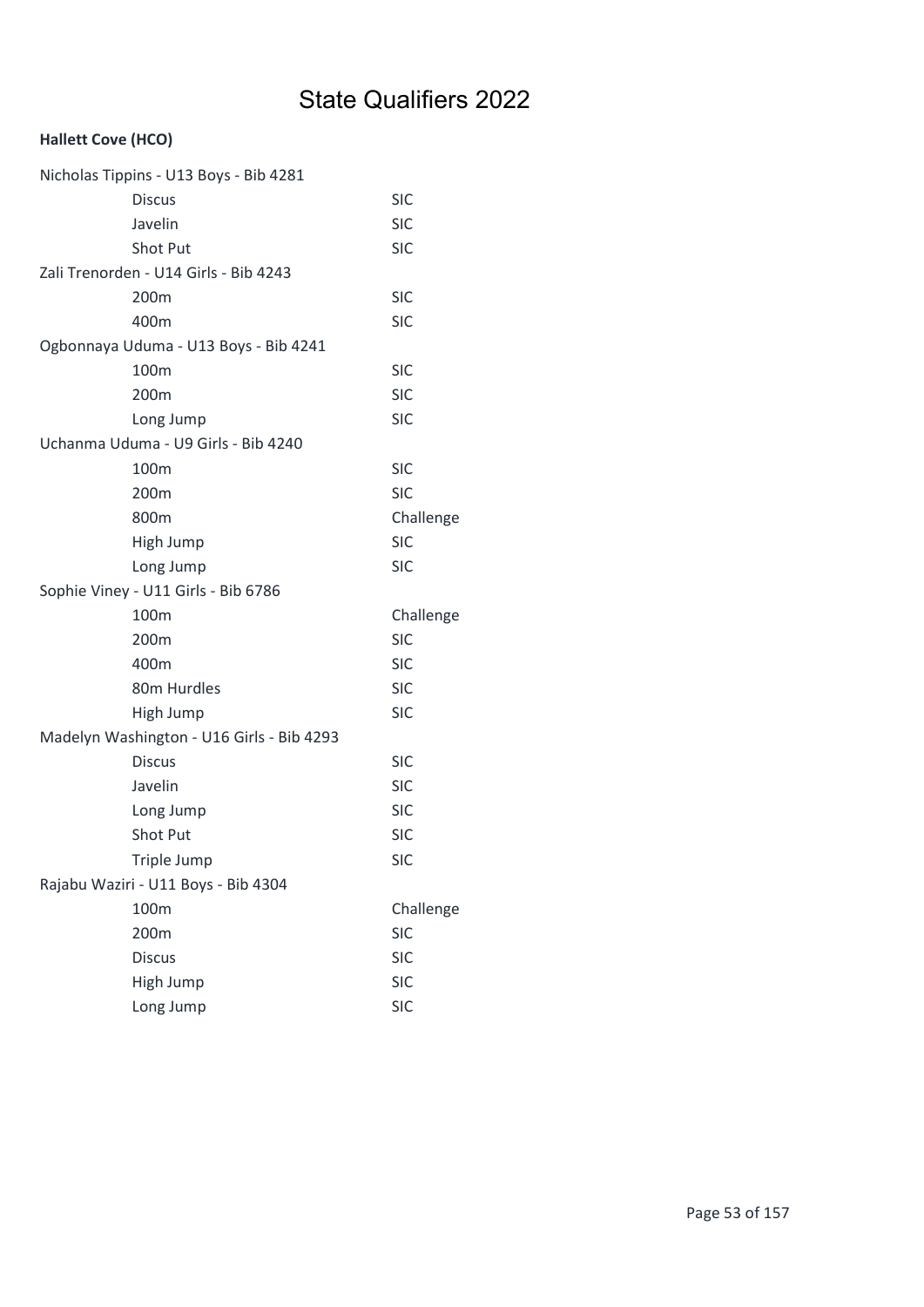| Jack Adkins - U10 Boys - Bib 4056    |            |
|--------------------------------------|------------|
| 100m                                 | Challenge  |
| 60m Hurdles                          | <b>SIC</b> |
| 70 <sub>m</sub>                      | Challenge  |
| Long Jump                            | Challenge  |
| Oliver Bethell - U16 Boys - Bib 4072 |            |
| 300m Hurdles                         | <b>SIC</b> |
| 400m                                 | <b>SIC</b> |
| Triple Jump                          | <b>SIC</b> |
| Inara Castle - U13 Girls - Bib 4037  |            |
| Shot Put                             | <b>SIC</b> |
| Eva Downie - U10 Girls - Bib 4105    |            |
| 200m                                 | <b>SIC</b> |
| 400m                                 | <b>SIC</b> |
| 60m Hurdles                          | <b>SIC</b> |
| 800m                                 | <b>SIC</b> |
| High Jump                            | <b>SIC</b> |
| Halle Goeing - U11 Girls - Bib 4066  |            |
| <b>Discus</b>                        | Challenge  |
| High Jump                            | Challenge  |
| Javelin                              | Challenge  |
| Long Jump                            | Challenge  |
| Remi Goeing - U14 Girls - Bib 4067   |            |
| 100m                                 | <b>SIC</b> |
| 200m                                 | <b>SIC</b> |
| High Jump                            | <b>SIC</b> |
| Long Jump                            | <b>SIC</b> |
| Triple Jump                          | <b>SIC</b> |
| Hugo Gwynne - U12 Boys - Bib 4094    |            |
| 100m                                 | <b>SIC</b> |
| 200m                                 | <b>SIC</b> |
| 400m                                 | <b>SIC</b> |
| 80m Hurdles                          | <b>SIC</b> |
| Long Jump                            | <b>SIC</b> |
| Evan Heath - U16 Boys - Bib 4166     |            |
| <b>Discus</b>                        | <b>SIC</b> |
| Javelin                              | <b>SIC</b> |
| Long Jump                            | <b>SIC</b> |
| Shot Put                             | <b>SIC</b> |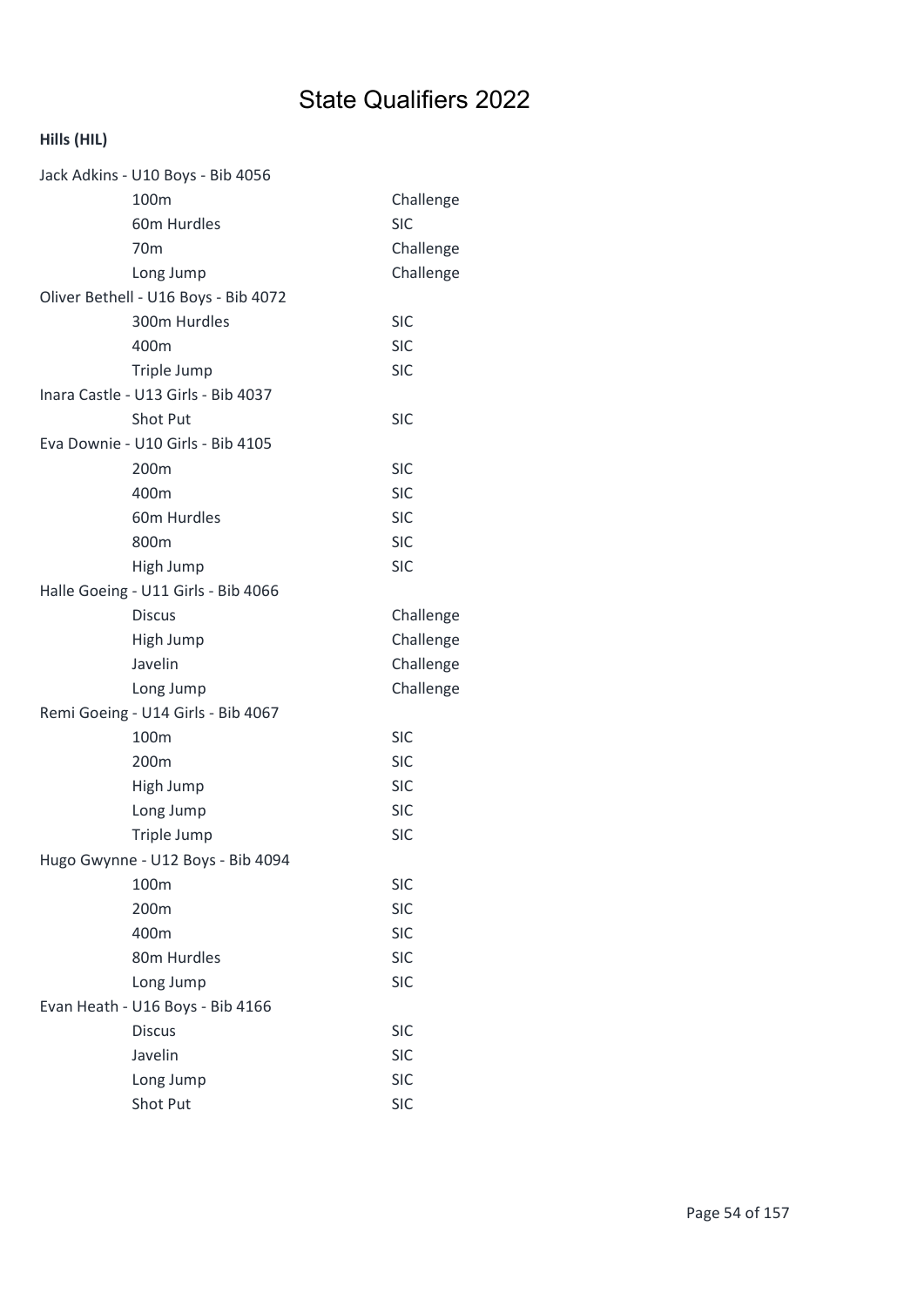| Brody Hewlett - U11 Boys - Bib 4019    |            |
|----------------------------------------|------------|
| 1500m                                  | <b>SIC</b> |
| 200m                                   | <b>SIC</b> |
| 400m                                   | <b>SIC</b> |
| 800m                                   | <b>SIC</b> |
| Aliana Hymers - U10 Girls - Bib 4099   |            |
| 100m                                   | Challenge  |
| 200m                                   | Challenge  |
| 400m                                   | Challenge  |
| 70 <sub>m</sub>                        | Challenge  |
| 800m                                   | Challenge  |
| Majandra Hymers - U12 Girls - Bib 4098 |            |
| 100m                                   | Challenge  |
| 1500m                                  | Challenge  |
| 400m                                   | Challenge  |
| 800m                                   | Challenge  |
| Javelin                                | Challenge  |
| Jack Main - U16 Boys - Bib 4120        |            |
| 100m Hurdles                           | <b>SIC</b> |
| 1500m                                  | <b>SIC</b> |
| 400m                                   | <b>SIC</b> |
| 800m                                   | <b>SIC</b> |
| Austin McConnell - U10 Boys - Bib 4128 |            |
| 100m                                   | Challenge  |
| 200m                                   | Challenge  |
| 70 <sub>m</sub>                        | Challenge  |
| Ronan Morris - U15 Boys - Bib 4053     |            |
| 100m                                   | <b>SIC</b> |
| 200m                                   | <b>SIC</b> |
| <b>Discus</b>                          | <b>SIC</b> |
| Javelin                                | <b>SIC</b> |
| Shot Put                               | <b>SIC</b> |
| Sienna Morris - U11 Girls - Bib 4052   |            |
| 100m                                   | <b>SIC</b> |
| 200m                                   | <b>SIC</b> |
| <b>Discus</b>                          | <b>SIC</b> |
| Javelin                                | <b>SIC</b> |
| Shot Put                               | <b>SIC</b> |
| Jemima Neck - U9 Girls - Bib 4158      |            |
| 100m                                   | Challenge  |
| 200m                                   | Challenge  |
| 400m                                   | <b>SIC</b> |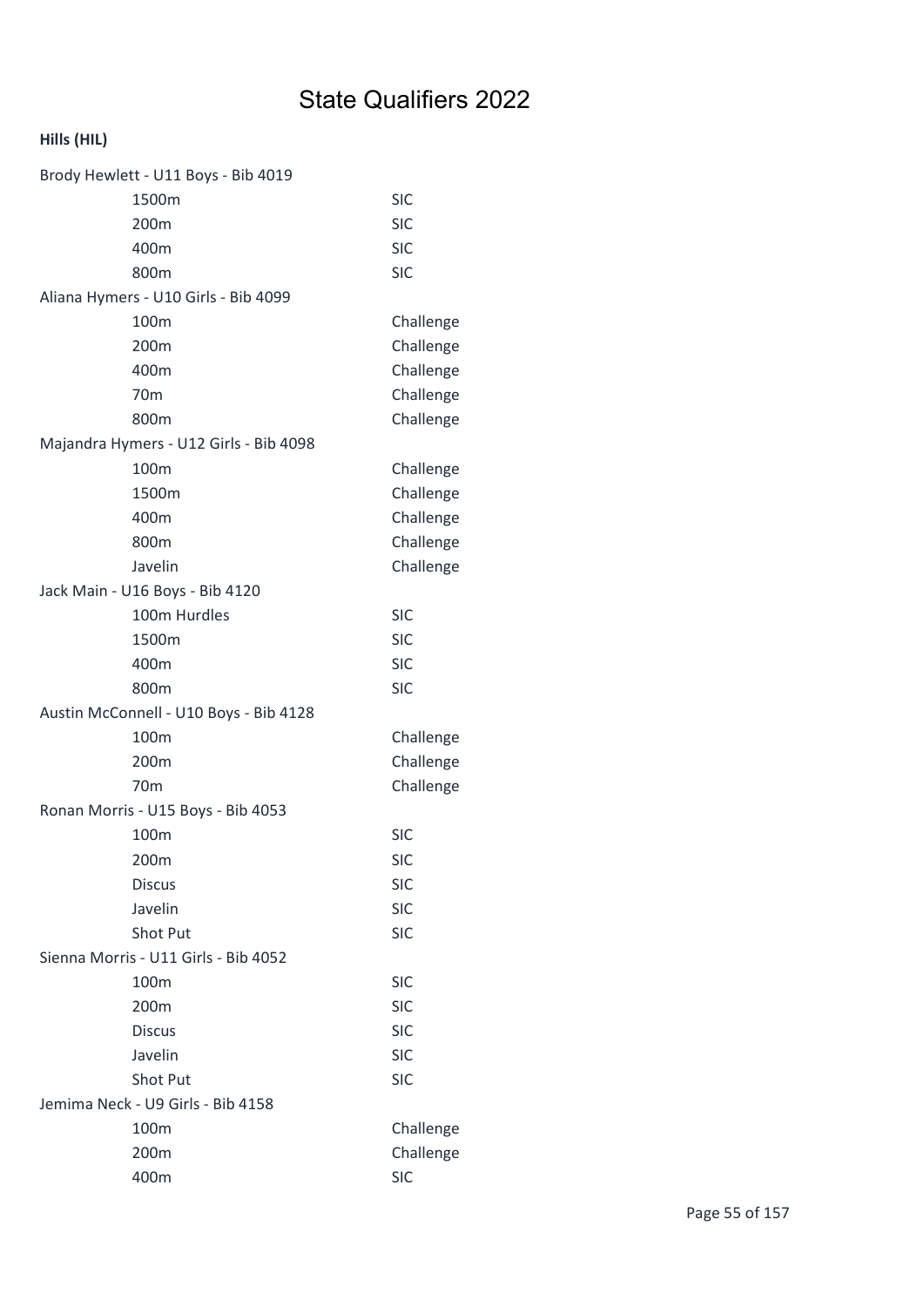| Lyla Neck - U11 Girls - Bib 4159    |                                        |            |  |
|-------------------------------------|----------------------------------------|------------|--|
|                                     | 100m                                   | Challenge  |  |
|                                     | 200m                                   | <b>SIC</b> |  |
|                                     | 80m Hurdles                            | Challenge  |  |
| Scarlett Neck - U9 Girls - Bib 4157 |                                        |            |  |
|                                     | 100m                                   | Challenge  |  |
|                                     | 200m                                   | Challenge  |  |
|                                     | 60m Hurdles                            | Challenge  |  |
|                                     | Madeline Nuss - U13 Girls - Bib 4133   |            |  |
|                                     | 200 <sub>m</sub>                       | Challenge  |  |
|                                     | Triple Jump                            | Challenge  |  |
|                                     | Olivia Nuss - U13 Girls - Bib 4134     |            |  |
|                                     | 1500m                                  | <b>SIC</b> |  |
|                                     | 800m                                   | Challenge  |  |
|                                     | Eli Parkyn - U11 Boys - Bib 4024       |            |  |
|                                     | 100m                                   | Challenge  |  |
|                                     | 80m Hurdles                            | <b>SIC</b> |  |
|                                     | High Jump                              | Challenge  |  |
|                                     | Javelin                                | <b>SIC</b> |  |
|                                     | <b>Shot Put</b>                        | <b>SIC</b> |  |
|                                     | Josh Pettitt - U9 Boys - Bib 4078      |            |  |
|                                     | 400m                                   | <b>SIC</b> |  |
|                                     | 60m Hurdles                            | Challenge  |  |
|                                     | 800m                                   | <b>SIC</b> |  |
|                                     | Long Jump                              | <b>SIC</b> |  |
|                                     | <b>Shot Put</b>                        | Challenge  |  |
|                                     | Zoe Redin - U13 Girls - Bib 4085       |            |  |
|                                     | 100m                                   | Challenge  |  |
|                                     | High Jump                              | <b>SIC</b> |  |
|                                     | Javelin                                | <b>SIC</b> |  |
|                                     | Long Jump                              | Challenge  |  |
|                                     | Triple Jump                            | Challenge  |  |
|                                     | Maggie Robinson - U12 Girls - Bib 4034 |            |  |
|                                     | 1500m                                  | <b>SIC</b> |  |
|                                     | 200m                                   | <b>SIC</b> |  |
|                                     | 400m                                   | <b>SIC</b> |  |
|                                     | 800m                                   | <b>SIC</b> |  |
|                                     | Shot Put                               | <b>SIC</b> |  |
|                                     |                                        |            |  |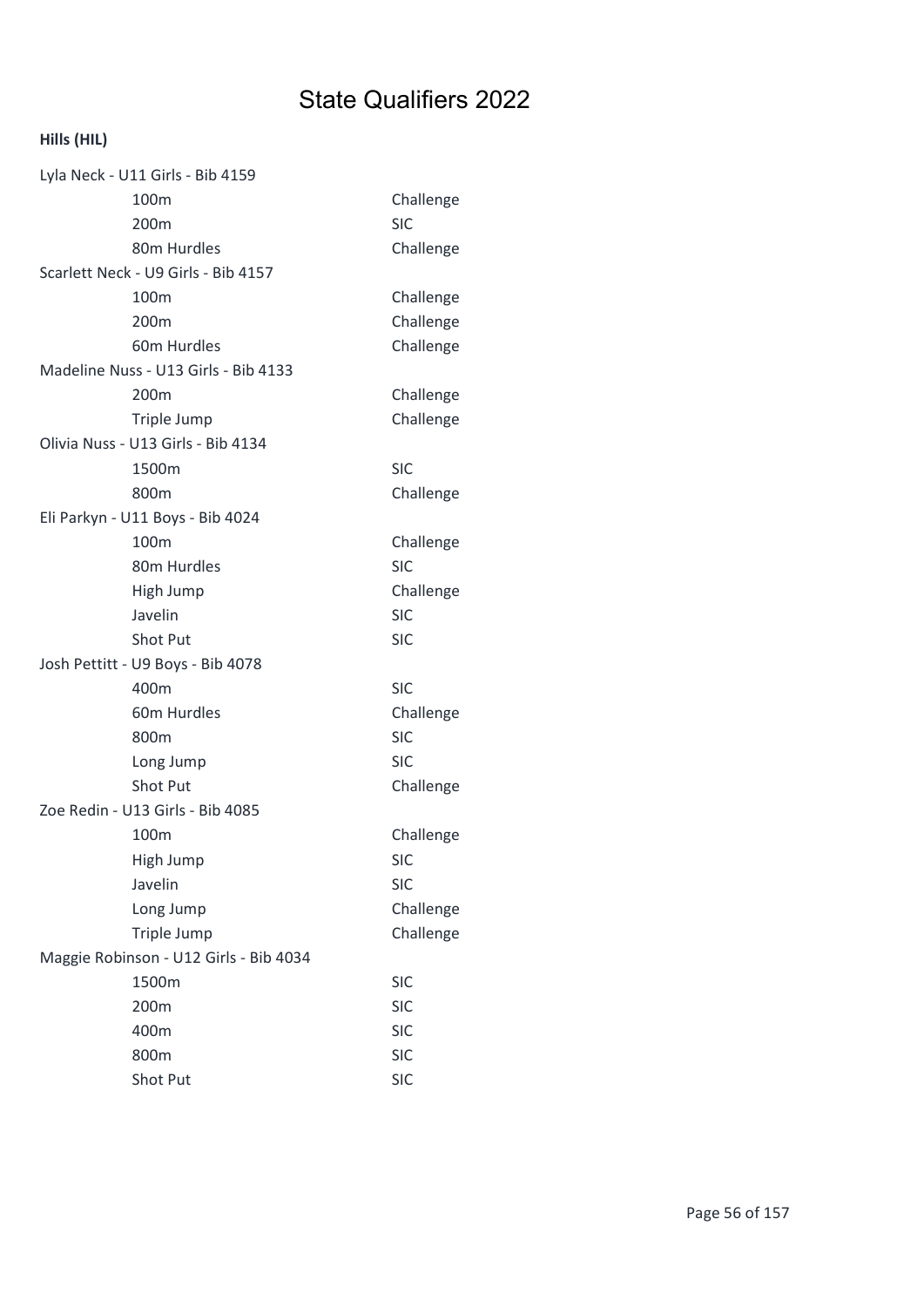| Jakkrit Scharpf - U17 Boys - Bib 4055    |            |
|------------------------------------------|------------|
| 200m                                     | <b>SIC</b> |
| 300m Hurdles                             | <b>SIC</b> |
| 400m                                     | <b>SIC</b> |
| Long Jump                                | <b>SIC</b> |
| Triple Jump                              | <b>SIC</b> |
| Raphin Scharpf - U16 Boys - Bib 4054     |            |
| 300m Hurdles                             | <b>SIC</b> |
| 400m                                     | <b>SIC</b> |
| 800m                                     | <b>SIC</b> |
| Long Jump                                | <b>SIC</b> |
| Triple Jump                              | <b>SIC</b> |
| Violette Smith - U11 Girls - Bib 4044    |            |
| 100 <sub>m</sub>                         | Challenge  |
| 1500m                                    | <b>SIC</b> |
| 200m                                     | Challenge  |
| 400m                                     | <b>SIC</b> |
| 800m                                     | <b>SIC</b> |
| Frankie Whiteman - U10 Girls - Bib 4146  |            |
| 100m                                     | Challenge  |
| 200m                                     | <b>SIC</b> |
| 70 <sub>m</sub>                          | Challenge  |
| 800m                                     | <b>SIC</b> |
| Long Jump                                | <b>SIC</b> |
| Lola Whiteman - U11 Girls - Bib 4145     |            |
| 100m                                     | <b>SIC</b> |
| 200 <sub>m</sub>                         | <b>SIC</b> |
| 800m                                     | <b>SIC</b> |
| 80m Hurdles                              | <b>SIC</b> |
| Triple Jump                              | <b>SIC</b> |
| Christian Whitwell - U15 Boys - Bib 4035 |            |
| 100m Hurdles                             | <b>SIC</b> |
| <b>Discus</b>                            | <b>SIC</b> |
| High Jump                                | <b>SIC</b> |
| Javelin                                  | <b>SIC</b> |
| Long Jump                                | <b>SIC</b> |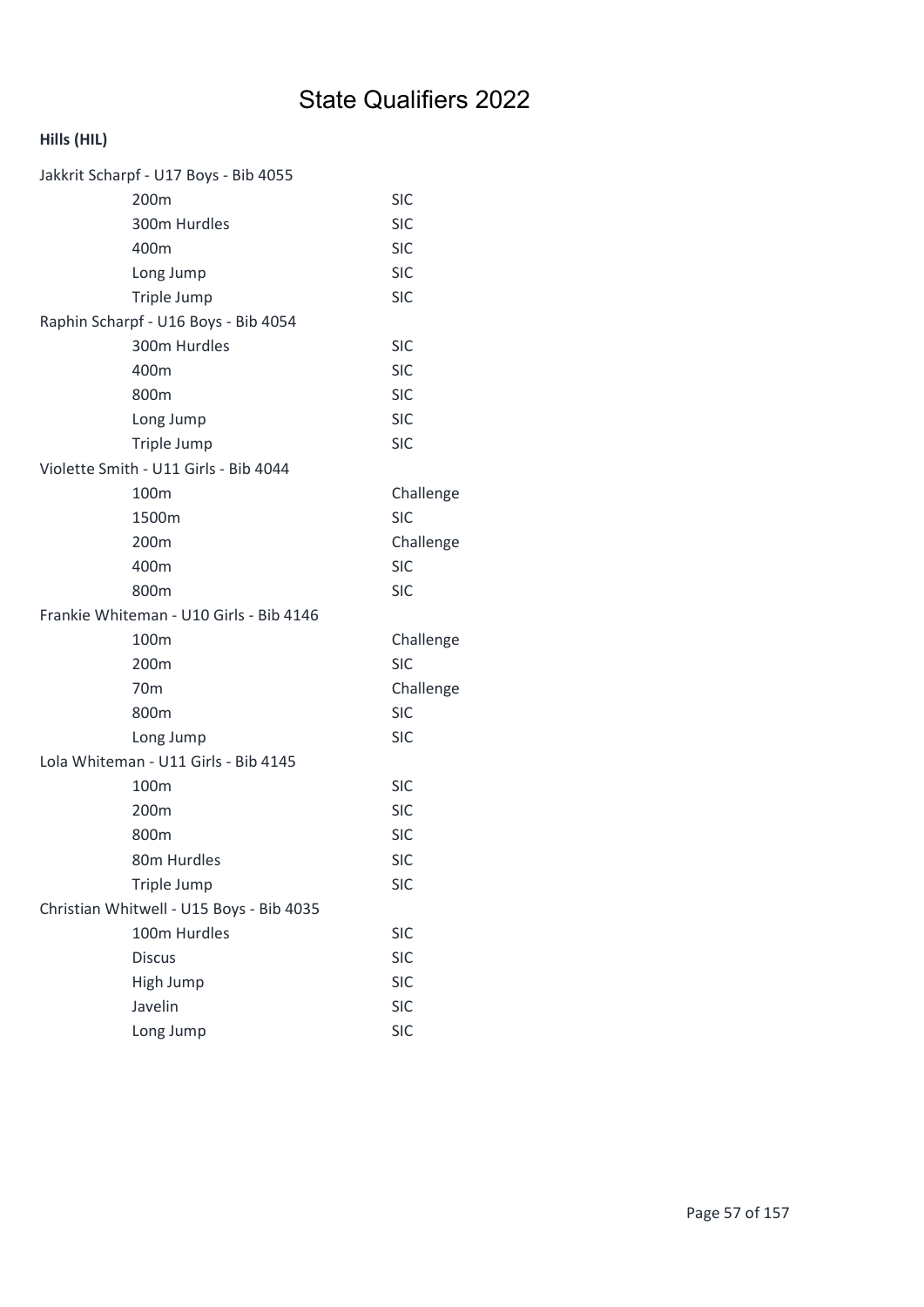## Ingle Farm (INF)

| Jake Andrew - U17 Boys - Bib 3958     |            |
|---------------------------------------|------------|
| 100m                                  | <b>SIC</b> |
| 110m Hurdles                          | <b>SIC</b> |
| Javelin                               | <b>SIC</b> |
| Long Jump                             | <b>SIC</b> |
| Triple Jump                           | <b>SIC</b> |
| Haru Bodel - U8 Girls - Bib 3946      |            |
| 100 <sub>m</sub>                      | Challenge  |
| 70 <sub>m</sub>                       | Challenge  |
| <b>Discus</b>                         | Challenge  |
| Long Jump                             | Challenge  |
| <b>Shot Put</b>                       | Challenge  |
| Kai Bodel - U14 Boys - Bib 3948       |            |
| Javelin                               | <b>SIC</b> |
| Long Jump                             | <b>SIC</b> |
| Sora Bodel - U11 Boys - Bib 3947      |            |
| Javelin                               | Challenge  |
| Shot Put                              | Challenge  |
| Guransh Brar - U10 Boys - Bib 3949    |            |
| 100m                                  | Challenge  |
| 60m Hurdles                           | Challenge  |
| <b>Discus</b>                         | <b>SIC</b> |
| Long Jump                             | Challenge  |
| <b>Shot Put</b>                       | Challenge  |
| Katelyn Fraser - U15 Girls - Bib 3970 |            |
| Javelin                               | <b>SIC</b> |
| Long Jump                             | <b>SIC</b> |
| <b>Shot Put</b>                       | <b>SIC</b> |
| Lucy Harding - U13 Girls - Bib 3982   |            |
| 200m                                  | Challenge  |
| Long Jump                             | Challenge  |
| <b>Shot Put</b>                       | Challenge  |
| Triple Jump                           | Challenge  |
| Thomas Harding - U15 Boys - Bib 3983  |            |
| 1500m                                 | <b>SIC</b> |
| 1500m Walk                            | <b>SIC</b> |
| 800m                                  | <b>SIC</b> |
| Triple Jump                           | <b>SIC</b> |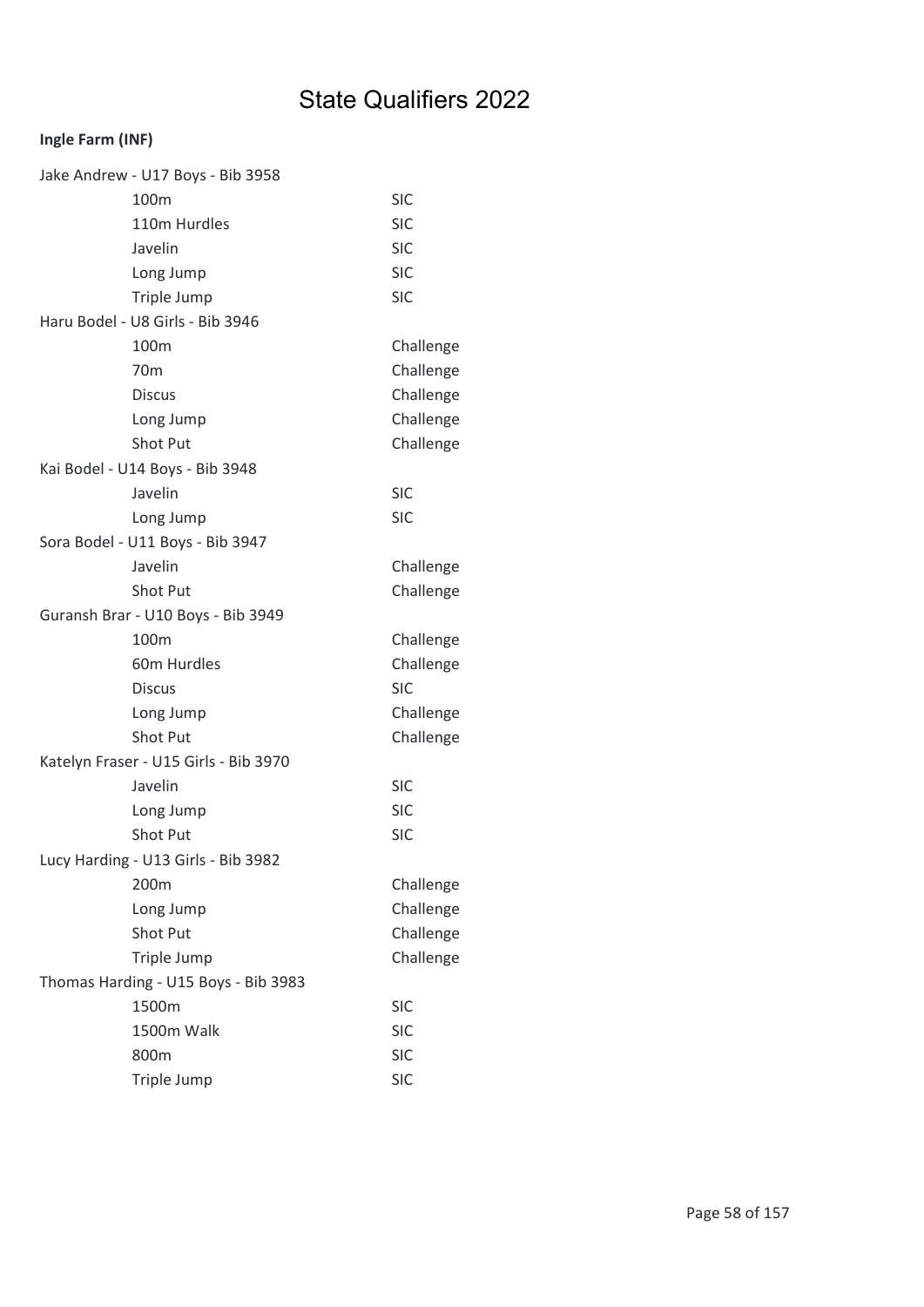## Ingle Farm (INF)

| Katie Hillman - U9 Girls - Bib 3954       |            |
|-------------------------------------------|------------|
| 200m                                      | <b>SIC</b> |
| 400m                                      | <b>SIC</b> |
| 70 <sub>m</sub>                           | <b>SIC</b> |
| 800m                                      | <b>SIC</b> |
| Long Jump                                 | <b>SIC</b> |
| Alexandra Lowe - U9 Girls - Bib 3956      |            |
| 200m                                      | Challenge  |
| 60m Hurdles                               | Challenge  |
| <b>Discus</b>                             | <b>SIC</b> |
| Long Jump                                 | <b>SIC</b> |
| <b>Shot Put</b>                           | Challenge  |
| Hannah Lowe - U11 Girls - Bib 3957        |            |
| 80m Hurdles                               | Challenge  |
| <b>Discus</b>                             | Challenge  |
| Javelin                                   | Challenge  |
| Triple Jump                               | Challenge  |
| Liara Lumsden - U9 Girls - Bib 3944       |            |
| 60m Hurdles                               | Challenge  |
| <b>Discus</b>                             | <b>SIC</b> |
| High Jump                                 | Challenge  |
| Long Jump                                 | Challenge  |
| Shot Put                                  | <b>SIC</b> |
| Olivia Martin - U9 Girls - Bib 3971       |            |
| 700m Walk                                 | <b>SIC</b> |
| <b>Discus</b>                             | Challenge  |
| High Jump                                 | Challenge  |
| Long Jump                                 | Challenge  |
| Shot Put                                  | Challenge  |
| Tyler Martin - U10 Boys - Bib 3972        |            |
| 1100m Walk                                | <b>SIC</b> |
| 400m                                      | Challenge  |
| 800m                                      | Challenge  |
| Long Jump                                 | Challenge  |
| Shot Put                                  | Challenge  |
| Amelia Nastasijevic - U8 Girls - Bib 3984 |            |
| 70 <sub>m</sub>                           | Challenge  |
| <b>Discus</b>                             | Challenge  |
| High Jump                                 | Challenge  |
| Long Jump                                 | Challenge  |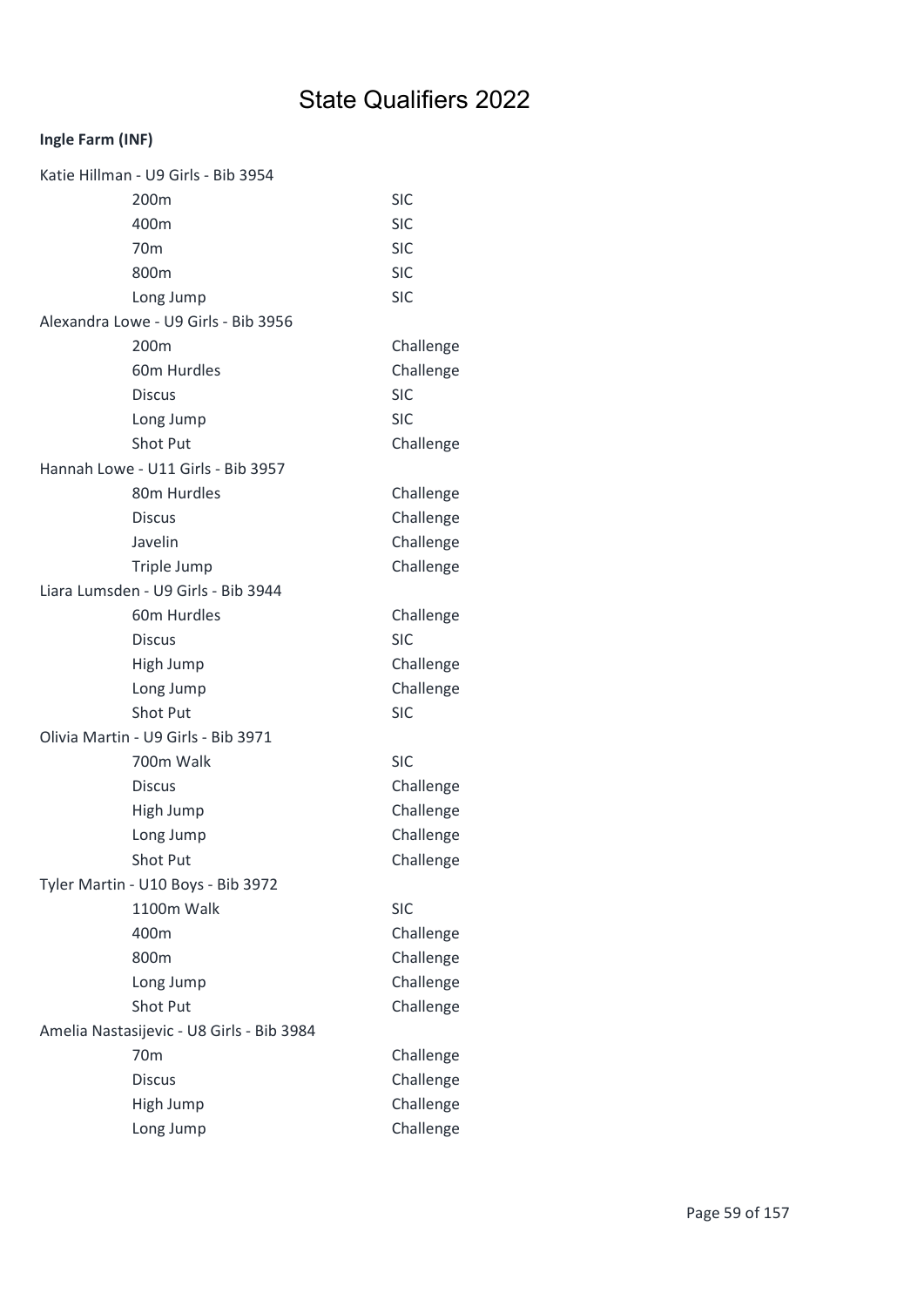## Ingle Farm (INF)

| Alexander Nguyen - U8 Boys - Bib 3980 |            |
|---------------------------------------|------------|
| 100m                                  | Challenge  |
| 60m Hurdles                           | Challenge  |
| 70 <sub>m</sub>                       | Challenge  |
| <b>Discus</b>                         | Challenge  |
| Shot Put                              | Challenge  |
| Sam Nguyen - U10 Boys - Bib 3981      |            |
| 100m                                  | Challenge  |
| 200m                                  | Challenge  |
| 70 <sub>m</sub>                       | <b>SIC</b> |
| <b>Discus</b>                         | Challenge  |
| Long Jump                             | Challenge  |
| Darcey Russell - U10 Boys - Bib 3951  |            |
| 400m                                  | Challenge  |
| 60m Hurdles                           | <b>SIC</b> |
| 70 <sub>m</sub>                       | <b>SIC</b> |
| <b>Discus</b>                         | <b>SIC</b> |
| Shot Put                              | <b>SIC</b> |
| Benjamin Thomas - U12 Boys - Bib 3992 |            |
| 100m                                  | <b>SIC</b> |
| 80m Hurdles                           | Challenge  |
|                                       |            |
| Triple Jump                           | Challenge  |
| Jonathan Thomas - U14 Boys - Bib 3993 |            |
| 100m                                  | <b>SIC</b> |
| 200m                                  | <b>SIC</b> |
| 200m Hurdles                          | <b>SIC</b> |
| 90m Hurdles                           | <b>SIC</b> |
| Long Jump                             | <b>SIC</b> |
| Tiffany Thomas - U10 Girls - Bib 3991 |            |
| 60m Hurdles                           | Challenge  |
| <b>Discus</b>                         | Challenge  |
| Long Jump                             | Challenge  |
| Ryan Trandafil - U17 Boys - Bib 3979  |            |
| 110m Hurdles                          | <b>SIC</b> |
| 300m Hurdles                          | <b>SIC</b> |
| 400m                                  | <b>SIC</b> |
| Long Jump                             | <b>SIC</b> |
| Triple Jump                           | <b>SIC</b> |
| Nataniel Young - U10 Boys - Bib 3960  |            |
| 1100m Walk                            | <b>SIC</b> |
| High Jump                             | <b>SIC</b> |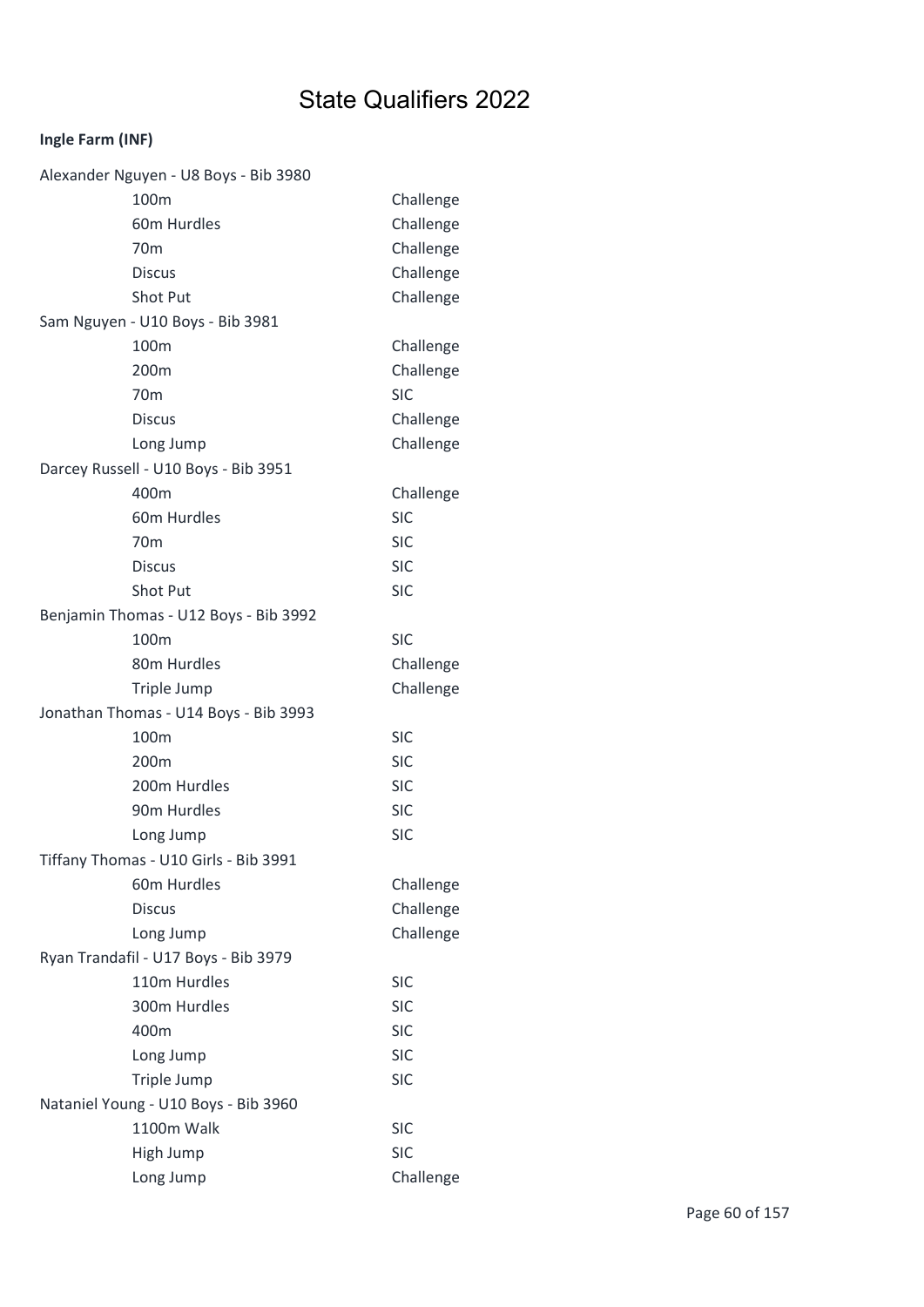### Lyndoch (LYN)

| Nicholas Bell - U14 Boys - Bib 3877        |            |
|--------------------------------------------|------------|
| Triple Jump                                | <b>SIC</b> |
| Lucas Bribiesca Diaz - U14 Boys - Bib 3862 |            |
| 100m                                       | <b>SIC</b> |
| 200m                                       | <b>SIC</b> |
| <b>Discus</b>                              | <b>SIC</b> |
| Long Jump                                  | <b>SIC</b> |
| <b>Shot Put</b>                            | <b>SIC</b> |
| William Cochrane - U11 Boys - Bib 3898     |            |
| 1500m                                      | <b>SIC</b> |
| 800m                                       | <b>SIC</b> |
| 80m Hurdles                                | <b>SIC</b> |
| Jordan Crack - U14 Boys - Bib 3928         |            |
| 800m                                       | <b>SIC</b> |
| Mia Devlin - U16 Girls - Bib 3874          |            |
| 100m                                       | <b>SIC</b> |
| 200m                                       | <b>SIC</b> |
| Long Jump                                  | <b>SIC</b> |
| Triple Jump                                | <b>SIC</b> |
| Ashleigh Heggie - U12 Girls - Bib 3845     |            |
| 1500m                                      | <b>SIC</b> |
| 800m                                       | <b>SIC</b> |
| <b>Discus</b>                              | <b>SIC</b> |
| High Jump                                  | <b>SIC</b> |
| Shot Put                                   | <b>SIC</b> |
| Ian Kruger - U9 Boys - Bib 3907            |            |
| 60m Hurdles                                | <b>SIC</b> |
| 70 <sub>m</sub>                            | <b>SIC</b> |
| Max Lagana-Degioia - U15 Boys - Bib 3897   |            |
| 800m                                       | <b>SIC</b> |
| Angus Pringle - U14 Boys - Bib 3886        |            |
| 200m                                       | <b>SIC</b> |
| 400m                                       | <b>SIC</b> |
| 800m                                       | <b>SIC</b> |
| Callan Semmler - U14 Boys - Bib 3882       |            |
| <b>Discus</b>                              | <b>SIC</b> |
| Shot Put                                   | <b>SIC</b> |
| Hugo Semmler - U13 Boys - Bib 3881         |            |
| <b>Discus</b>                              | <b>SIC</b> |
| Javelin                                    | <b>SIC</b> |
| Shot Put                                   | <b>SIC</b> |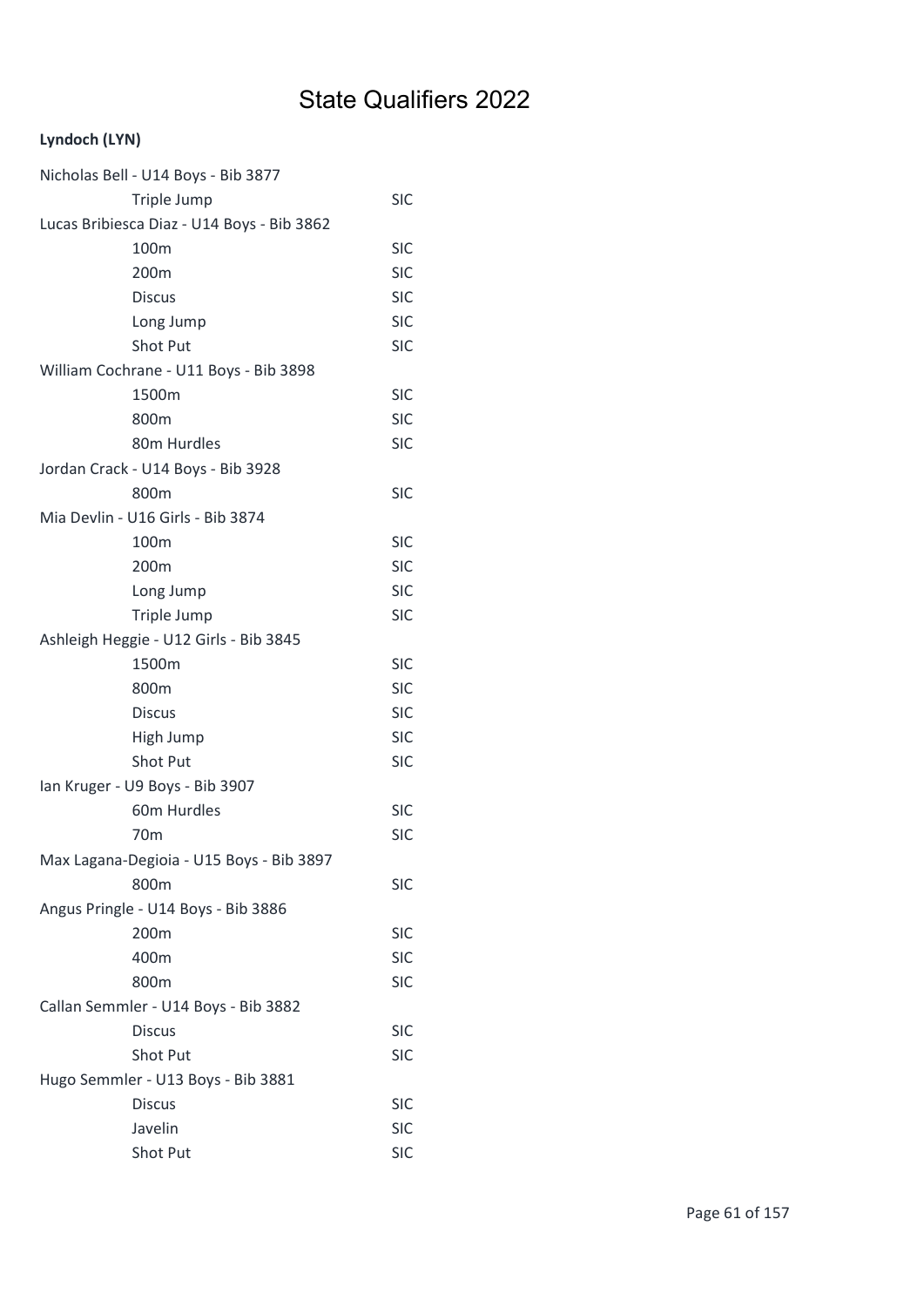### Lyndoch (LYN)

| Mitchell Semmler - U10 Boys - Bib 3880 |            |  |
|----------------------------------------|------------|--|
| 100m                                   | <b>SIC</b> |  |
| 200m                                   | Challenge  |  |
| 70 <sub>m</sub>                        | <b>SIC</b> |  |
| <b>Discus</b>                          | <b>SIC</b> |  |
| Shot Put                               | <b>SIC</b> |  |
| Oliver Sibbick - U14 Boys - Bib 3843   |            |  |
| 200m Hurdles                           | <b>SIC</b> |  |
| 400m                                   | <b>SIC</b> |  |
| 800m                                   | <b>SIC</b> |  |
| Lachlan Tee - U14 Boys - Bib 3884      |            |  |
| 1500m                                  | <b>SIC</b> |  |
| 800m                                   | <b>SIC</b> |  |
| Lola Throup - U10 Girls - Bib 3902     |            |  |
| 200 <sub>m</sub>                       | Challenge  |  |
| 60m Hurdles                            | <b>SIC</b> |  |
| High Jump                              | <b>SIC</b> |  |
| Riley Throup - U11 Boys - Bib 3903     |            |  |
| 200m                                   | Challenge  |  |
| 80m Hurdles                            | <b>SIC</b> |  |
| High Jump                              | Challenge  |  |
| Amaya Zerk - U15 Girls - Bib 3857      |            |  |
| 1500m                                  | <b>SIC</b> |  |
| 800m                                   | <b>SIC</b> |  |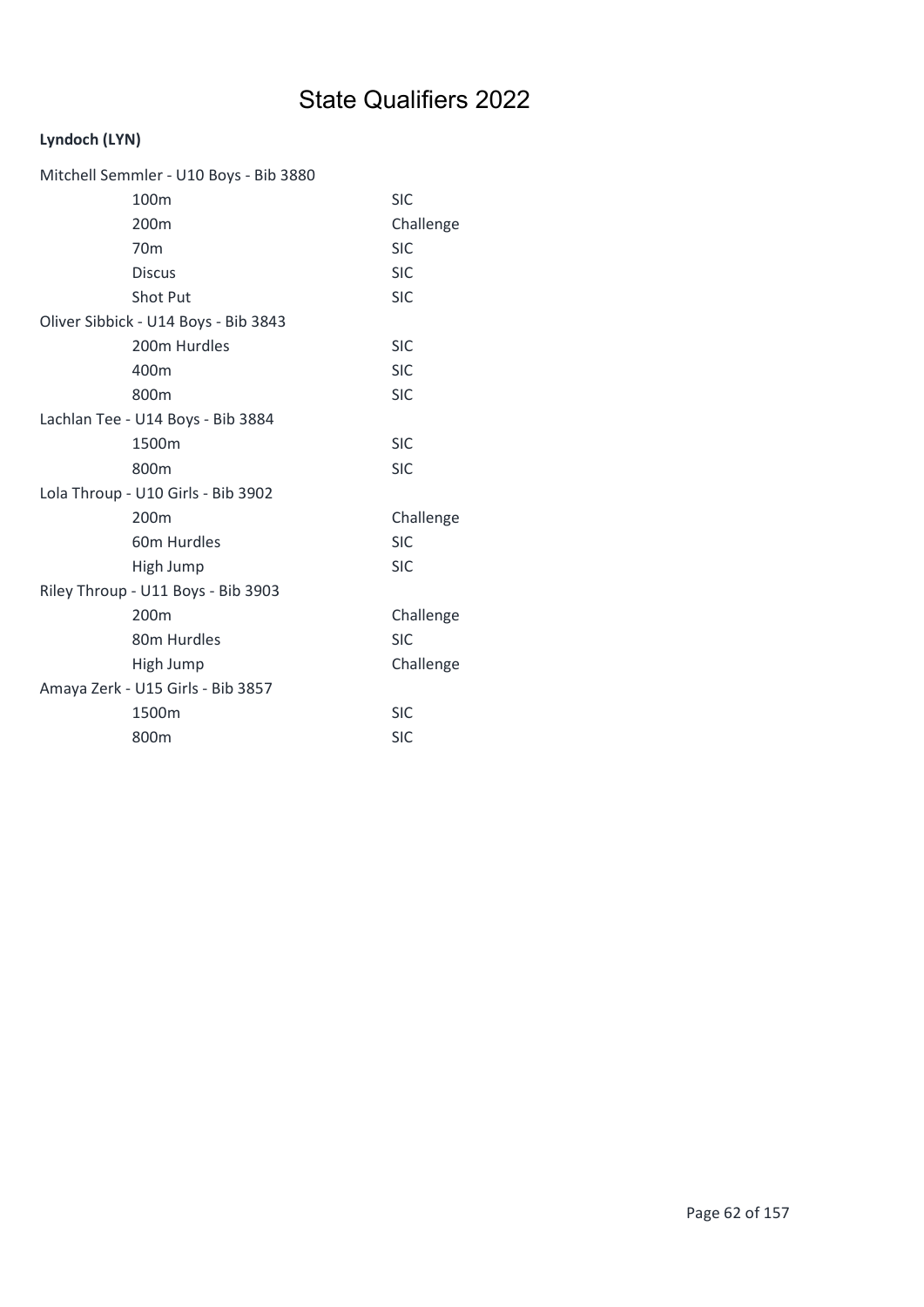| Zaki Andary - U8 Boys - Bib 3688       |            |  |
|----------------------------------------|------------|--|
| 700m                                   | Challenge  |  |
| <b>Discus</b>                          | Challenge  |  |
| Long Jump                              | Challenge  |  |
| Alina Berridge - U14 Girls - Bib 3701  |            |  |
| 100m                                   | <b>SIC</b> |  |
| 200m                                   | <b>SIC</b> |  |
| 400m                                   | <b>SIC</b> |  |
| Long Jump                              | <b>SIC</b> |  |
| Triple Jump                            | <b>SIC</b> |  |
| Bryce Boerema - U9 Boys - Bib 3764     |            |  |
| 800m                                   | <b>SIC</b> |  |
| Maia Burdon - U11 Girls - Bib 3741     |            |  |
| 1500m                                  | <b>SIC</b> |  |
| 800m                                   | <b>SIC</b> |  |
| High Jump                              | <b>SIC</b> |  |
| Javelin                                | <b>SIC</b> |  |
| Isabelle Cherry - U12 Girls - Bib 3656 |            |  |
| 80m Hurdles                            | <b>SIC</b> |  |
| <b>Discus</b>                          | <b>SIC</b> |  |
| High Jump                              | <b>SIC</b> |  |
| Javelin                                | <b>SIC</b> |  |
| Shot Put                               | <b>SIC</b> |  |
| Sebastian Cherry - U11 Boys - Bib 3655 |            |  |
| <b>Discus</b>                          | <b>SIC</b> |  |
| Jayden Cooray - U13 Boys - Bib 3799    |            |  |
| 100m                                   | <b>SIC</b> |  |
| 200m                                   | <b>SIC</b> |  |
| 400m                                   | <b>SIC</b> |  |
| 80m Hurdles                            | <b>SIC</b> |  |
| Long Jump                              | Challenge  |  |
| Caitlin Daly - U12 Girls - Bib 3756    |            |  |
| 200m                                   | Challenge  |  |
| 400m                                   | <b>SIC</b> |  |
| High Jump                              | <b>SIC</b> |  |
| Long Jump                              | Challenge  |  |
| Triple Jump                            | <b>SIC</b> |  |
| Isla Dundas - U14 Girls - Bib 3695     |            |  |
| 100m                                   | <b>SIC</b> |  |
| 80m Hurdles                            | <b>SIC</b> |  |
| <b>Discus</b>                          | <b>SIC</b> |  |
| Javelin                                | <b>SIC</b> |  |
|                                        |            |  |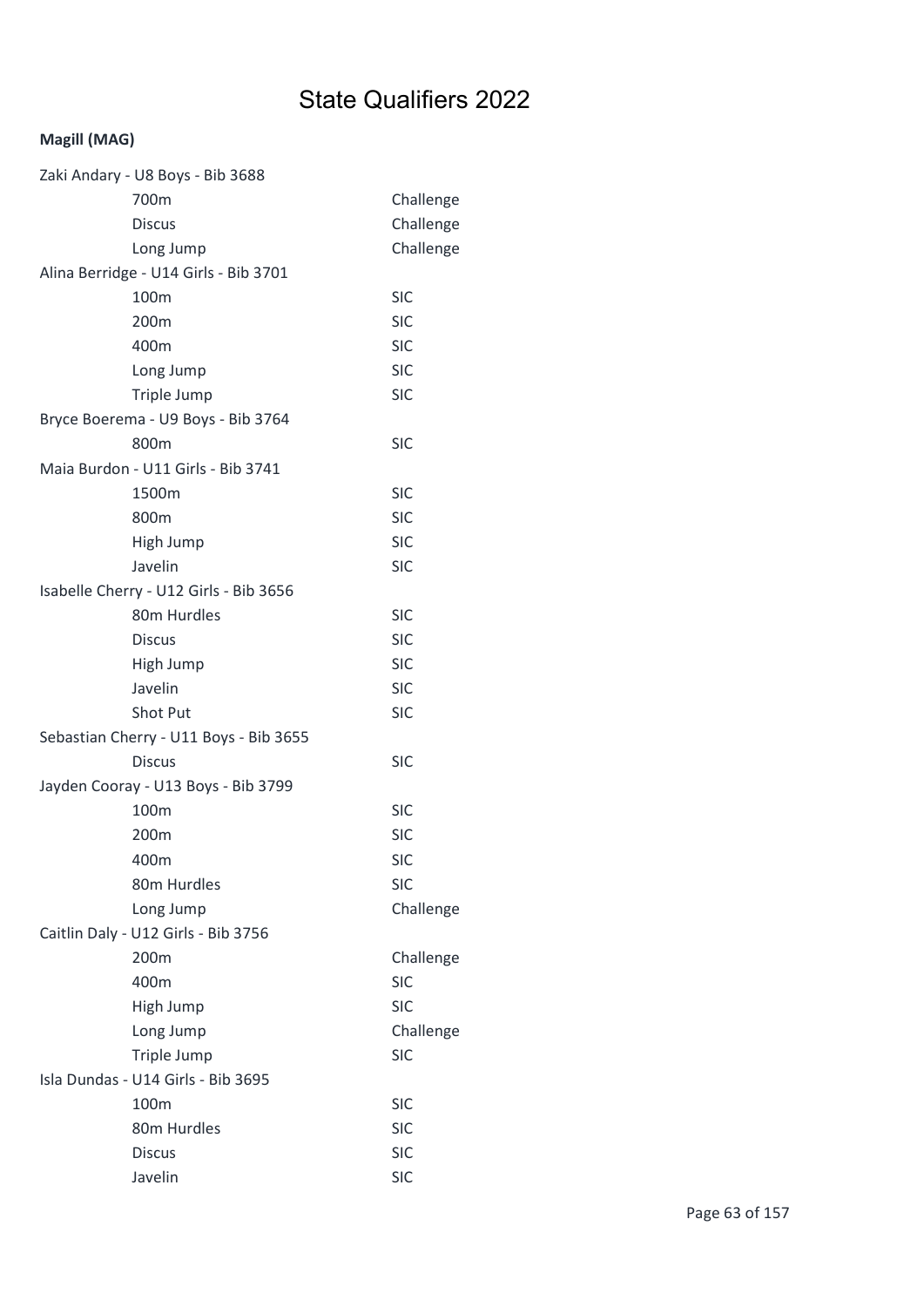| Elodie Dunstone - U13 Girls - Bib 3747 |            |
|----------------------------------------|------------|
| 1500m Walk                             | <b>SIC</b> |
| 800m                                   | Challenge  |
| Triple Jump                            | Challenge  |
| Ava Ehrlich - U10 Girls - Bib 3736     |            |
| 1100m Walk                             | <b>SIC</b> |
| 400m                                   | <b>SIC</b> |
| 60m Hurdles                            | <b>SIC</b> |
| 800m                                   | <b>SIC</b> |
| Long Jump                              | Challenge  |
| Mia Ehrlich - U12 Girls - Bib 3735     |            |
| 400m                                   | <b>SIC</b> |
| 80m Hurdles                            | <b>SIC</b> |
| Javelin                                | <b>SIC</b> |
| Long Jump                              | <b>SIC</b> |
| Triple Jump                            | <b>SIC</b> |
| Maya Galluccio - U12 Girls - Bib 3687  |            |
| 100m                                   | Challenge  |
| High Jump                              | Challenge  |
| Long Jump                              | Challenge  |
| Triple Jump                            | Challenge  |
| Seb Gifford - U11 Boys - Bib 3714      |            |
| 100m                                   | Challenge  |
| Javelin                                | Challenge  |
| Long Jump                              | Challenge  |
| Shot Put                               | Challenge  |
| Triple Jump                            | Challenge  |
| Blake Haydon - U10 Boys - Bib 3698     |            |
| 400m                                   | <b>SIC</b> |
| 60m Hurdles                            | <b>SIC</b> |
| 800m                                   | <b>SIC</b> |
| <b>Discus</b>                          | Challenge  |
| Long Jump                              | Challenge  |
| Evan Haydon - U8 Boys - Bib 3697       |            |
| 100m                                   | Challenge  |
| 200m                                   | Challenge  |
| 700m                                   | Challenge  |
| High Jump                              | Challenge  |
| Shot Put                               | Challenge  |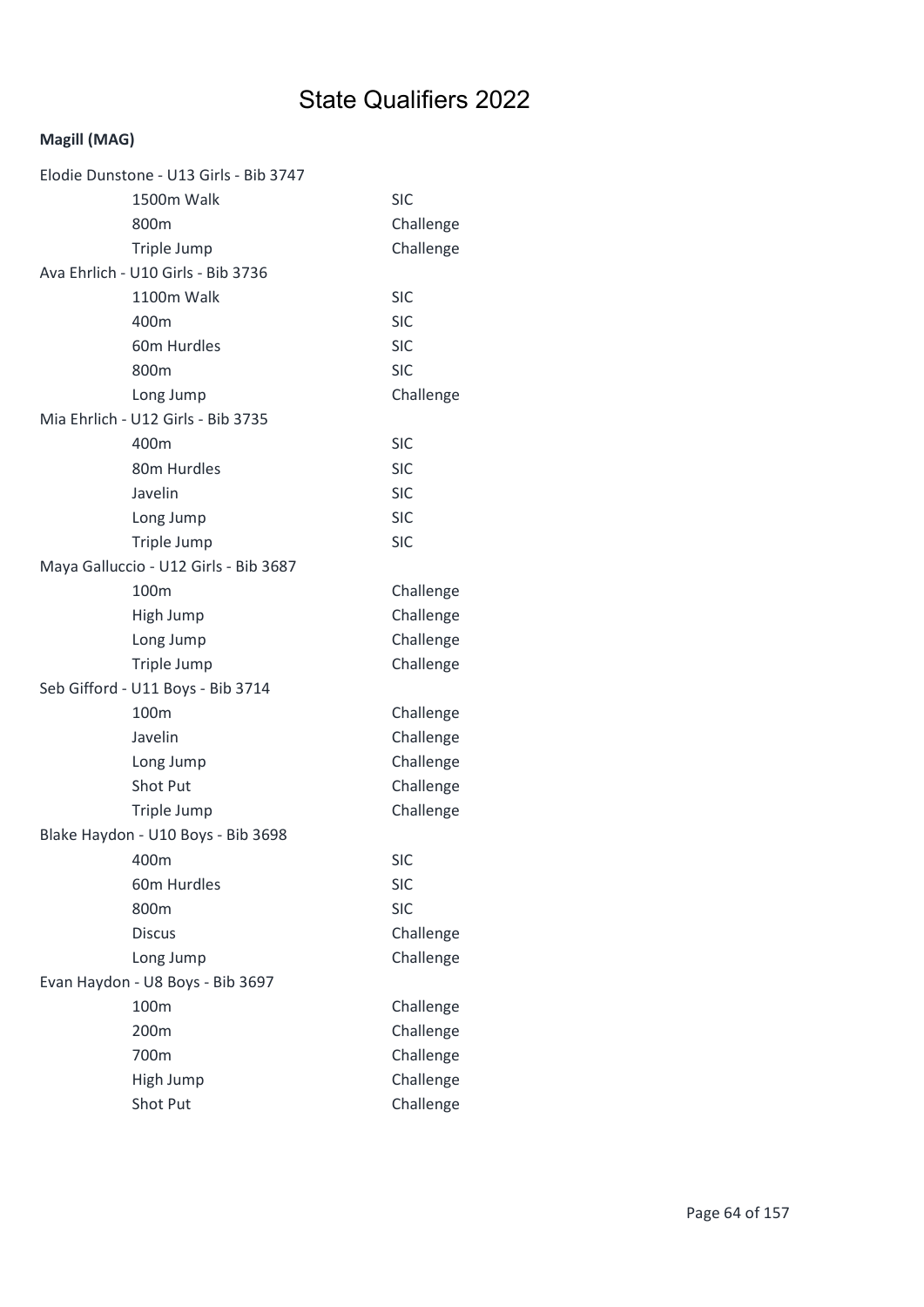| Georgina Hill-Ling - U9 Girls - Bib 3819 |            |
|------------------------------------------|------------|
| 100m                                     | Challenge  |
| 60m Hurdles                              | Challenge  |
| 70 <sub>m</sub>                          | Challenge  |
| High Jump                                | Challenge  |
| Long Jump                                | Challenge  |
| Kristof Jacob - U11 Boys - Bib 3721      |            |
| 100m                                     | <b>SIC</b> |
| 80m Hurdles                              | <b>SIC</b> |
| High Jump                                | <b>SIC</b> |
| Long Jump                                | <b>SIC</b> |
| Triple Jump                              | <b>SIC</b> |
| Emilie Kilsby - U13 Girls - Bib 3676     |            |
| <b>Discus</b>                            | <b>SIC</b> |
| Javelin                                  | Challenge  |
| <b>Shot Put</b>                          | <b>SIC</b> |
| William Kotru - U9 Boys - Bib 3734       |            |
| 400m                                     | Challenge  |
| 800m                                     | <b>SIC</b> |
| <b>Discus</b>                            | Challenge  |
| Long Jump                                | Challenge  |
| <b>Shot Put</b>                          | Challenge  |
| Ella Lehmann - U12 Girls - Bib 3744      |            |
| <b>Discus</b>                            | Challenge  |
| High Jump                                | Challenge  |
| Javelin                                  | Challenge  |
| <b>Shot Put</b>                          | Challenge  |
| Triple Jump                              | Challenge  |
| Aislynn Lobo - U11 Girls - Bib 3706      |            |
| 400m                                     | <b>SIC</b> |
| 800m                                     | <b>SIC</b> |
| High Jump                                | Challenge  |
| Long Jump                                | Challenge  |
| Triple Jump                              | Challenge  |
| Cassian Logan - U8 Boys - Bib 3811       |            |
| 700m                                     | Challenge  |
| High Jump                                | Challenge  |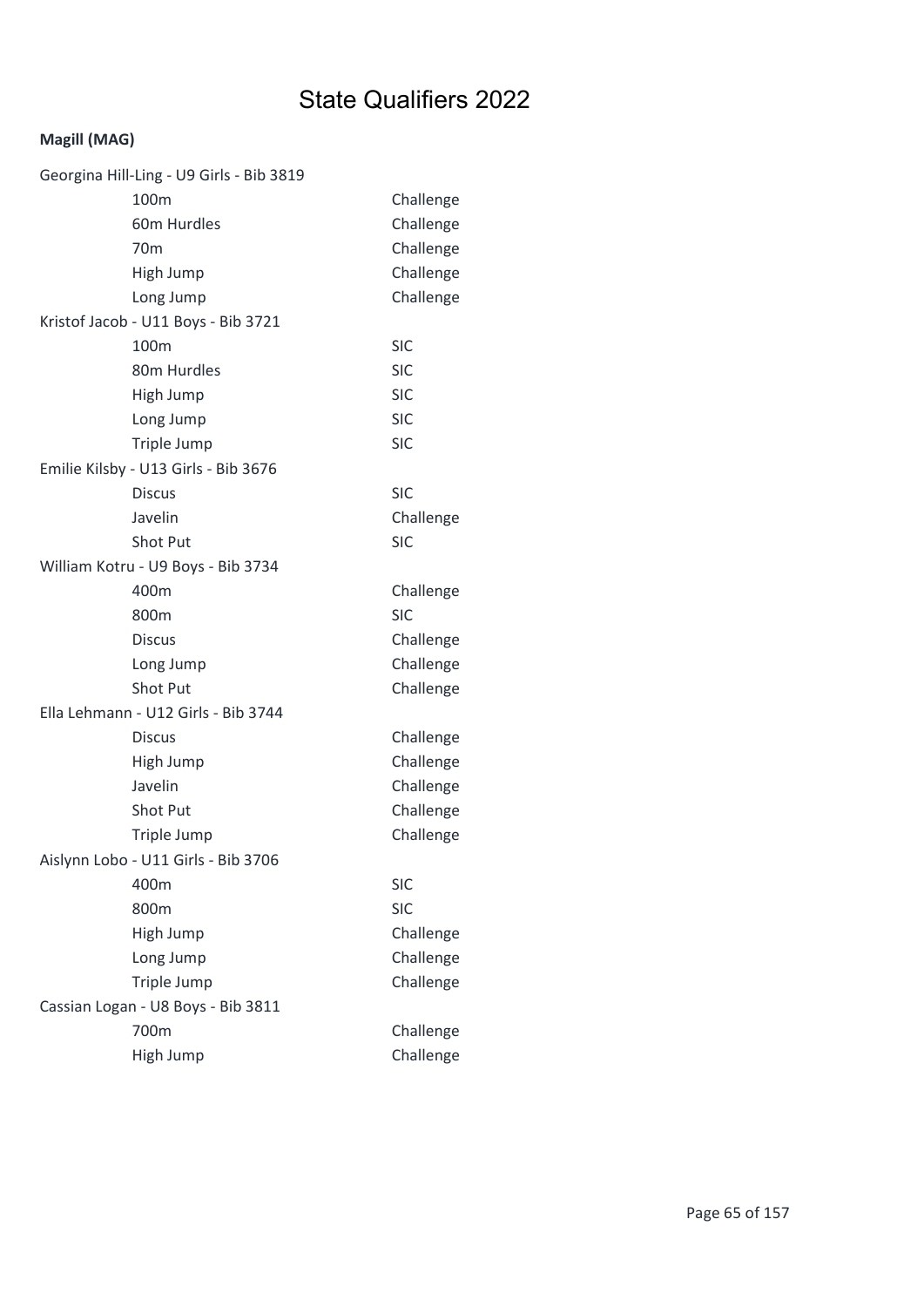| Louis Loh - U9 Boys - Bib 3752         |            |
|----------------------------------------|------------|
| 200 <sub>m</sub>                       | Challenge  |
| 60m Hurdles                            | Challenge  |
| 70 <sub>m</sub>                        | Challenge  |
| Long Jump                              | <b>SIC</b> |
| <b>Shot Put</b>                        | Challenge  |
| Eloise Martin - U8 Girls - Bib 3780    |            |
| 200 <sub>m</sub>                       | Challenge  |
| 60m Hurdles                            | Challenge  |
| High Jump                              | Challenge  |
| Long Jump                              | Challenge  |
| <b>Shot Put</b>                        | Challenge  |
| Lachlan Martin - U12 Boys - Bib 3779   |            |
| 200 <sub>m</sub>                       | Challenge  |
| <b>Discus</b>                          | <b>SIC</b> |
| Javelin                                | Challenge  |
| Long Jump                              | Challenge  |
| <b>Shot Put</b>                        | <b>SIC</b> |
| Sebastian Martin - U10 Boys - Bib 3781 |            |
| 400m                                   | Challenge  |
| <b>Discus</b>                          | Challenge  |
| High Jump                              | <b>SIC</b> |
| Long Jump                              | Challenge  |
| <b>Shot Put</b>                        | Challenge  |
| James Nicolitsi - U10 Boys - Bib 3729  |            |
| 200 <sub>m</sub>                       | <b>SIC</b> |
| 400m                                   | <b>SIC</b> |
| 60m Hurdles                            | <b>SIC</b> |
| 70 <sub>m</sub>                        | <b>SIC</b> |
| 800m                                   | <b>SIC</b> |
| Nash Noble - U8 Boys - Bib 3762        |            |
| 60m Hurdles                            | Challenge  |
| 70 <sub>m</sub>                        | Challenge  |
| Long Jump                              | Challenge  |
| Toby Noble - U12 Boys - Bib 3760       |            |
| 400m                                   | <b>SIC</b> |
| High Jump                              | <b>SIC</b> |
| Javelin                                | Challenge  |
| Triple Jump                            | <b>SIC</b> |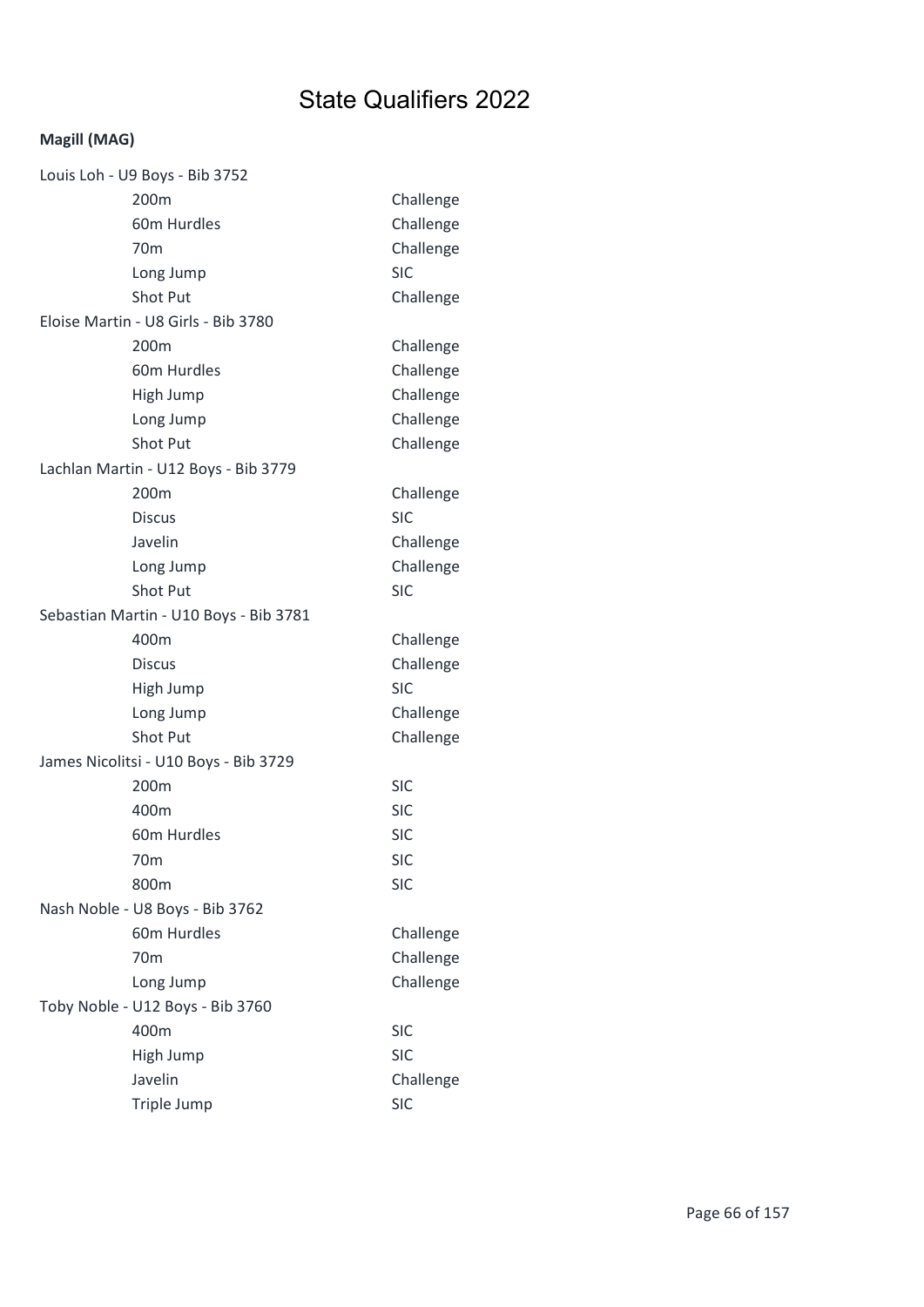| Zali Noble - U10 Girls - Bib 3761         |            |
|-------------------------------------------|------------|
| 200m                                      | Challenge  |
| 70 <sub>m</sub>                           | Challenge  |
| <b>Discus</b>                             | Challenge  |
| Long Jump                                 | Challenge  |
| Freya Petersen - U11 Girls - Bib 3696     |            |
| 100m                                      | <b>SIC</b> |
| 200m                                      | <b>SIC</b> |
| 80m Hurdles                               | <b>SIC</b> |
| Long Jump                                 | <b>SIC</b> |
| Triple Jump                               | <b>SIC</b> |
| Isabella Piesse - U12 Girls - Bib 3750    |            |
| 1500m                                     | <b>SIC</b> |
| 200m                                      | <b>SIC</b> |
| 400m                                      | <b>SIC</b> |
| 800m                                      | <b>SIC</b> |
| Hayley Redman - U11 Girls - Bib 3722      |            |
| 800m                                      | <b>SIC</b> |
| <b>Discus</b>                             | Challenge  |
| High Jump                                 | <b>SIC</b> |
| Triple Jump                               | <b>SIC</b> |
| Madeline Rodgers - U13 Girls - Bib 3755   |            |
| 100m                                      | Challenge  |
| 200 <sub>m</sub>                          | Challenge  |
| Long Jump                                 | Challenge  |
| Triple Jump                               | <b>SIC</b> |
| Daisy Sexton - U13 Girls - Bib 3717       |            |
| 200m                                      | Challenge  |
| Discus                                    | Challenge  |
| High Jump                                 | <b>SIC</b> |
| Senehas Tennegamage - U11 Boys - Bib 3757 |            |
| 100m                                      | Challenge  |
| High Jump                                 | Challenge  |
| Maddison Townsend - U12 Girls - Bib 3710  |            |
| 100m                                      | Challenge  |
| 200m                                      | Challenge  |
| Long Jump                                 | Challenge  |
| Triple Jump                               | <b>SIC</b> |
| Emmi Tunn - U9 Girls - Bib 3810           |            |
| 200m                                      | <b>SIC</b> |
| 60m Hurdles                               | <b>SIC</b> |
| 70 <sub>m</sub>                           | <b>SIC</b> |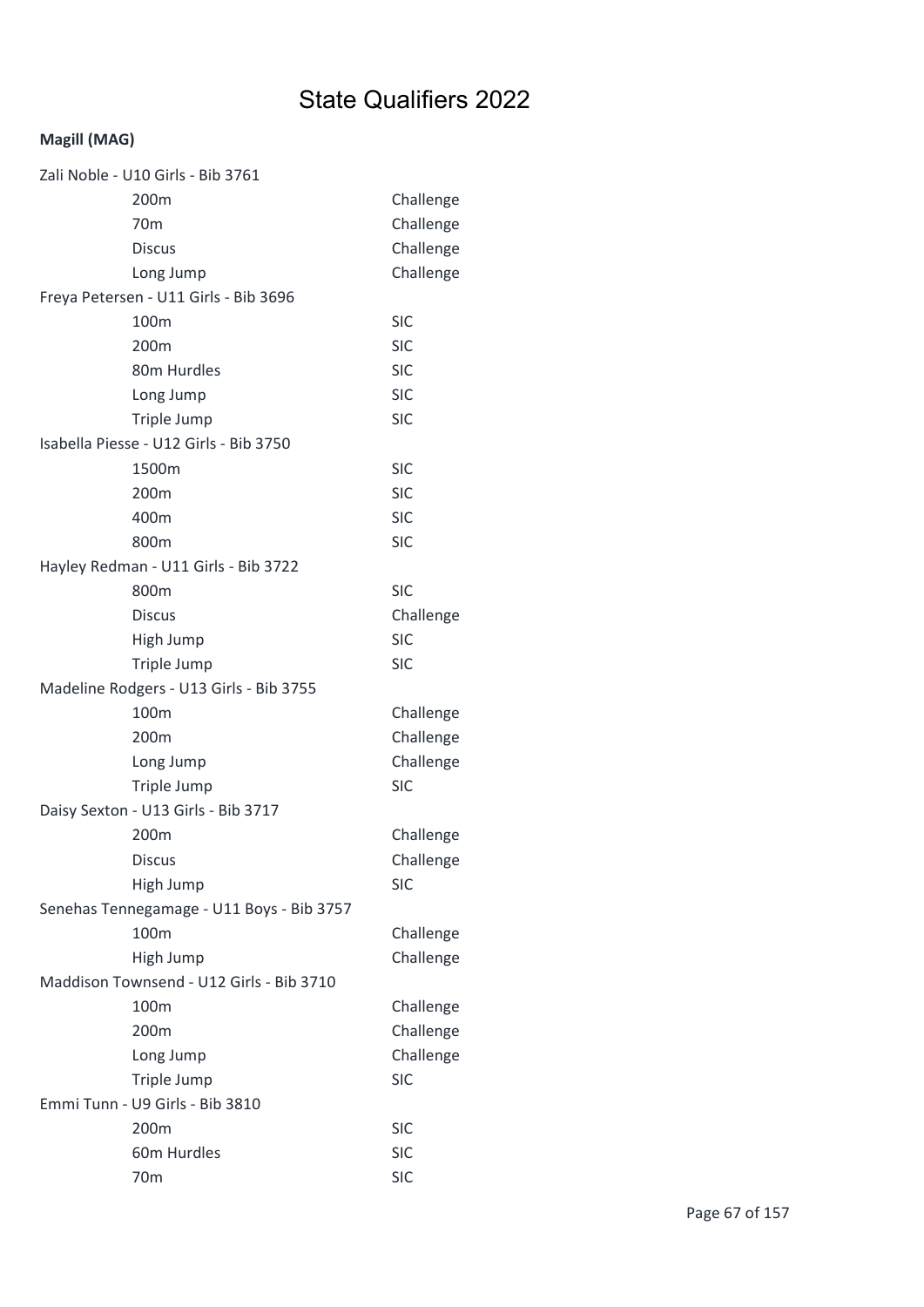| Hiroki Tunn - U14 Boys - Bib 3770          |            |
|--------------------------------------------|------------|
| 100m                                       | <b>SIC</b> |
| Long Jump                                  | <b>SIC</b> |
| Triple Jump                                | <b>SIC</b> |
| Samuel Turner - U9 Boys - Bib 3692         |            |
| 100m                                       | <b>SIC</b> |
| 200m                                       | <b>SIC</b> |
| 400m                                       | <b>SIC</b> |
| 60m Hurdles                                | <b>SIC</b> |
| High Jump                                  | <b>SIC</b> |
| Sophie Van Schaik - U13 Girls - Bib 3788   |            |
| 800m                                       | <b>SIC</b> |
| 80m Hurdles                                | <b>SIC</b> |
| High Jump                                  | <b>SIC</b> |
| Long Jump                                  | Challenge  |
| Triple Jump                                | Challenge  |
| Aliya Walters - U10 Girls - Bib 3753       |            |
| 100m                                       | <b>SIC</b> |
| 60m Hurdles                                | <b>SIC</b> |
| 70 <sub>m</sub>                            | <b>SIC</b> |
| <b>Discus</b>                              | <b>SIC</b> |
| Long Jump                                  | <b>SIC</b> |
| Mali Walters - U12 Girls - Bib 3754        |            |
| 100m                                       | <b>SIC</b> |
| 200m                                       | <b>SIC</b> |
| 80m Hurdles                                | <b>SIC</b> |
| Long Jump                                  | <b>SIC</b> |
| Triple Jump                                | <b>SIC</b> |
| Angelique Whittaker - U10 Girls - Bib 3668 |            |
| 100m                                       | Challenge  |
| 200m                                       | Challenge  |
| 400m                                       | <b>SIC</b> |
| 70 <sub>m</sub>                            | <b>SIC</b> |
| High Jump                                  | Challenge  |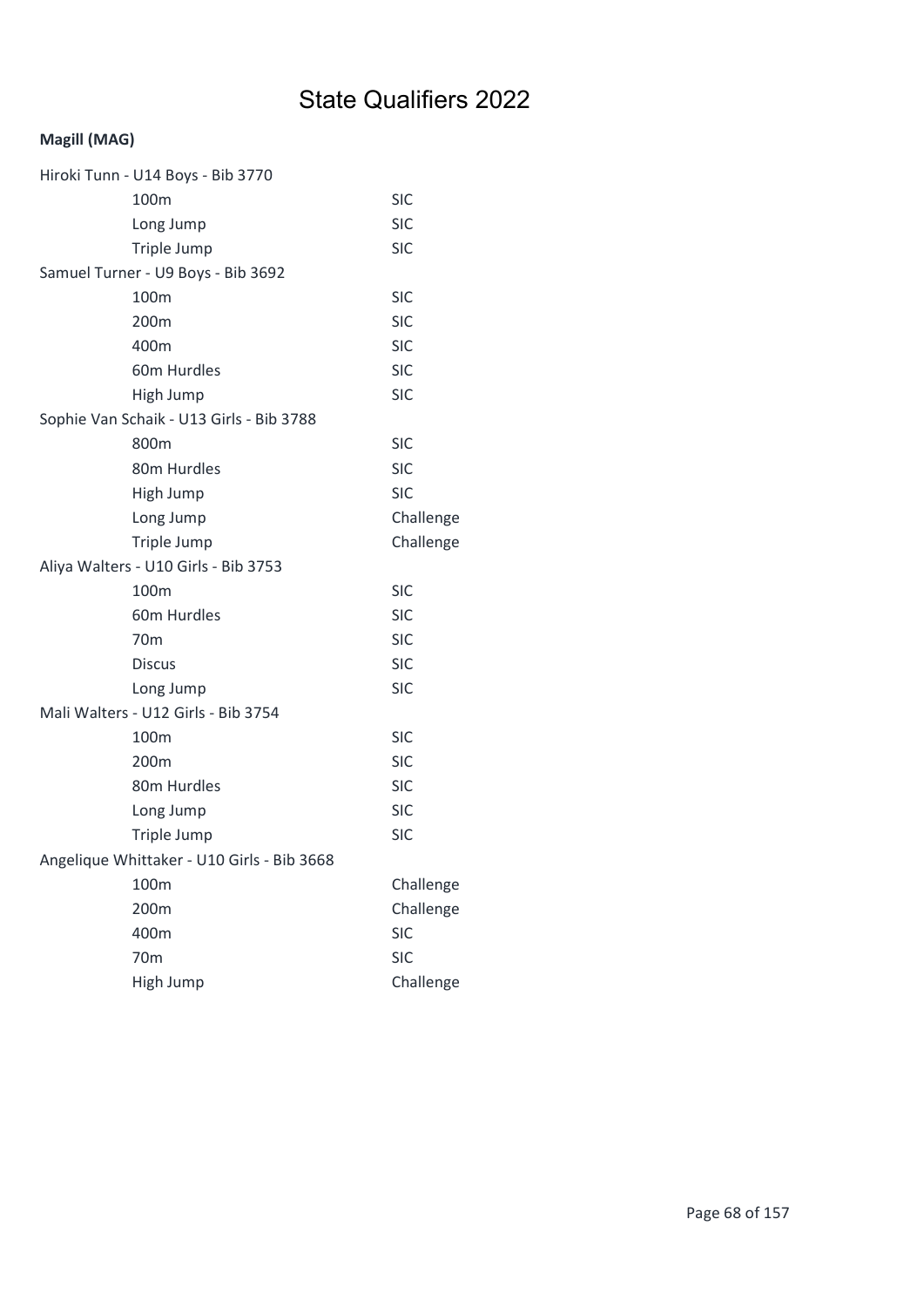### Murray Bridge (MBR)

| Ariel Challinger - U14 Girls - Bib 2572  |            |  |
|------------------------------------------|------------|--|
| 200m Hurdles                             | <b>SIC</b> |  |
| Javelin                                  | <b>SIC</b> |  |
| Zara Fullgrabe - U8 Girls - Bib 2602     |            |  |
| 100m                                     | Challenge  |  |
| 200m                                     | Challenge  |  |
| 60m Hurdles                              | Challenge  |  |
| 70 <sub>m</sub>                          | Challenge  |  |
| Long Jump                                | Challenge  |  |
| Tilly-Rose Gordon - U11 Girls - Bib 2570 |            |  |
| <b>Discus</b>                            | <b>SIC</b> |  |
| Javelin                                  | <b>SIC</b> |  |
| Shot Put                                 | <b>SIC</b> |  |
| Kaiden Martin - U12 Boys - Bib 2554      |            |  |
| <b>Discus</b>                            | <b>SIC</b> |  |
| Javelin                                  | Challenge  |  |
| Shot Put                                 | <b>SIC</b> |  |
| Rohan Martin - U9 Boys - Bib 2553        |            |  |
| <b>Discus</b>                            | <b>SIC</b> |  |
| <b>Shot Put</b>                          | <b>SIC</b> |  |
| Helayna White - U12 Girls - Bib 2566     |            |  |
| 400m                                     | <b>SIC</b> |  |
| 80m Hurdles                              | <b>SIC</b> |  |
| Javelin                                  | <b>SIC</b> |  |
| Long Jump                                | Challenge  |  |
| Triple Jump                              | Challenge  |  |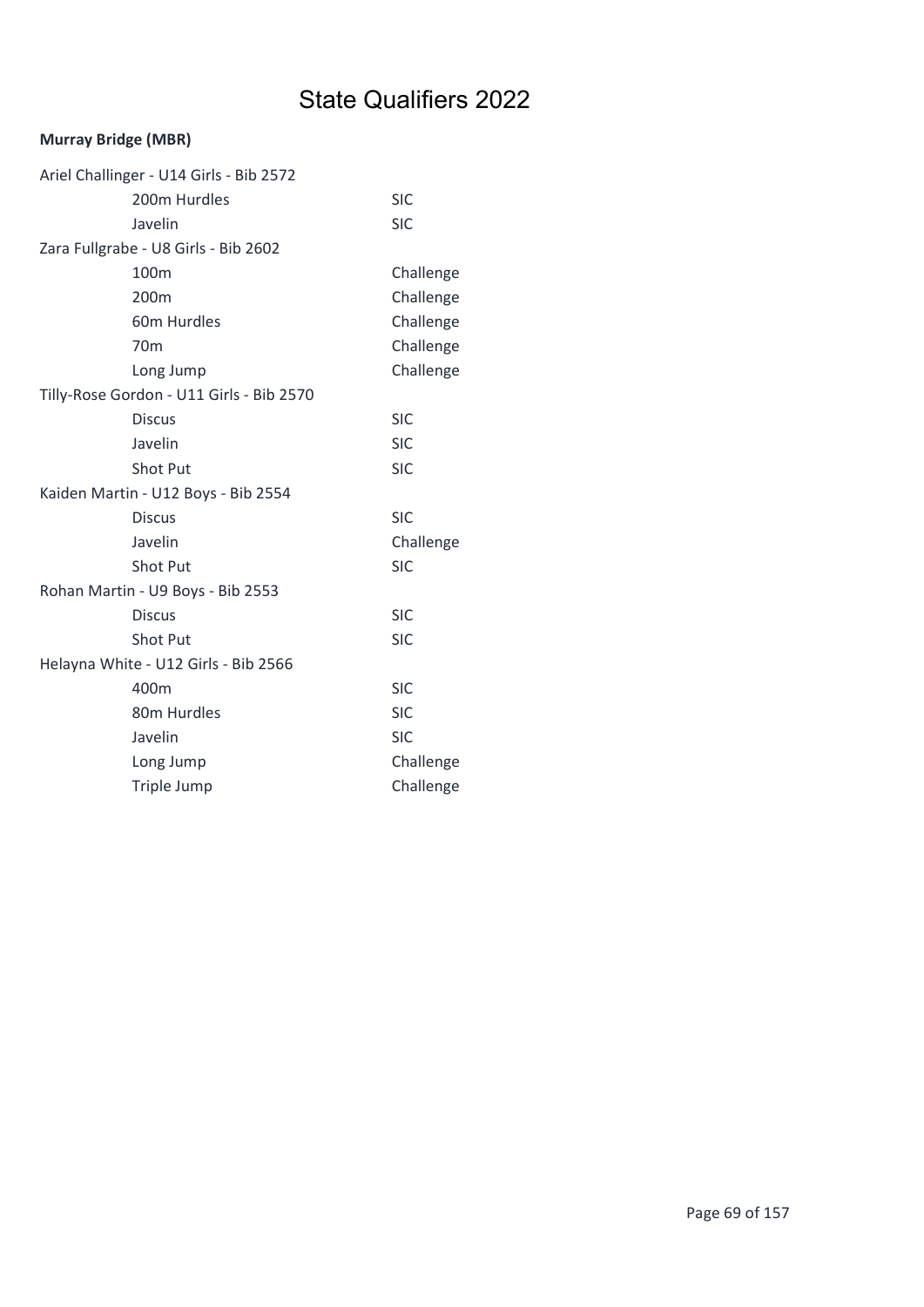### Mid Coast (MCO)

| Tommy Aldridge - U11 Boys - Bib 3524        |            |
|---------------------------------------------|------------|
| 100m                                        | <b>SIC</b> |
| 200m                                        | <b>SIC</b> |
| 800m                                        | <b>SIC</b> |
| High Jump                                   | <b>SIC</b> |
| Long Jump                                   | <b>SIC</b> |
| Finlay Bailey - U14 Boys - Bib 3491         |            |
| 1500m                                       | <b>SIC</b> |
| 800m                                        | <b>SIC</b> |
| <b>Discus</b>                               | <b>SIC</b> |
| Javelin                                     | <b>SIC</b> |
| Zoe Borkowski - U14 Girls - Bib 3531        |            |
| 100m                                        | <b>SIC</b> |
| 200m                                        | <b>SIC</b> |
| Long Jump                                   | <b>SIC</b> |
| Triple Jump                                 | <b>SIC</b> |
| Emilie Campain-Burns - U15 Girls - Bib 3453 |            |
| 100m                                        | <b>SIC</b> |
| 200m                                        | <b>SIC</b> |
| High Jump                                   | <b>SIC</b> |
| Long Jump                                   | <b>SIC</b> |
| Triple Jump                                 | <b>SIC</b> |
| Mollie Campain-Burns - U17 Girls - Bib 3563 |            |
| <b>Discus</b>                               | <b>SIC</b> |
| High Jump                                   | <b>SIC</b> |
| Javelin                                     | <b>SIC</b> |
| Long Jump                                   | <b>SIC</b> |
| Triple Jump                                 | <b>SIC</b> |
| Lauren Chomel - U14 Girls - Bib 3519        |            |
| <b>Discus</b>                               | <b>SIC</b> |
| High Jump                                   | <b>SIC</b> |
| Javelin                                     | <b>SIC</b> |
| Long Jump                                   | <b>SIC</b> |
| Triple Jump                                 | <b>SIC</b> |
| Zoe Cummings - U14 Girls - Bib 3470         |            |
| 400m                                        | <b>SIC</b> |
| 800m                                        | <b>SIC</b> |
| Imogen Evans - U9 Girls - Bib 3457          |            |
| 100m                                        | Challenge  |
| 70 <sub>m</sub>                             | Challenge  |
| <b>Discus</b>                               | <b>SIC</b> |
| Shot Put                                    | <b>SIC</b> |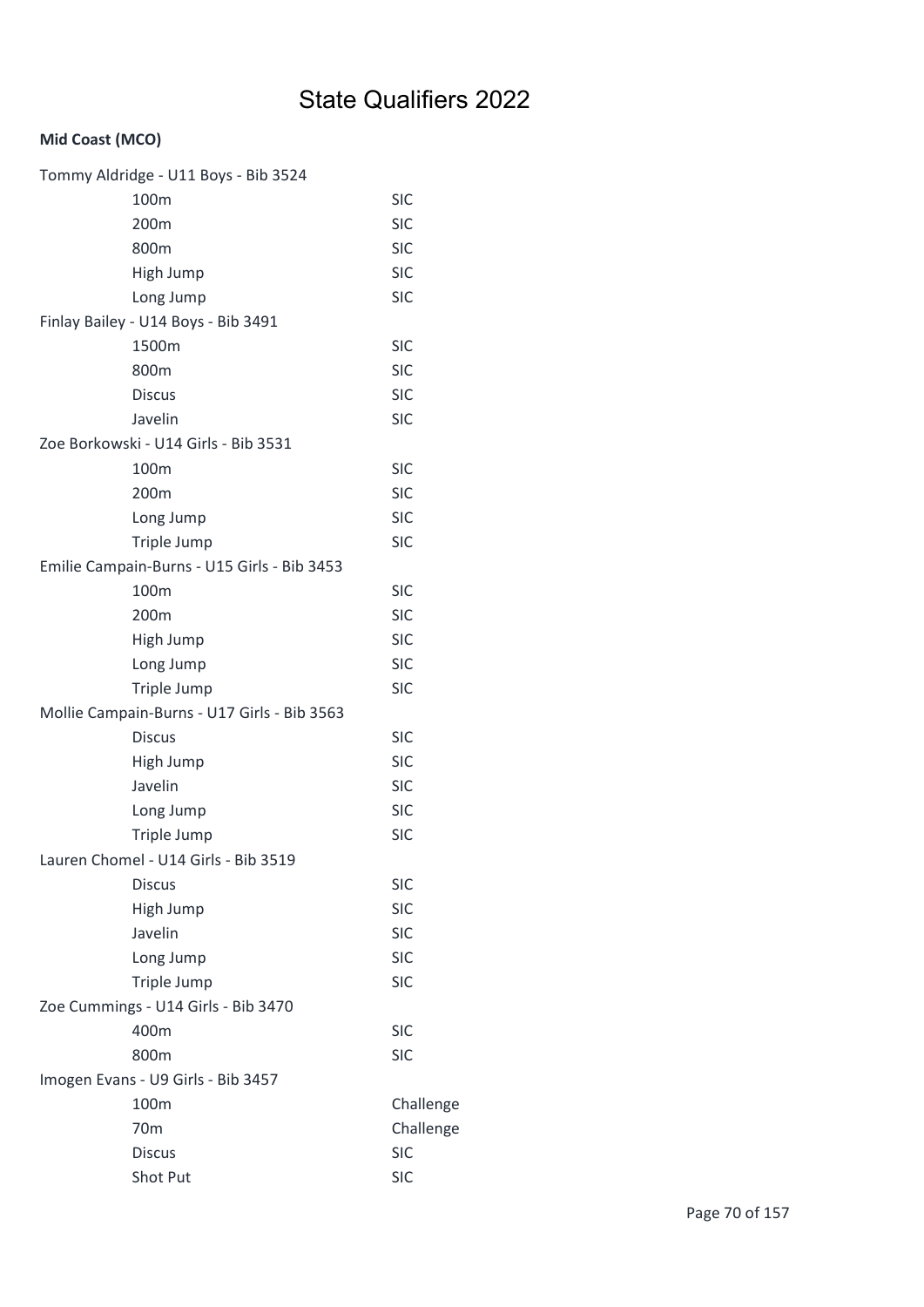### Mid Coast (MCO)

| Challenge<br>Challenge<br>Challenge<br><b>SIC</b><br>Challenge<br><b>SIC</b> |
|------------------------------------------------------------------------------|
|                                                                              |
|                                                                              |
|                                                                              |
|                                                                              |
|                                                                              |
|                                                                              |
|                                                                              |
| <b>SIC</b>                                                                   |
| Challenge                                                                    |
|                                                                              |
| <b>SIC</b>                                                                   |
| <b>SIC</b>                                                                   |
| <b>SIC</b>                                                                   |
|                                                                              |
| <b>SIC</b>                                                                   |
| <b>SIC</b>                                                                   |
|                                                                              |
| <b>SIC</b>                                                                   |
| <b>SIC</b>                                                                   |
| <b>SIC</b>                                                                   |
|                                                                              |
| Challenge                                                                    |
| <b>SIC</b>                                                                   |
| <b>SIC</b>                                                                   |
| Challenge                                                                    |
|                                                                              |
| Challenge                                                                    |
| <b>SIC</b>                                                                   |
| <b>SIC</b>                                                                   |
| <b>SIC</b>                                                                   |
| <b>SIC</b>                                                                   |
|                                                                              |
| Challenge                                                                    |
| Challenge                                                                    |
|                                                                              |
| Challenge                                                                    |
| Challenge                                                                    |
|                                                                              |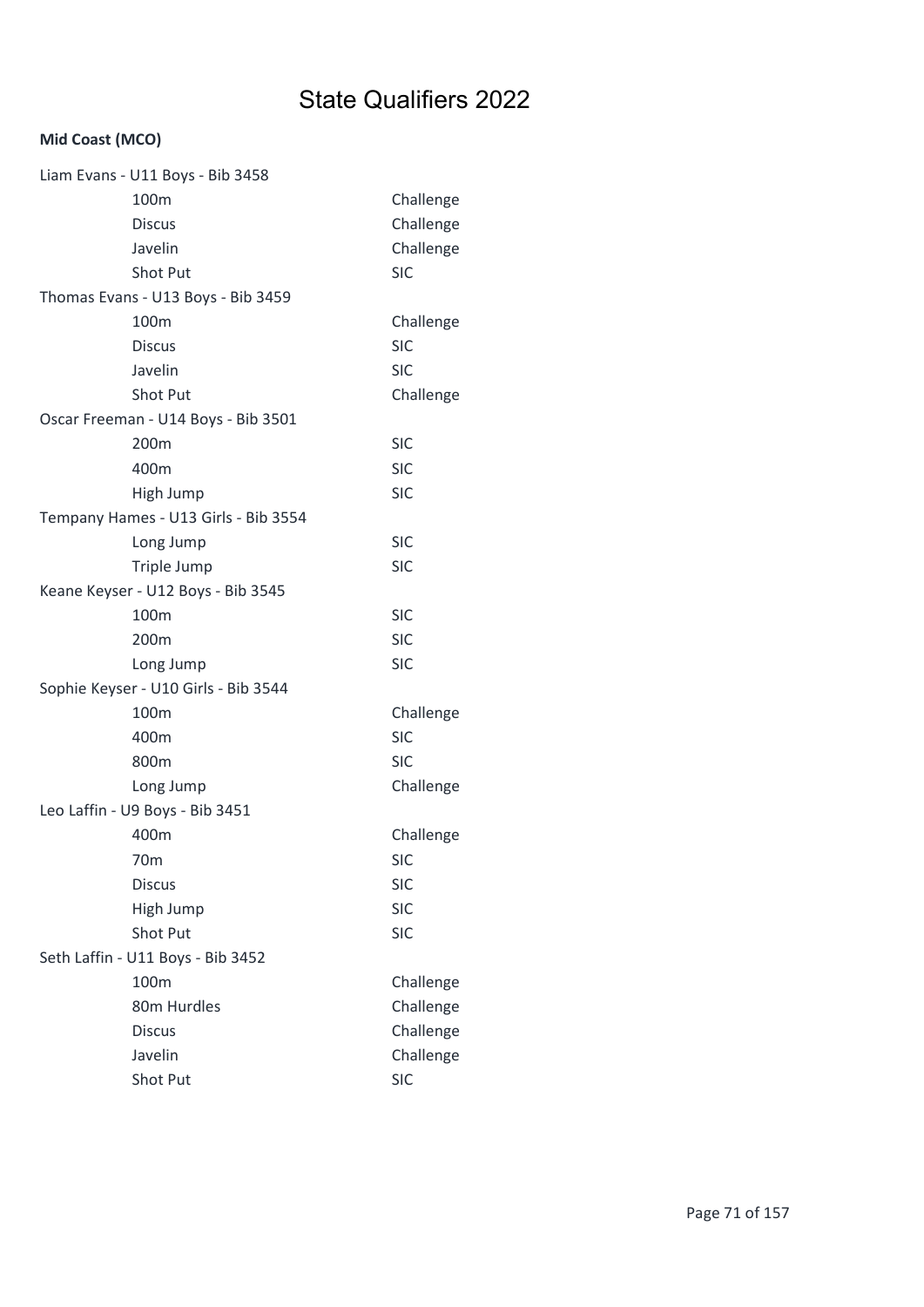### Mid Coast (MCO)

| Mckenzie Morris - U9 Girls - Bib 3494    |            |
|------------------------------------------|------------|
| 100 <sub>m</sub>                         | <b>SIC</b> |
| 200m                                     | <b>SIC</b> |
| 60m Hurdles                              | <b>SIC</b> |
| 70 <sub>m</sub>                          | <b>SIC</b> |
| Claire Oddie - U15 Girls - Bib 3456      |            |
| 100m                                     | <b>SIC</b> |
| 200m                                     | <b>SIC</b> |
| 400m                                     | <b>SIC</b> |
| Long Jump                                | <b>SIC</b> |
| Daniel Oddie - U13 Boys - Bib 3455       |            |
| 1500m                                    | <b>SIC</b> |
| 400m                                     | <b>SIC</b> |
| 800m                                     | <b>SIC</b> |
| Shot Put                                 | <b>SIC</b> |
| Sebastian Richards - U14 Boys - Bib 3449 |            |
| 1500m                                    | <b>SIC</b> |
| 1500m Walk                               | <b>SIC</b> |
| 800m                                     | <b>SIC</b> |
| Lachlan Schuetze - U16 Boys - Bib 3579   |            |
| 100m Hurdles                             | <b>SIC</b> |
| 400m                                     | <b>SIC</b> |
| <b>Discus</b>                            | <b>SIC</b> |
| Javelin                                  | <b>SIC</b> |
| Shot Put                                 | <b>SIC</b> |
| Zach Szelag - U13 Boys - Bib 3499        |            |
| 1500m                                    | <b>SIC</b> |
| 80m Hurdles                              | <b>SIC</b> |
| Anthony Tana - U16 Boys - Bib 3492       |            |
| 1500m Walk                               | <b>SIC</b> |
| 800m                                     | <b>SIC</b> |
| <b>Discus</b>                            | <b>SIC</b> |
| High Jump                                | <b>SIC</b> |
| Javelin                                  | <b>SIC</b> |
| Bejay Thomas - U12 Boys - Bib 3525       |            |
| 200m                                     | Challenge  |
| 800m                                     | <b>SIC</b> |
| High Jump                                | <b>SIC</b> |
| Javelin                                  | <b>SIC</b> |
| Shot Put                                 | Challenge  |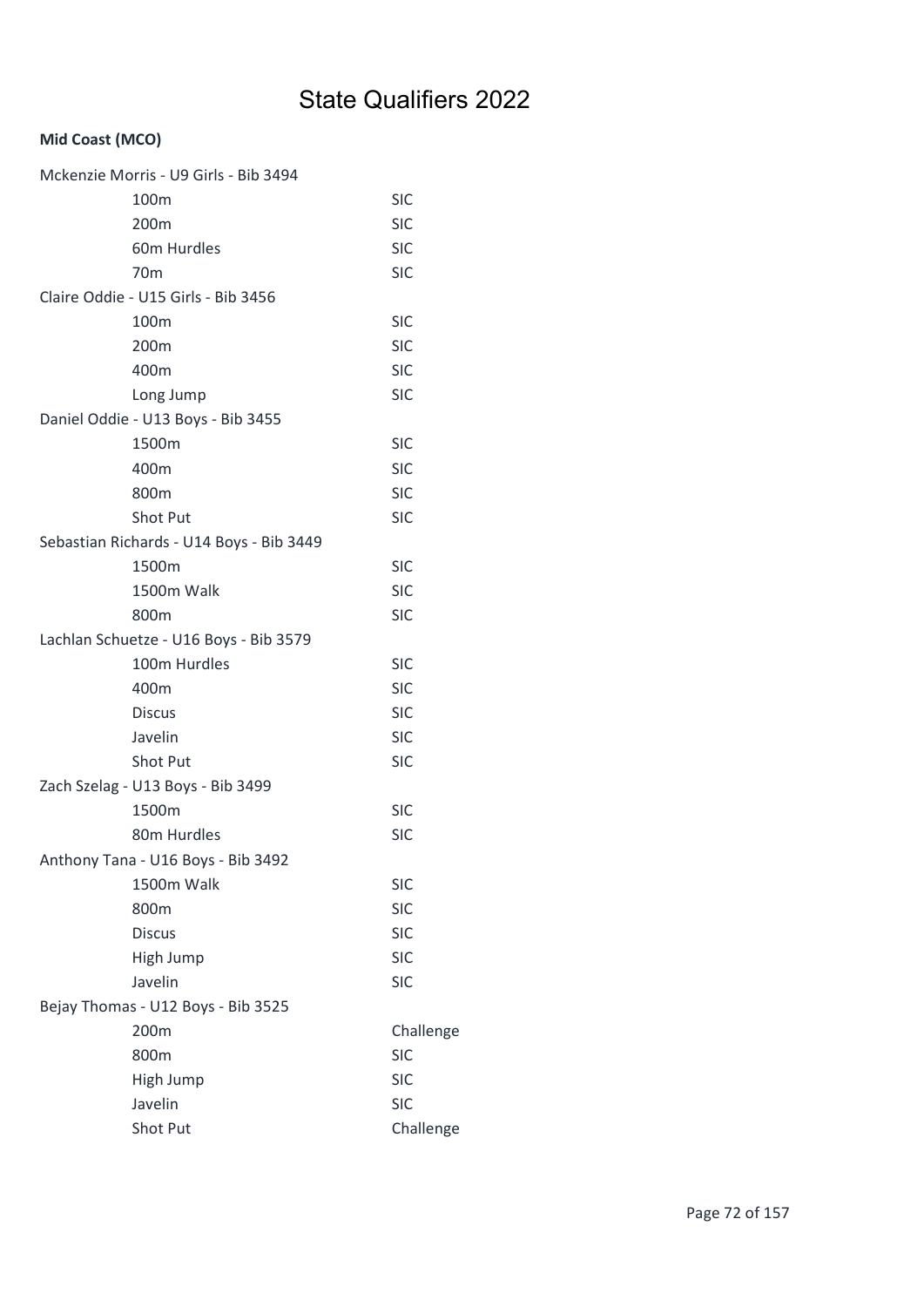### Mid Coast (MCO)

| Summer Thomas - U15 Girls - Bib 3526        |            |  |
|---------------------------------------------|------------|--|
| 1500m                                       | Challenge  |  |
| 800m                                        | <b>SIC</b> |  |
| High Jump                                   | <b>SIC</b> |  |
| Long Jump                                   | <b>SIC</b> |  |
| <b>Shot Put</b>                             | <b>SIC</b> |  |
| Keira Tucker - U9 Girls - Bib 3454          |            |  |
| 400m                                        | <b>SIC</b> |  |
| <b>Discus</b>                               | <b>SIC</b> |  |
| High Jump                                   | Challenge  |  |
| Long Jump                                   | Challenge  |  |
| <b>Shot Put</b>                             | <b>SIC</b> |  |
| Jaya Venables Miller - U12 Girls - Bib 3556 |            |  |
| 100 <sub>m</sub>                            | <b>SIC</b> |  |
| 200m                                        | <b>SIC</b> |  |
| Long Jump                                   | <b>SIC</b> |  |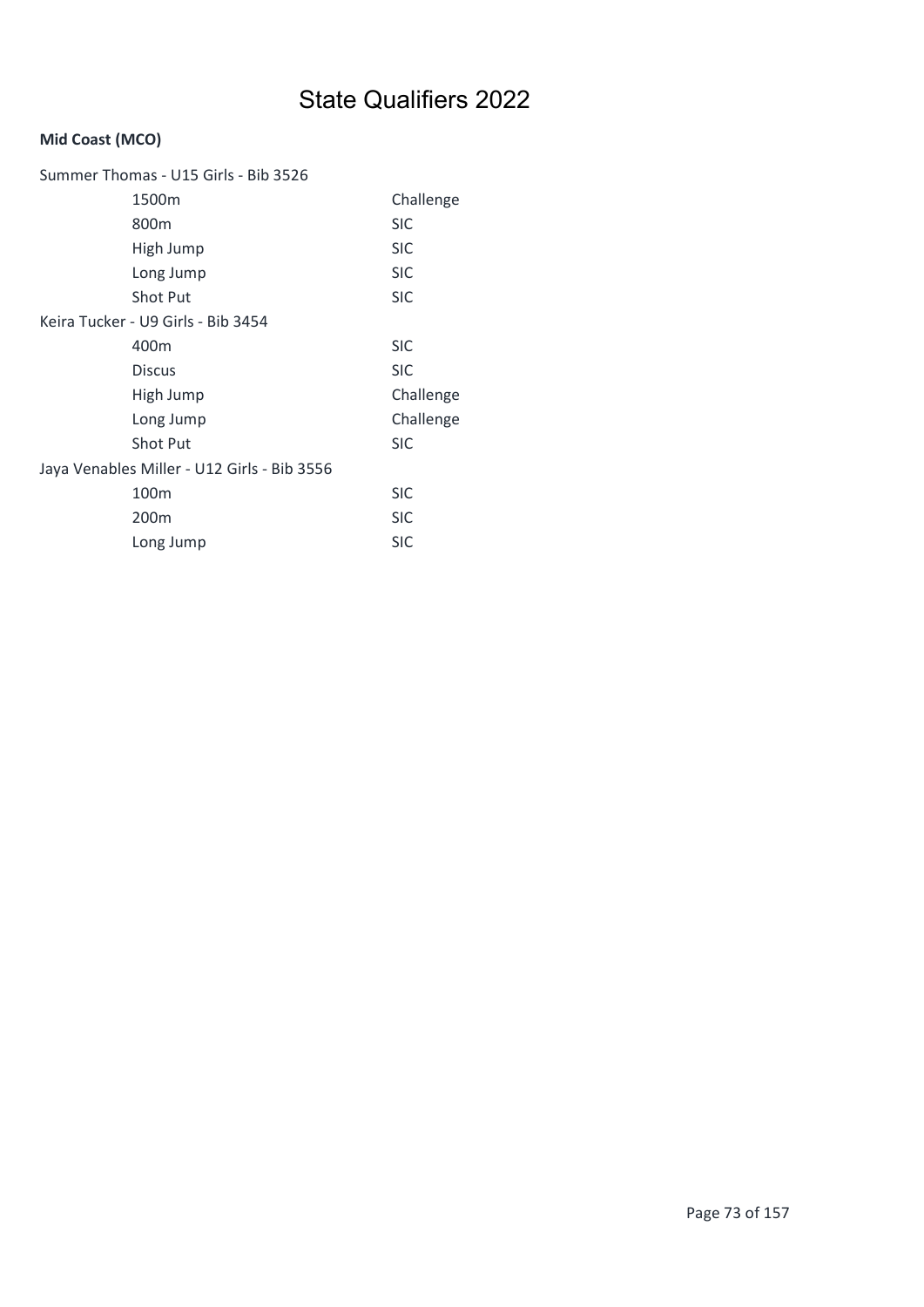### Millicent (MCT)

James Matthews - U11 Boys - Bib 3192

| 100 <sub>m</sub> | <b>SIC</b> |
|------------------|------------|
| 400m             | <b>SIC</b> |
| 800 <sub>m</sub> | <b>SIC</b> |
| Long Jump        | <b>SIC</b> |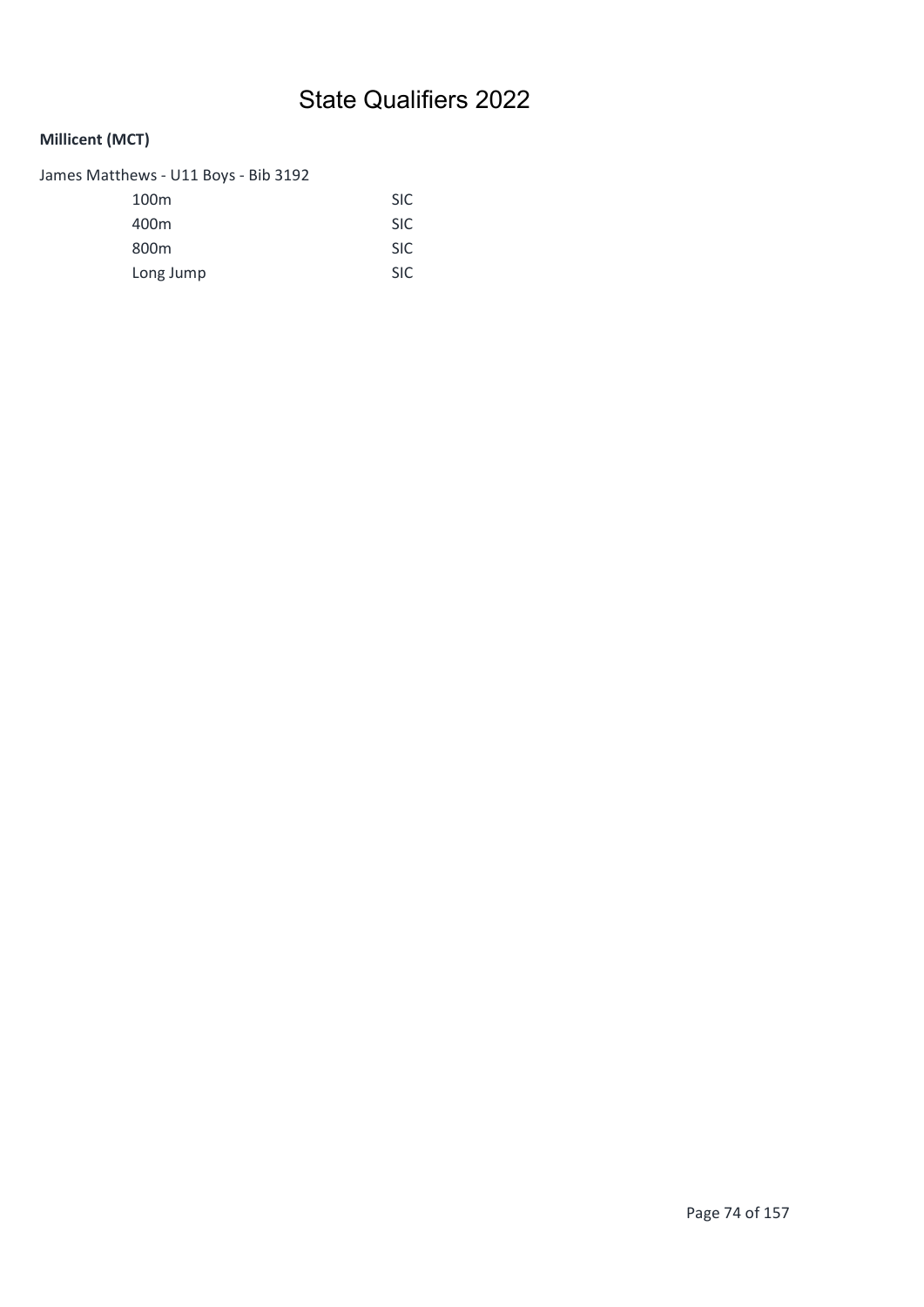### Mildura (MIL)

| Isabell Alchin - U14 Girls - Bib 3224 |            |
|---------------------------------------|------------|
| 100m                                  | <b>SIC</b> |
| 200 <sub>m</sub>                      | <b>SIC</b> |
| Triple Jump                           | <b>SIC</b> |
| Oscar Bitmead - U11 Boys - Bib 3290   |            |
| 100m                                  | Challenge  |
| 200m                                  | <b>SIC</b> |
| 400m                                  | <b>SIC</b> |
| Bridie Cranston - U9 Girls - Bib 3223 |            |
| 100m                                  | <b>SIC</b> |
| 200m                                  | <b>SIC</b> |
| 70 <sub>m</sub>                       | <b>SIC</b> |
| High Jump                             | <b>SIC</b> |
| Long Jump                             | <b>SIC</b> |
| Nimrat Dhaliwal - U10 Boys - Bib 3278 |            |
| 100m                                  | Challenge  |
| 60m Hurdles                           | Challenge  |
| <b>Discus</b>                         | Challenge  |
| Long Jump                             | Challenge  |
| Shot Put                              | Challenge  |
| Matt Felise - U17 Boys - Bib 3250     |            |
| 100m                                  | <b>SIC</b> |
| <b>Discus</b>                         | <b>SIC</b> |
| High Jump                             | <b>SIC</b> |
| Long Jump                             | <b>SIC</b> |
| Triple Jump                           | <b>SIC</b> |
| Riley Grayson - U10 Boys - Bib 3307   |            |
| 60m Hurdles                           | Challenge  |
| 800m                                  | Challenge  |
| <b>Discus</b>                         | Challenge  |
| Long Jump                             | Challenge  |
| <b>Shot Put</b>                       | Challenge  |
| Charli Hopkins - U12 Girls - Bib 3216 |            |
| 1500m                                 | <b>SIC</b> |
| 80m Hurdles                           | Challenge  |
| <b>Discus</b>                         | <b>SIC</b> |
| Javelin                               | <b>SIC</b> |
| Triple Jump                           | Challenge  |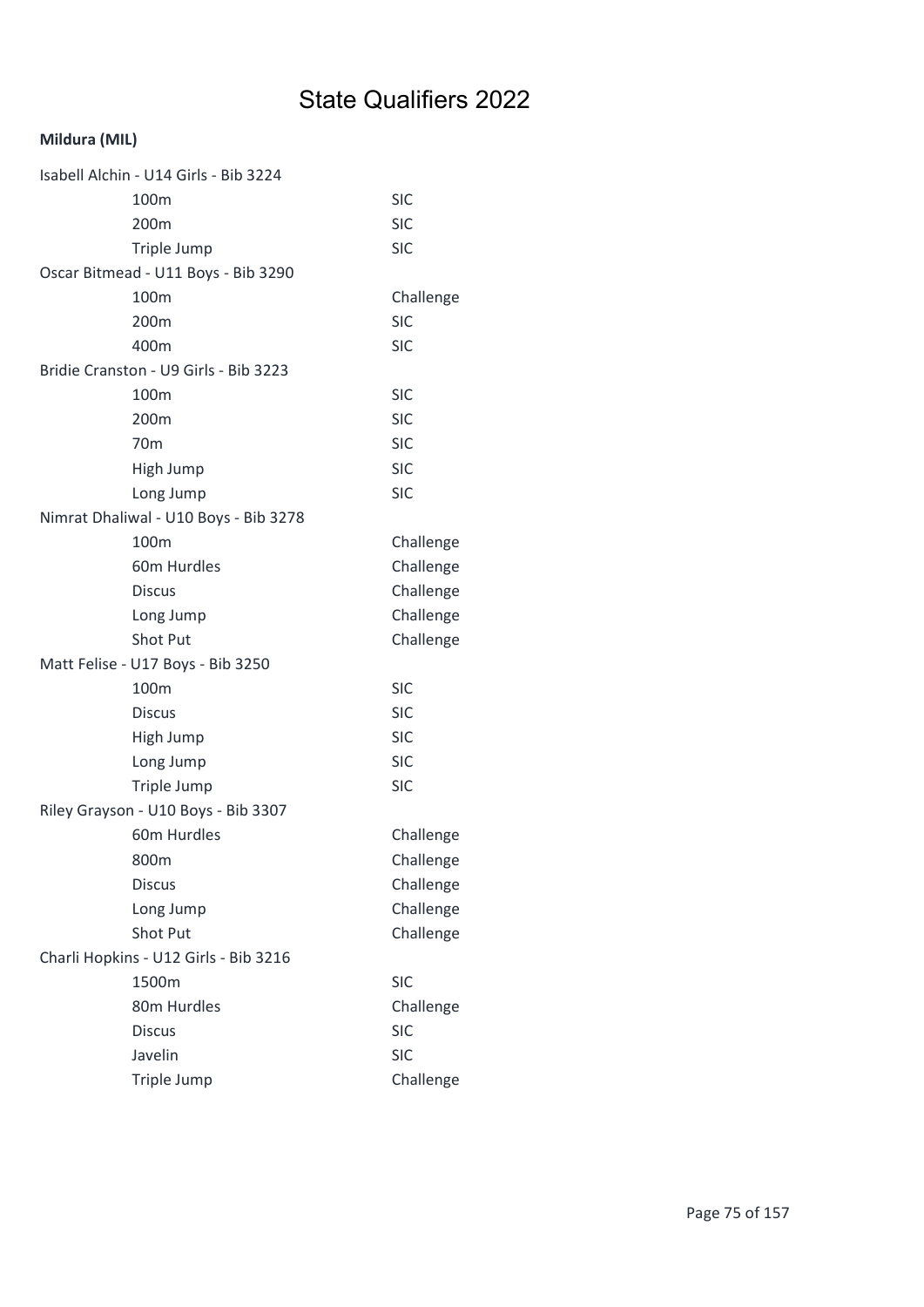### Mildura (MIL)

| Poppy Hopkins - U9 Girls - Bib 3215        |            |
|--------------------------------------------|------------|
| 100m                                       | Challenge  |
| 70 <sub>m</sub>                            | Challenge  |
| <b>Discus</b>                              | <b>SIC</b> |
| Long Jump                                  | Challenge  |
| Shot Put                                   | Challenge  |
| Aathana Jeyakanthan - U14 Girls - Bib 3227 |            |
| 200 <sub>m</sub>                           | <b>SIC</b> |
| Avaneeth Jeyakanthan - U8 Boys - Bib 3225  |            |
| 100m                                       | Challenge  |
| 200m                                       | Challenge  |
| <b>Discus</b>                              | Challenge  |
| High Jump                                  | Challenge  |
| Shot Put                                   | Challenge  |
| Aveena Jeyakanthan - U12 Girls - Bib 3226  |            |
| <b>Discus</b>                              | Challenge  |
| Javelin                                    | Challenge  |
| Jett Johnson - U13 Boys - Bib 3264         |            |
| 1500m                                      | <b>SIC</b> |
| 200m Hurdles                               | <b>SIC</b> |
| 400m                                       | Challenge  |
| 800m                                       | Challenge  |
| Triple Jump                                | <b>SIC</b> |
| Porta Macnamara - U16 Boys - Bib 3255      |            |
| <b>Discus</b>                              | <b>SIC</b> |
| Javelin                                    | <b>SIC</b> |
| Shot Put                                   | <b>SIC</b> |
| Remy Macnamara - U14 Boys - Bib 3254       |            |
| <b>Discus</b>                              | <b>SIC</b> |
| Javelin                                    | <b>SIC</b> |
| Shot Put                                   | <b>SIC</b> |
| Zali Macnamara - U13 Girls - Bib 3253      |            |
| <b>Discus</b>                              | Challenge  |
| Javelin                                    | Challenge  |
| Shot Put                                   | Challenge  |
| Zahlia McClelland - U8 Girls - Bib 3303    |            |
| 100m                                       | Challenge  |
| 200m                                       | Challenge  |
| 70 <sub>m</sub>                            | Challenge  |
| High Jump                                  | Challenge  |
| Long Jump                                  | Challenge  |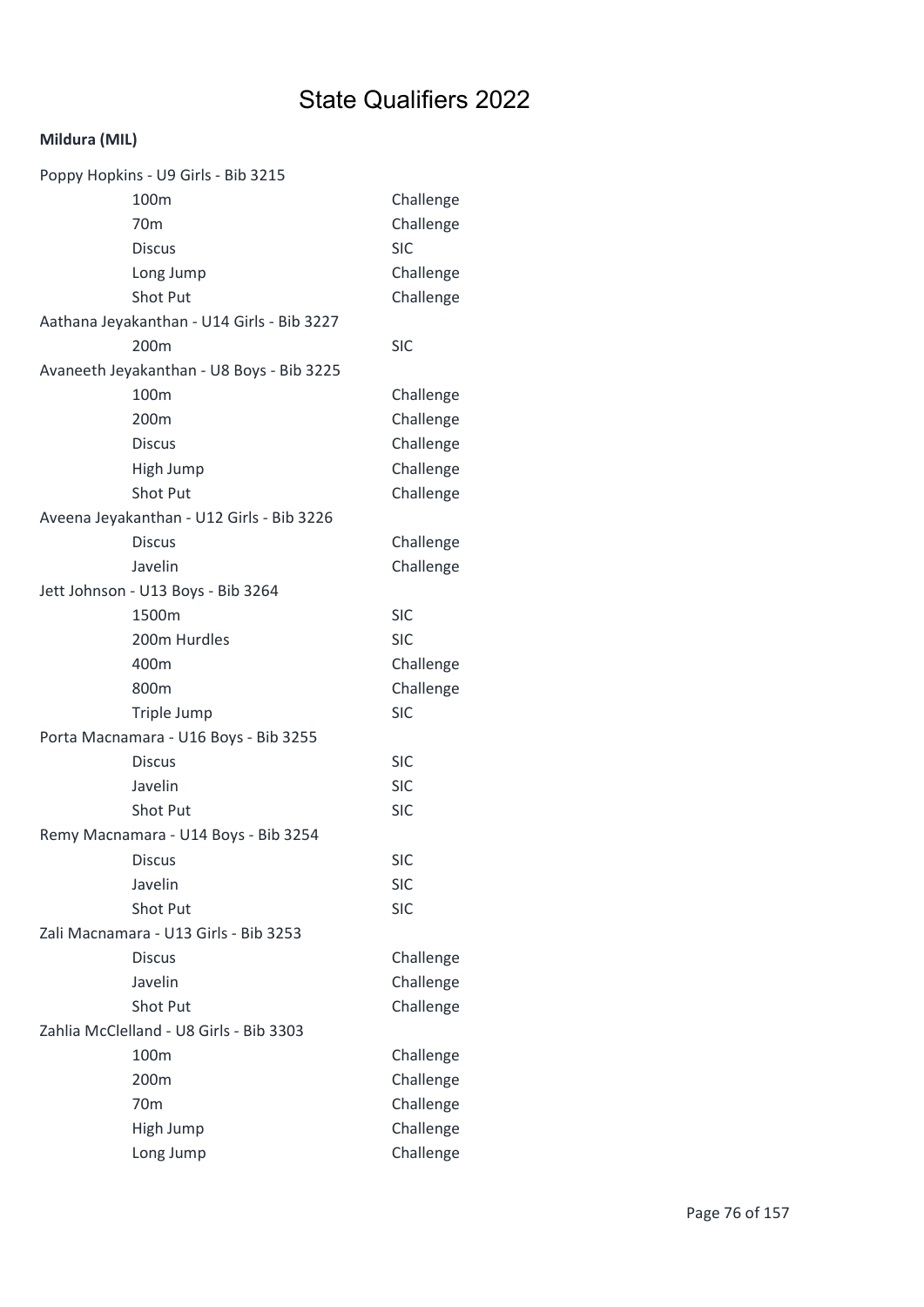### Mildura (MIL)

|                                        | Brock Nokes - U14 Boys - Bib 3218   |            |
|----------------------------------------|-------------------------------------|------------|
|                                        | 100 <sub>m</sub>                    | <b>SIC</b> |
|                                        | 200m                                | <b>SIC</b> |
|                                        | 400m                                | <b>SIC</b> |
|                                        | <b>Discus</b>                       | <b>SIC</b> |
|                                        | Claire Nokes - U11 Girls - Bib 3217 |            |
|                                        | 100 <sub>m</sub>                    | Challenge  |
|                                        | 200m                                | Challenge  |
|                                        | 400m                                | Challenge  |
|                                        | <b>Discus</b>                       | Challenge  |
|                                        | Long Jump                           | Challenge  |
|                                        | Aylah Rowe - U12 Girls - Bib 3262   |            |
|                                        | 100m                                | Challenge  |
|                                        | 200m                                | <b>SIC</b> |
|                                        | 400m                                | <b>SIC</b> |
|                                        | Denholm Shaw - U16 Boys - Bib 3321  |            |
|                                        | 1500m                               | <b>SIC</b> |
|                                        | 800m                                | <b>SIC</b> |
|                                        | Jasmine Shaw - U13 Girls - Bib 3320 |            |
|                                        | 100 <sub>m</sub>                    | Challenge  |
|                                        | 1500m                               | <b>SIC</b> |
|                                        | 200m                                | Challenge  |
|                                        | 400m                                | <b>SIC</b> |
|                                        | 800m                                | <b>SIC</b> |
| Benjamin Skipsey - U11 Boys - Bib 3370 |                                     |            |
|                                        | 100m                                | Challenge  |
|                                        | High Jump                           | Challenge  |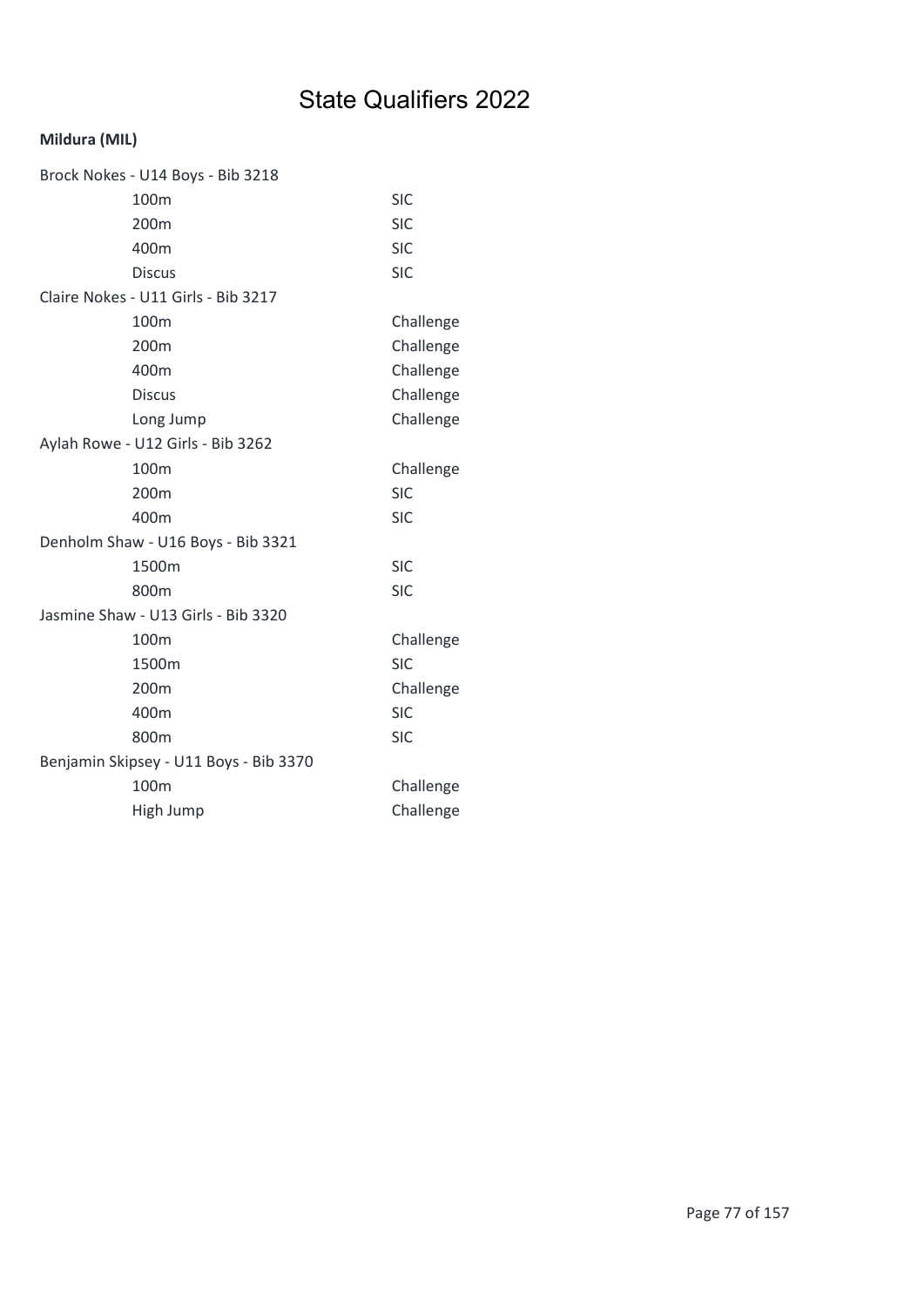### Mid North Clare (MNO)

| Matilda Gwynn-Jones - U15 Girls - Bib 3428        |            |  |
|---------------------------------------------------|------------|--|
| 1500m                                             | <b>SIC</b> |  |
| 800 <sub>m</sub>                                  | <b>SIC</b> |  |
| Long Jump                                         | <b>SIC</b> |  |
| Elouise Nordhausen-Bradley - U14 Girls - Bib 6919 |            |  |
| High Jump                                         | <b>SIC</b> |  |
| Shot Put                                          | <b>SIC</b> |  |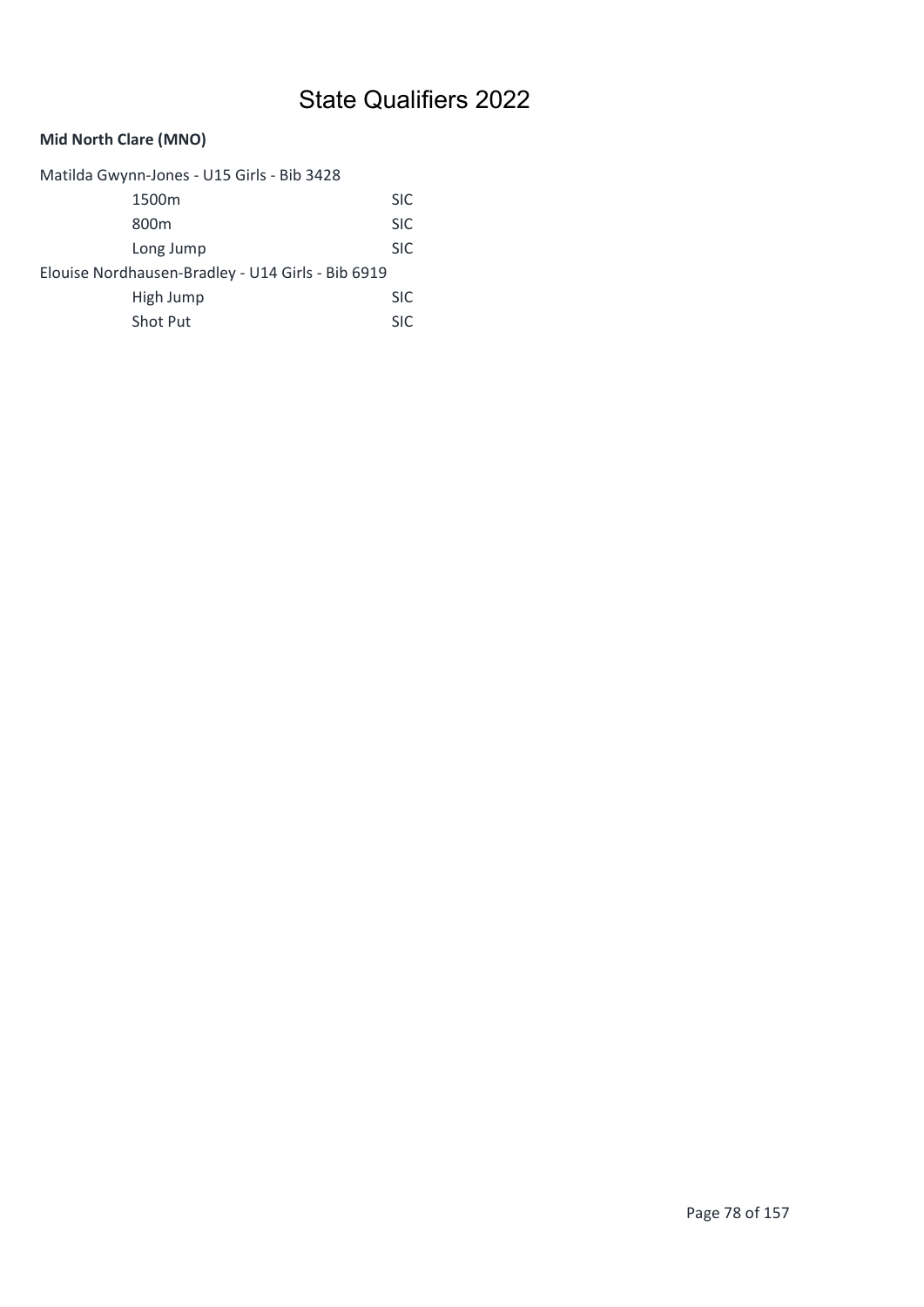#### Munno Para (MPA)

| Cloe Adams - U13 Girls - Bib 2677    |            |
|--------------------------------------|------------|
| 80m Hurdles                          | <b>SIC</b> |
| <b>Discus</b>                        | <b>SIC</b> |
| Javelin                              | <b>SIC</b> |
| liyah Adams - U16 Girls - Bib 2678   |            |
| 90m Hurdles                          | <b>SIC</b> |
| High Jump                            | <b>SIC</b> |
| Javelin                              | <b>SIC</b> |
| Kayley Bayram - U11 Girls - Bib 2722 |            |
| 80m Hurdles                          | Challenge  |
| High Jump                            | <b>SIC</b> |
| Long Jump                            | Challenge  |
| Shot Put                             | Challenge  |
| Triple Jump                          | Challenge  |
| Lucas Brunner - U10 Boys - Bib 2692  |            |
| 100m                                 | Challenge  |
| 200 <sub>m</sub>                     | <b>SIC</b> |
| 70 <sub>m</sub>                      | Challenge  |
| High Jump                            | <b>SIC</b> |
| Long Jump                            | <b>SIC</b> |
| Charli Butler - U8 Girls - Bib 2682  |            |
| 100 <sub>m</sub>                     | Challenge  |
| 60m Hurdles                          | Challenge  |
| 70 <sub>m</sub>                      | Challenge  |
| <b>Discus</b>                        | Challenge  |
| High Jump                            | Challenge  |
| April Crispe - U11 Girls - Bib 2651  |            |
| 100m                                 | Challenge  |
| 1100m Walk                           | SIC.       |
| <b>Discus</b>                        | Challenge  |
| Javelin                              | Challenge  |
| Shot Put                             | <b>SIC</b> |
| Tai Crispe - U9 Boys - Bib 2650      |            |
| 100m                                 | <b>SIC</b> |
| 60m Hurdles                          | <b>SIC</b> |
| 70 <sub>m</sub>                      | Challenge  |
| <b>Discus</b>                        | Challenge  |
| Shot Put                             | <b>SIC</b> |
|                                      |            |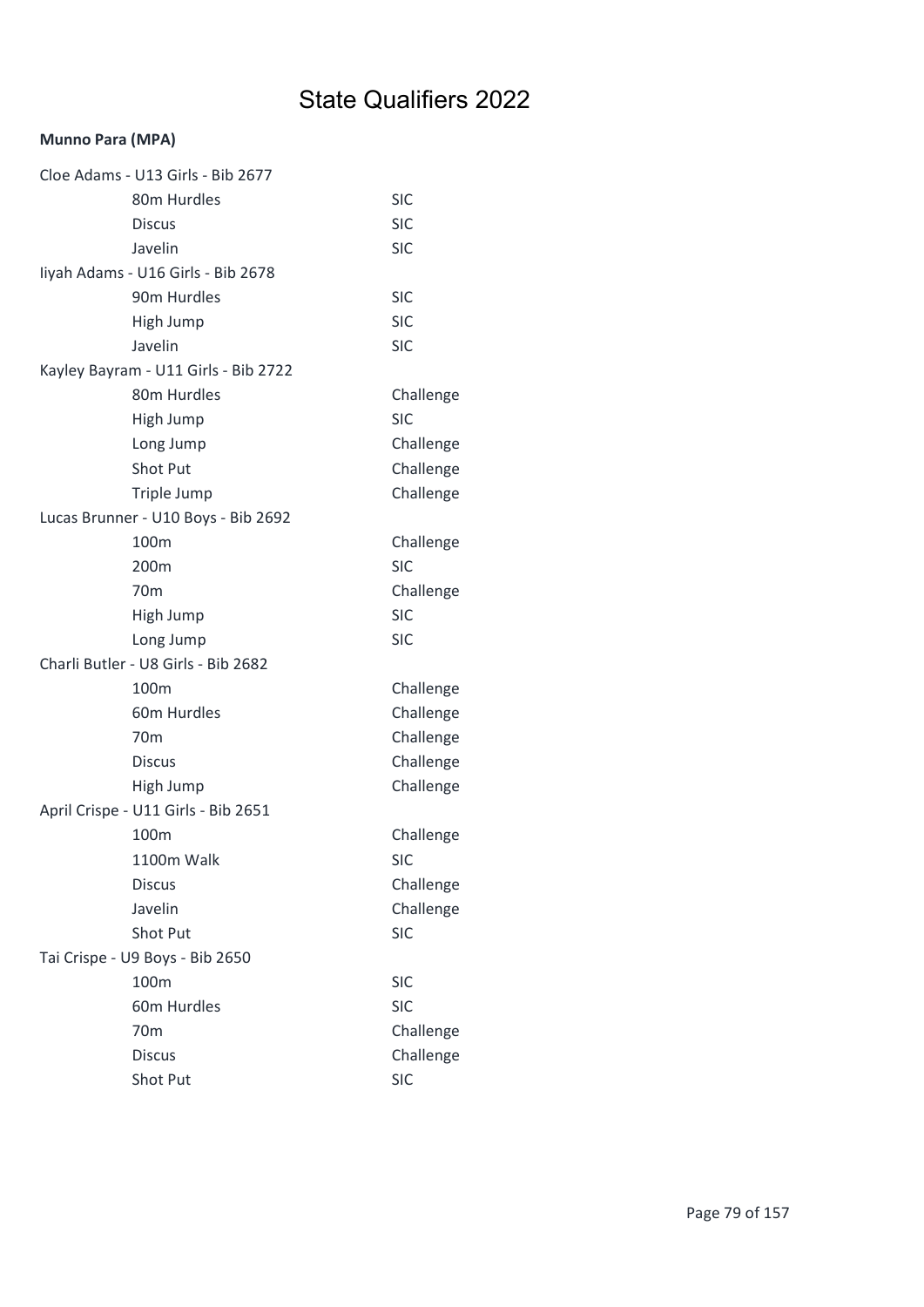### Munno Para (MPA)

| Sophie Houston - U16 Girls - Bib 2662  |            |
|----------------------------------------|------------|
| 100m                                   | <b>SIC</b> |
| 200m                                   | <b>SIC</b> |
| High Jump                              | <b>SIC</b> |
| Long Jump                              | <b>SIC</b> |
| Triple Jump                            | <b>SIC</b> |
| Ada Idika Uduma - U11 Girls - Bib 2760 |            |
| 100 <sub>m</sub>                       | <b>SIC</b> |
| 200m                                   | <b>SIC</b> |
| <b>Discus</b>                          | <b>SIC</b> |
| Blayke Leighton - U13 Boys - Bib 2696  |            |
| <b>Discus</b>                          | <b>SIC</b> |
| Elliott Norton - U9 Boys - Bib 2648    |            |
| 200m                                   | <b>SIC</b> |
| 400m                                   | <b>SIC</b> |
| 800m                                   | <b>SIC</b> |
| <b>Discus</b>                          | Challenge  |
| High Jump                              | <b>SIC</b> |
| Parker Ransom - U8 Boys - Bib 2728     |            |
| 100m                                   | Challenge  |
| 200m                                   | Challenge  |
| 70 <sub>m</sub>                        | Challenge  |
| Chloe Redpath - U11 Girls - Bib 2672   |            |
| 100m                                   | Challenge  |
| 200m                                   | Challenge  |
| <b>Discus</b>                          | Challenge  |
| Shot Put                               | Challenge  |
| Triple Jump                            | Challenge  |
| Emily Redpath - U10 Girls - Bib 2671   |            |
| 200m                                   | Challenge  |
| 70 <sub>m</sub>                        | Challenge  |
| <b>Discus</b>                          | Challenge  |
| Long Jump                              | Challenge  |
| Shot Put                               | Challenge  |
| Armani Ross - U9 Girls - Bib 2723      |            |
| 60m Hurdles                            | Challenge  |
| 70 <sub>m</sub>                        | Challenge  |
| High Jump                              | <b>SIC</b> |
| Long Jump                              | Challenge  |
| Shot Put                               | Challenge  |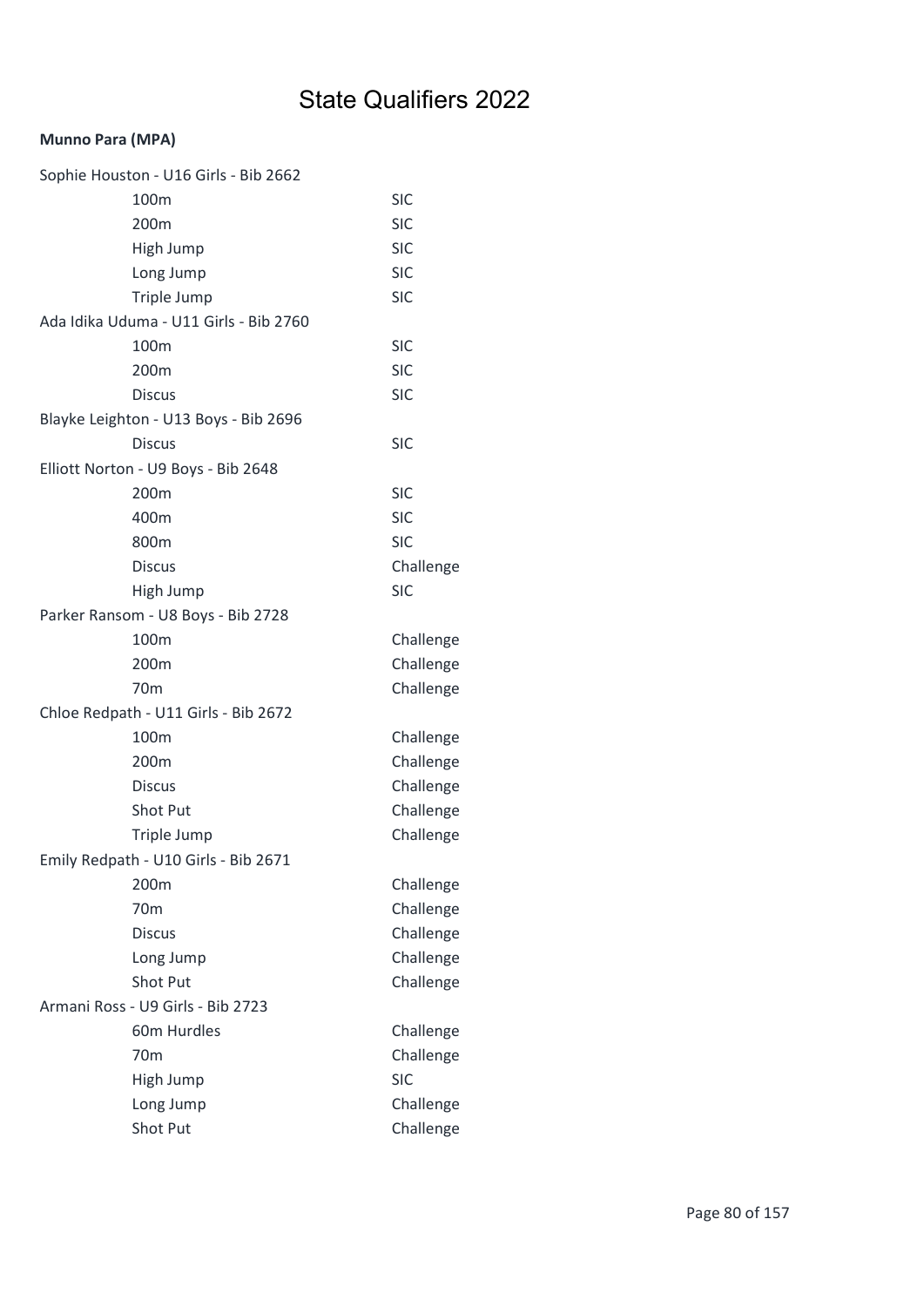#### Munno Para (MPA)

| Christopher Solomon - U9 Boys - Bib 2676 |            |
|------------------------------------------|------------|
| 700m Walk                                | <b>SIC</b> |
| 800m                                     | <b>SIC</b> |
| High Jump                                | <b>SIC</b> |
| Long Jump                                | Challenge  |
| <b>Shot Put</b>                          | Challenge  |
| Charli Tomney - U14 Girls - Bib 2721     |            |
| 1500m                                    | Challenge  |
| 200m                                     | <b>SIC</b> |
| 400m                                     | <b>SIC</b> |
| Gordon Wilson - U8 Boys - Bib 2661       |            |
| 200m                                     | Challenge  |
| 70 <sub>m</sub>                          | Challenge  |
| 700m                                     | Challenge  |
| <b>Discus</b>                            | Challenge  |
| Long Jump                                | Challenge  |
| Zoe Wilson - U10 Girls - Bib 2660        |            |
| 400m                                     | Challenge  |
| 60m Hurdles                              | Challenge  |
| 800m                                     | Challenge  |
| <b>Discus</b>                            | Challenge  |
| Long Jump                                | Challenge  |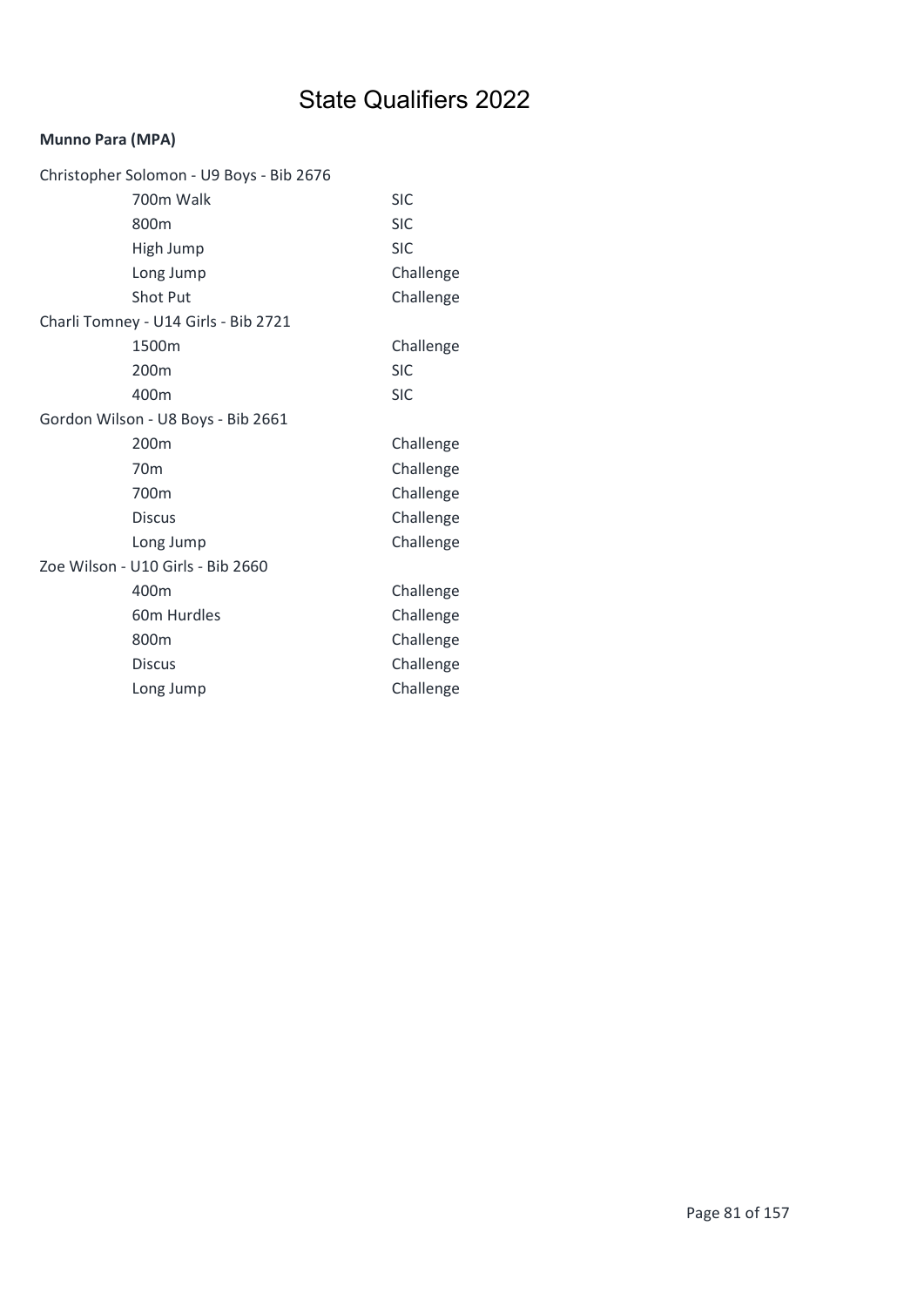| Flynn Carman - U11 Boys - Bib 3126       |            |
|------------------------------------------|------------|
| 400m                                     | Challenge  |
| 800m                                     | Challenge  |
| Mia Carman - U13 Girls - Bib 3127        |            |
| 200 <sub>m</sub>                         | <b>SIC</b> |
| 400m                                     | <b>SIC</b> |
| 800m                                     | <b>SIC</b> |
| Gisele Chernishev - U10 Girls - Bib 2988 |            |
| 100m                                     | <b>SIC</b> |
| 200m                                     | <b>SIC</b> |
| 400m                                     | <b>SIC</b> |
| 70 <sub>m</sub>                          | <b>SIC</b> |
| 800m                                     | <b>SIC</b> |
| Ashton Cooper - U13 Boys - Bib 3003      |            |
| 200m                                     | Challenge  |
| 80m Hurdles                              | <b>SIC</b> |
| Long Jump                                | Challenge  |
| <b>Shot Put</b>                          | Challenge  |
| Triple Jump                              | Challenge  |
| Leighton Cooper - U9 Boys - Bib 3002     |            |
| 200m                                     | Challenge  |
| 400m                                     | Challenge  |
| 60m Hurdles                              | Challenge  |
| High Jump                                | Challenge  |
| Long Jump                                | Challenge  |
| Emma de Haas - U9 Girls - Bib 3049       |            |
| 200m                                     | <b>SIC</b> |
| 400m                                     | <b>SIC</b> |
| 800m                                     | <b>SIC</b> |
| <b>Discus</b>                            | <b>SIC</b> |
| High Jump                                | <b>SIC</b> |
| Asa Deboy - U8 Boys - Bib 3027           |            |
| 200m                                     | Challenge  |
| 60m Hurdles                              | Challenge  |
| <b>Discus</b>                            | Challenge  |
| Long Jump                                | Challenge  |
| Avalie Deboy - U10 Girls - Bib 3028      |            |
| 100m                                     | <b>SIC</b> |
| 200m                                     | <b>SIC</b> |
| 60m Hurdles                              | <b>SIC</b> |
| 70m                                      | <b>SIC</b> |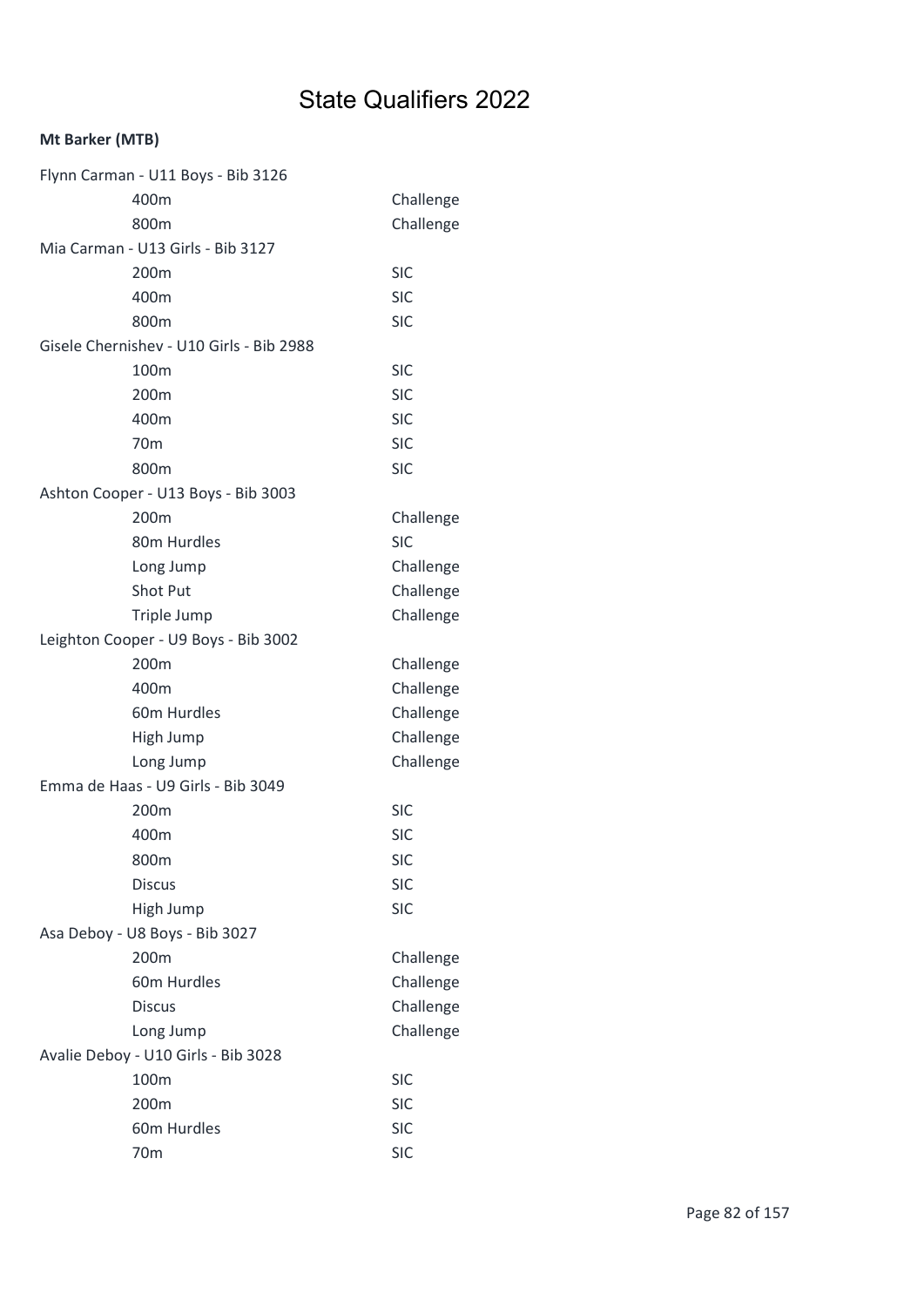| Ada Dower-Adams - U8 Girls - Bib 3024   |            |
|-----------------------------------------|------------|
| 200 <sub>m</sub>                        | Challenge  |
| 60m Hurdles                             | Challenge  |
| 700m                                    | Challenge  |
| <b>Discus</b>                           | Challenge  |
| High Jump                               | Challenge  |
| Ila Dower-Adams - U8 Girls - Bib 3025   |            |
| 60m Hurdles                             | Challenge  |
| 70 <sub>m</sub>                         | Challenge  |
| <b>Discus</b>                           | Challenge  |
| Long Jump                               | Challenge  |
| Shot Put                                | Challenge  |
| Zac Dower-Adams - U8 Boys - Bib 3026    |            |
| 100m                                    | Challenge  |
| 200m                                    | Challenge  |
| 60m Hurdles                             | Challenge  |
| <b>Discus</b>                           | Challenge  |
| Shot Put                                | Challenge  |
| Aaliyah Fox - U15 Girls - Bib 3091      |            |
| 1500m                                   | <b>SIC</b> |
| 400m                                    | <b>SIC</b> |
| 800m                                    | <b>SIC</b> |
| Sienna Fox - U15 Girls - Bib 3090       |            |
| 100m                                    | <b>SIC</b> |
| 200m                                    | <b>SIC</b> |
| 400m                                    | <b>SIC</b> |
| Long Jump                               | <b>SIC</b> |
| Triple Jump                             | <b>SIC</b> |
| Josiah Hoffman - U9 Boys - Bib 2970     |            |
| 100m                                    | <b>SIC</b> |
| 200m                                    | Challenge  |
| 400m                                    | Challenge  |
| High Jump                               | Challenge  |
| Long Jump                               | Challenge  |
| Lilliana Hoffman - U11 Girls - Bib 2971 |            |
| 100m                                    | <b>SIC</b> |
| 200m                                    | <b>SIC</b> |
| 400m                                    | <b>SIC</b> |
| 80m Hurdles                             | <b>SIC</b> |
| Triple Jump                             | Challenge  |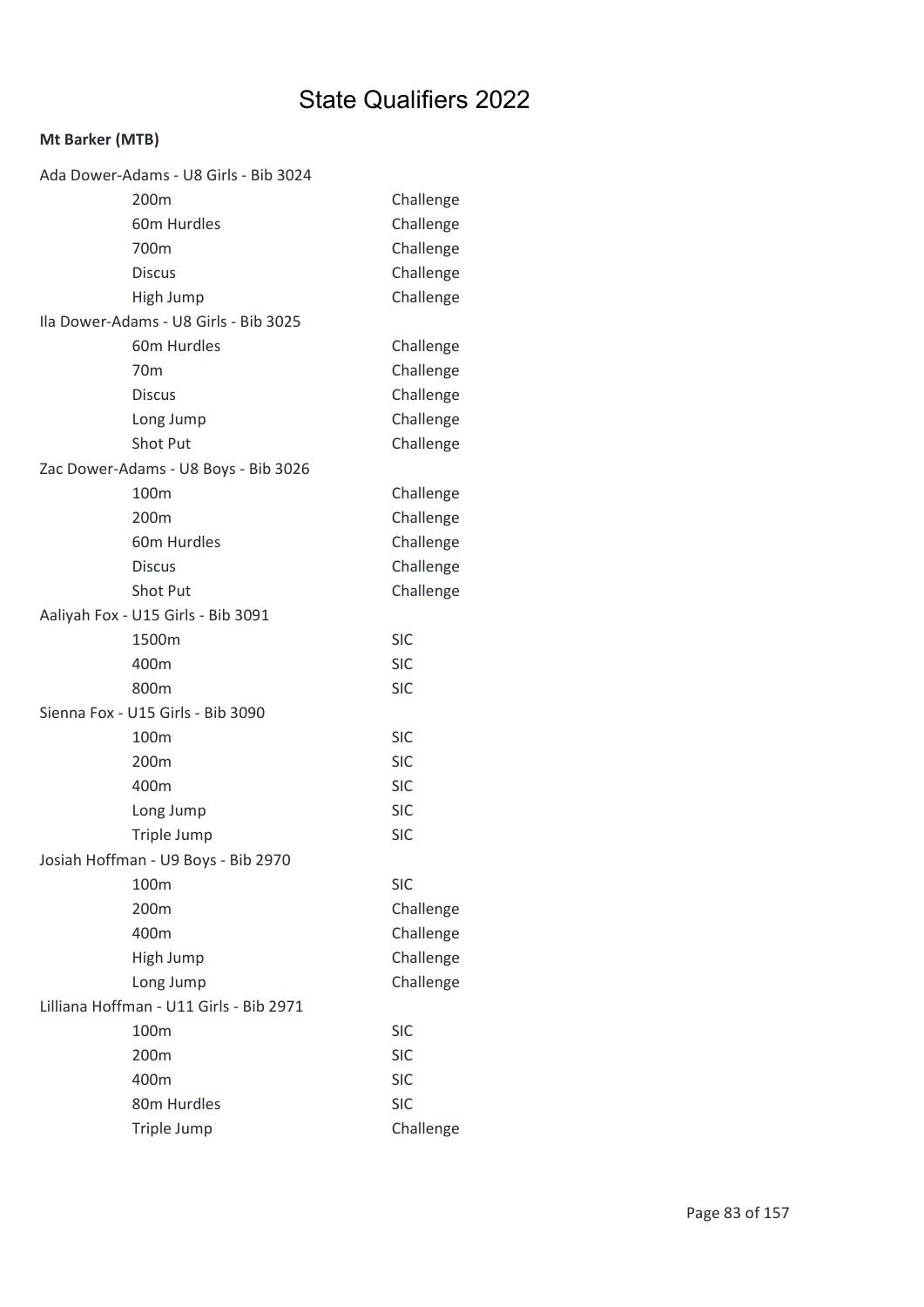| Isobel Jaeger - U10 Girls - Bib 3088  |            |
|---------------------------------------|------------|
| 100m                                  | <b>SIC</b> |
| 200m                                  | Challenge  |
| 60m Hurdles                           | Challenge  |
| <b>Discus</b>                         | Challenge  |
| High Jump                             | <b>SIC</b> |
| Pearl Johnston - U9 Girls - Bib 3019  |            |
| 100 <sub>m</sub>                      | <b>SIC</b> |
| 200m                                  | <b>SIC</b> |
| 400m                                  | <b>SIC</b> |
| 70m                                   | <b>SIC</b> |
| Flynn Kerslake - U10 Boys - Bib 3096  |            |
| 400m                                  | <b>SIC</b> |
| 800m                                  | <b>SIC</b> |
| Archer Maher - U10 Boys - Bib 3094    |            |
| 100m                                  | <b>SIC</b> |
| 200 <sub>m</sub>                      | <b>SIC</b> |
| 400m                                  | <b>SIC</b> |
| 800m                                  | <b>SIC</b> |
| Long Jump                             | <b>SIC</b> |
| Isaac McInness - U14 Boys - Bib 3068  |            |
| <b>Discus</b>                         | <b>SIC</b> |
| Javelin                               | <b>SIC</b> |
| Long Jump                             | <b>SIC</b> |
| Isabel McInness - U9 Girls - Bib 3070 |            |
| 70 <sub>m</sub>                       | Challenge  |
| <b>Discus</b>                         | <b>SIC</b> |
| Long Jump                             | Challenge  |
| Alexander Menz - U9 Boys - Bib 2994   |            |
| 100m                                  | Challenge  |
| 200m                                  | Challenge  |
| 60m Hurdles                           | Challenge  |
| 800m                                  | Challenge  |
| Long Jump                             | Challenge  |
| Reagan Menz - U8 Girls - Bib 3111     |            |
| 100m                                  | Challenge  |
| 200m                                  | Challenge  |
| 60m Hurdles                           | Challenge  |
| 700m                                  | Challenge  |
| High Jump                             | Challenge  |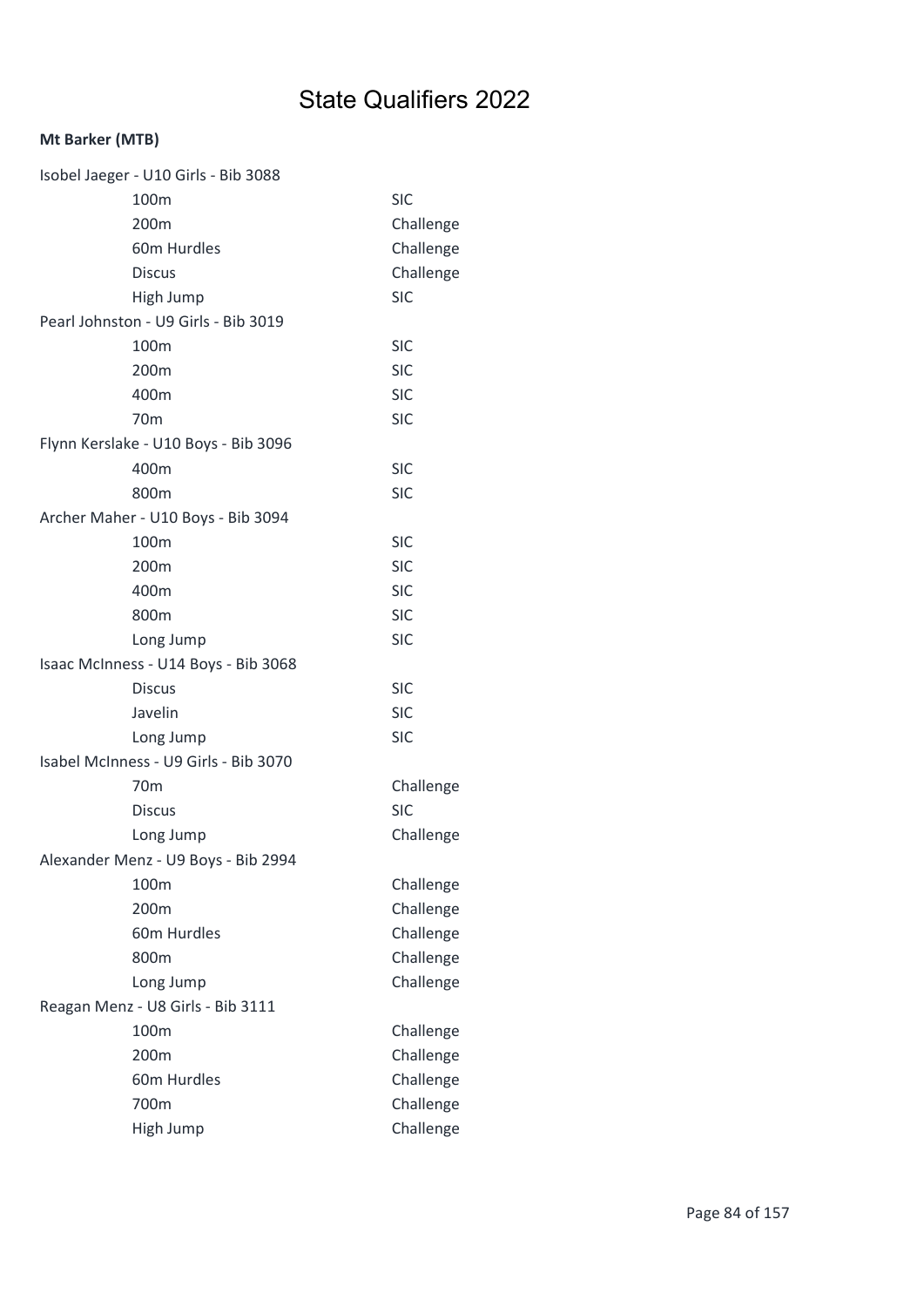| Oliver Nagle - U13 Boys - Bib 3041      |            |
|-----------------------------------------|------------|
| 100m                                    | Challenge  |
| 200m                                    | Challenge  |
| Long Jump                               | Challenge  |
| Joshua Newell - U10 Boys - Bib 2976     |            |
| 100m                                    | <b>SIC</b> |
| 200m                                    | Challenge  |
| 70 <sub>m</sub>                         | <b>SIC</b> |
| <b>Discus</b>                           | <b>SIC</b> |
| <b>Shot Put</b>                         | Challenge  |
| Alicia Newman - U11 Girls - Bib 3010    |            |
| 1500m                                   | Challenge  |
| 800m                                    | Challenge  |
| <b>Discus</b>                           | Challenge  |
| <b>Shot Put</b>                         | Challenge  |
| Triple Jump                             | Challenge  |
| Paxton Newman - U8 Boys - Bib 3006      |            |
| 200m                                    | Challenge  |
| 60m Hurdles                             | Challenge  |
| 70 <sub>m</sub>                         | Challenge  |
| 700m                                    | Challenge  |
| Long Jump                               | Challenge  |
| Zara Newman - U10 Girls - Bib 3007      |            |
| 100 <sub>m</sub>                        | Challenge  |
| 200m                                    | <b>SIC</b> |
| 400m                                    | <b>SIC</b> |
| 70 <sub>m</sub>                         | Challenge  |
| 800m                                    | <b>SIC</b> |
| Benjamin Peterson - U16 Boys - Bib 3046 |            |
| 100m                                    | <b>SIC</b> |
| 400m                                    | <b>SIC</b> |
| High Jump                               | <b>SIC</b> |
| Long Jump                               | <b>SIC</b> |
| Triple Jump                             | <b>SIC</b> |
| Arizona Small - U10 Girls - Bib 3043    |            |
| 100m                                    | Challenge  |
| 70 <sub>m</sub>                         | Challenge  |
| <b>Discus</b>                           | <b>SIC</b> |
| Long Jump                               | Challenge  |
| Shot Put                                | Challenge  |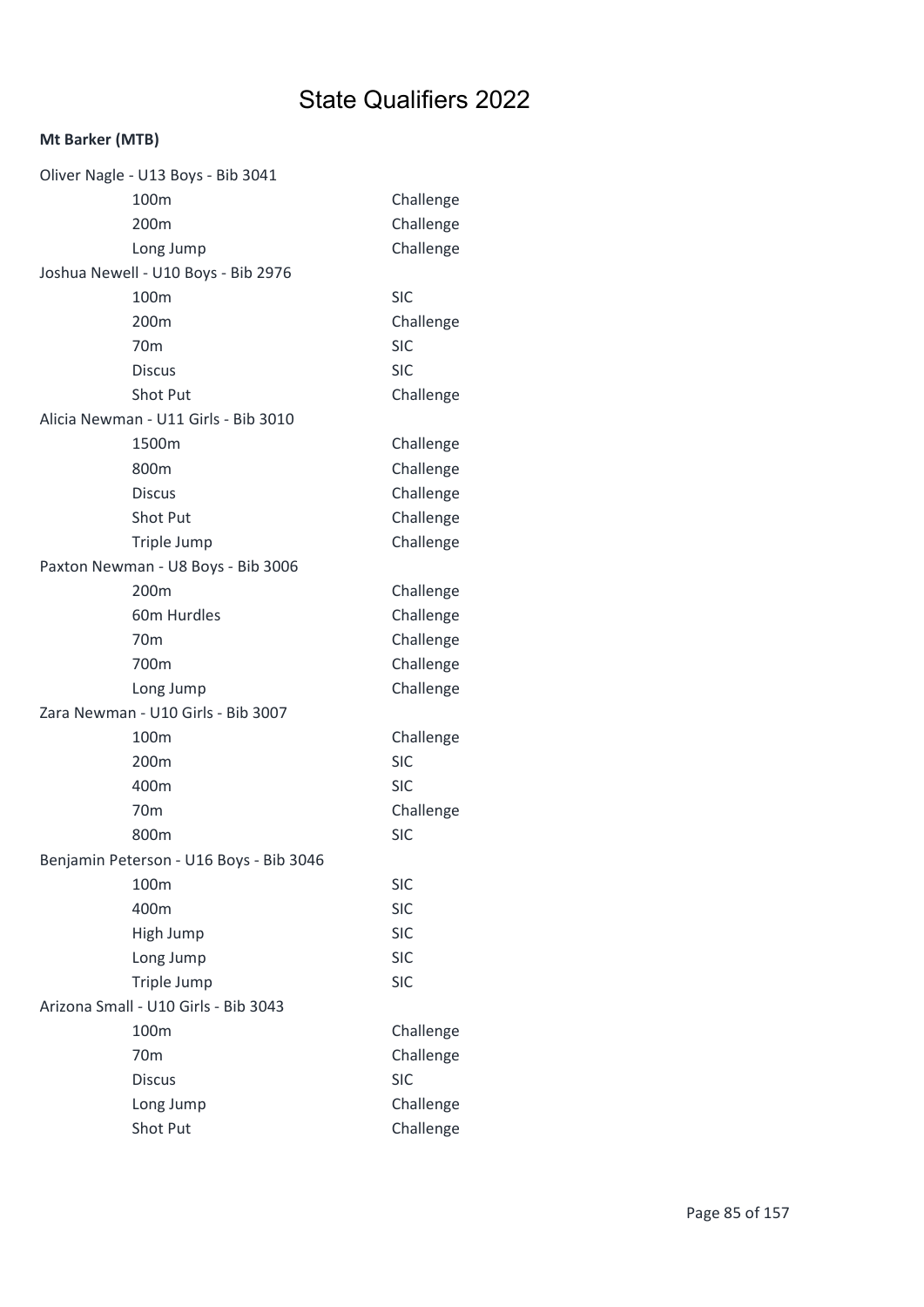| Ivy Strawhorn - U11 Girls - Bib 6983    |            |
|-----------------------------------------|------------|
| 1500m                                   | <b>SIC</b> |
| 400m                                    | <b>SIC</b> |
| 800 <sub>m</sub>                        | <b>SIC</b> |
| Long Jump                               | <b>SIC</b> |
| Jackson Strawhorn - U14 Boys - Bib 6985 |            |
| 1500m                                   | <b>SIC</b> |
| 800 <sub>m</sub>                        | <b>SIC</b> |
| Analie Vedig - U12 Girls - Bib 7178     |            |
| 1500m                                   | <b>SIC</b> |
| 400m                                    | <b>SIC</b> |
| 800m                                    | <b>SIC</b> |
| Enya Wildenboer - U11 Girls - Bib 3084  |            |
| <b>Discus</b>                           | <b>SIC</b> |
| Javelin                                 | Challenge  |
| <b>Shot Put</b>                         | <b>SIC</b> |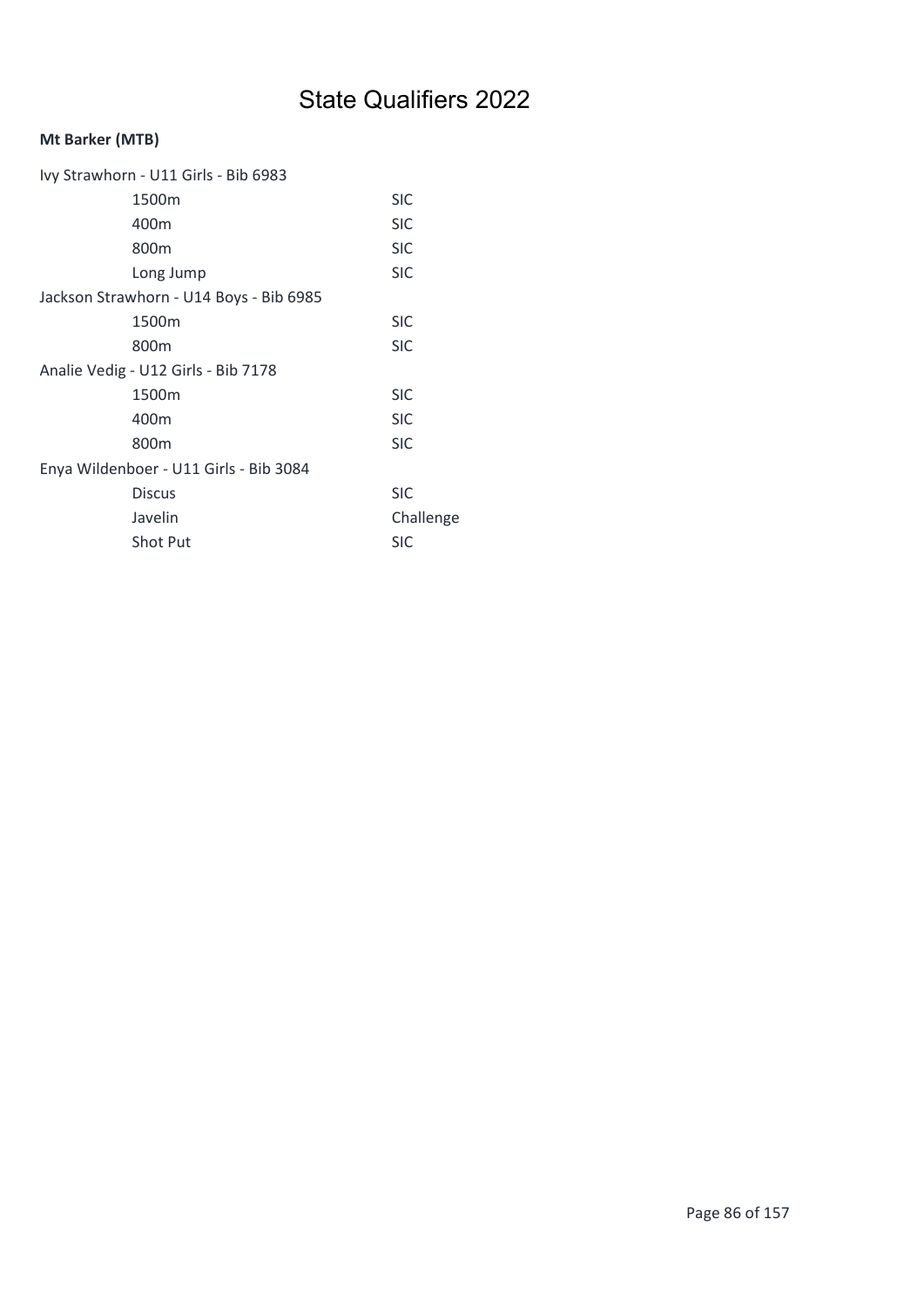### Mt Gambier (MTG)

| Saskia Brogan - U11 Girls - Bib 2834    |            |
|-----------------------------------------|------------|
| 200m                                    | <b>SIC</b> |
| 400m                                    | <b>SIC</b> |
| 800m                                    | <b>SIC</b> |
| 80m Hurdles                             | <b>SIC</b> |
| Javelin                                 | Challenge  |
| Tatiana Brogan - U9 Girls - Bib 2833    |            |
| 100m                                    | Challenge  |
| 200m                                    | Challenge  |
| 60m Hurdles                             | Challenge  |
| 70 <sub>m</sub>                         | Challenge  |
| Long Jump                               | Challenge  |
| Joshua Cameron - U13 Boys - Bib 2827    |            |
| 1500m                                   | <b>SIC</b> |
| 400m                                    | <b>SIC</b> |
| 800m                                    | <b>SIC</b> |
| Annabelle Gordon - U11 Girls - Bib 2793 |            |
| 100m                                    | Challenge  |
| 200 <sub>m</sub>                        | <b>SIC</b> |
| Long Jump                               | <b>SIC</b> |
| Shot Put                                | <b>SIC</b> |
| Triple Jump                             | <b>SIC</b> |
| Hamish Gordon - U12 Boys - Bib 2794     |            |
| 100m                                    | <b>SIC</b> |
| 1500m Walk                              | <b>SIC</b> |
| <b>Discus</b>                           | <b>SIC</b> |
| Javelin                                 | <b>SIC</b> |
| Shot Put                                | <b>SIC</b> |
| Jacob Gordon - U13 Boys - Bib 2788      |            |
| <b>Discus</b>                           | <b>SIC</b> |
| <b>Shot Put</b>                         | <b>SIC</b> |
| Kyla Gordon - U15 Girls - Bib 2789      |            |
| <b>Discus</b>                           | <b>SIC</b> |
| Shot Put                                | <b>SIC</b> |
| Triple Jump                             | <b>SIC</b> |
| Alejandro Jagger - U10 Boys - Bib 2803  |            |
| <b>Discus</b>                           | Challenge  |
| Shot Put                                | Challenge  |
| Jena Jagger - U15 Girls - Bib 2805      |            |
| 100m                                    | <b>SIC</b> |
| 200m                                    | <b>SIC</b> |
| 400m                                    | <b>SIC</b> |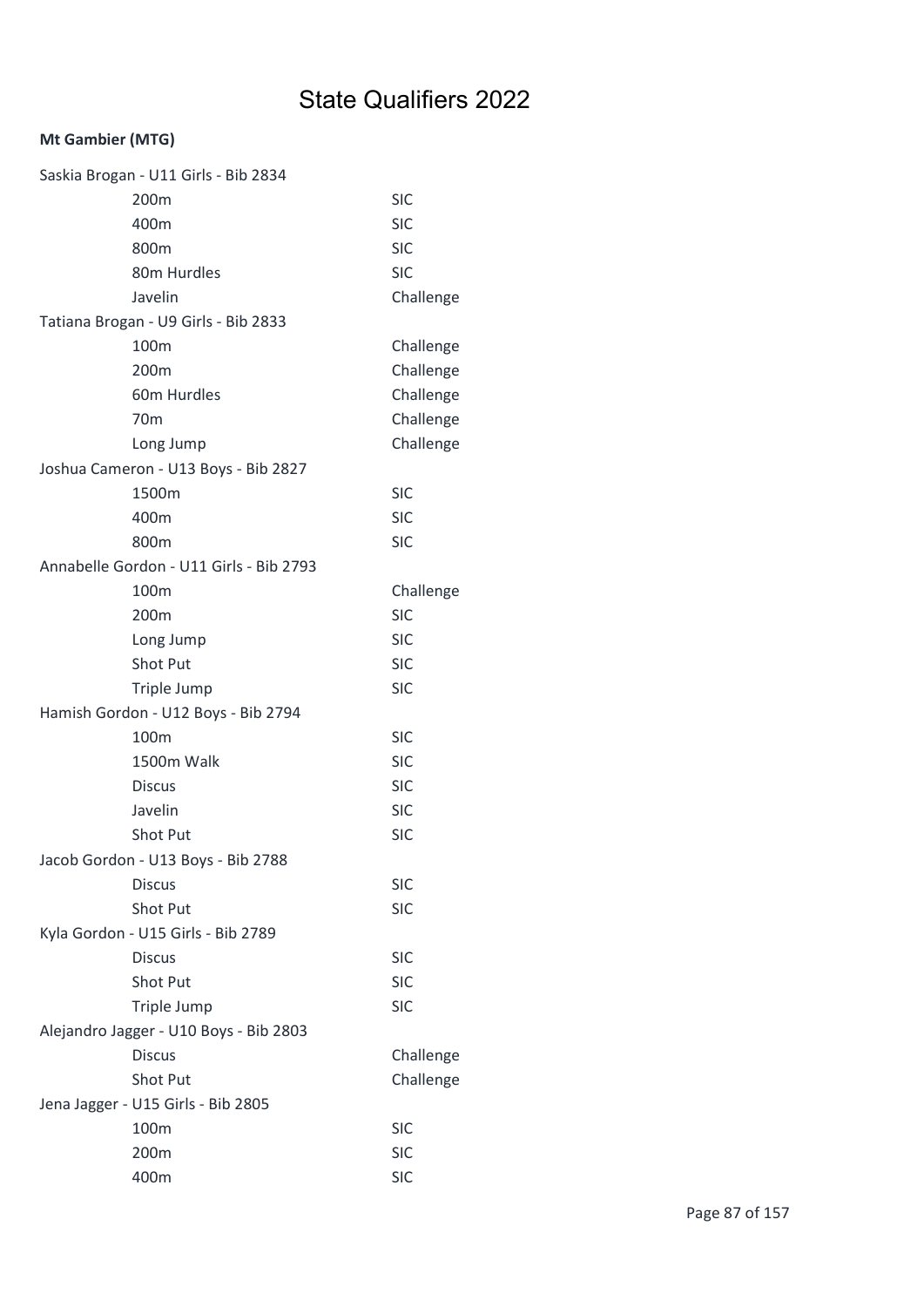### Mt Gambier (MTG)

| Les Jagger - U13 Boys - Bib 2804 |                                         |            |
|----------------------------------|-----------------------------------------|------------|
|                                  | 1500m                                   | <b>SIC</b> |
|                                  | 1500m Walk                              | <b>SIC</b> |
|                                  | 800m                                    | Challenge  |
|                                  | Marissa Jamieson - U17 Girls - Bib 2871 |            |
|                                  | 100 <sub>m</sub>                        | <b>SIC</b> |
|                                  | 100m Hurdles                            | <b>SIC</b> |
|                                  | 200m                                    | <b>SIC</b> |
|                                  | Long Jump                               | <b>SIC</b> |
|                                  | Triple Jump                             | <b>SIC</b> |
|                                  | Emily Lynch - U15 Girls - Bib 2774      |            |
|                                  | 1500m Walk                              | <b>SIC</b> |
|                                  | 800m                                    | <b>SIC</b> |
|                                  | Triple Jump                             | <b>SIC</b> |
|                                  | Charlotte Tarr - U15 Girls - Bib 2854   |            |
|                                  | 200m                                    | <b>SIC</b> |
|                                  | Long Jump                               | <b>SIC</b> |
|                                  | Harry Whalan - U11 Boys - Bib 2826      |            |
|                                  | 100m                                    | Challenge  |
|                                  | 200m                                    | Challenge  |
|                                  | <b>Discus</b>                           | <b>SIC</b> |
|                                  | Long Jump                               | Challenge  |
|                                  | Shot Put                                | <b>SIC</b> |
|                                  | Winnie Zadow - U12 Girls - Bib 2823     |            |
|                                  | 100 <sub>m</sub>                        | Challenge  |
|                                  | 200m                                    | <b>SIC</b> |
|                                  | Long Jump                               | <b>SIC</b> |
|                                  | Triple Jump                             | Challenge  |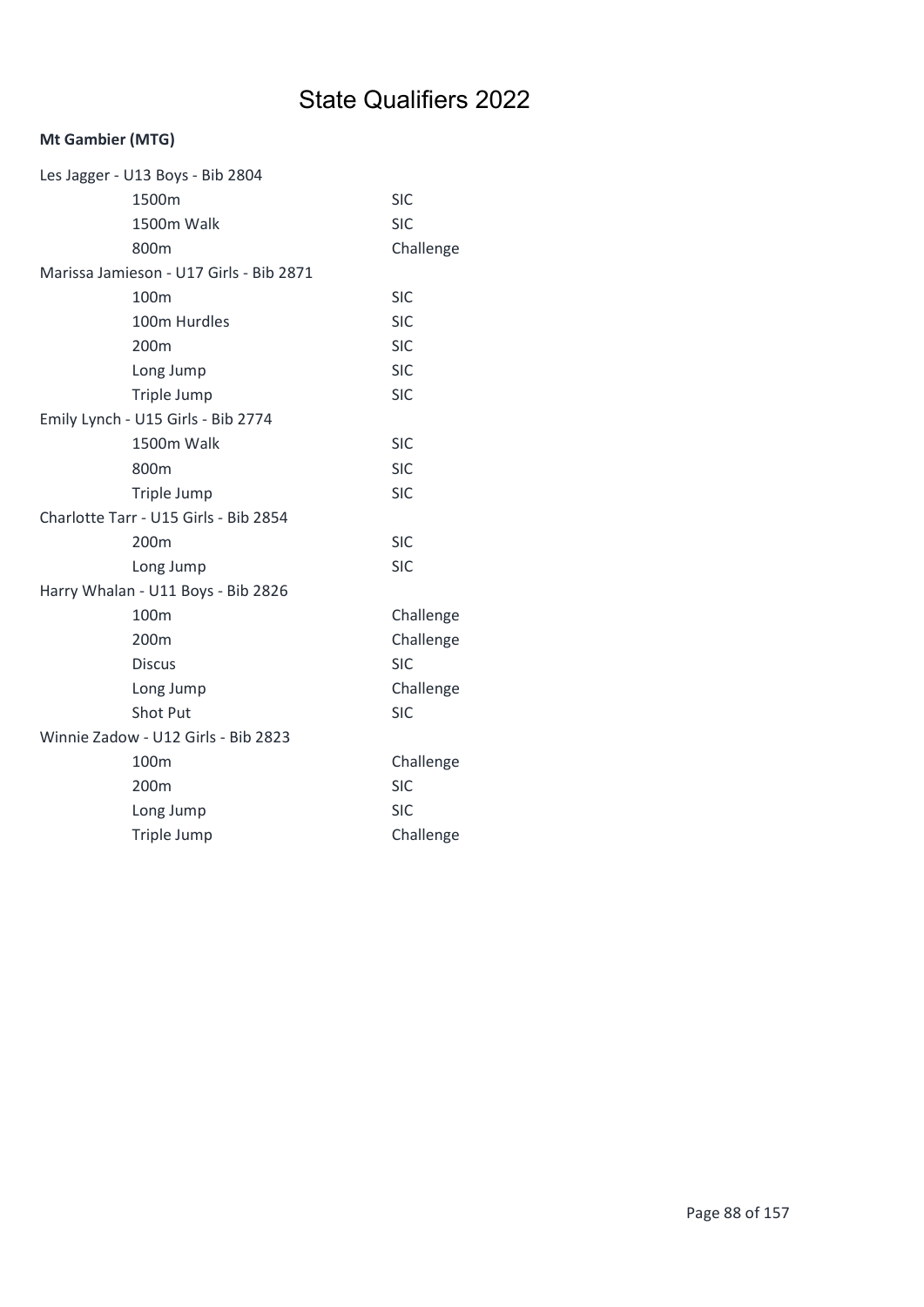#### Naracoorte (NAR)

| Catherine Buckett - U8 Girls - Bib 2464 |            |
|-----------------------------------------|------------|
| 200m                                    | Challenge  |
| 70 <sub>m</sub>                         | Challenge  |
| 700m                                    | Challenge  |
| <b>Discus</b>                           | Challenge  |
| Long Jump                               | Challenge  |
| Ernest Buckett - U10 Boys - Bib 2465    |            |
| 100m                                    | Challenge  |
| 200m                                    | Challenge  |
| 400m                                    | Challenge  |
| 60m Hurdles                             | Challenge  |
| 800m                                    | <b>SIC</b> |
| James Buckett - U11 Boys - Bib 2466     |            |
| 100m                                    | Challenge  |
| 1500m                                   | <b>SIC</b> |
| 200m                                    | <b>SIC</b> |
| 400m                                    | Challenge  |
| 800m                                    | Challenge  |
| Harrison Clark - U14 Boys - Bib 2460    |            |
| 200m                                    | <b>SIC</b> |
| 400m                                    | <b>SIC</b> |
| High Jump                               | <b>SIC</b> |
| Long Jump                               | <b>SIC</b> |
| Triple Jump                             | <b>SIC</b> |
| Patrick Clark - U8 Boys - Bib 2459      |            |
| 200m                                    | Challenge  |
| 70 <sub>m</sub>                         | Challenge  |
| <b>Discus</b>                           | Challenge  |
| High Jump                               | Challenge  |
| Long Jump                               | Challenge  |
| Jack Grady - U13 Boys - Bib 2503        |            |
| 100m                                    | Challenge  |
| 400m                                    | Challenge  |
| 800m                                    | Challenge  |
| 80m Hurdles                             | <b>SIC</b> |
| Sophie Hole - U12 Girls - Bib 2482      |            |
| 100m                                    | Challenge  |
| 400m                                    | Challenge  |
| 80m Hurdles                             | <b>SIC</b> |
| <b>Discus</b>                           | <b>SIC</b> |
| Long Jump                               | Challenge  |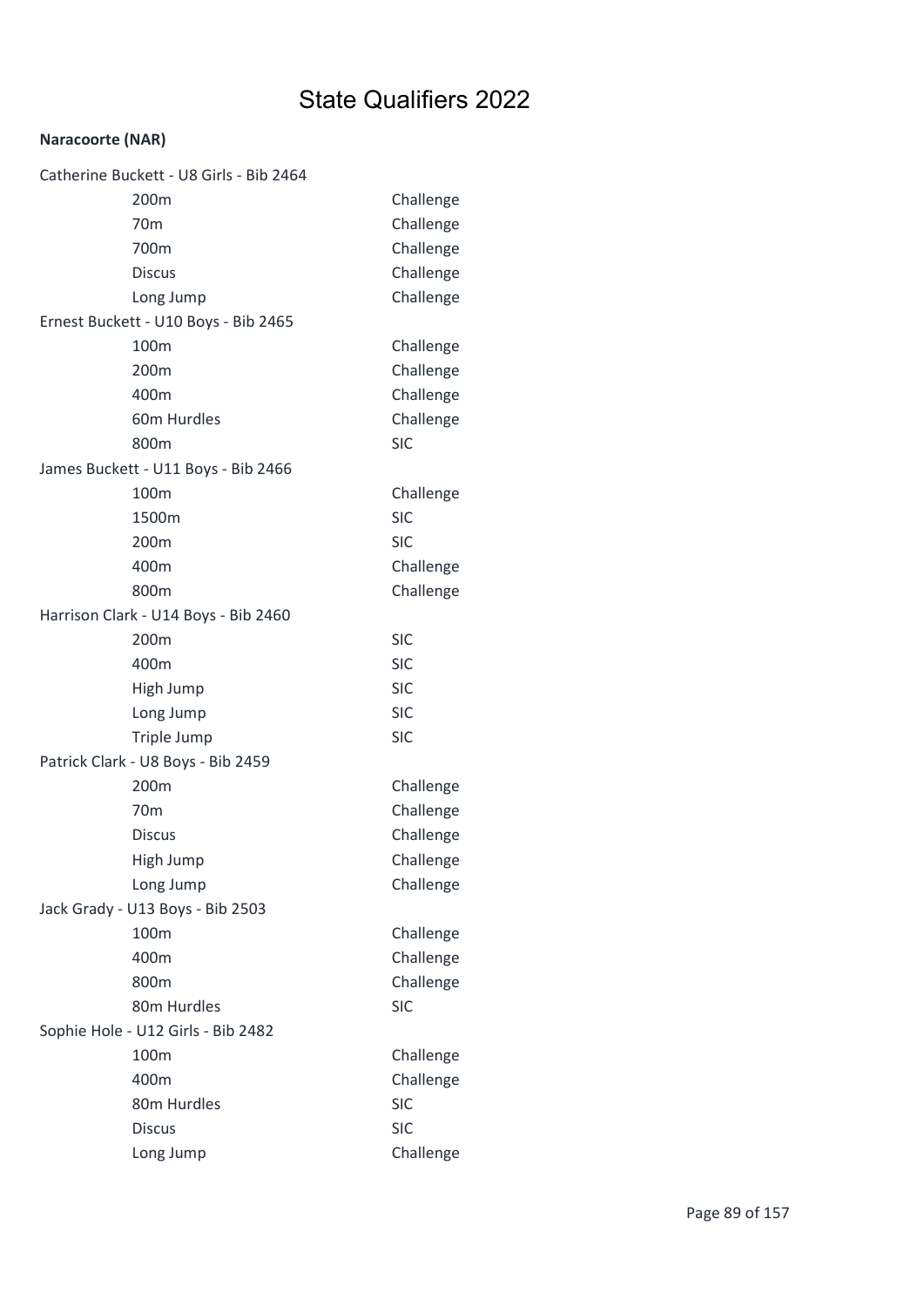#### Naracoorte (NAR)

| Barney Logan - U10 Boys - Bib 2480             |                                   |            |
|------------------------------------------------|-----------------------------------|------------|
|                                                | 100m                              | <b>SIC</b> |
|                                                | 60m Hurdles                       | <b>SIC</b> |
|                                                | 70 <sub>m</sub>                   | <b>SIC</b> |
|                                                | Long Jump                         | <b>SIC</b> |
|                                                | Henry Orton - U13 Boys - Bib 2498 |            |
|                                                | 100m                              | <b>SIC</b> |
|                                                | 1500m                             | Challenge  |
|                                                | 200m                              | Challenge  |
|                                                | 800m                              | Challenge  |
|                                                | High Jump                         | Challenge  |
|                                                | Louis Orton - U9 Boys - Bib 2497  |            |
|                                                | 100m                              | Challenge  |
|                                                | 200 <sub>m</sub>                  | Challenge  |
| Milla Ottoson-Crossling - U10 Girls - Bib 2478 |                                   |            |
|                                                | 800m                              | <b>SIC</b> |
| Jack Pilkington - U12 Boys - Bib 2486          |                                   |            |
|                                                | 400m                              | Challenge  |
|                                                | <b>Discus</b>                     | Challenge  |
|                                                | High Jump                         | <b>SIC</b> |
|                                                | Long Jump                         | Challenge  |
|                                                | <b>Shot Put</b>                   | <b>SIC</b> |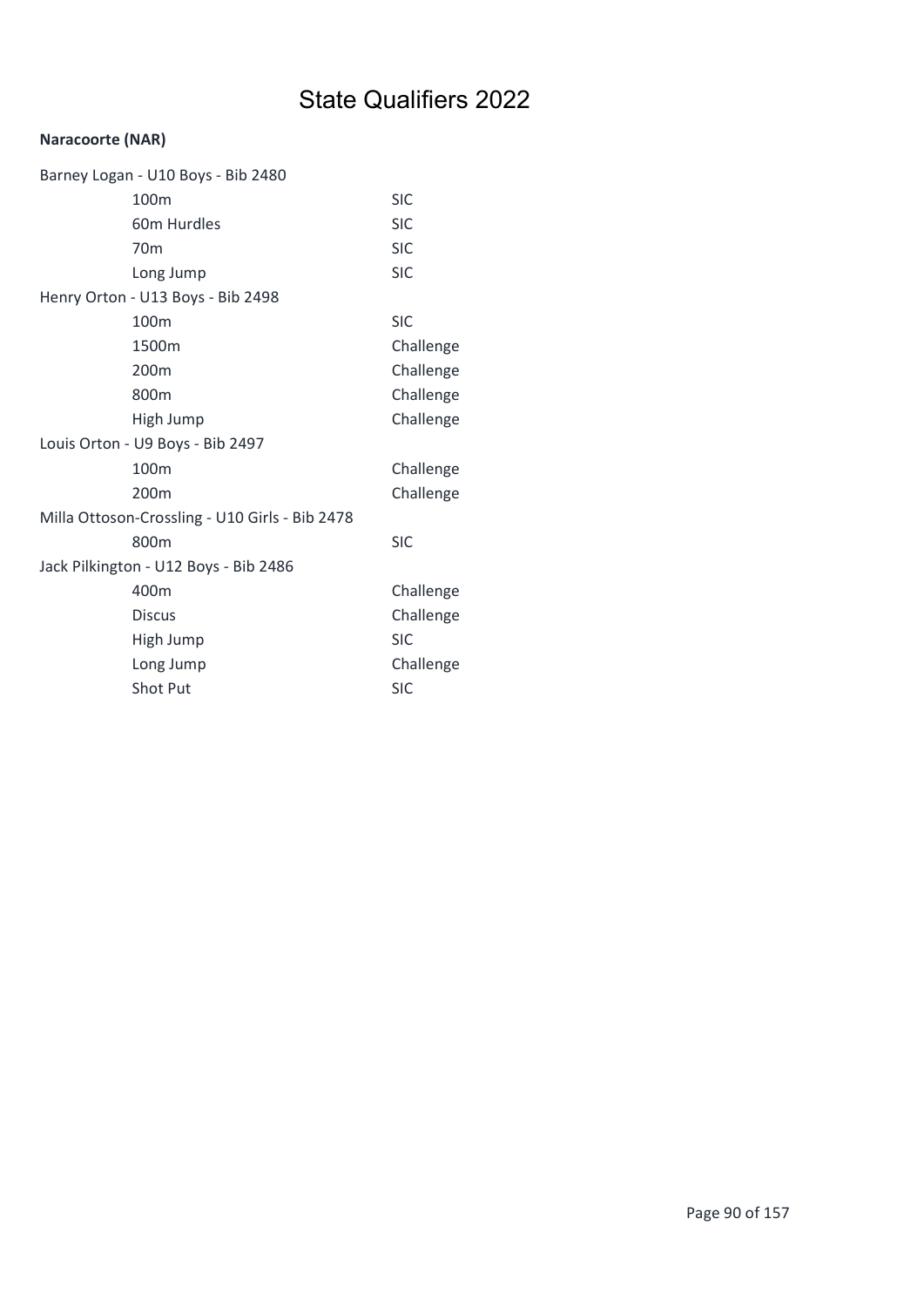| Tobenna Aloysius-Amechi - U10 Boys - Bib 2322 |            |
|-----------------------------------------------|------------|
| 60m Hurdles                                   | Challenge  |
| 70 <sub>m</sub>                               | Challenge  |
| Lyla Barc - U15 Girls - Bib 6242              |            |
| <b>Discus</b>                                 | <b>SIC</b> |
| Shot Put                                      | <b>SIC</b> |
| Chelsea Bennett - U15 Girls - Bib 2277        |            |
| 1500m Walk                                    | <b>SIC</b> |
| Madeline Bennett - U16 Girls - Bib 2278       |            |
| 90m Hurdles                                   | <b>SIC</b> |
| <b>Discus</b>                                 | <b>SIC</b> |
| High Jump                                     | <b>SIC</b> |
| Javelin                                       | <b>SIC</b> |
| Shot Put                                      | <b>SIC</b> |
| Aidan Blowes - U13 Boys - Bib 2254            |            |
| 800m                                          | <b>SIC</b> |
| High Jump                                     | <b>SIC</b> |
| Javelin                                       | <b>SIC</b> |
| Shot Put                                      | <b>SIC</b> |
| Triple Jump                                   | <b>SIC</b> |
| Ollie Blowes - U8 Boys - Bib 6310             |            |
| 100m                                          | Challenge  |
| 70 <sub>m</sub>                               | Challenge  |
| 700m                                          | Challenge  |
| High Jump                                     | Challenge  |
| Chikamso Chikelueze - U8 Girls - Bib 2336     |            |
| 100m                                          | Challenge  |
| High Jump                                     | Challenge  |
| Shot Put                                      | Challenge  |
| Ayden Colbourne - U15 Boys - Bib 2259         |            |
| 100m                                          | <b>SIC</b> |
| 100m Hurdles                                  | <b>SIC</b> |
| 200m                                          | <b>SIC</b> |
| 300m Hurdles                                  | <b>SIC</b> |
| 400m                                          | <b>SIC</b> |
| Caleb Colbourne - U9 Boys - Bib 2256          |            |
| 100m                                          | Challenge  |
| 400m                                          | Challenge  |
| 800m                                          | Challenge  |
| <b>Discus</b>                                 | Challenge  |
| Shot Put                                      | <b>SIC</b> |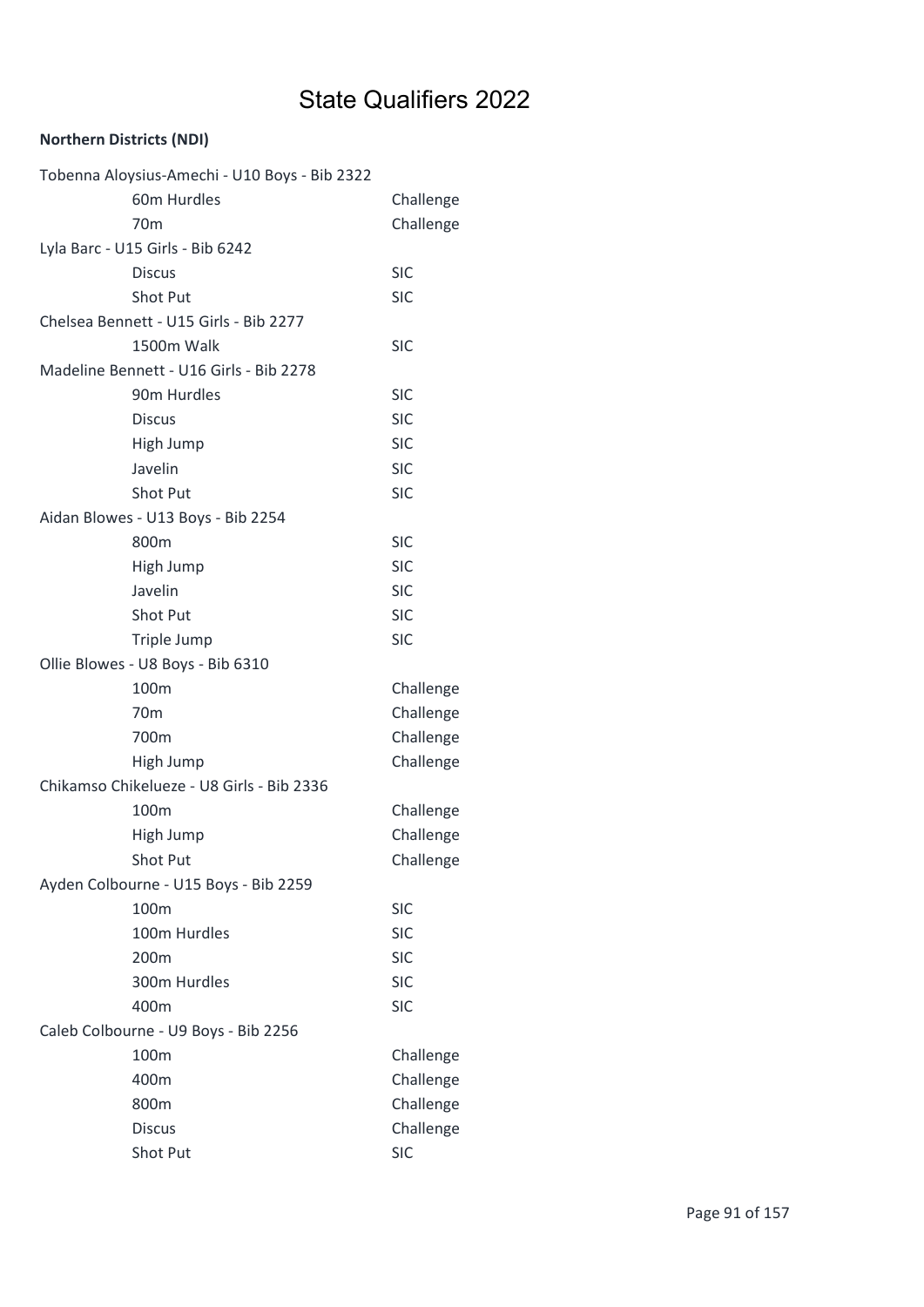| Ethan Colbourne - U11 Boys - Bib 2257      |            |
|--------------------------------------------|------------|
| 100m                                       | Challenge  |
| 200 <sub>m</sub>                           | Challenge  |
| 400m                                       | Challenge  |
| 800m                                       | Challenge  |
| Long Jump                                  | Challenge  |
| Lucas Cummins - U11 Boys - Bib 2200        |            |
| 1100m Walk                                 | <b>SIC</b> |
| Charli-Anne Daniele - U12 Girls - Bib 2224 |            |
| 100m                                       | <b>SIC</b> |
| 200m                                       | Challenge  |
| <b>Discus</b>                              | <b>SIC</b> |
| Long Jump                                  | Challenge  |
| Shot Put                                   | <b>SIC</b> |
| Bentley Drewett - U12 Boys - Bib 6741      |            |
| 800m                                       | Challenge  |
| 80m Hurdles                                | <b>SIC</b> |
| High Jump                                  | <b>SIC</b> |
| Long Jump                                  | Challenge  |
| Triple Jump                                | Challenge  |
| Spencer Hindle - U10 Boys - Bib 6234       |            |
| 1100m Walk                                 | <b>SIC</b> |
| 400m                                       | Challenge  |
| 800m                                       | Challenge  |
| <b>Discus</b>                              | Challenge  |
| Shot Put                                   | <b>SIC</b> |
| Brodie Hunt - U8 Boys - Bib 2292           |            |
| <b>Discus</b>                              | Challenge  |
| Shot Put                                   | Challenge  |
| Liam Hunt - U11 Boys - Bib 2293            |            |
| <b>Discus</b>                              | Challenge  |
| Javelin                                    | <b>SIC</b> |
| Shot Put                                   | Challenge  |
| Jacob Igbokwe - U8 Boys - Bib 2209         |            |
| 100m                                       | Challenge  |
| 60m Hurdles                                | Challenge  |
| High Jump                                  | Challenge  |
| Long Jump                                  | Challenge  |
| Shot Put                                   | Challenge  |
|                                            |            |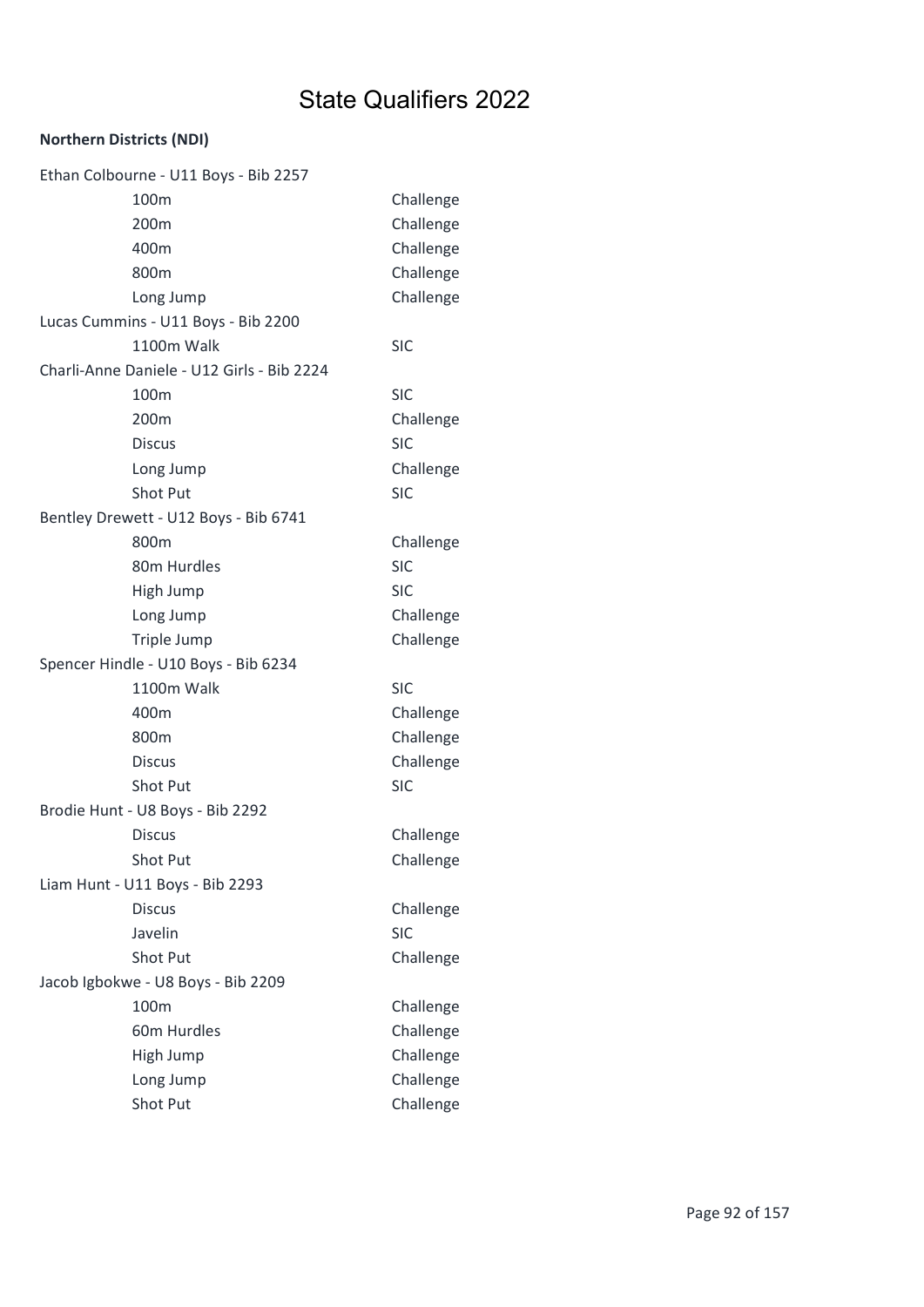|                                     | Amelia Kilpatrick - U10 Girls - Bib 2239 |            |  |
|-------------------------------------|------------------------------------------|------------|--|
|                                     | 800m                                     | Challenge  |  |
|                                     | <b>Discus</b>                            | Challenge  |  |
|                                     | Shot Put                                 | Challenge  |  |
|                                     | Oscar Kilpatrick - U11 Boys - Bib 2238   |            |  |
|                                     | Javelin                                  | <b>SIC</b> |  |
|                                     | Beau Lawson - U11 Boys - Bib 2217        |            |  |
|                                     | <b>Discus</b>                            | <b>SIC</b> |  |
|                                     | Javelin                                  | <b>SIC</b> |  |
|                                     | Shot Put                                 | <b>SIC</b> |  |
|                                     | Flynn Lawson - U9 Boys - Bib 2216        |            |  |
|                                     | <b>Discus</b>                            | <b>SIC</b> |  |
|                                     | Shot Put                                 | <b>SIC</b> |  |
|                                     | Avia Lohia - U10 Girls - Bib 2294        |            |  |
|                                     | 400m                                     | Challenge  |  |
|                                     | <b>Discus</b>                            | Challenge  |  |
|                                     | High Jump                                | <b>SIC</b> |  |
|                                     | Erelee Lohia - U12 Girls - Bib 2295      |            |  |
|                                     | <b>Discus</b>                            | <b>SIC</b> |  |
|                                     | Javelin                                  | <b>SIC</b> |  |
|                                     | Shot Put                                 | <b>SIC</b> |  |
|                                     | Jay McTavish - U14 Boys - Bib 6235       |            |  |
|                                     | 100m                                     | <b>SIC</b> |  |
|                                     | 200 <sub>m</sub>                         | <b>SIC</b> |  |
|                                     | Mei Nguyen - U9 Girls - Bib 2378         |            |  |
|                                     | High Jump                                | <b>SIC</b> |  |
|                                     | Long Jump                                | <b>SIC</b> |  |
|                                     | Musashi Nguyen - U13 Boys - Bib 2377     |            |  |
|                                     | Triple Jump                              | Challenge  |  |
|                                     | Williams Ngwu - U8 Boys - Bib 2300       |            |  |
|                                     | 100m                                     | Challenge  |  |
|                                     | 200m                                     | Challenge  |  |
|                                     | 70 <sub>m</sub>                          | Challenge  |  |
|                                     | <b>Discus</b>                            | Challenge  |  |
|                                     | Long Jump                                | Challenge  |  |
|                                     | Emeka Okoro - U10 Boys - Bib 2309        |            |  |
|                                     | 200m                                     | Challenge  |  |
| Ijeoma Okoro - U11 Girls - Bib 2310 |                                          |            |  |
|                                     | 200m                                     | Challenge  |  |
|                                     | Osinachi Okoro - U8 Girls - Bib 2308     |            |  |
|                                     | 200m                                     | Challenge  |  |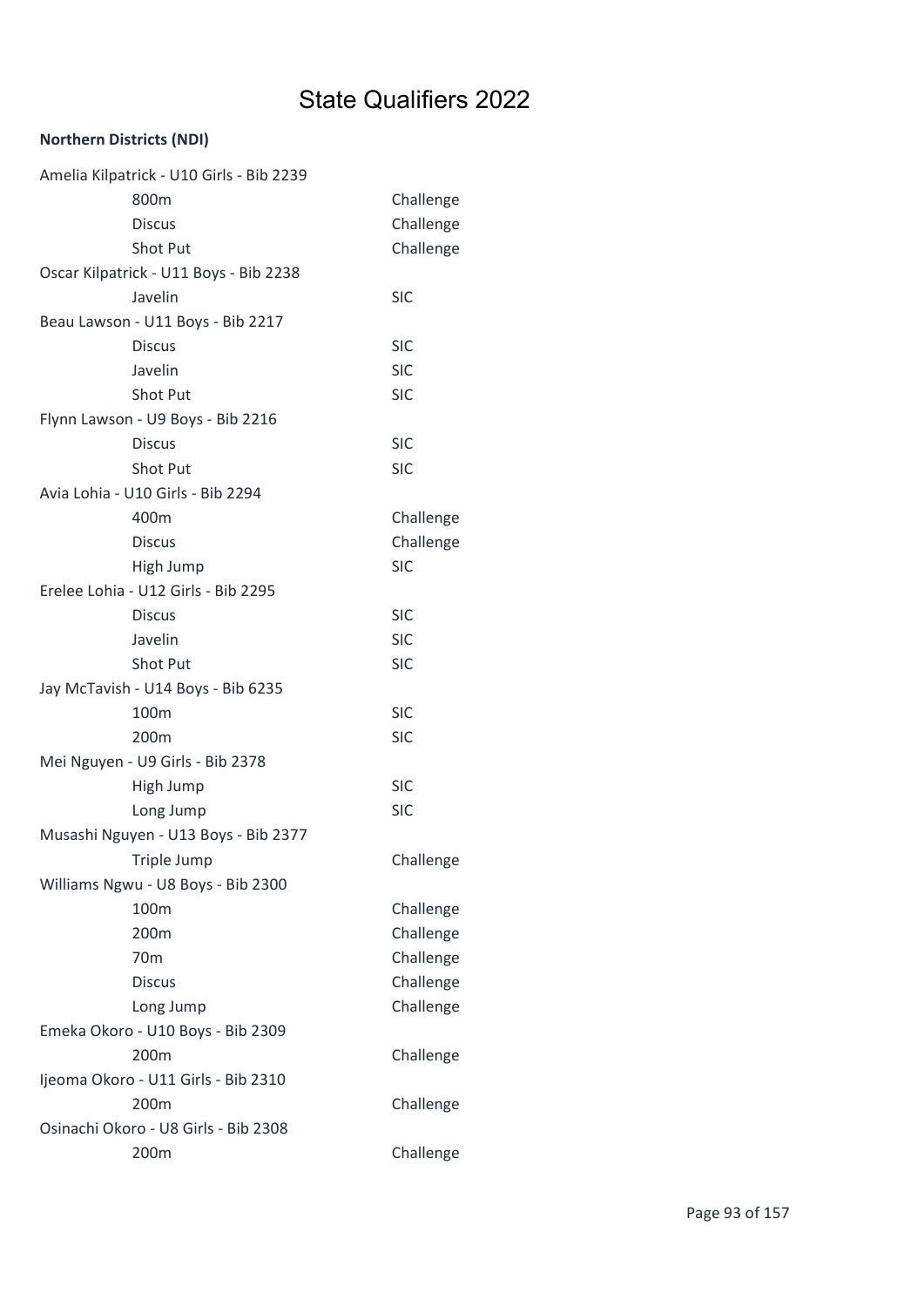| Bailey Pfeiffer - U16 Boys - Bib 2230          |            |
|------------------------------------------------|------------|
| <b>Discus</b>                                  | <b>SIC</b> |
| Javelin                                        | <b>SIC</b> |
| <b>Shot Put</b>                                | <b>SIC</b> |
| Diesel Ritonja - U11 Boys - Bib 6249           |            |
| Javelin                                        | Challenge  |
| Long Jump                                      | Challenge  |
| Josiah Ritonja - U13 Boys - Bib 2316           |            |
| 100m                                           | <b>SIC</b> |
| 200m                                           | <b>SIC</b> |
| Long Jump                                      | <b>SIC</b> |
| Shot Put                                       | <b>SIC</b> |
| Triple Jump                                    | Challenge  |
| Jack Robinson - U11 Boys - Bib 2204            |            |
| <b>Discus</b>                                  | <b>SIC</b> |
| High Jump                                      | Challenge  |
| Javelin                                        | Challenge  |
| Long Jump                                      | Challenge  |
| <b>Shot Put</b>                                | Challenge  |
| Aaron Stirling - U10 Boys - Bib 6315           |            |
| 400m                                           | Challenge  |
| 60m Hurdles                                    | Challenge  |
| <b>Discus</b>                                  | Challenge  |
| Long Jump                                      | Challenge  |
|                                                |            |
| <b>Shot Put</b>                                | Challenge  |
| Riley Williamson-Cameron - U17 Boys - Bib 2276 |            |
| <b>Discus</b>                                  | <b>SIC</b> |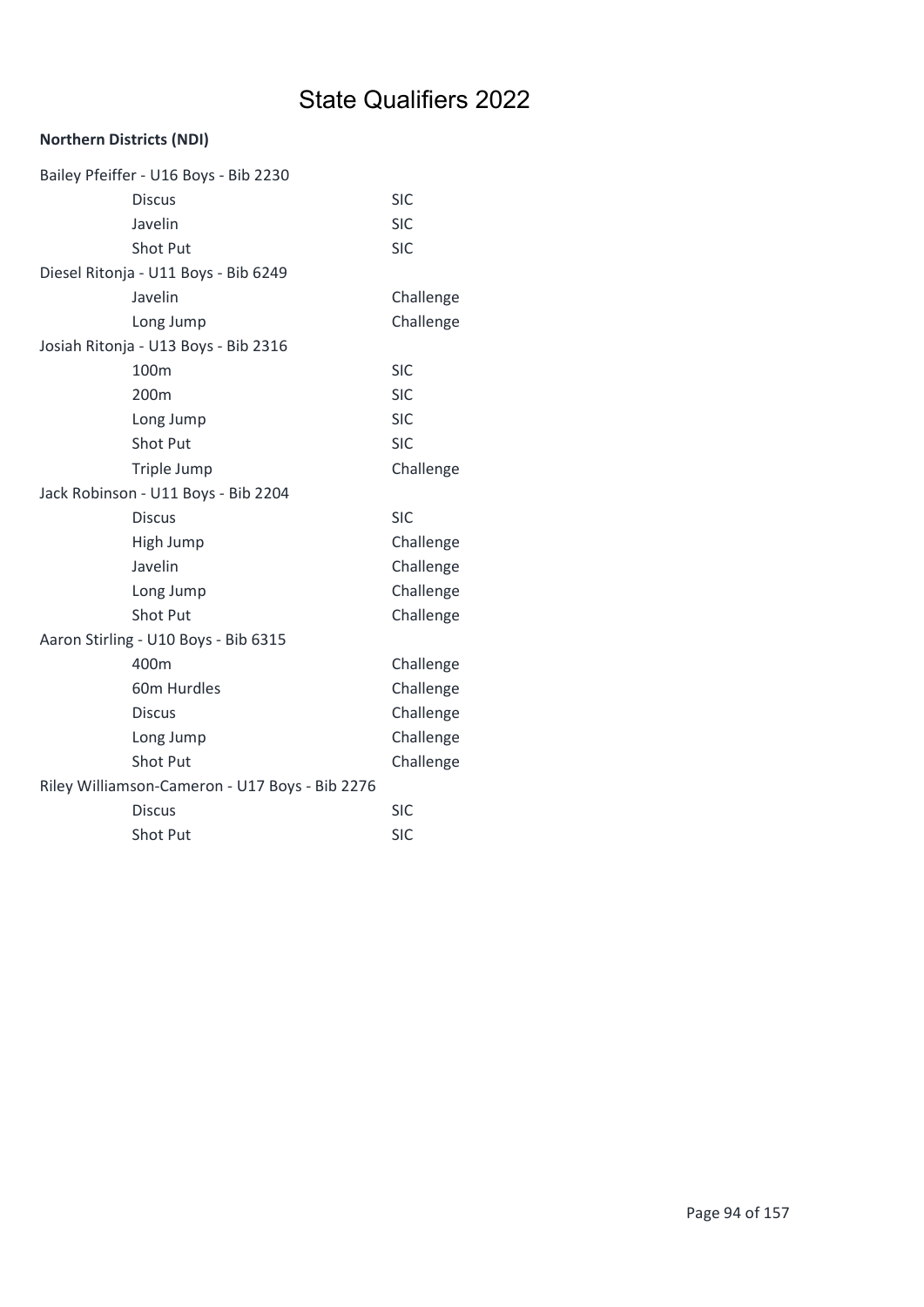### Noarlunga (NOA)

| Matilda Gourlay - U15 Girls - Bib 2390         |            |
|------------------------------------------------|------------|
| 1500m Walk                                     | <b>SIC</b> |
| <b>Discus</b>                                  | <b>SIC</b> |
| High Jump                                      | <b>SIC</b> |
| Long Jump                                      | <b>SIC</b> |
| Shot Put                                       | <b>SIC</b> |
| Lorelai Jeisman - U17 Girls - Bib 2408         |            |
| 100 <sub>m</sub>                               | <b>SIC</b> |
| 200m                                           | <b>SIC</b> |
| Long Jump                                      | <b>SIC</b> |
| Triple Jump                                    | <b>SIC</b> |
| Tamika Jeisman - U15 Girls - Bib 2407          |            |
| 100m                                           | <b>SIC</b> |
| 200m                                           | <b>SIC</b> |
| 90m Hurdles                                    | <b>SIC</b> |
| Javelin                                        | <b>SIC</b> |
| Triple Jump                                    | <b>SIC</b> |
| Zayden Kamish - U15 Boys - Bib 2389            |            |
| 1500m Walk                                     | <b>SIC</b> |
| <b>Discus</b>                                  | <b>SIC</b> |
| Javelin                                        | <b>SIC</b> |
| Shot Put                                       | <b>SIC</b> |
| Graziella Trillo-Allegra - U9 Girls - Bib 2398 |            |
| 100m                                           | Challenge  |
| 60m Hurdles                                    | <b>SIC</b> |
| 70 <sub>m</sub>                                | <b>SIC</b> |
| High Jump                                      | <b>SIC</b> |
| Long Jump                                      | Challenge  |
| Ashton Wall - U11 Boys - Bib 2393              |            |
| 100m                                           | <b>SIC</b> |
| 80m Hurdles                                    | <b>SIC</b> |
| High Jump                                      | <b>SIC</b> |
| Long Jump                                      | <b>SIC</b> |
| Triple Jump                                    | <b>SIC</b> |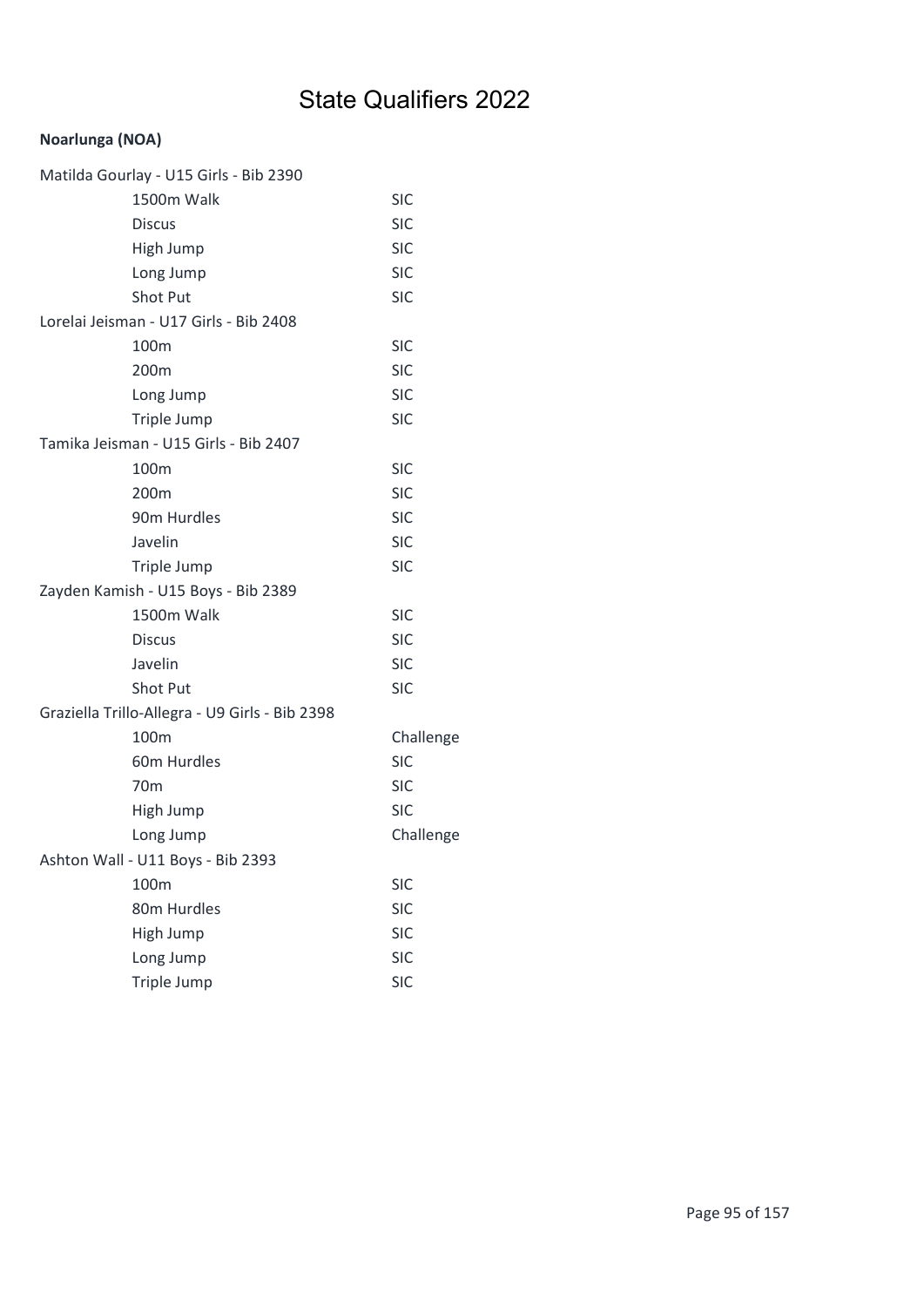### Northern Yorke Peninsula (NYP)

| Jaspa Barnes - U9 Girls - Bib 2190     |            |
|----------------------------------------|------------|
| 60m Hurdles                            | <b>SIC</b> |
| 70 <sub>m</sub>                        | <b>SIC</b> |
| High Jump                              | Challenge  |
| <b>Shot Put</b>                        | <b>SIC</b> |
| Emily Koch - U17 Girls - Bib 2161      |            |
| <b>Discus</b>                          | <b>SIC</b> |
| <b>Shot Put</b>                        | <b>SIC</b> |
| Taylor Larsson - U16 Girls - Bib 2156  |            |
| <b>Discus</b>                          | <b>SIC</b> |
| Javelin                                | <b>SIC</b> |
| <b>Shot Put</b>                        | <b>SIC</b> |
| Cailey Papworth - U14 Girls - Bib 6592 |            |
| 100 <sub>m</sub>                       | <b>SIC</b> |
| Long Jump                              | <b>SIC</b> |
| <b>Shot Put</b>                        | <b>SIC</b> |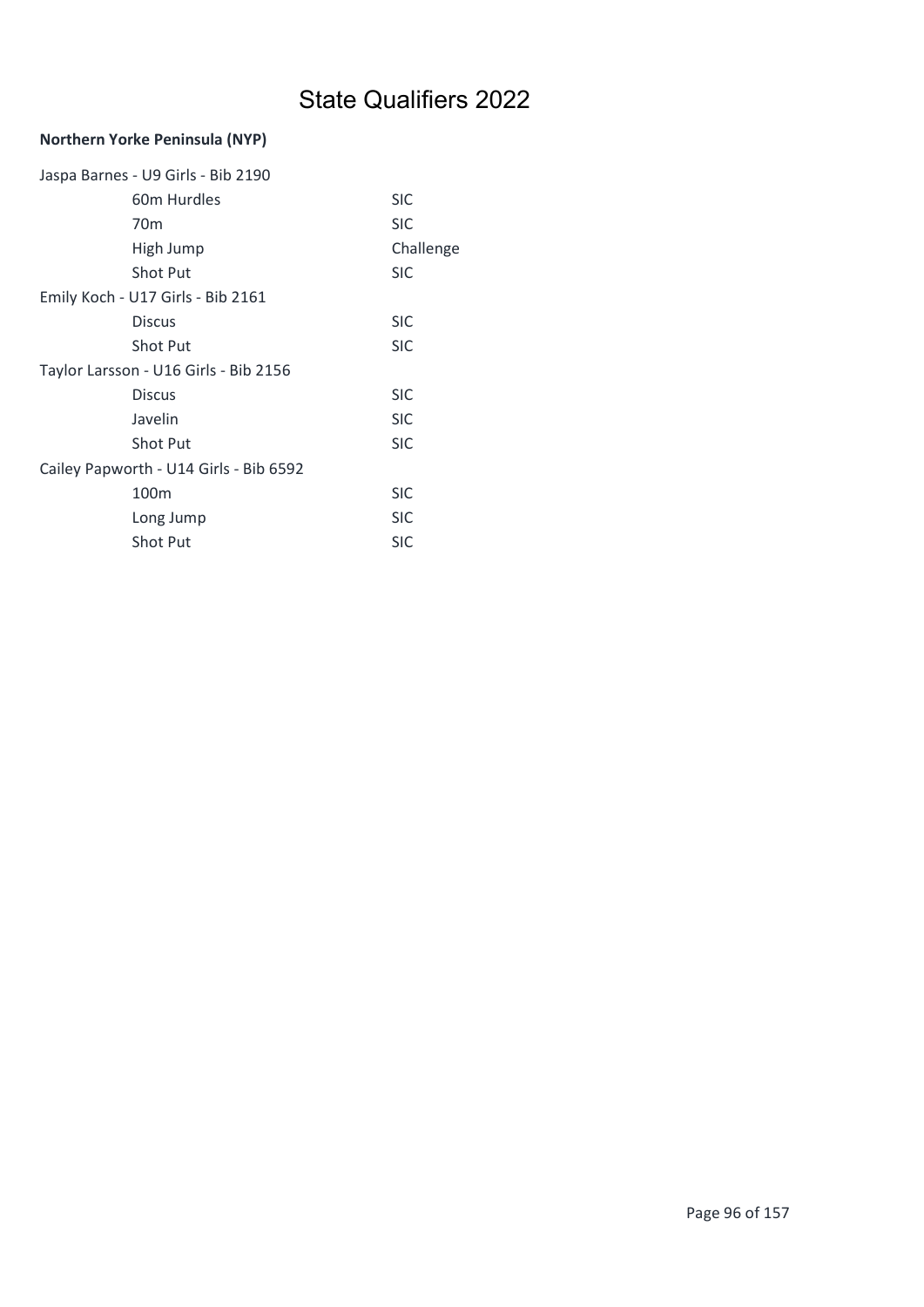### Port Augusta (PAD)

| Phoenix Robertson - U12 Boys - Bib 1556  |           |
|------------------------------------------|-----------|
| 100 <sub>m</sub>                         | Challenge |
| 200 <sub>m</sub>                         | Challenge |
| 400m                                     | Challenge |
| Long Jump                                | Challenge |
| Triple Jump                              | Challenge |
| Sapphire Robertson - U9 Girls - Bib 1555 |           |
| 100m                                     | Challenge |
| 200 <sub>m</sub>                         | Challenge |
| 400m                                     | Challenge |
| High Jump                                | Challenge |
| Long Jump                                | Challenge |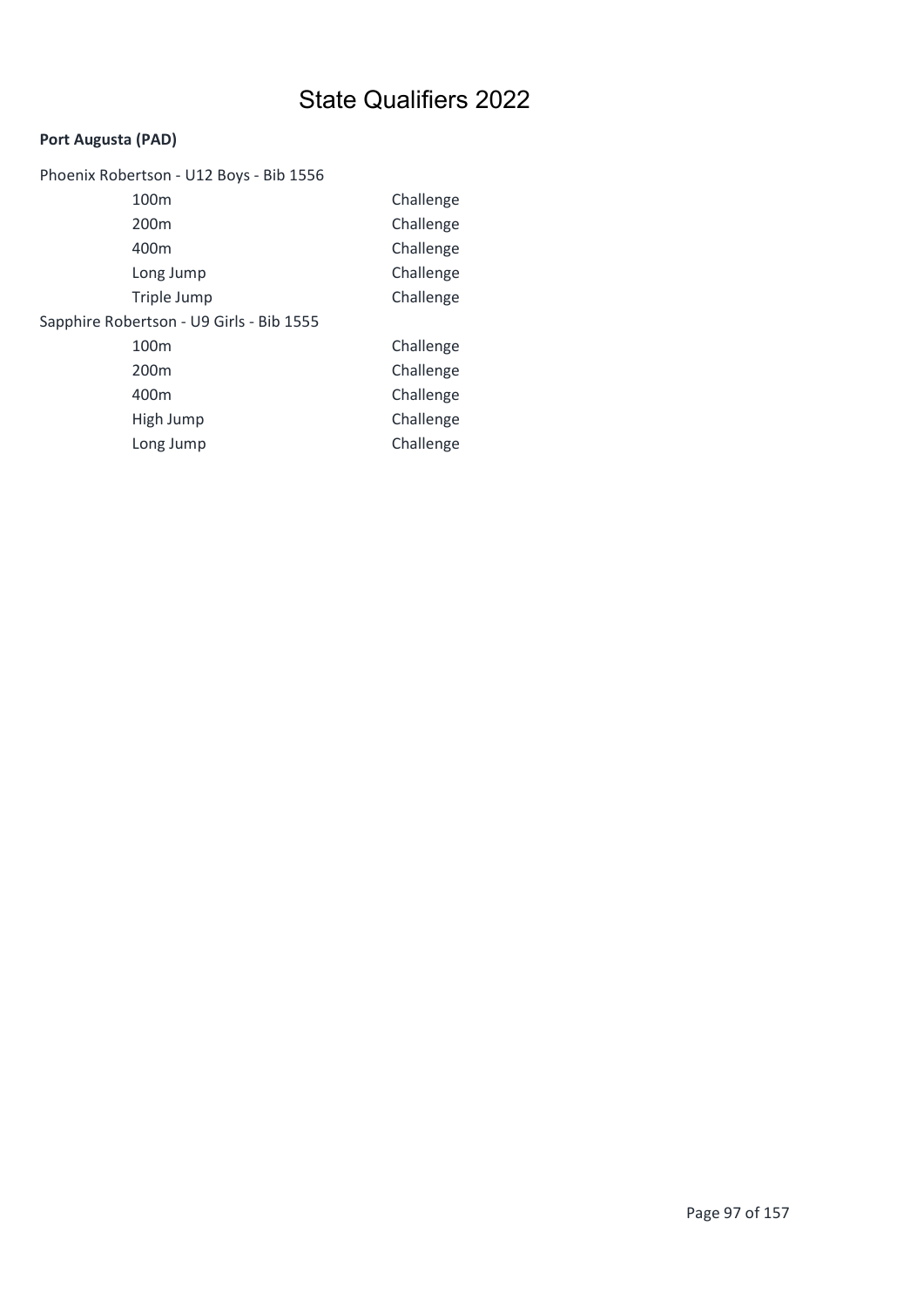### Penola (PEN)

| Grace McCarthy - U14 Girls - Bib 2124 |            |
|---------------------------------------|------------|
| <b>Shot Put</b>                       | <b>SIC</b> |
| Charlie Pearce - U12 Boys - Bib 2100  |            |
| 100 <sub>m</sub>                      | Challenge  |
| 80 <sub>m</sub> Hurdles               | Challenge  |
| Long Jump                             | Challenge  |
| Sophie Pearce - U10 Girls - Bib 2099  |            |
| 100 <sub>m</sub>                      | <b>SIC</b> |
| 60 <sub>m</sub> Hurdles               | <b>SIC</b> |
| 70 <sub>m</sub>                       | <b>SIC</b> |
| Long Jump                             | <b>SIC</b> |
| <b>Shot Put</b>                       | SIC        |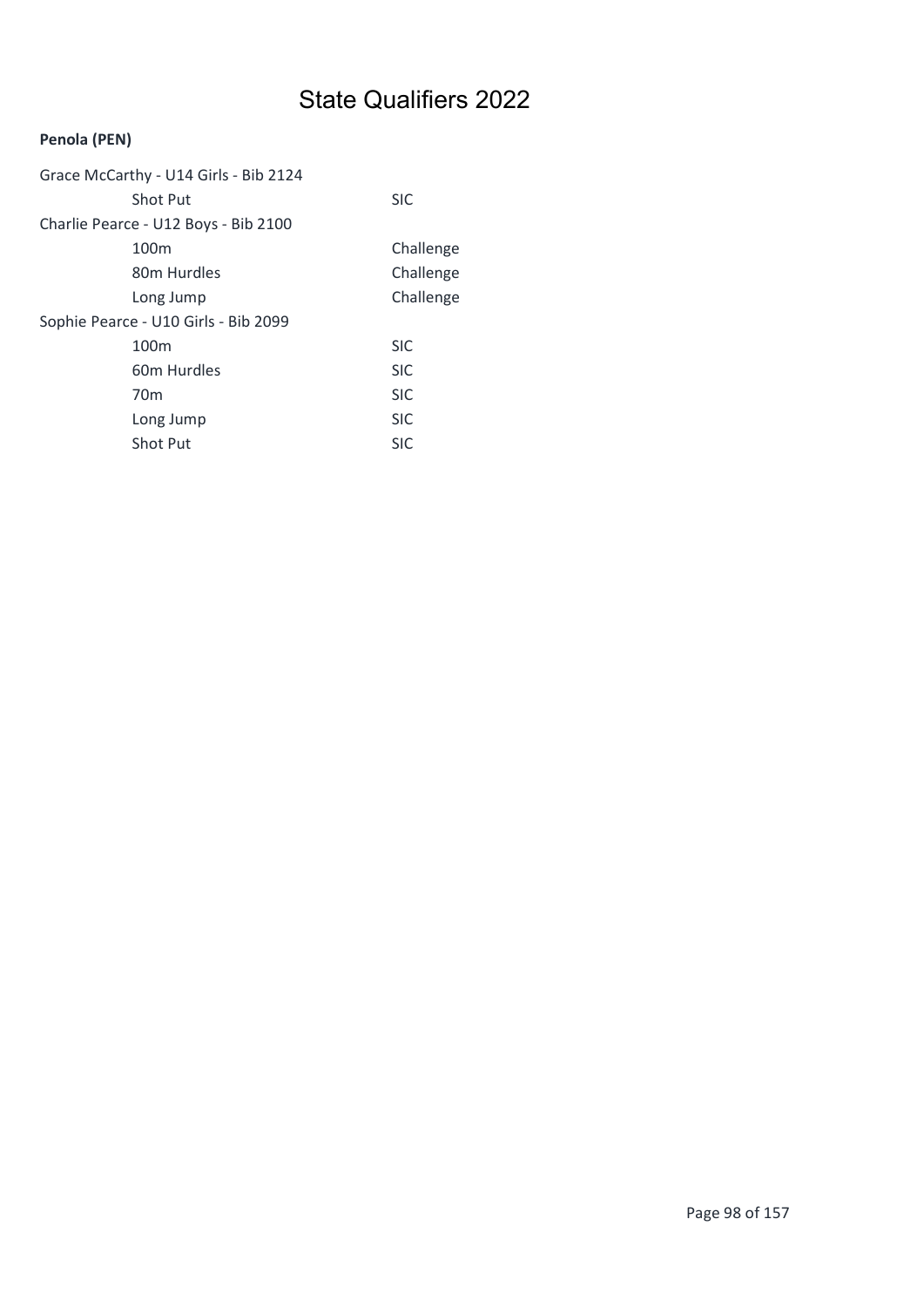### Playford (PFD)

| Jesse Boundoo - U9 Boys - Bib 2062               |            |
|--------------------------------------------------|------------|
| 800m                                             | Challenge  |
| Bethany Forlani - U8 Girls - Bib 2040            |            |
| 700m                                             | Challenge  |
| High Jump                                        | Challenge  |
| Long Jump                                        | Challenge  |
| Christopher King - U16 Boys - Bib 2012           |            |
| 100 <sub>m</sub>                                 | <b>SIC</b> |
| 200m                                             | <b>SIC</b> |
| 400m                                             | <b>SIC</b> |
| Long Jump                                        | <b>SIC</b> |
| <b>Shot Put</b>                                  | <b>SIC</b> |
| Ethan King - U12 Boys - Bib 2011                 |            |
| 100m                                             | Challenge  |
| 400m                                             | Challenge  |
| 80m Hurdles                                      | Challenge  |
| <b>Discus</b>                                    | Challenge  |
| Long Jump                                        | Challenge  |
| Hunter King - U10 Boys - Bib 2010                |            |
| 100m                                             | Challenge  |
| 200m                                             | Challenge  |
| 60m Hurdles                                      | Challenge  |
| <b>Discus</b>                                    | Challenge  |
| Long Jump                                        | Challenge  |
| Lily King - U11 Girls - Bib 2017                 |            |
| 1500m                                            | <b>SIC</b> |
| 400m                                             | Challenge  |
| 800m                                             | Challenge  |
| <b>Discus</b>                                    | Challenge  |
| Long Jump                                        | Challenge  |
| Christopher Murray (Saler) - U15 Boys - Bib 2046 |            |
| 100m                                             | <b>SIC</b> |
| 200m                                             | <b>SIC</b> |
| 400m                                             | <b>SIC</b> |
| 800m                                             | <b>SIC</b> |
| High Jump                                        | <b>SIC</b> |
| Dimitrious Rackebrandt - U9 Boys - Bib 2073      |            |
| 100m                                             | <b>SIC</b> |
| <b>Discus</b>                                    | <b>SIC</b> |
| High Jump                                        | <b>SIC</b> |
| Long Jump                                        | <b>SIC</b> |
| Shot Put                                         | <b>SIC</b> |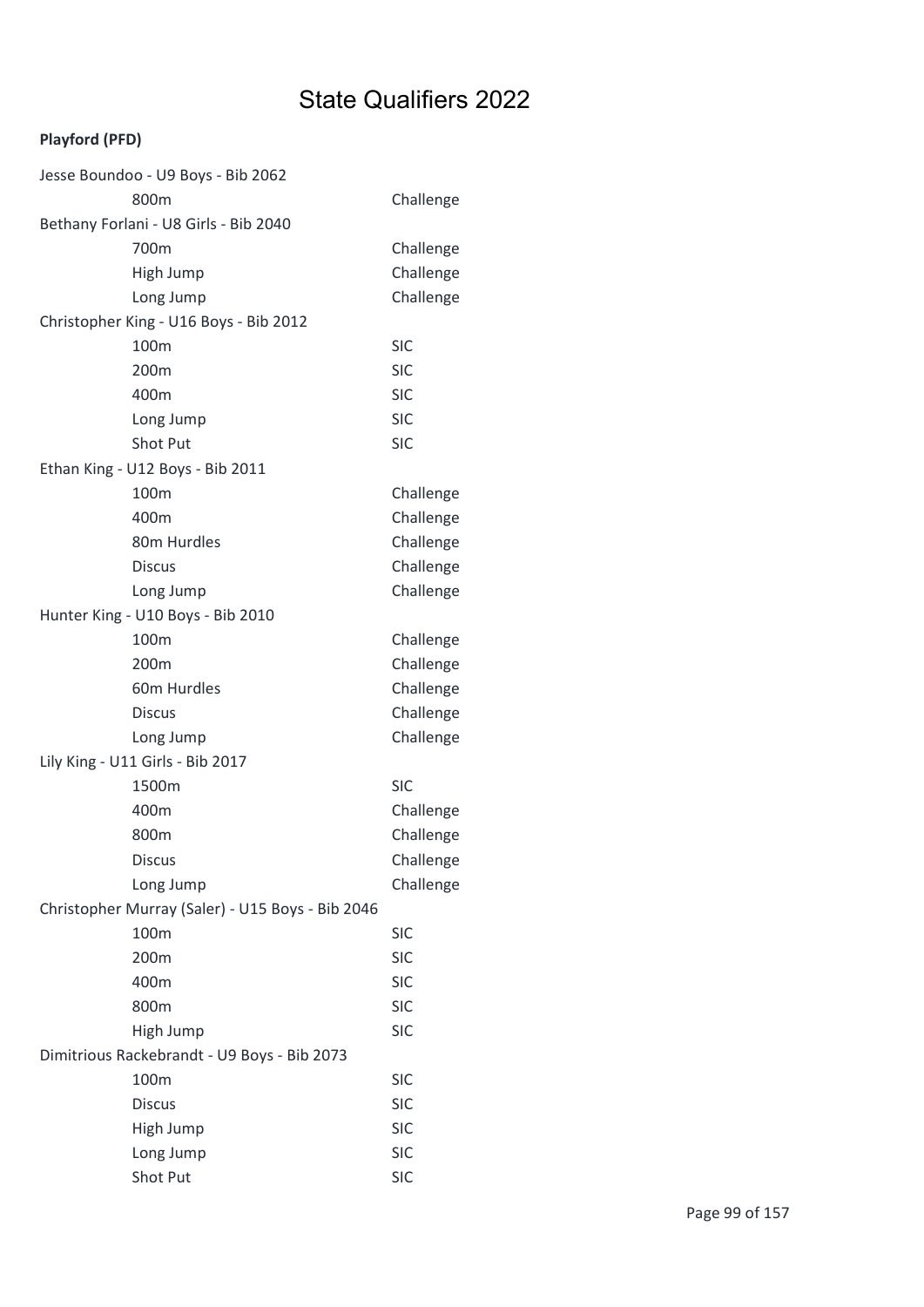### Playford (PFD)

| Ivan Schumann - U11 Boys - Bib 2030 |            |
|-------------------------------------|------------|
| High Jump                           | <b>SIC</b> |
| Tyrese Tamba - U9 Boys - Bib 2051   |            |
| 100 <sub>m</sub>                    | <b>SIC</b> |
| 200 <sub>m</sub>                    | <b>SIC</b> |
| 60m Hurdles                         | <b>SIC</b> |
| 70 <sub>m</sub>                     | <b>SIC</b> |
| Logan Weston - U9 Boys - Bib 2023   |            |
| 100 <sub>m</sub>                    | Challenge  |
| 400m                                | Challenge  |
| 60m Hurdles                         | Challenge  |
| <b>Shot Put</b>                     | Challenge  |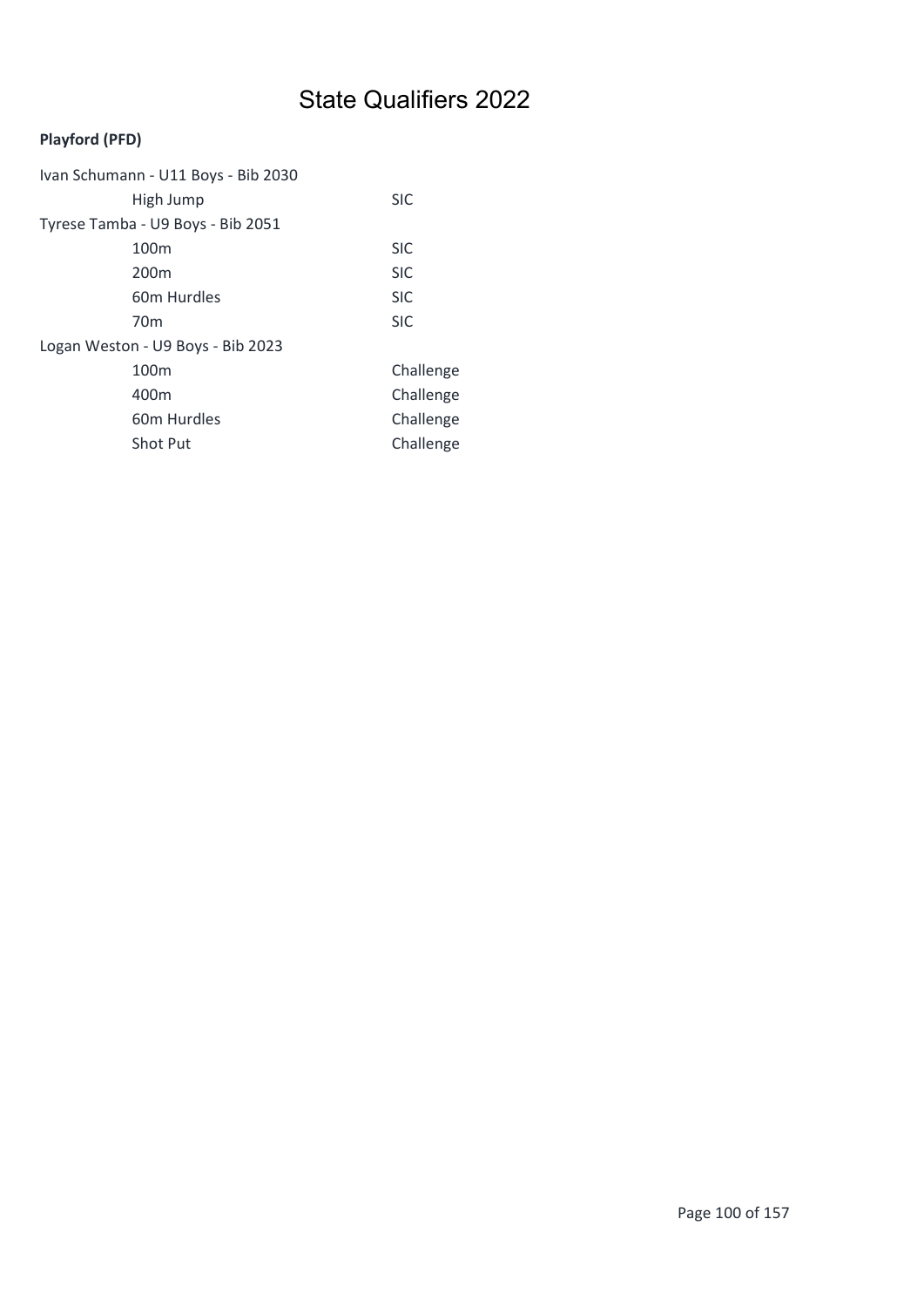| Ollie Agelis - U12 Boys - Bib 6539          |            |
|---------------------------------------------|------------|
| 100m                                        | <b>SIC</b> |
| 200m                                        | <b>SIC</b> |
| 80m Hurdles                                 | <b>SIC</b> |
| Long Jump                                   | Challenge  |
| Triple Jump                                 | <b>SIC</b> |
| Tayla Backwell - U9 Girls - Bib 6525        |            |
| 100m                                        | Challenge  |
| 200m                                        | Challenge  |
| 400m                                        | <b>SIC</b> |
| 60m Hurdles                                 | <b>SIC</b> |
| 800m                                        | <b>SIC</b> |
| Max Bekiarian-Quinlan - U12 Boys - Bib 6708 |            |
| 1500m                                       | <b>SIC</b> |
| 200m                                        | <b>SIC</b> |
| 800m                                        | <b>SIC</b> |
| 80m Hurdles                                 | <b>SIC</b> |
| Long Jump                                   | <b>SIC</b> |
| Charlie Bray - U11 Boys - Bib 6699          |            |
| 100m                                        | <b>SIC</b> |
| 200 <sub>m</sub>                            | <b>SIC</b> |
| 400m                                        | <b>SIC</b> |
| Long Jump                                   | Challenge  |
| Abbie Callery - U9 Girls - Bib 6527         |            |
| 100m                                        | <b>SIC</b> |
| 200m                                        | <b>SIC</b> |
| 400m                                        | <b>SIC</b> |
| Cruz Campbell - U12 Boys - Bib 1954         |            |
| 400m                                        | <b>SIC</b> |
| 80m Hurdles                                 | <b>SIC</b> |
| <b>Discus</b>                               | <b>SIC</b> |
| High Jump                                   | <b>SIC</b> |
| Shot Put                                    | <b>SIC</b> |
| Zahlia Campbell - U13 Girls - Bib 1955      |            |
| 100m                                        | <b>SIC</b> |
| 200m                                        | Challenge  |
| <b>Discus</b>                               | <b>SIC</b> |
| Long Jump                                   | <b>SIC</b> |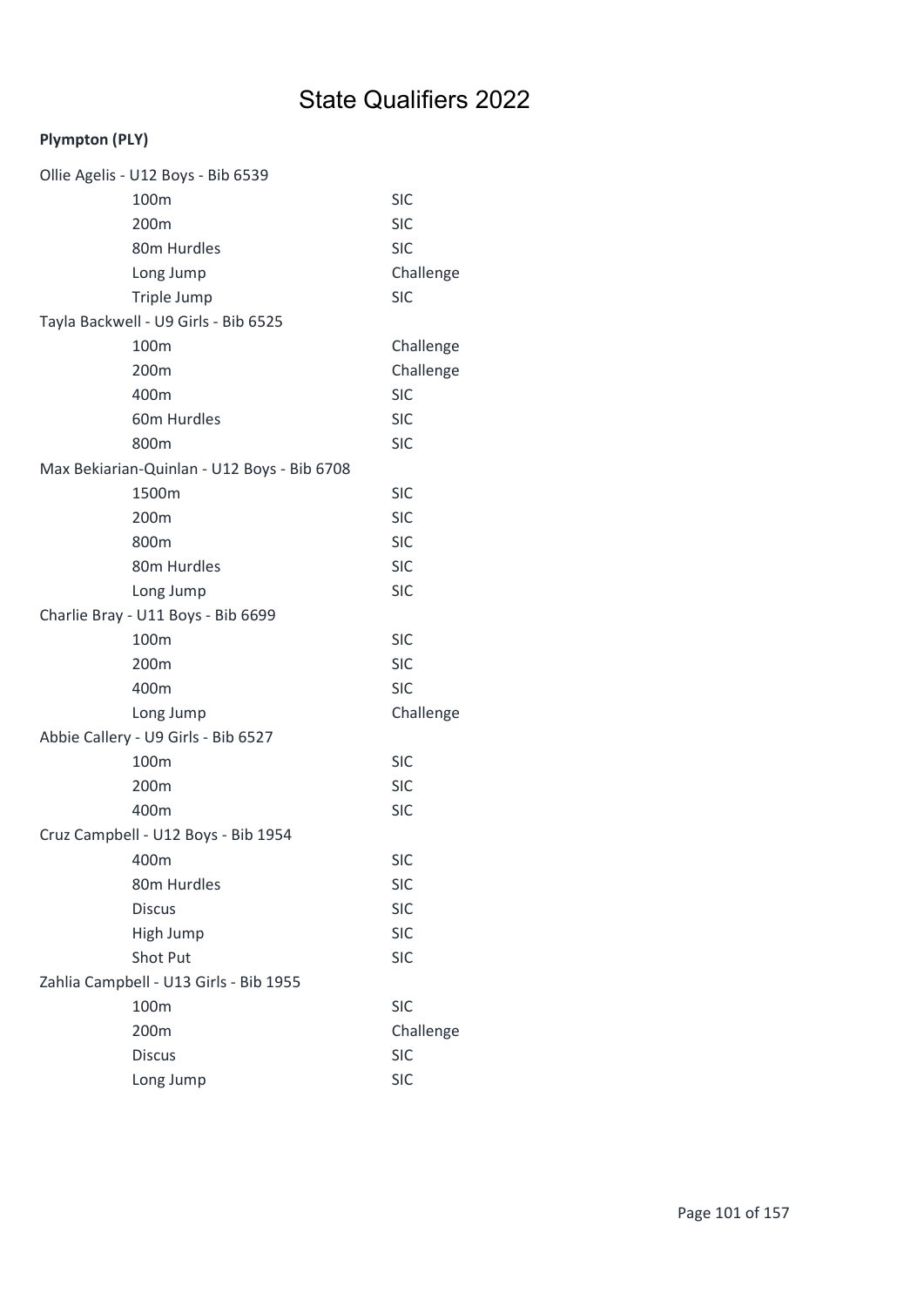| Tahli Carslake - U13 Girls - Bib 1962           |            |
|-------------------------------------------------|------------|
| High Jump                                       | <b>SIC</b> |
| Long Jump                                       | Challenge  |
| Shot Put                                        | <b>SIC</b> |
| Triple Jump                                     | Challenge  |
| Camille D'Arsie-Hausler - U11 Girls - Bib 1876  |            |
| 100m                                            | <b>SIC</b> |
| 800m                                            | <b>SIC</b> |
| 80m Hurdles                                     | <b>SIC</b> |
| Long Jump                                       | Challenge  |
| Triple Jump                                     | <b>SIC</b> |
| Francesca D'Arsie-Hausler - U8 Girls - Bib 1877 |            |
| 100m                                            | Challenge  |
| 200m                                            | Challenge  |
| 60m Hurdles                                     | Challenge  |
| <b>Discus</b>                                   | Challenge  |
| Long Jump                                       | Challenge  |
| Lucy Fittock - U8 Girls - Bib 1993              |            |
| 100m                                            | Challenge  |
| 70 <sub>m</sub>                                 | Challenge  |
| Long Jump                                       | Challenge  |
| Lara Glover - U8 Girls - Bib 1922               |            |
| 100m                                            | Challenge  |
| Max Glover - U10 Boys - Bib 1956                |            |
| 100m                                            | Challenge  |
| 200m                                            | <b>SIC</b> |
| 400m                                            | <b>SIC</b> |
| Ekamjot Guron - U10 Boys - Bib 6711             |            |
| 100m                                            | Challenge  |
| 200m                                            | Challenge  |
| 60m Hurdles                                     | Challenge  |
| <b>Discus</b>                                   | Challenge  |
| Long Jump                                       | Challenge  |
| Leo Hede - U8 Boys - Bib 1903                   |            |
| 100m                                            | Challenge  |
| 700m                                            | Challenge  |
| Jack Hodson - U15 Boys - Bib 1882               |            |
| 100m Hurdles                                    | <b>SIC</b> |
| Long Jump                                       | <b>SIC</b> |
| Triple Jump                                     | <b>SIC</b> |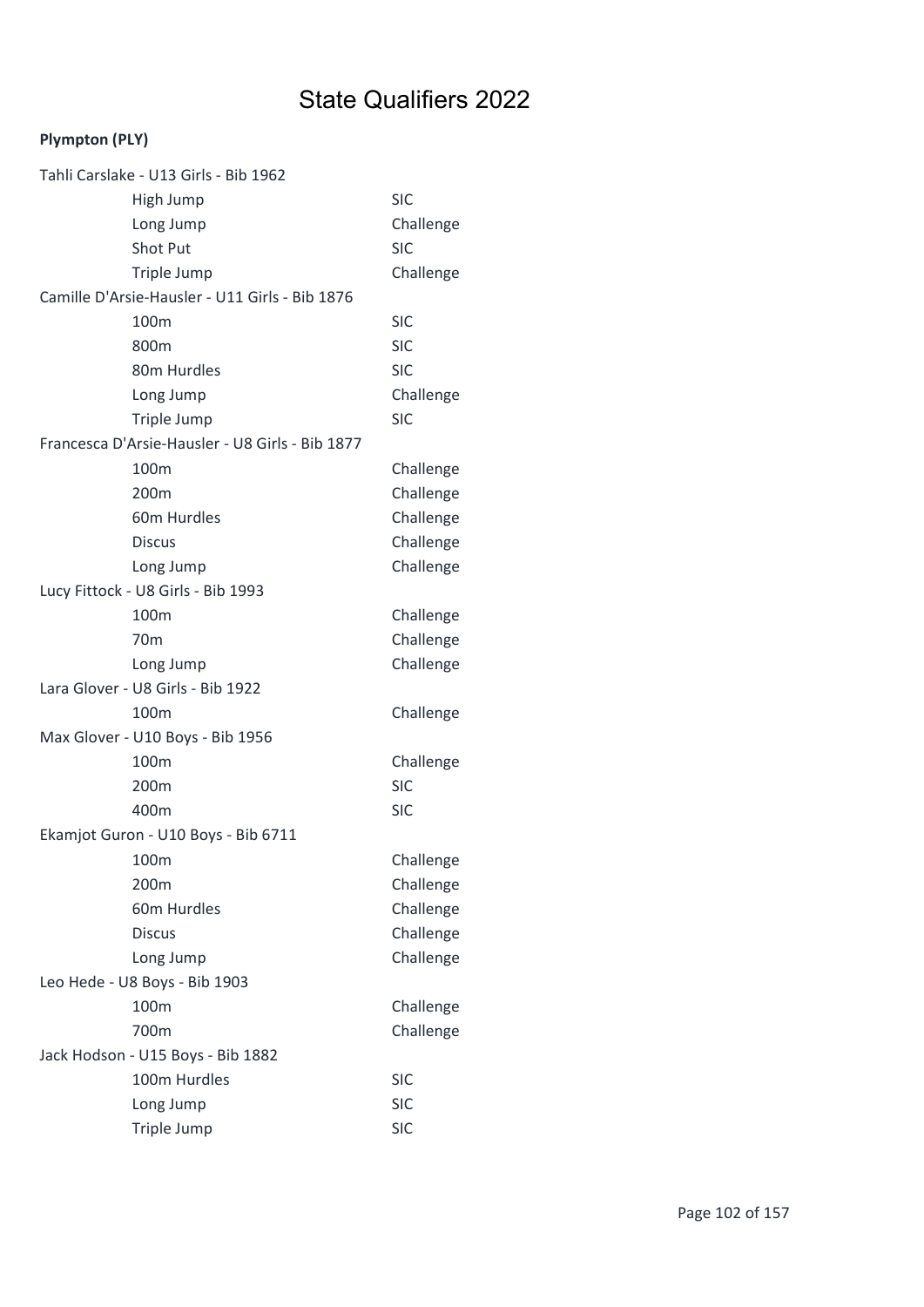| Mitchell Hodson - U13 Boys - Bib 1881  |            |
|----------------------------------------|------------|
| 100m                                   | Challenge  |
| High Jump                              | <b>SIC</b> |
| Long Jump                              | Challenge  |
| Triple Jump                            | <b>SIC</b> |
| Sophie Hodson - U9 Girls - Bib 1880    |            |
| 400m                                   | Challenge  |
| <b>Discus</b>                          | Challenge  |
| High Jump                              | <b>SIC</b> |
| Long Jump                              | Challenge  |
| Ruby Job - U10 Girls - Bib 1898        |            |
| <b>Discus</b>                          | <b>SIC</b> |
| Shot Put                               | <b>SIC</b> |
| Allegra Lazzaro - U15 Girls - Bib 1987 |            |
| 100m                                   | <b>SIC</b> |
| 200 <sub>m</sub>                       | <b>SIC</b> |
| Long Jump                              | <b>SIC</b> |
| <b>Shot Put</b>                        | <b>SIC</b> |
| Triple Jump                            | <b>SIC</b> |
| Marshall Lockett - U11 Boys - Bib 1936 |            |
| 80m Hurdles                            | <b>SIC</b> |
| <b>Discus</b>                          | <b>SIC</b> |
| High Jump                              | <b>SIC</b> |
| Javelin                                | Challenge  |
| Long Jump                              | Challenge  |
| Elliot Maginnity - U11 Boys - Bib 6700 |            |
| 80m Hurdles                            | Challenge  |
| Javelin                                | Challenge  |
| Triple Jump                            | Challenge  |
| Isaac Maginnity - U8 Boys - Bib 1883   |            |
| 60m Hurdles                            | Challenge  |
| <b>Discus</b>                          | Challenge  |
| Long Jump                              | Challenge  |
| Luca Marinelli - U10 Boys - Bib 1970   |            |
| 100m                                   | <b>SIC</b> |
| 70 <sub>m</sub>                        | <b>SIC</b> |
| <b>Discus</b>                          | <b>SIC</b> |
| Long Jump                              | <b>SIC</b> |
| Shot Put                               | <b>SIC</b> |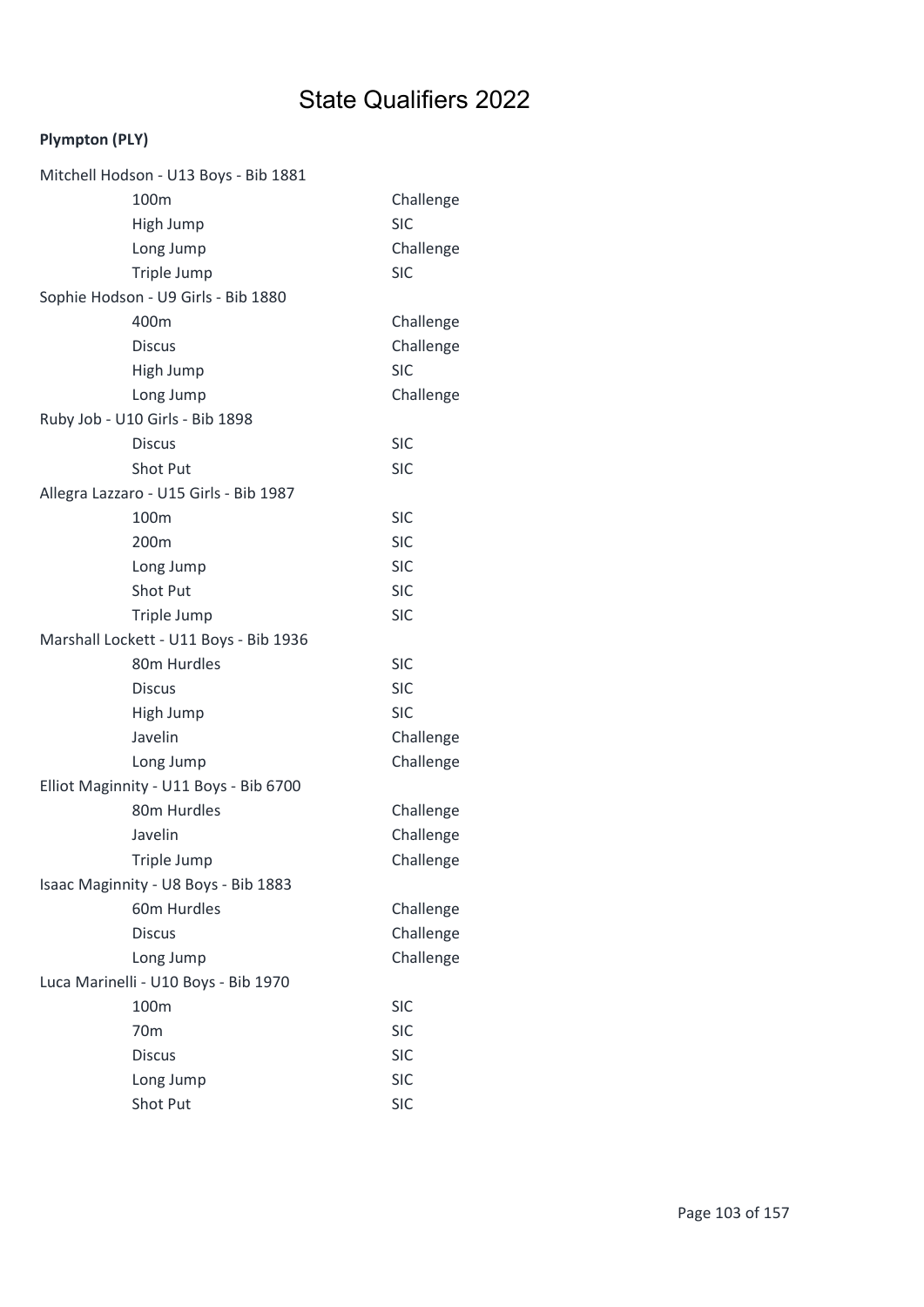| Kylan McLoughlin - U9 Boys - Bib 1920 |            |
|---------------------------------------|------------|
| 100m                                  | <b>SIC</b> |
| 200m                                  | <b>SIC</b> |
| 70 <sub>m</sub>                       | <b>SIC</b> |
| Long Jump                             | <b>SIC</b> |
| Joshua Mendham - U11 Boys - Bib 1961  |            |
| 100m                                  | Challenge  |
| 200m                                  | Challenge  |
| 80m Hurdles                           | Challenge  |
| Javelin                               | Challenge  |
| Long Jump                             | Challenge  |
| Summer Morgan - U10 Girls - Bib 1948  |            |
| 60m Hurdles                           | <b>SIC</b> |
| 70 <sub>m</sub>                       | Challenge  |
| High Jump                             | <b>SIC</b> |
| Shot Put                              | <b>SIC</b> |
| Willow Morgan - U12 Girls - Bib 1945  |            |
| 100m                                  | <b>SIC</b> |
| 200m                                  | <b>SIC</b> |
| Long Jump                             | <b>SIC</b> |
| Triple Jump                           | <b>SIC</b> |
| Jessica Nation - U13 Girls - Bib 1988 |            |
| 800m                                  | <b>SIC</b> |
| Triple Jump                           | Challenge  |
| Sophie North - U11 Girls - Bib 1884   |            |
| 80m Hurdles                           | Challenge  |
| <b>Discus</b>                         | Challenge  |
| High Jump                             | Challenge  |
| Javelin                               | Challenge  |
| Shot Put                              | Challenge  |
| Elijah Owen - U13 Boys - Bib 6541     |            |
| 100m                                  | <b>SIC</b> |
| High Jump                             | <b>SIC</b> |
| Amy Peterson - U16 Girls - Bib 6704   |            |
| 400m                                  | <b>SIC</b> |
| 800m                                  | <b>SIC</b> |
| High Jump                             | <b>SIC</b> |
| Triple Jump                           | <b>SIC</b> |
| Eva Pfitzner - U10 Girls - Bib 6543   |            |
| 400m                                  | <b>SIC</b> |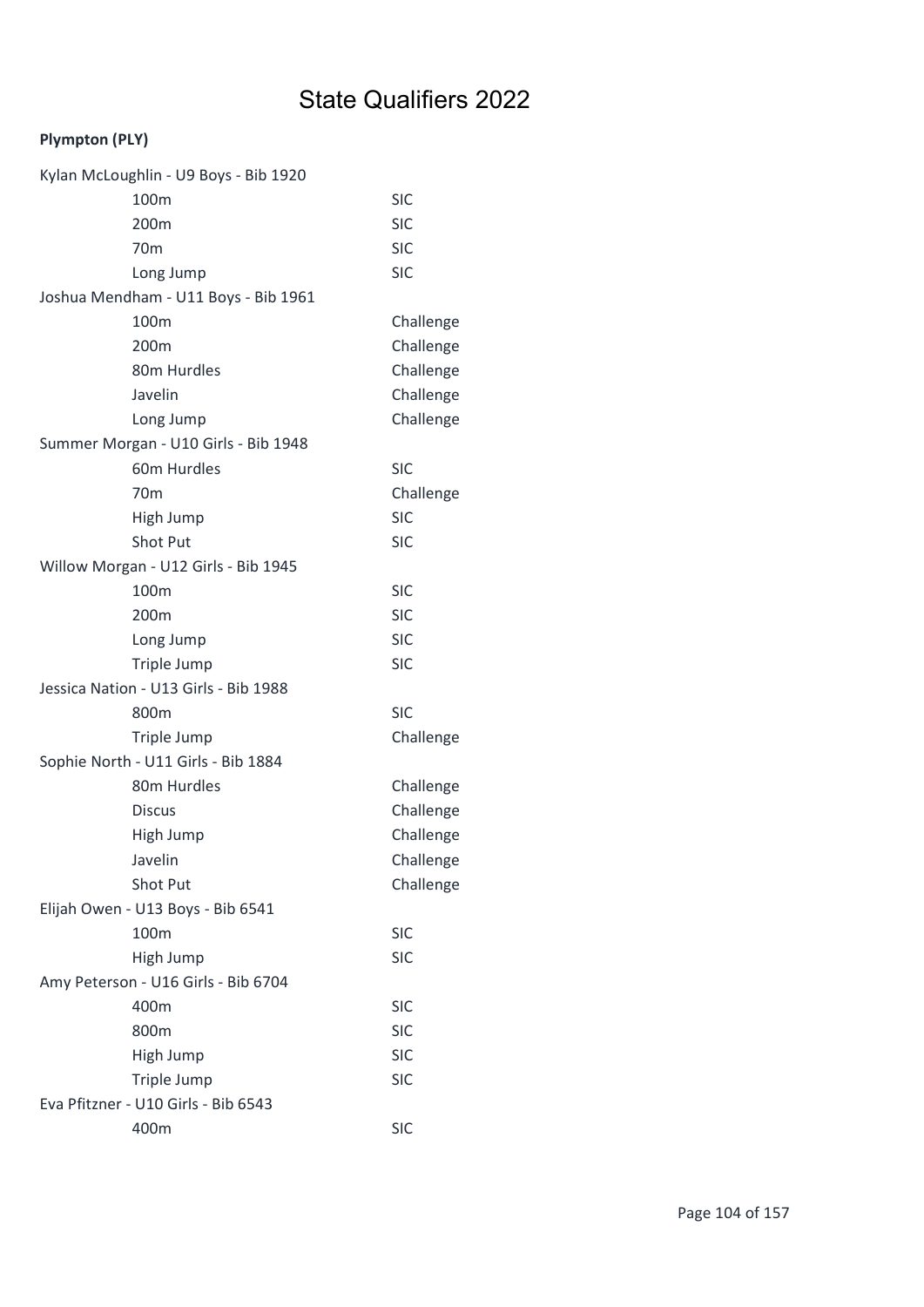| Riley Pickett - U15 Boys - Bib 1933   |            |
|---------------------------------------|------------|
| 100 <sub>m</sub>                      | <b>SIC</b> |
| 200 <sub>m</sub>                      | <b>SIC</b> |
| Gracie Potts - U13 Girls - Bib 1928   |            |
| 400m                                  | Challenge  |
| 800m                                  | Challenge  |
| Triple Jump                           | Challenge  |
| Noah Potts - U10 Boys - Bib 1930      |            |
| 400m                                  | Challenge  |
| 800m                                  | Challenge  |
| High Jump                             | Challenge  |
| Isla Taylor - U13 Girls - Bib 1978    |            |
| 100m                                  | Challenge  |
| <b>Discus</b>                         | <b>SIC</b> |
| Long Jump                             | <b>SIC</b> |
| <b>Shot Put</b>                       | Challenge  |
| Harper Tierney - U12 Girls - Bib 1919 |            |
| 100 <sub>m</sub>                      | Challenge  |
| 80m Hurdles                           | <b>SIC</b> |
| <b>Discus</b>                         | <b>SIC</b> |
| Long Jump                             | Challenge  |
| <b>Shot Put</b>                       | <b>SIC</b> |
| Harry Wyatt - U12 Boys - Bib 1905     |            |
| 200 <sub>m</sub>                      | Challenge  |
| 80m Hurdles                           | Challenge  |
| Long Jump                             | Challenge  |
| Triple Jump                           | Challenge  |
| Oliver Wyatt - U10 Boys - Bib 1957    |            |
| 100 <sub>m</sub>                      | Challenge  |
| 60m Hurdles                           | Challenge  |
| Long Jump                             | Challenge  |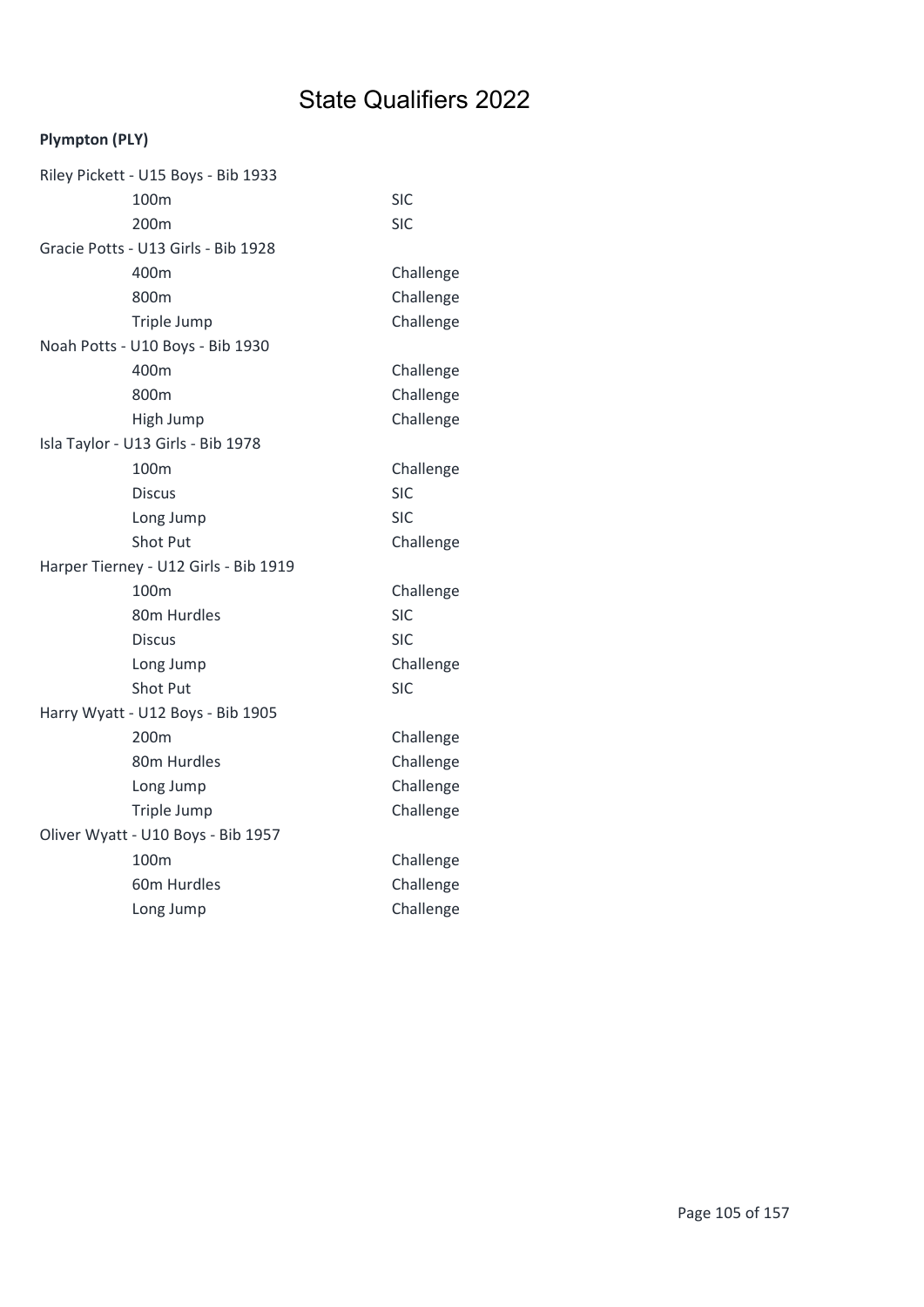#### Port Adelaide (PTA)

| Brodie Benfield - U11 Boys - Bib 1727 |            |
|---------------------------------------|------------|
| 200m                                  | Challenge  |
| 80m Hurdles                           | <b>SIC</b> |
| Triple Jump                           | Challenge  |
| Jake Benfield - U13 Boys - Bib 1728   |            |
| 1500m                                 | <b>SIC</b> |
| 800m                                  | <b>SIC</b> |
| Long Jump                             | <b>SIC</b> |
| Triple Jump                           | <b>SIC</b> |
| Sarvesh Bhushan - U9 Boys - Bib 1640  |            |
| 100m                                  | <b>SIC</b> |
| 200m                                  | <b>SIC</b> |
| 60m Hurdles                           | <b>SIC</b> |
| 70 <sub>m</sub>                       | <b>SIC</b> |
| High Jump                             | <b>SIC</b> |
| Ky Burgoyne - U16 Boys - Bib 1814     |            |
| 100m Hurdles                          | <b>SIC</b> |
| 300m Hurdles                          | <b>SIC</b> |
| High Jump                             | <b>SIC</b> |
| Triple Jump                           | <b>SIC</b> |
| Leni Burgoyne - U10 Girls - Bib 1813  |            |
| 100 <sub>m</sub>                      | <b>SIC</b> |
| 60m Hurdles                           | <b>SIC</b> |
| 70 <sub>m</sub>                       | <b>SIC</b> |
| <b>Discus</b>                         | <b>SIC</b> |
| High Jump                             | <b>SIC</b> |
| Poppy Challis - U12 Girls - Bib 1616  |            |
| 100m                                  | Challenge  |
| 80m Hurdles                           | <b>SIC</b> |
| <b>Discus</b>                         | <b>SIC</b> |
| Javelin                               | <b>SIC</b> |
| Shot Put                              | <b>SIC</b> |
| Jaden Chesham - U8 Boys - Bib 1626    |            |
| 100m                                  | Challenge  |
| 200m                                  | Challenge  |
| 70 <sub>m</sub>                       | Challenge  |
| Long Jump                             | Challenge  |
| Shot Put                              | Challenge  |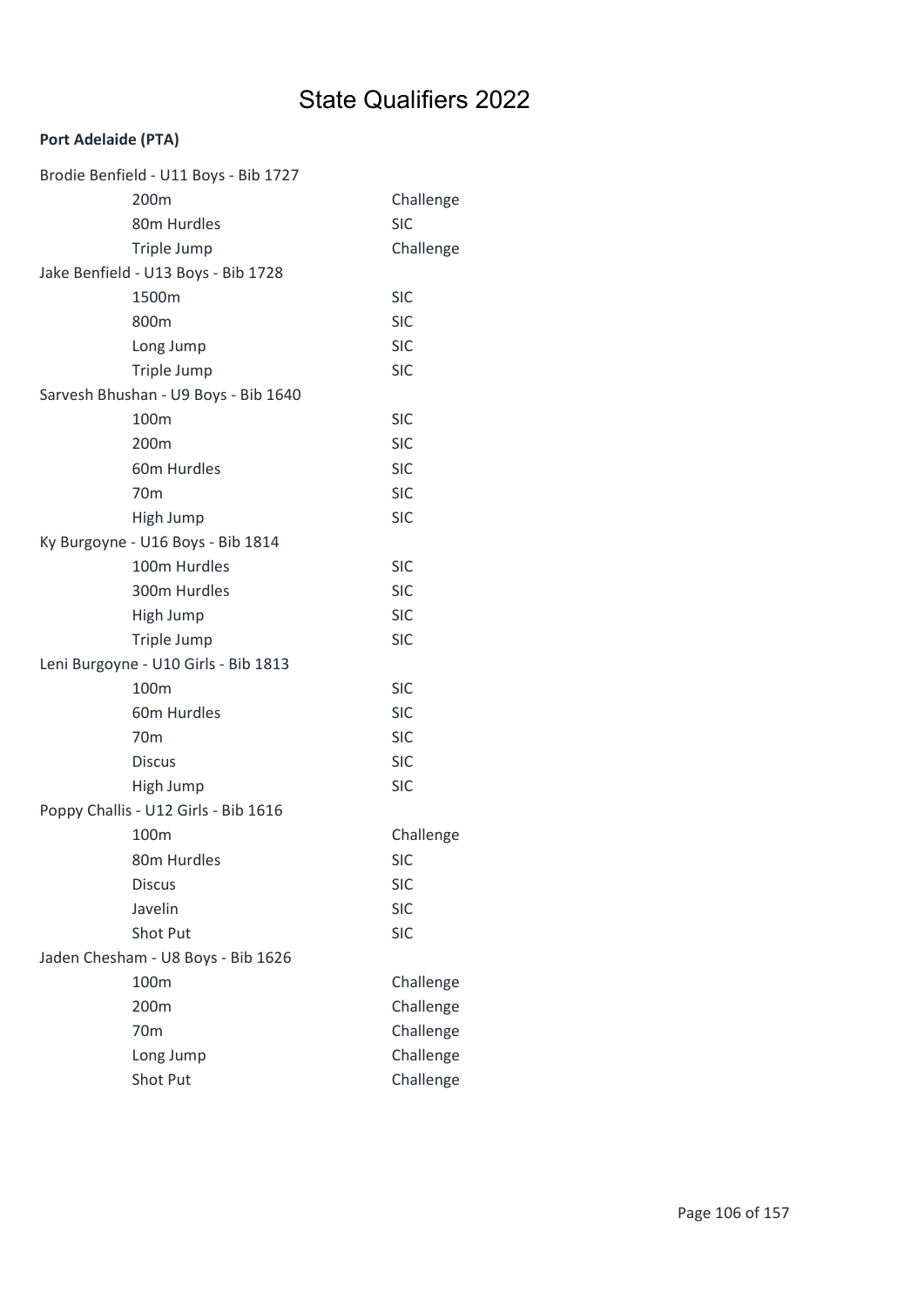#### Port Adelaide (PTA)

| Lachlan Chesham - U11 Boys - Bib 1627  |            |
|----------------------------------------|------------|
| 200m                                   | Challenge  |
| 80m Hurdles                            | Challenge  |
| <b>Discus</b>                          | Challenge  |
| Javelin                                | Challenge  |
| Triple Jump                            | Challenge  |
| Gia Della-Zoppa - U14 Girls - Bib 1705 |            |
| 200m Hurdles                           | <b>SIC</b> |
| 80m Hurdles                            | <b>SIC</b> |
| Long Jump                              | <b>SIC</b> |
| Triple Jump                            | <b>SIC</b> |
| Jasiah Denisoff - U9 Boys - Bib 1621   |            |
| 60m Hurdles                            | Challenge  |
| <b>Discus</b>                          | Challenge  |
| High Jump                              | <b>SIC</b> |
| Zindel Denisoff - U11 Boys - Bib 1622  |            |
| 100m                                   | <b>SIC</b> |
| 200 <sub>m</sub>                       | Challenge  |
| 80m Hurdles                            | <b>SIC</b> |
| Javelin                                | Challenge  |
| Triple Jump                            | <b>SIC</b> |
| Luca Emmerson - U12 Boys - Bib 1651    |            |
| <b>Discus</b>                          | <b>SIC</b> |
| Shot Put                               | <b>SIC</b> |
| Ava Griffin - U14 Girls - Bib 1734     |            |
| 100m                                   | <b>SIC</b> |
| 200m                                   | <b>SIC</b> |
| 400m                                   | <b>SIC</b> |
| Beth Griffin - U12 Girls - Bib 1733    |            |
| 1500m                                  | <b>SIC</b> |
| 400m                                   | <b>SIC</b> |
| 800m                                   | <b>SIC</b> |
| Charley Groom - U9 Girls - Bib 1617    |            |
| 100m                                   | <b>SIC</b> |
| 200m                                   | Challenge  |
| 70 <sub>m</sub>                        | Challenge  |
| <b>Discus</b>                          | Challenge  |
| Long Jump                              | Challenge  |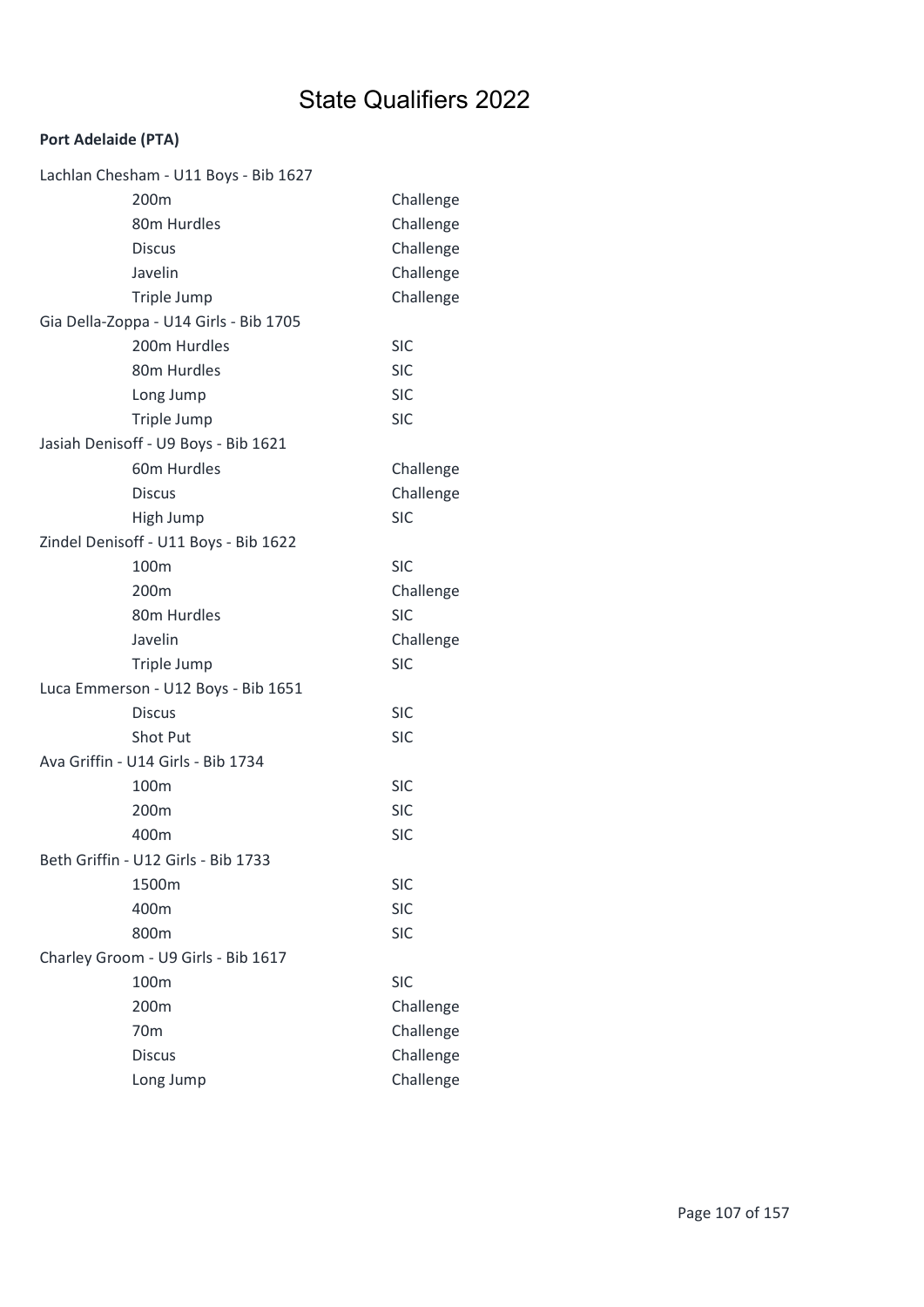#### Port Adelaide (PTA)

| Jayden Groom - U15 Boys - Bib 1619    |            |
|---------------------------------------|------------|
| 100m                                  | <b>SIC</b> |
| 100m Hurdles                          | <b>SIC</b> |
| 800m                                  | <b>SIC</b> |
| Triple Jump                           | <b>SIC</b> |
| Oliver Groom - U12 Boys - Bib 1618    |            |
| 1500m                                 | Challenge  |
| 200m                                  | Challenge  |
| 80m Hurdles                           | Challenge  |
| Long Jump                             | Challenge  |
| Triple Jump                           | Challenge  |
| Jim Harvey - U10 Boys - Bib 1769      |            |
| 100m                                  | Challenge  |
| 400m                                  | Challenge  |
| 60m Hurdles                           | Challenge  |
| Long Jump                             | Challenge  |
| Jax Hodgson - U9 Boys - Bib 1662      |            |
| 100m                                  | <b>SIC</b> |
| 200m                                  | <b>SIC</b> |
| 70 <sub>m</sub>                       | <b>SIC</b> |
| Long Jump                             | <b>SIC</b> |
| Shot Put                              | Challenge  |
| Alyssa Holmes - U9 Girls - Bib 1686   |            |
| 800m                                  | <b>SIC</b> |
| <b>Discus</b>                         | <b>SIC</b> |
| <b>Shot Put</b>                       | <b>SIC</b> |
| Caitlin Holmes - U11 Girls - Bib 1687 |            |
| <b>Discus</b>                         | <b>SIC</b> |
| Javelin                               | <b>SIC</b> |
| Shot Put                              | <b>SIC</b> |
| Harley Hudson - U11 Boys - Bib 1630   |            |
| 200m                                  | <b>SIC</b> |
| Triple Jump                           | <b>SIC</b> |
| Chloe King - U11 Girls - Bib 1862     |            |
| 100m                                  | Challenge  |
| 400m                                  | <b>SIC</b> |
| Long Jump                             | <b>SIC</b> |
| Triple Jump                           | <b>SIC</b> |
| Samuel Lal - U8 Boys - Bib 1631       |            |
| 200m                                  | Challenge  |
| 60m Hurdles                           | Challenge  |
| 70 <sub>m</sub>                       | Challenge  |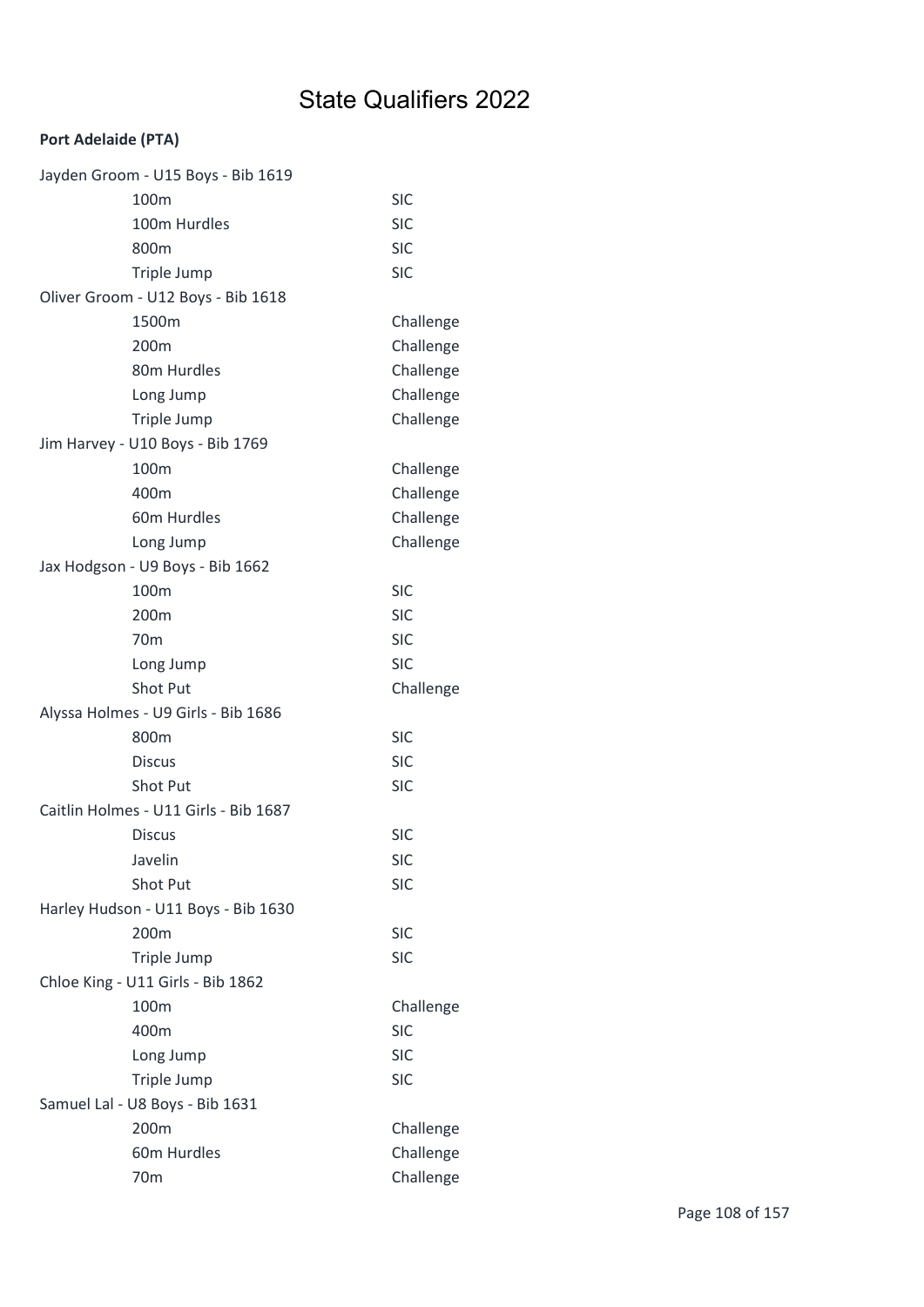| Sebastian Lal - U9 Boys - Bib 1632     |            |
|----------------------------------------|------------|
| 100m                                   | <b>SIC</b> |
| 200m                                   | <b>SIC</b> |
| 60m Hurdles                            | <b>SIC</b> |
| 70m                                    | Challenge  |
| Isaak Langston - U12 Boys - Bib 1714   |            |
| 1500m                                  | Challenge  |
| <b>Discus</b>                          | Challenge  |
| Shot Put                               | Challenge  |
| Olivia Langston - U11 Girls - Bib 1715 |            |
| 400m                                   | <b>SIC</b> |
| 80m Hurdles                            | Challenge  |
| Long Jump                              | <b>SIC</b> |
| Triple Jump                            | <b>SIC</b> |
| Ethan Lehmann - U8 Boys - Bib 1747     |            |
| 100m                                   | Challenge  |
| 200 <sub>m</sub>                       | Challenge  |
| 700m                                   | Challenge  |
| <b>Discus</b>                          | Challenge  |
| High Jump                              | Challenge  |
| Zack Letts - U12 Boys - Bib 1703       |            |
|                                        |            |
| 100m                                   | <b>SIC</b> |
| High Jump                              | <b>SIC</b> |
| Long Jump                              | Challenge  |
| Jenson McDonald - U8 Boys - Bib 1629   |            |
| 200m                                   | Challenge  |
| <b>Discus</b>                          | Challenge  |
| <b>Shot Put</b>                        | Challenge  |
| Elsie McEvoy - U8 Girls - Bib 1755     |            |
| 100m                                   | Challenge  |
| 70 <sub>m</sub>                        | Challenge  |
| Max McEvoy - U10 Boys - Bib 1756       |            |
| 200m                                   | Challenge  |
| 400m                                   | Challenge  |
| 800m                                   | Challenge  |
| High Jump                              | Challenge  |
| Amelia McGaffin - U11 Girls - Bib 1754 |            |
| 100m                                   | Challenge  |
| 200m                                   | Challenge  |
| Long Jump                              | Challenge  |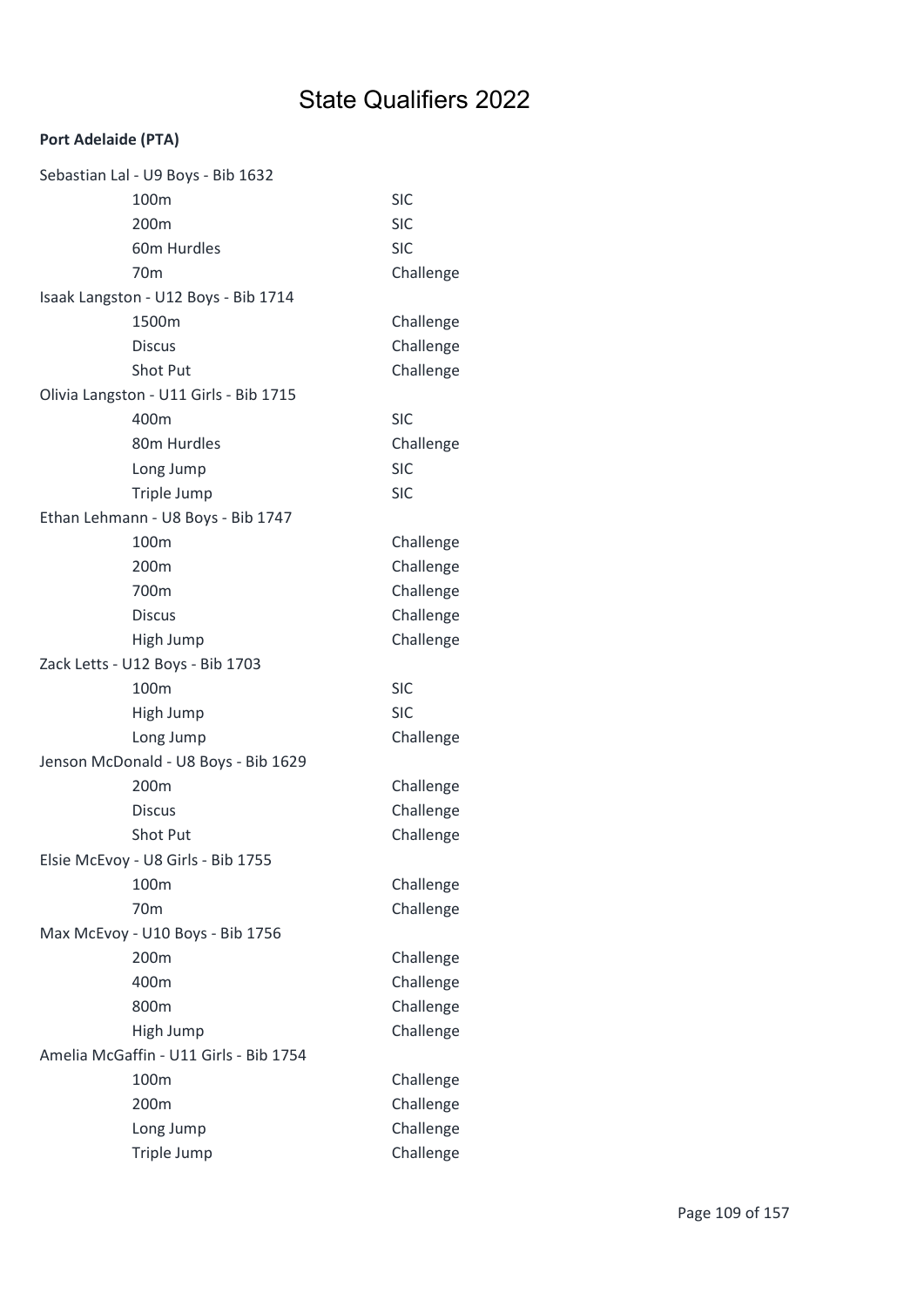| Emily McMullen - U14 Girls - Bib 1699 |            |
|---------------------------------------|------------|
| 200m Hurdles                          | <b>SIC</b> |
| <b>Discus</b>                         | <b>SIC</b> |
| High Jump                             | <b>SIC</b> |
| Javelin                               | <b>SIC</b> |
| Shot Put                              | <b>SIC</b> |
| James Nash - U15 Boys - Bib 1650      |            |
| 100m                                  | <b>SIC</b> |
| 200m                                  | <b>SIC</b> |
| 800m                                  | <b>SIC</b> |
| Long Jump                             | <b>SIC</b> |
| Triple Jump                           | <b>SIC</b> |
| Martin Nash - U13 Boys - Bib 1649     |            |
| 100m                                  | <b>SIC</b> |
| 400m                                  | <b>SIC</b> |
| 80m Hurdles                           | <b>SIC</b> |
| High Jump                             | <b>SIC</b> |
| Long Jump                             | Challenge  |
| Tavian Nash - U11 Boys - Bib 1648     |            |
| 100m                                  | Challenge  |
| 200 <sub>m</sub>                      | Challenge  |
| 80m Hurdles                           | Challenge  |
| <b>Discus</b>                         | Challenge  |
| Long Jump                             | Challenge  |
| Austin Ozols - U9 Boys - Bib 1634     |            |
| 200m                                  | Challenge  |
| 400m                                  | Challenge  |
| 800m                                  | Challenge  |
| Thomas Ozols - U11 Boys - Bib 1635    |            |
| 100m                                  | <b>SIC</b> |
| 200m                                  | <b>SIC</b> |
| 400m                                  | <b>SIC</b> |
| Long Jump                             | <b>SIC</b> |
| Shelby Paulson - U11 Girls - Bib 1710 |            |
| 1500m                                 | <b>SIC</b> |
| 800m                                  | <b>SIC</b> |
| Ashlee Porter - U16 Girls - Bib 1637  |            |
| 100m                                  | <b>SIC</b> |
| Long Jump                             | <b>SIC</b> |
| Chloe Porter - U16 Girls - Bib 1638   |            |
| 100m                                  | <b>SIC</b> |
| Triple Jump                           | <b>SIC</b> |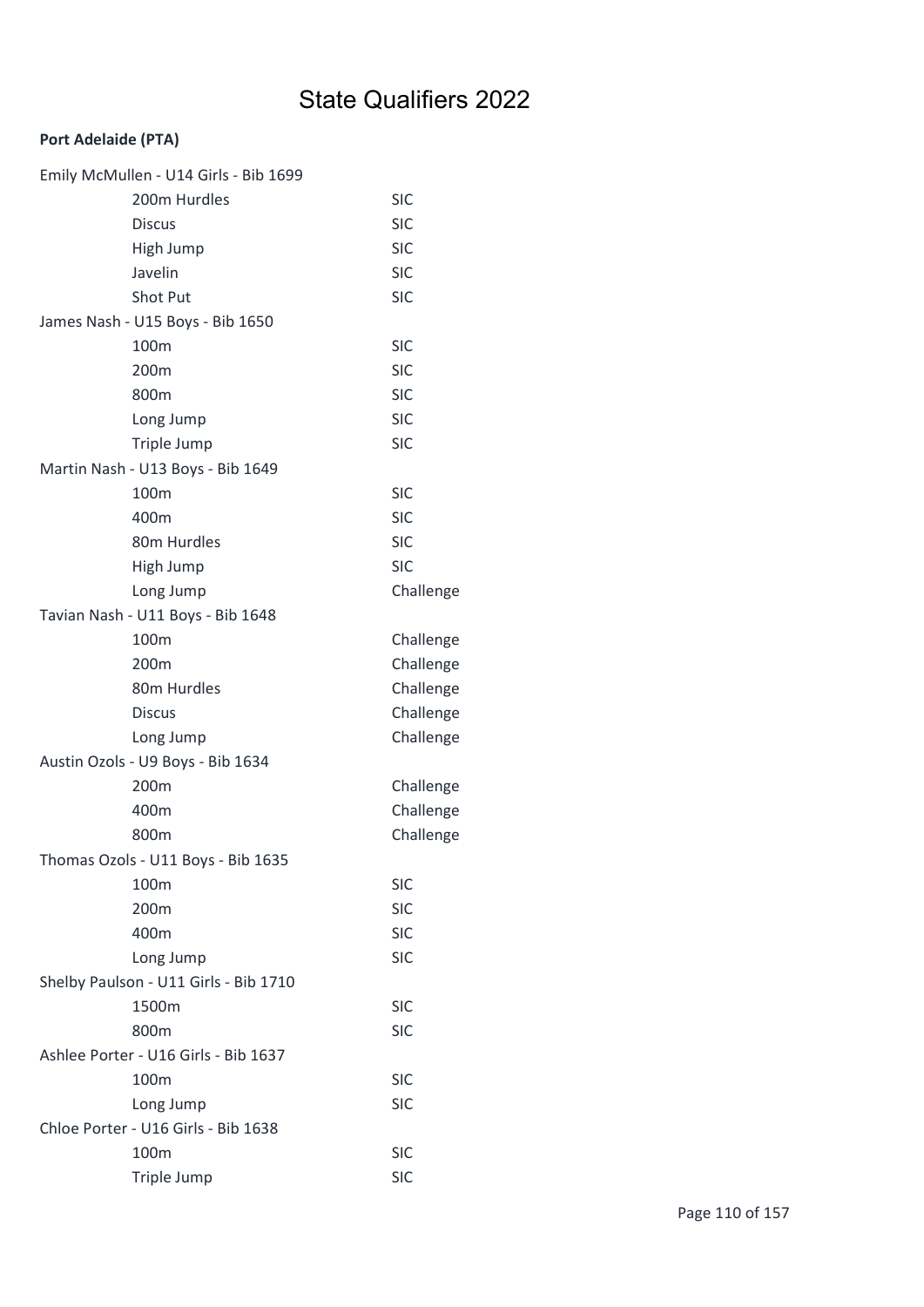| Jemma Porter - U12 Girls - Bib 1636   |            |
|---------------------------------------|------------|
| 100m                                  | Challenge  |
| 200 <sub>m</sub>                      | Challenge  |
| High Jump                             | Challenge  |
| Long Jump                             | Challenge  |
| Triple Jump                           | Challenge  |
| Ariana Prokos - U10 Girls - Bib 1871  |            |
| 100m                                  | <b>SIC</b> |
| 200m                                  | Challenge  |
| 70 <sub>m</sub>                       | <b>SIC</b> |
| Brayden Prokos - U15 Boys - Bib 1874  |            |
| 100m                                  | <b>SIC</b> |
| 200m                                  | <b>SIC</b> |
| 400m                                  | <b>SIC</b> |
| Pharrell Prokos - U13 Boys - Bib 1873 |            |
| 100m                                  | <b>SIC</b> |
| 200m                                  | <b>SIC</b> |
| High Jump                             | <b>SIC</b> |
| Susanna Prokos - U11 Girls - Bib 1872 |            |
| 100m                                  | <b>SIC</b> |
| 200 <sub>m</sub>                      | Challenge  |
| 80m Hurdles                           | <b>SIC</b> |
| Macie Rowe - U11 Girls - Bib 1667     |            |
| 100 <sub>m</sub>                      | Challenge  |
| 80m Hurdles                           | <b>SIC</b> |
| Nicole Seaman - U12 Girls - Bib 1736  |            |
| <b>Discus</b>                         | Challenge  |
| Javelin                               | Challenge  |
| Long Jump                             | Challenge  |
| Shot Put                              | Challenge  |
| Triple Jump                           | Challenge  |
| Jasper Sherma - U13 Boys - Bib 1753   |            |
| 1500m                                 | <b>SIC</b> |
| 800m                                  | <b>SIC</b> |
| Quinn Snook - U12 Boys - Bib 1719     |            |
| 100m                                  | Challenge  |
| <b>Discus</b>                         | Challenge  |
| High Jump                             | <b>SIC</b> |
| Long Jump                             | Challenge  |
| Triple Jump                           | Challenge  |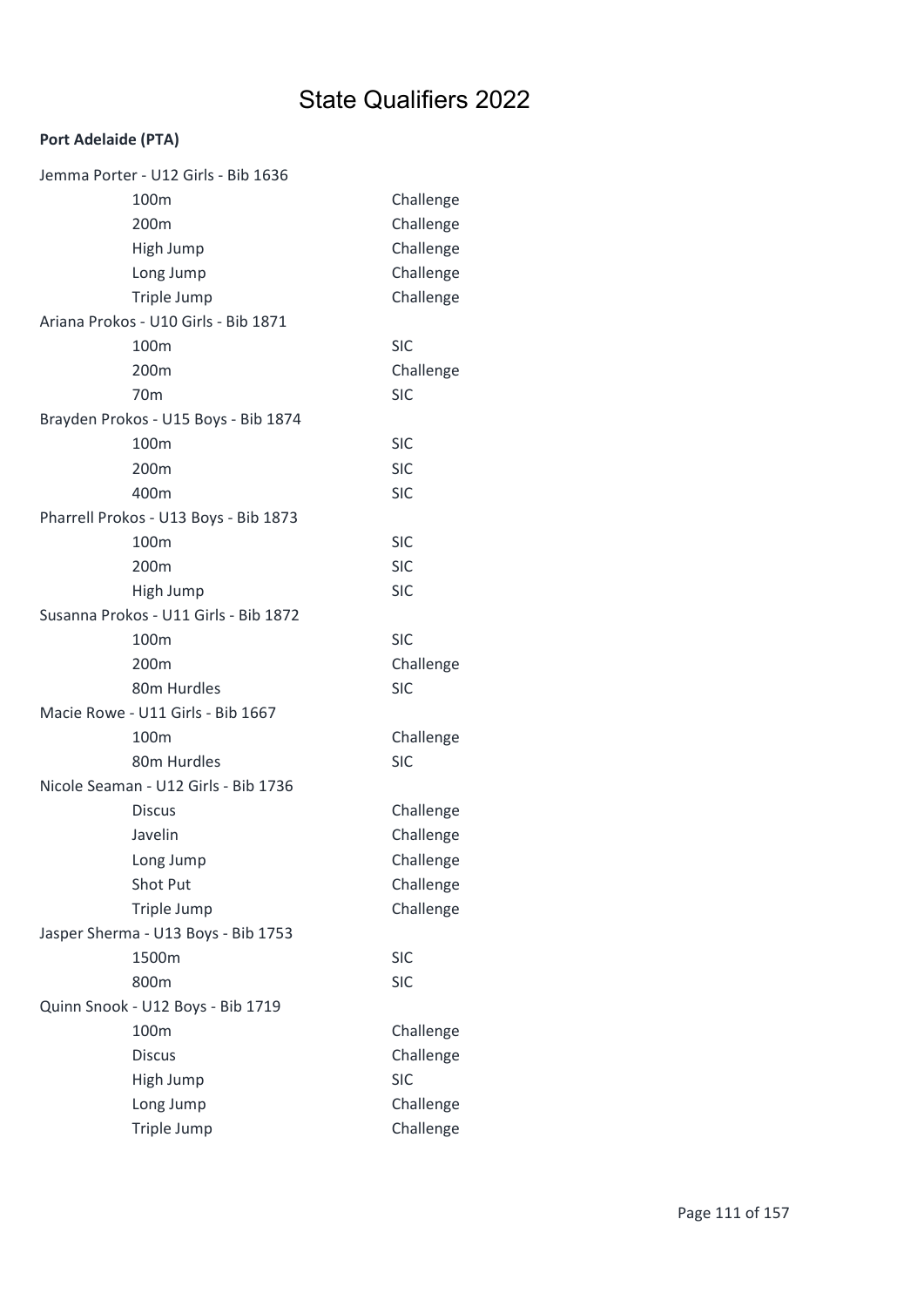| Scarlett Snook - U15 Girls - Bib 1742 |            |
|---------------------------------------|------------|
| 400m                                  | <b>SIC</b> |
| 800m                                  | <b>SIC</b> |
| Jackson Truong - U12 Boys - Bib 1762  |            |
| 100m                                  | Challenge  |
| 200m                                  | <b>SIC</b> |
| 800m                                  | <b>SIC</b> |
| 80 <sub>m</sub> Hurdles               | Challenge  |
| Long Jump                             | Challenge  |
| Alanah Ueding - U12 Girls - Bib 1645  |            |
| 100m                                  | Challenge  |
| 200m                                  | Challenge  |
| High Jump                             | Challenge  |
| Long Jump                             | Challenge  |
| Triple Jump                           | <b>SIC</b> |
| Julia Watson - U15 Girls - Bib 1709   |            |
| 90 <sub>m</sub> Hurdles               | <b>SIC</b> |
| Javelin                               | <b>SIC</b> |
| Long Jump                             | <b>SIC</b> |
| Triple Jump                           | <b>SIC</b> |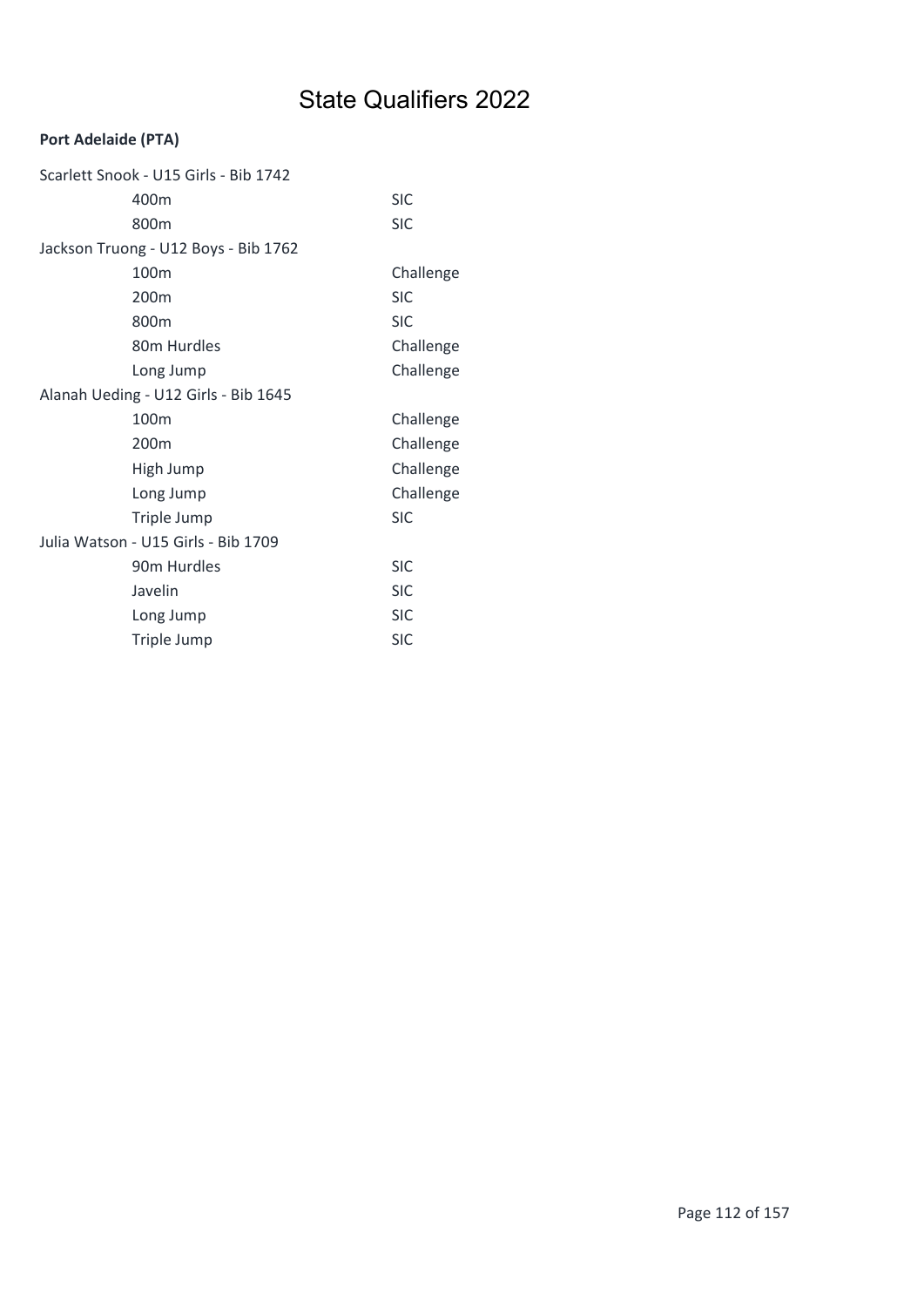### Port Lincoln (PTL)

| Shadley Coffin - U9 Boys - Bib 1522  |            |
|--------------------------------------|------------|
| 100m                                 | <b>SIC</b> |
| 200m                                 | <b>SIC</b> |
| 60m Hurdles                          | <b>SIC</b> |
| High Jump                            | <b>SIC</b> |
| Harlee Freeman - U10 Boys - Bib 1495 |            |
| 100m                                 | <b>SIC</b> |
| 200 <sub>m</sub>                     | <b>SIC</b> |
| 60m Hurdles                          | <b>SIC</b> |
| 70 <sub>m</sub>                      | <b>SIC</b> |
| Long Jump                            | <b>SIC</b> |
| Shiloh Freeman - U8 Girls - Bib 1494 |            |
| 100m                                 | Challenge  |
| 200m                                 | Challenge  |
| 60m Hurdles                          | Challenge  |
| 70 <sub>m</sub>                      | Challenge  |
| Long Jump                            | Challenge  |
| Jaxon Millard - U15 Boys - Bib 1504  |            |
| 100m                                 | <b>SIC</b> |
| 300m Hurdles                         | <b>SIC</b> |
| High Jump                            | <b>SIC</b> |
| Long Jump                            | <b>SIC</b> |
| Triple Jump                          | <b>SIC</b> |
| Luke Ramsey - U11 Boys - Bib 1535    |            |
| 100m                                 | <b>SIC</b> |
| 200m                                 | <b>SIC</b> |
| 400m                                 | <b>SIC</b> |
| 800m                                 | <b>SIC</b> |
| Shot Put                             | <b>SIC</b> |
| Brigit Taheny - U10 Girls - Bib 1491 |            |
| 100m                                 | <b>SIC</b> |
| 70 <sub>m</sub>                      | <b>SIC</b> |
| High Jump                            | <b>SIC</b> |
| Long Jump                            | <b>SIC</b> |
| Shot Put                             | <b>SIC</b> |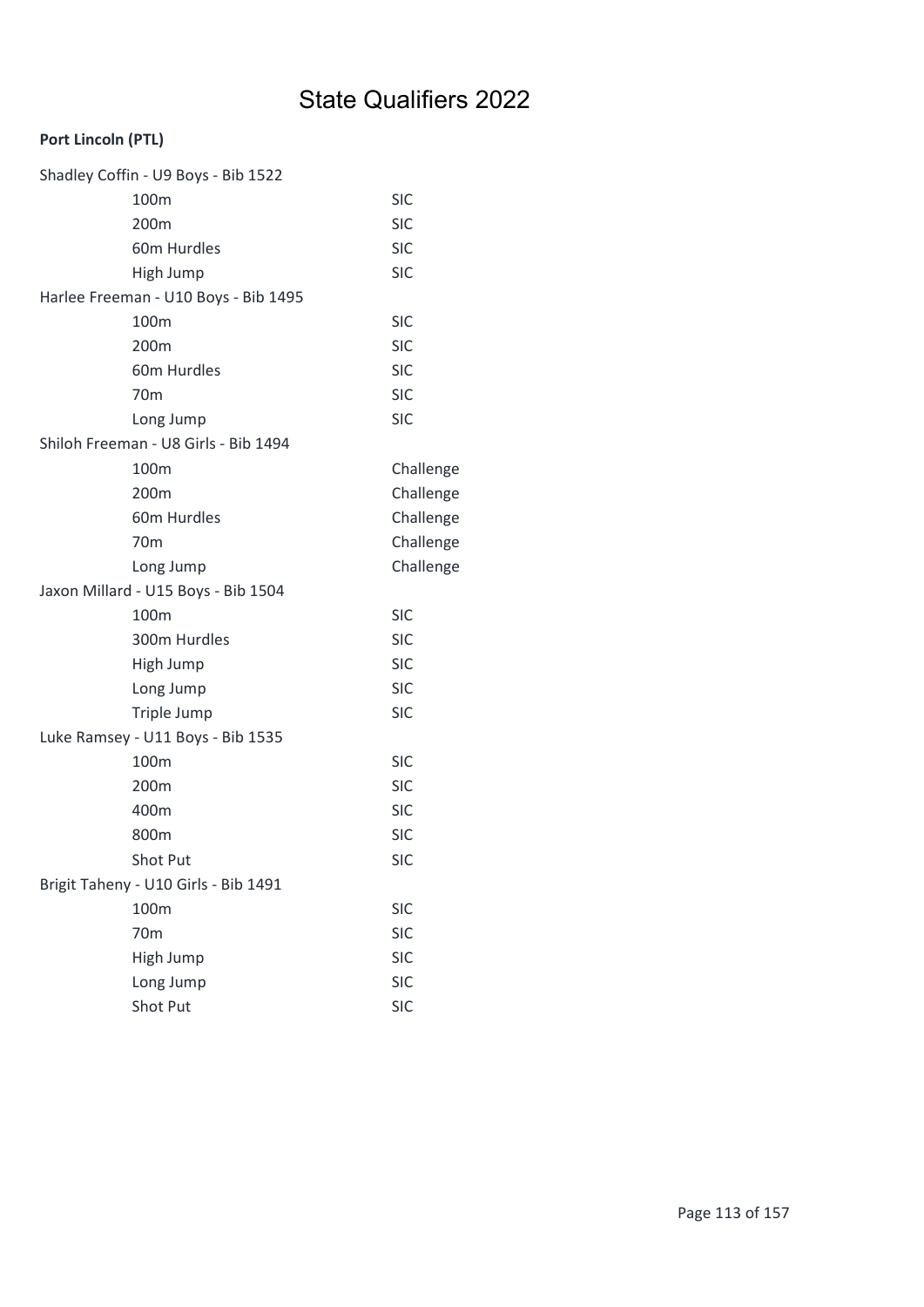### Reynella East (RED)

| Jacob Barca - U10 Boys - Bib 1419              |            |
|------------------------------------------------|------------|
| 1100m Walk                                     | <b>SIC</b> |
| 800m                                           | Challenge  |
| <b>Discus</b>                                  | Challenge  |
| High Jump                                      | Challenge  |
| Long Jump                                      | Challenge  |
| Harrison Barrett - U9 Boys - Bib 1482          |            |
| 100m                                           | Challenge  |
| 400m                                           | Challenge  |
| 800m                                           | Challenge  |
| High Jump                                      | Challenge  |
| Lily Barrett - U11 Girls - Bib 1448            |            |
| 100m                                           | Challenge  |
| 200m                                           | Challenge  |
| High Jump                                      | Challenge  |
| Triple Jump                                    | Challenge  |
| Calen Buckle - U11 Boys - Bib 6348             |            |
| 1500m                                          | <b>SIC</b> |
| High Jump                                      | Challenge  |
| Javelin                                        | Challenge  |
| Dustin Harrison-Mcpherson - U9 Boys - Bib 1437 |            |
| 700m Walk                                      | <b>SIC</b> |
| High Jump                                      | Challenge  |
| Shot Put                                       | Challenge  |
| Alexis Hayles - U11 Girls - Bib 852            |            |
| 1100m Walk                                     | <b>SIC</b> |
| Gabriel Mathew - U11 Boys - Bib 1464           |            |
| 200m                                           | Challenge  |
| 80m Hurdles                                    | Challenge  |
| Javelin                                        | Challenge  |
| Michaela Mathew - U9 Girls - Bib 1463          |            |
| 60m Hurdles                                    | Challenge  |
| Long Jump                                      | Challenge  |
| <b>Shot Put</b>                                | Challenge  |
| Edward McEwan - U15 Boys - Bib 6350            |            |
| 400m                                           | <b>SIC</b> |
| Long Jump                                      | <b>SIC</b> |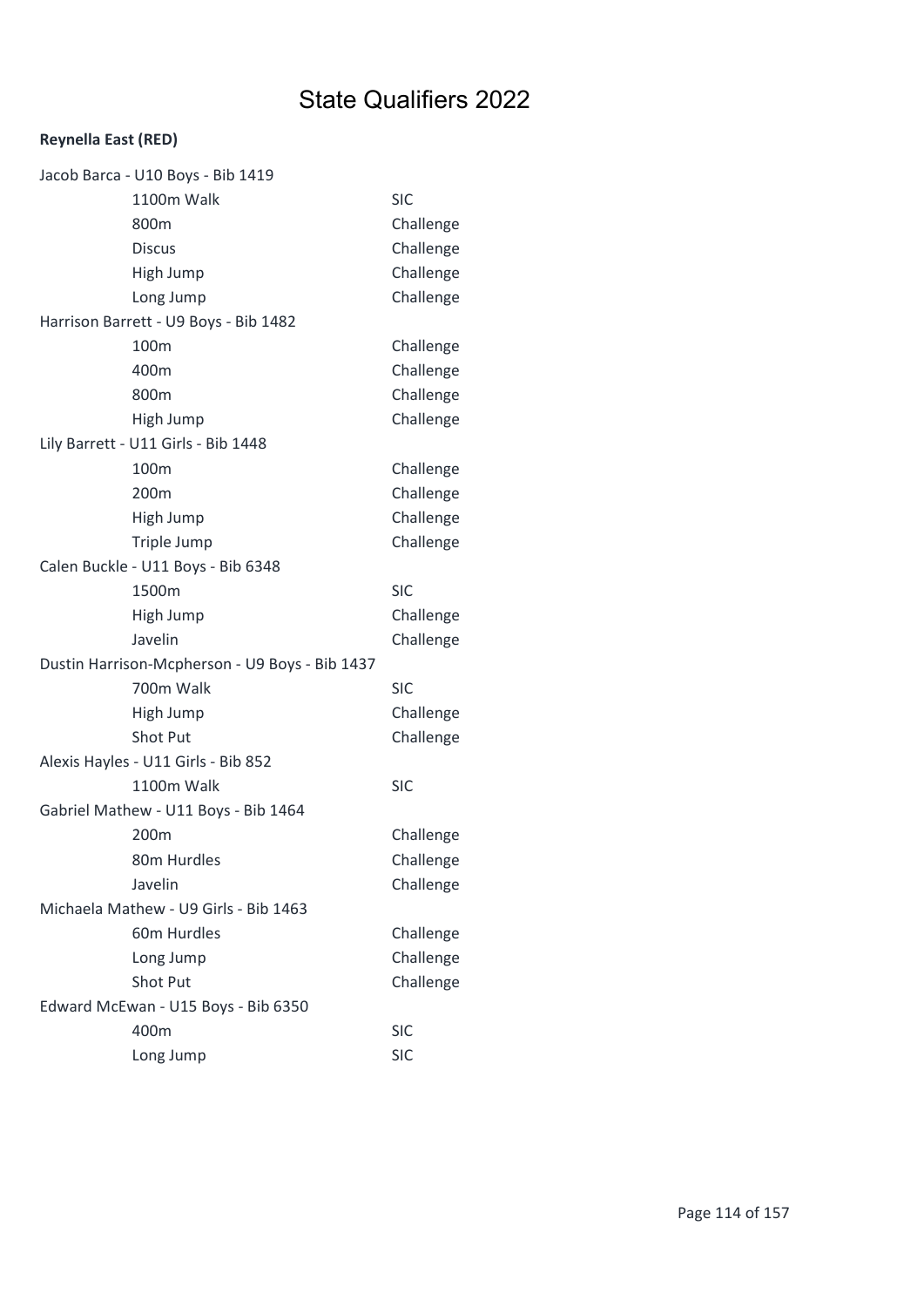### Reynella East (RED)

| Gerard McGinley - U13 Boys - Bib 1449 |            |
|---------------------------------------|------------|
| 200m Hurdles                          | SIC        |
| <b>Discus</b>                         | <b>SIC</b> |
| Long Jump                             | Challenge  |
| <b>Shot Put</b>                       | <b>SIC</b> |
| Triple Jump                           | SIC        |
| Jan McGinley - U17 Boys - Bib 1450    |            |
| 300m Hurdles                          | <b>SIC</b> |
| <b>Discus</b>                         | <b>SIC</b> |
| Javelin                               | SIC        |
| <b>Shot Put</b>                       | <b>SIC</b> |
| Triple Jump                           | <b>SIC</b> |
| Amber Pfeiffer - U11 Girls - Bib 853  |            |
| 400m                                  | Challenge  |
| 80m Hurdles                           | Challenge  |
| Long Jump                             | SIC        |
| Tyler Ward - U14 Boys - Bib 1409      |            |
| 200m                                  | <b>SIC</b> |
| 200m Hurdles                          | <b>SIC</b> |
| <b>Discus</b>                         | SIC        |
| <b>Shot Put</b>                       | SIC        |
| Darcy Wilson - U8 Boys - Bib 1441     |            |
| High Jump                             | Challenge  |
| Shot Put                              | Challenge  |
| Flynn Wilson - U11 Boys - Bib 1442    |            |
| High Jump                             | Challenge  |
| Shot Put                              | Challenge  |
| Riley Wilson - U13 Boys - Bib 1443    |            |
| 100m                                  | <b>SIC</b> |
| High Jump                             | <b>SIC</b> |
| Long Jump                             | SIC        |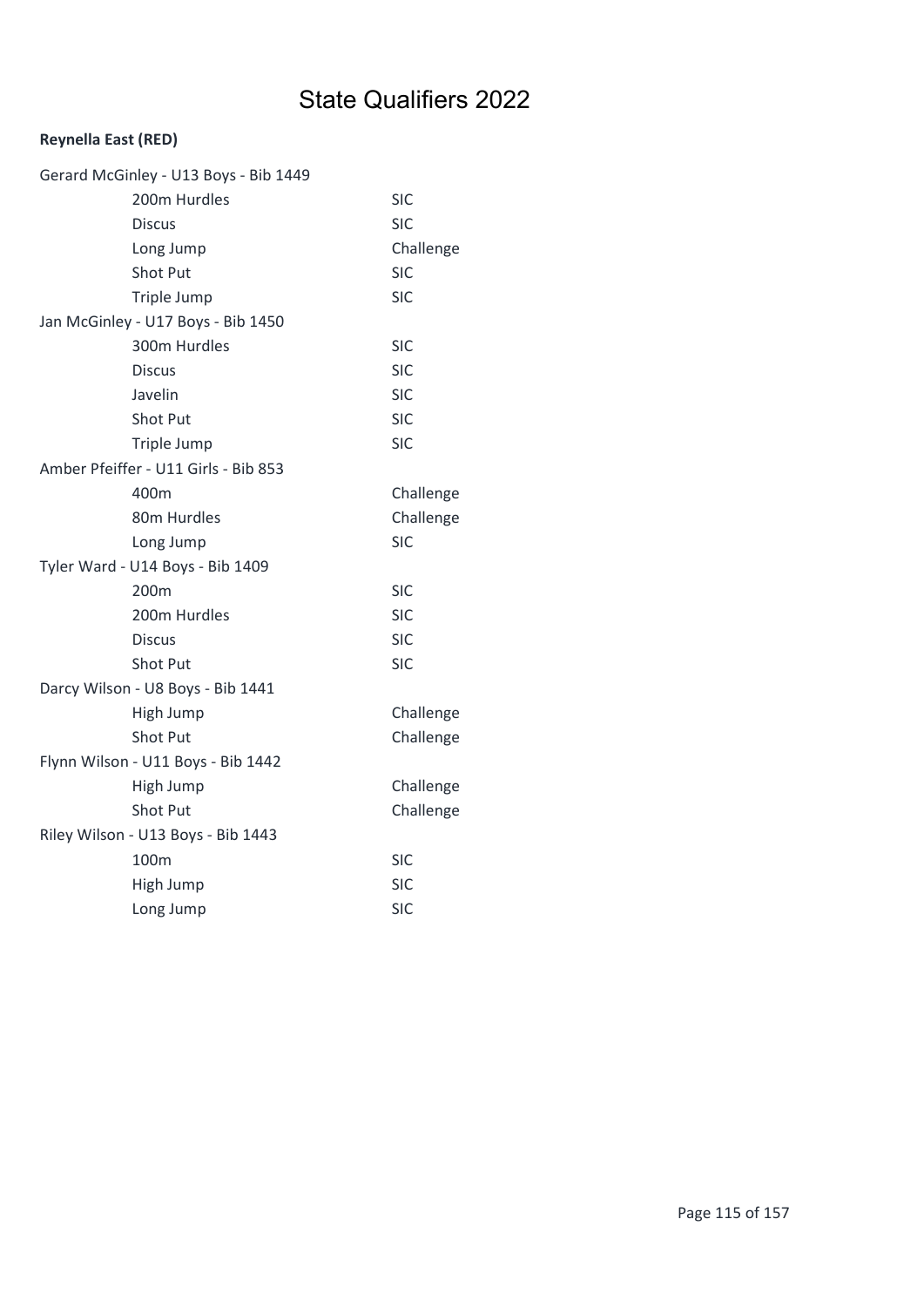### Riverland: Barmera (RIB)

| Phoenix Jackson - U13 Boys - Bib 1376 |            |
|---------------------------------------|------------|
| 100 <sub>m</sub>                      | <b>SIC</b> |
| 200 <sub>m</sub>                      | <b>SIC</b> |
| Long Jump                             | <b>SIC</b> |
| <b>Shot Put</b>                       | <b>SIC</b> |
| Triple Jump                           | <b>SIC</b> |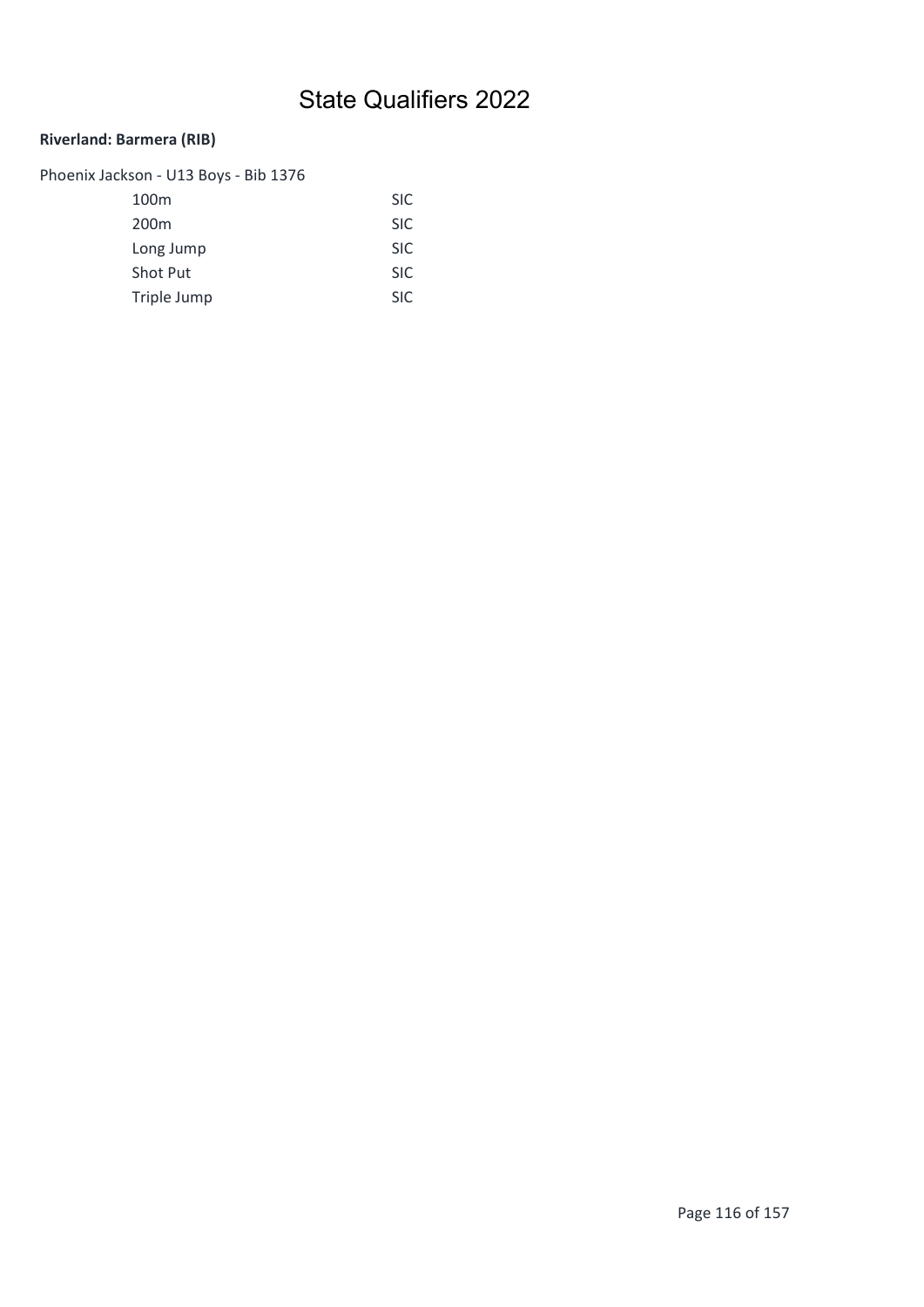| Ayo Adejoro - U15 Girls - Bib 7102     |            |
|----------------------------------------|------------|
| 100m                                   | <b>SIC</b> |
| 200m                                   | <b>SIC</b> |
| 300m Hurdles                           | <b>SIC</b> |
| Triple Jump                            | <b>SIC</b> |
| Matthew Boothby - U11 Boys - Bib 1265  |            |
| 100m                                   | Challenge  |
| 1100m Walk                             | <b>SIC</b> |
| High Jump                              | <b>SIC</b> |
| Javelin                                | <b>SIC</b> |
| Triple Jump                            | <b>SIC</b> |
| Chloe Carr - U9 Girls - Bib 6297       |            |
| 100m                                   | <b>SIC</b> |
| 200 <sub>m</sub>                       | <b>SIC</b> |
| 400m                                   | <b>SIC</b> |
| 60m Hurdles                            | <b>SIC</b> |
| Long Jump                              | <b>SIC</b> |
| Luke Carr - U11 Boys - Bib 6298        |            |
| 200m                                   | <b>SIC</b> |
| 400m                                   | <b>SIC</b> |
| 80m Hurdles                            | <b>SIC</b> |
| Long Jump                              | <b>SIC</b> |
| Triple Jump                            | <b>SIC</b> |
| Cobey Davis - U14 Boys - Bib 1289      |            |
| 100m                                   | <b>SIC</b> |
| 200m Hurdles                           | <b>SIC</b> |
| 90m Hurdles                            | <b>SIC</b> |
| Long Jump                              | <b>SIC</b> |
| Triple Jump                            | <b>SIC</b> |
| Jackson Eastwood - U15 Boys - Bib 1203 |            |
| 1500m Walk                             | <b>SIC</b> |
| <b>Discus</b>                          | <b>SIC</b> |
| Javelin                                | <b>SIC</b> |
| Long Jump                              | <b>SIC</b> |
| Shot Put                               | <b>SIC</b> |
| Callum Freundt - U10 Boys - Bib 1253   |            |
| 200m                                   | Challenge  |
| 800m                                   | Challenge  |
| Liam Freundt - U13 Boys - Bib 1254     |            |
| 1500m Walk                             | <b>SIC</b> |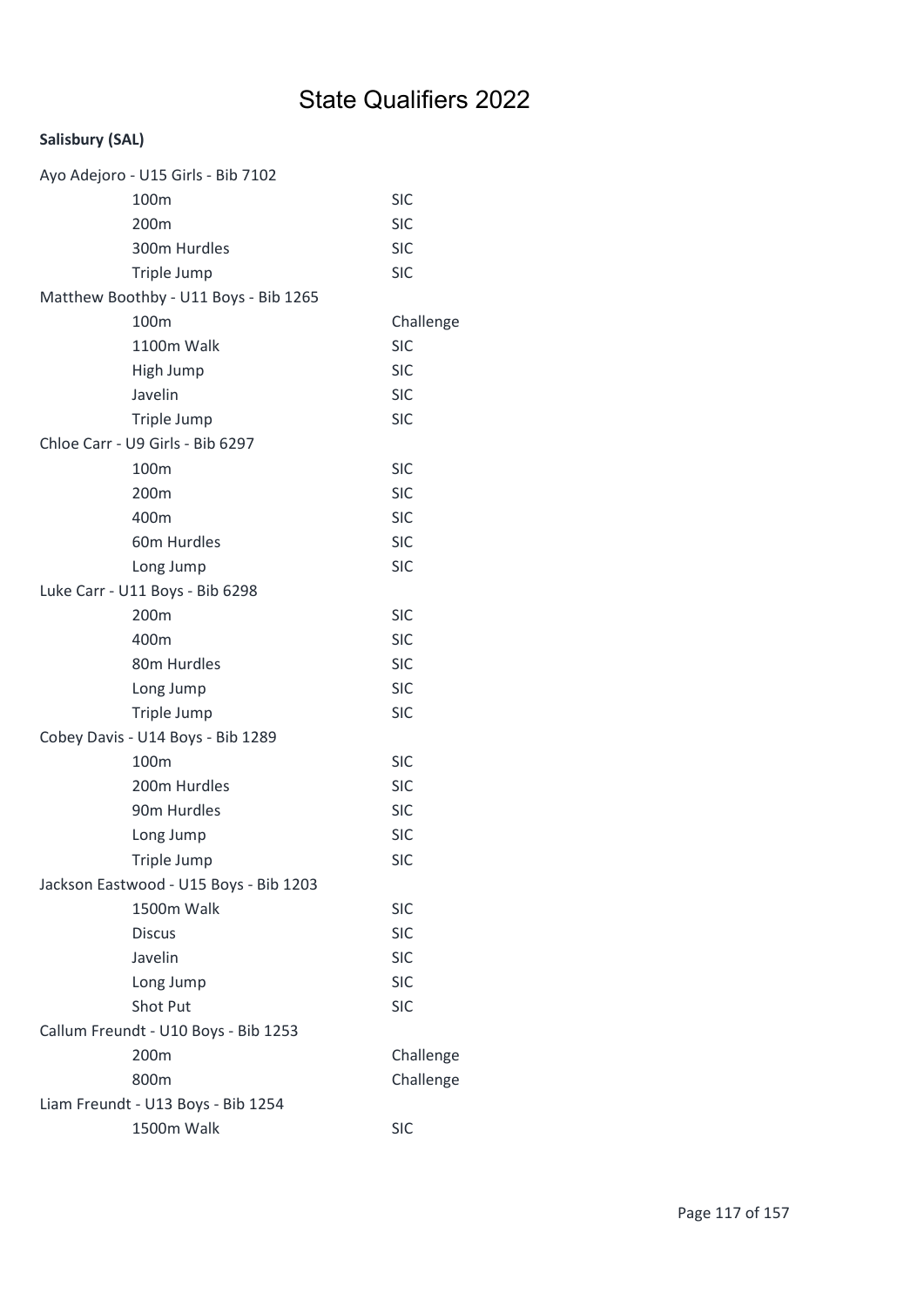| Zachery Freundt - U10 Boys - Bib 1252   |            |
|-----------------------------------------|------------|
| 100m                                    | Challenge  |
| 1100m Walk                              | <b>SIC</b> |
| 200m                                    | Challenge  |
| 400m                                    | Challenge  |
| 800m                                    | Challenge  |
| Elliot Gauci - U12 Boys - Bib 1234      |            |
| <b>Discus</b>                           | <b>SIC</b> |
| Javelin                                 | <b>SIC</b> |
| <b>Shot Put</b>                         | <b>SIC</b> |
| Aaliah Giacopini - U13 Girls - Bib 1202 |            |
| 100m                                    | <b>SIC</b> |
| 1500m Walk                              | <b>SIC</b> |
| <b>Discus</b>                           | Challenge  |
| Triple Jump                             | <b>SIC</b> |
| Joshua Groom - U9 Boys - Bib 1188       |            |
| 700m Walk                               | <b>SIC</b> |
| 800m                                    | Challenge  |
| Shot Put                                | Challenge  |
| Jordan Harris - U9 Boys - Bib 1244      |            |
| 100m                                    | Challenge  |
| 400m                                    | Challenge  |
| 70 <sub>m</sub>                         | Challenge  |
| <b>Discus</b>                           | Challenge  |
| Shot Put                                | Challenge  |
| Teanah Harris - U10 Girls - Bib 1245    |            |
| 1100m Walk                              | <b>SIC</b> |
| 200m                                    | <b>SIC</b> |
| 400m                                    | <b>SIC</b> |
| Long Jump                               | <b>SIC</b> |
| <b>Shot Put</b>                         | <b>SIC</b> |
| Chloe Heath - U13 Girls - Bib 1151      |            |
| <b>Discus</b>                           | <b>SIC</b> |
| Javelin                                 | <b>SIC</b> |
| <b>Shot Put</b>                         | <b>SIC</b> |
| Scarlet Heitmann - U13 Girls - Bib 1182 |            |
| 200m Hurdles                            | <b>SIC</b> |
| 80m Hurdles                             | <b>SIC</b> |
| <b>Discus</b>                           | <b>SIC</b> |
| Javelin                                 | <b>SIC</b> |
| Shot Put                                | <b>SIC</b> |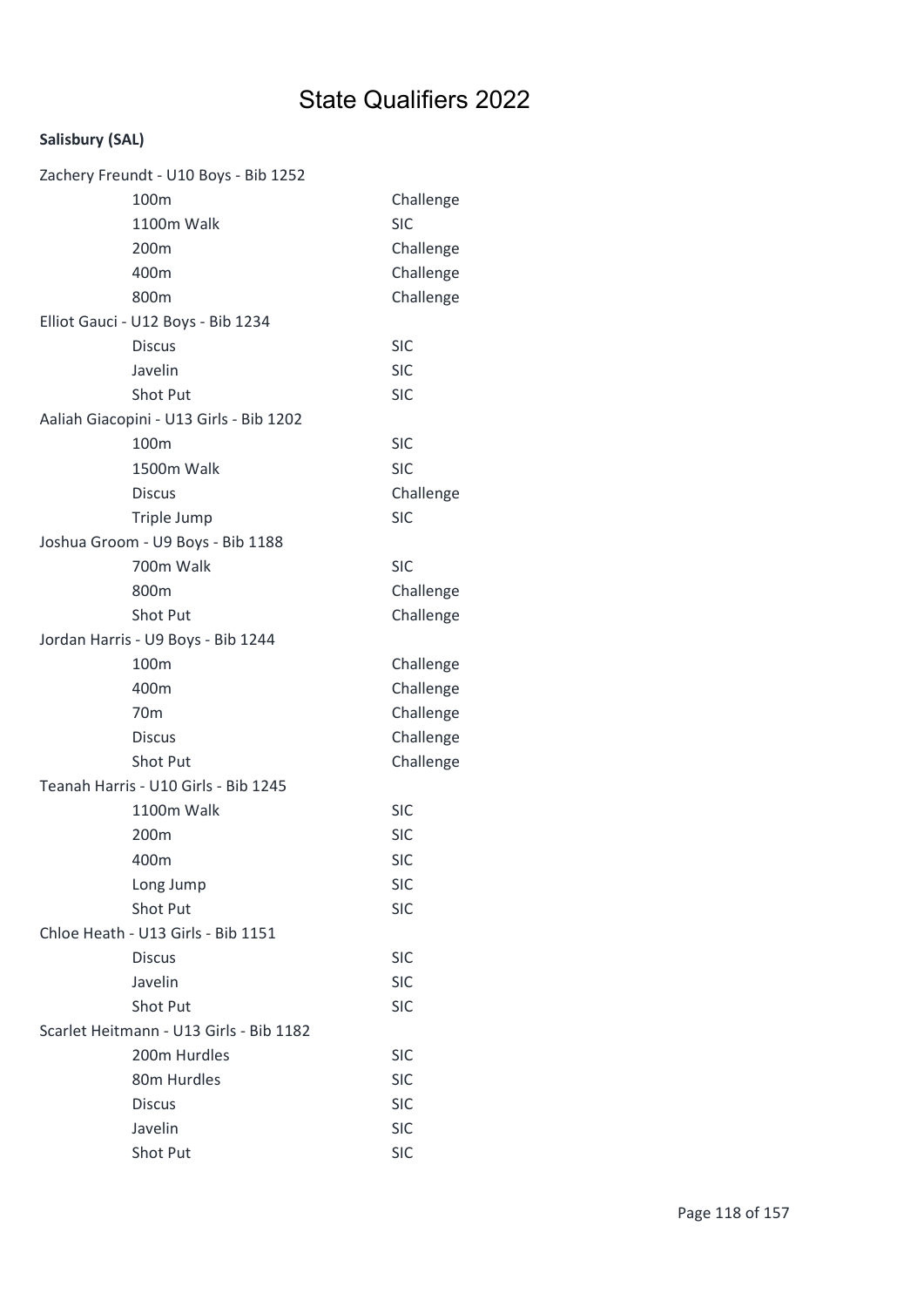| Taylah Heitmann - U11 Girls - Bib 1181 |            |
|----------------------------------------|------------|
| 1500m                                  | <b>SIC</b> |
| 200m                                   | <b>SIC</b> |
| 80m Hurdles                            | <b>SIC</b> |
| Javelin                                | <b>SIC</b> |
| Long Jump                              | Challenge  |
| Riley Hill - U11 Boys - Bib 1211       |            |
| 1100m Walk                             | <b>SIC</b> |
| <b>Discus</b>                          | Challenge  |
| High Jump                              | Challenge  |
| Javelin                                | <b>SIC</b> |
| Shot Put                               | <b>SIC</b> |
| Lachlan Horstmann - U8 Boys - Bib 1193 |            |
| 60m Hurdles                            | Challenge  |
| <b>Discus</b>                          | Challenge  |
| Hayley Kemp - U9 Girls - Bib 1228      |            |
| 100m                                   | Challenge  |
| 400m                                   | Challenge  |
| 70 <sub>m</sub>                        | Challenge  |
| Long Jump                              | Challenge  |
| Thomas Kemp - U15 Boys - Bib 1229      |            |
| 1500m                                  | <b>SIC</b> |
| 800m                                   | <b>SIC</b> |
| Alphons Kiran - U10 Boys - Bib 1276    |            |
| 100m                                   | Challenge  |
| 60m Hurdles                            | <b>SIC</b> |
| 70m                                    | Challenge  |
| High Jump                              | <b>SIC</b> |
| Long Jump                              | <b>SIC</b> |
| Ethan Knott - U11 Boys - Bib 1153      |            |
| <b>Discus</b>                          | <b>SIC</b> |
| Javelin                                | <b>SIC</b> |
| <b>Shot Put</b>                        | <b>SIC</b> |
| Jackson Knott - U13 Boys - Bib 1154    |            |
| Javelin                                | <b>SIC</b> |
| Aanika Kumar - U13 Girls - Bib 1166    |            |
| 1500m                                  | Challenge  |
| 200m                                   | Challenge  |
| 400m                                   | Challenge  |
| 800m                                   | Challenge  |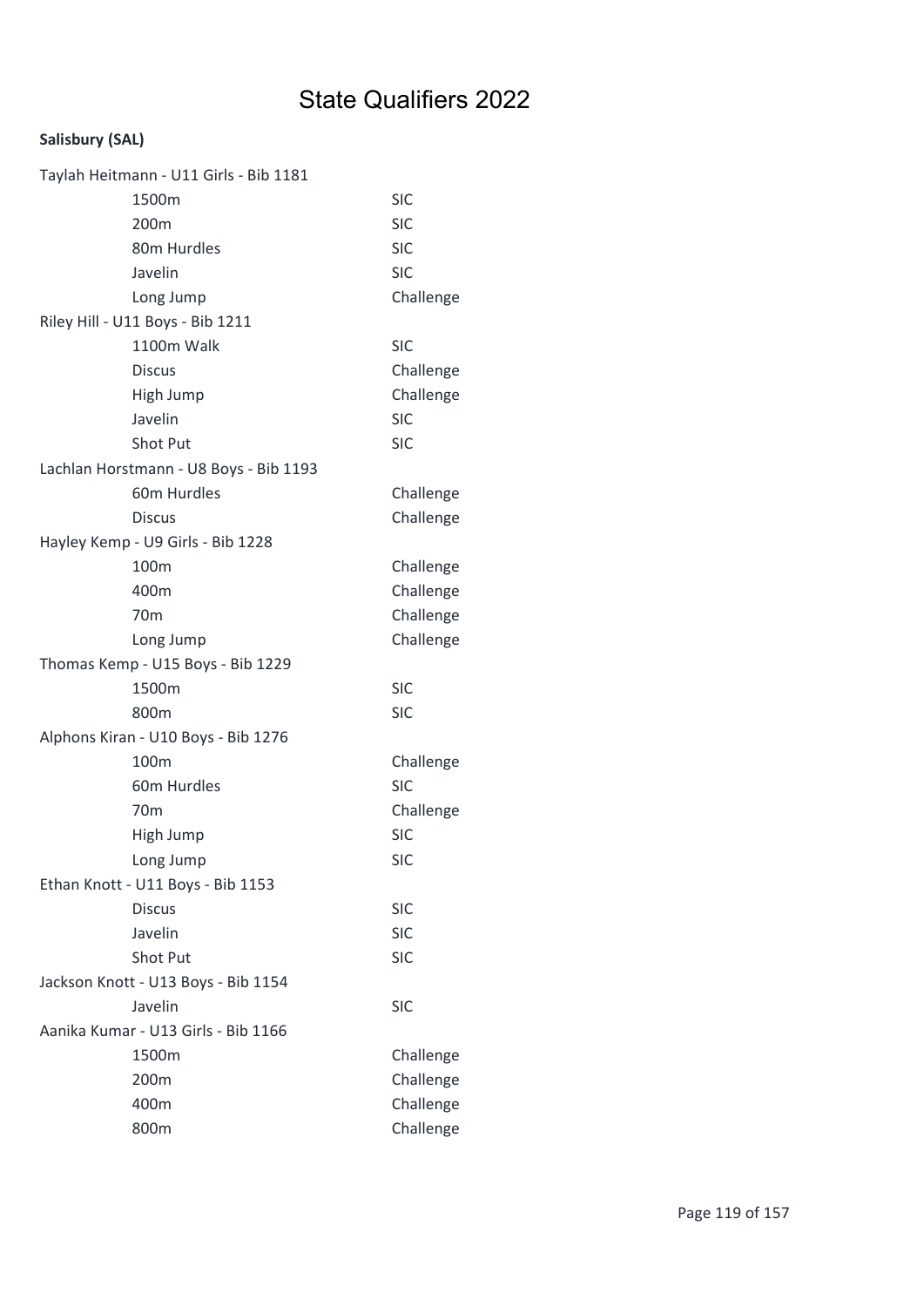| Aarnav Kumar - U10 Boys - Bib 1165     |            |
|----------------------------------------|------------|
| 100m                                   | <b>SIC</b> |
| 200m                                   | <b>SIC</b> |
| 400m                                   | <b>SIC</b> |
| 70 <sub>m</sub>                        | <b>SIC</b> |
| 800m                                   | Challenge  |
| Josaea Latu - U12 Boys - Bib 1270      |            |
| <b>Discus</b>                          | <b>SIC</b> |
| <b>Shot Put</b>                        | <b>SIC</b> |
| Ella Litchfield - U15 Girls - Bib 1286 |            |
| 1500m Walk                             | <b>SIC</b> |
| 200m                                   | <b>SIC</b> |
| Javelin                                | <b>SIC</b> |
| Long Jump                              | <b>SIC</b> |
| Triple Jump                            | <b>SIC</b> |
| Maddison Mason - U9 Girls - Bib 1198   |            |
| 700m Walk                              | <b>SIC</b> |
| <b>Discus</b>                          | Challenge  |
| High Jump                              | Challenge  |
| Long Jump                              | Challenge  |
| Shot Put                               | <b>SIC</b> |
| Oliver Mason - U13 Boys - Bib 1199     |            |
| 200m                                   | <b>SIC</b> |
| 200m Hurdles                           | <b>SIC</b> |
| 400m                                   | Challenge  |
| <b>Discus</b>                          | <b>SIC</b> |
| Triple Jump                            | Challenge  |
| Tory Milburn - U13 Boys - Bib 1179     |            |
| 200 <sub>m</sub>                       | SIC        |
| 200m Hurdles                           | <b>SIC</b> |
| 80m Hurdles                            | <b>SIC</b> |
| Javelin                                | <b>SIC</b> |
| Triple Jump                            | Challenge  |
| Anthony Miller - U9 Boys - Bib 1223    |            |
| Shot Put                               | <b>SIC</b> |
| Mitchell Moffat - U12 Boys - Bib 1246  |            |
| 100m                                   | <b>SIC</b> |
| 200m                                   | <b>SIC</b> |
| Long Jump                              | Challenge  |
| Shot Put                               | Challenge  |
| Triple Jump                            | <b>SIC</b> |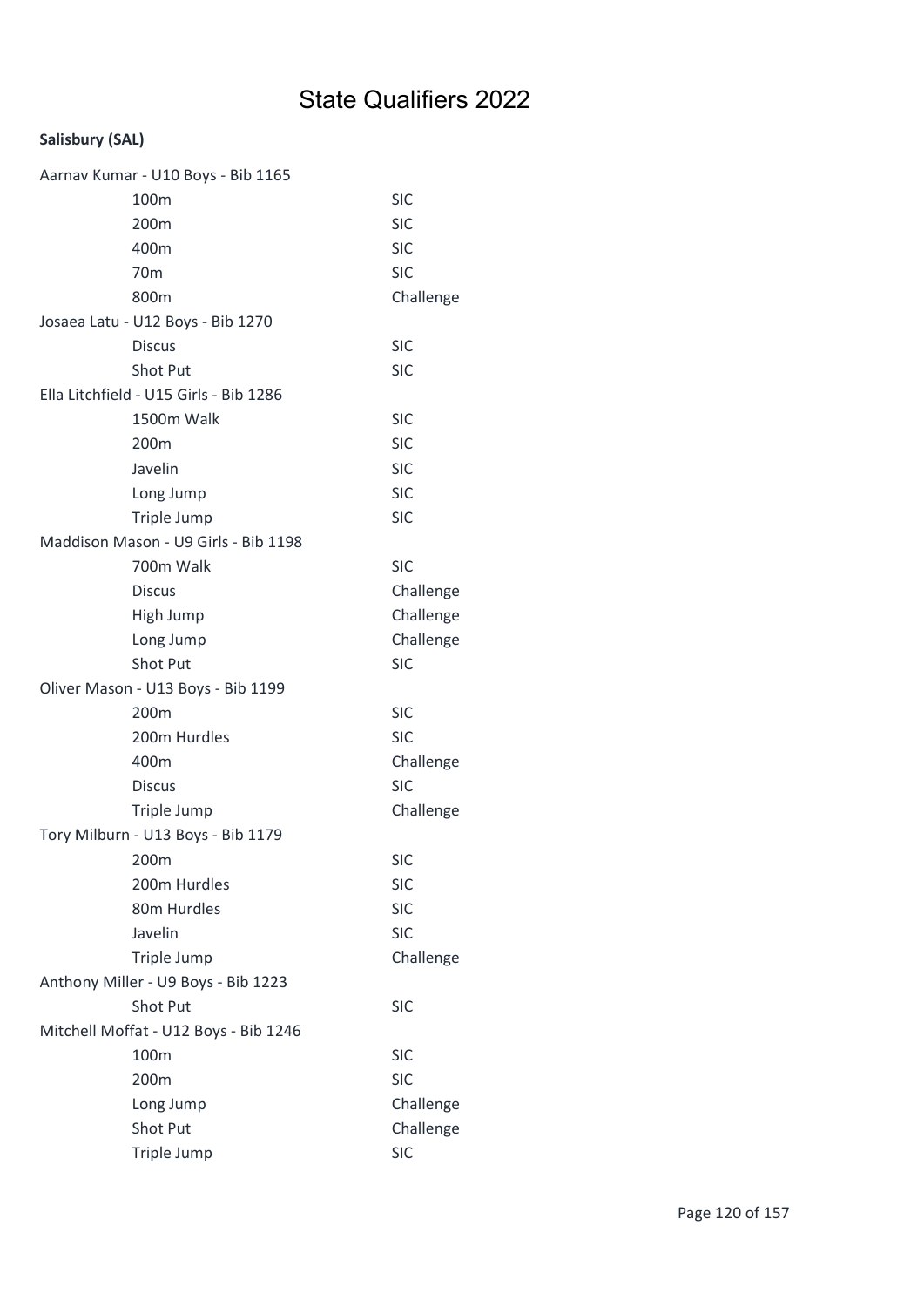| Romero Morris-Valdez - U16 Boys - Bib 6291  |            |
|---------------------------------------------|------------|
| 200m                                        | <b>SIC</b> |
| Long Jump                                   | <b>SIC</b> |
| Jack Power - U11 Boys - Bib 1168            |            |
| 80m Hurdles                                 | <b>SIC</b> |
| High Jump                                   | <b>SIC</b> |
| Javelin                                     | <b>SIC</b> |
| Long Jump                                   | <b>SIC</b> |
| Triple Jump                                 | <b>SIC</b> |
| Lyndon Power - U9 Boys - Bib 1167           |            |
| 100m                                        | <b>SIC</b> |
| 60m Hurdles                                 | <b>SIC</b> |
| <b>Discus</b>                               | <b>SIC</b> |
| Long Jump                                   | Challenge  |
| Aiden Radlett - U15 Boys - Bib 1237         |            |
| <b>Discus</b>                               | <b>SIC</b> |
| Javelin                                     | <b>SIC</b> |
| Long Jump                                   | <b>SIC</b> |
| Shot Put                                    | <b>SIC</b> |
| Triple Jump                                 | <b>SIC</b> |
| Connor Ratcliffe - U9 Boys - Bib 1162       |            |
| 60m Hurdles                                 | <b>SIC</b> |
| 70 <sub>m</sub>                             | <b>SIC</b> |
| 700m Walk                                   | <b>SIC</b> |
| Long Jump                                   | <b>SIC</b> |
| Shot Put                                    | <b>SIC</b> |
| Kai Skuse - U13 Boys - Bib 1290             |            |
| 100m                                        | Challenge  |
| High Jump                                   | <b>SIC</b> |
| Long Jump                                   | <b>SIC</b> |
| Triple Jump                                 | <b>SIC</b> |
| Charlotte Solotuchin - U13 Girls - Bib 1207 |            |
| <b>Discus</b>                               | Challenge  |
| Talan Solotuchin - U12 Boys - Bib 1208      |            |
| 1500m                                       | <b>SIC</b> |
| 800m                                        | Challenge  |
| Tayla Solotuchin - U10 Girls - Bib 1209     |            |
| 1100m Walk                                  | <b>SIC</b> |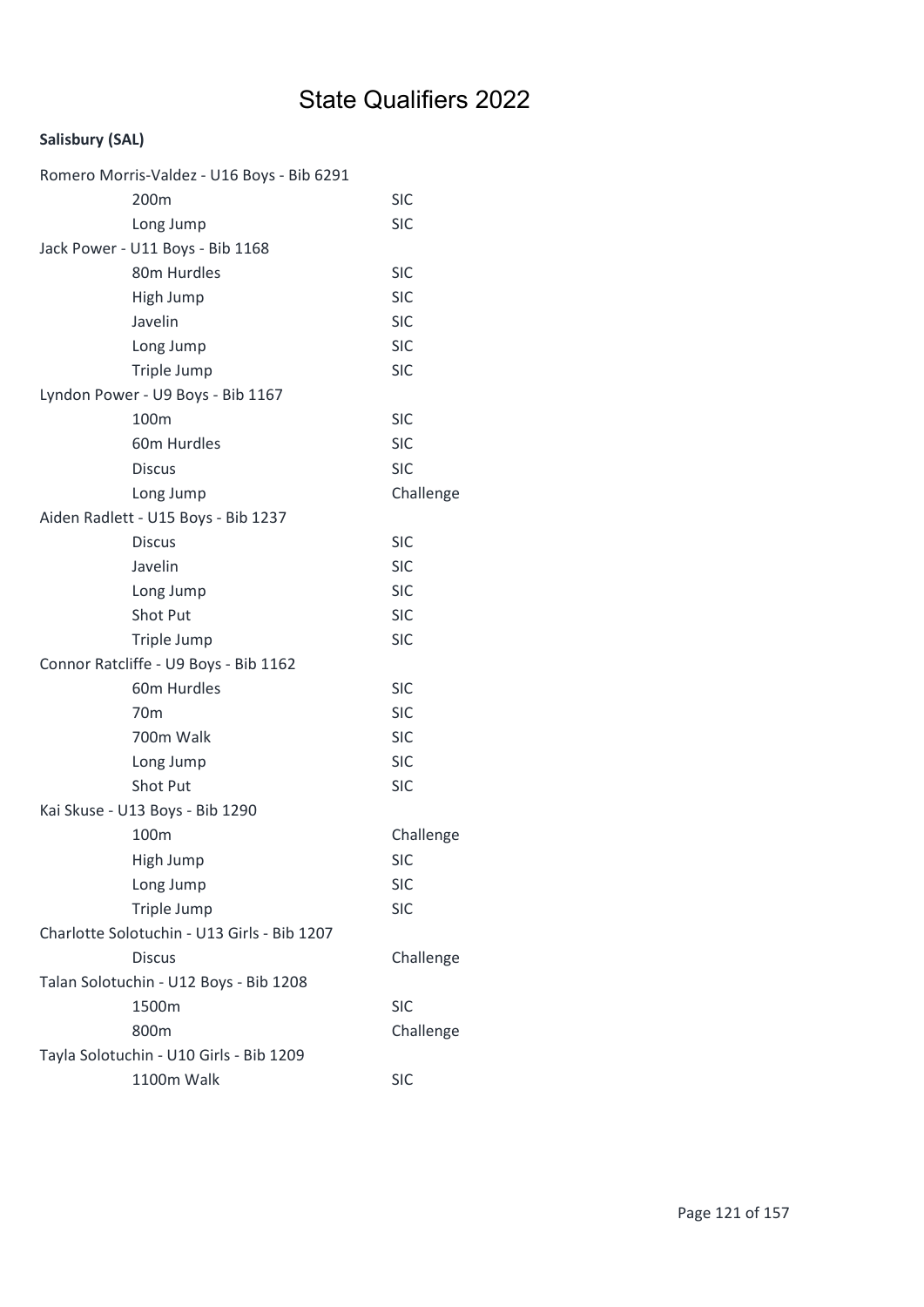| Jayden Spalding - U14 Boys - Bib 1197  |            |
|----------------------------------------|------------|
| 100m                                   | <b>SIC</b> |
| <b>Discus</b>                          | <b>SIC</b> |
| Javelin                                | <b>SIC</b> |
| Long Jump                              | <b>SIC</b> |
| <b>Shot Put</b>                        | <b>SIC</b> |
| Malika Spalding - U10 Girls - Bib 1196 |            |
| 60m Hurdles                            | Challenge  |
| 70 <sub>m</sub>                        | Challenge  |
| <b>Discus</b>                          | <b>SIC</b> |
| Long Jump                              | Challenge  |
| <b>Shot Put</b>                        | <b>SIC</b> |
| Ashton Stock - U8 Boys - Bib 1164      |            |
| 100m                                   | Challenge  |
| 60m Hurdles                            | Challenge  |
| 70 <sub>m</sub>                        | Challenge  |
| <b>Discus</b>                          | Challenge  |
| Long Jump                              | Challenge  |
| Sophie Stock - U10 Girls - Bib 1163    |            |
| 100m                                   | Challenge  |
| 200m                                   | Challenge  |
| 70 <sub>m</sub>                        | Challenge  |
| <b>Discus</b>                          | Challenge  |
| Long Jump                              | Challenge  |
| Macy Sweetman - U9 Girls - Bib 1288    |            |
| 400m                                   | <b>SIC</b> |
| Long Jump                              | <b>SIC</b> |
| <b>Shot Put</b>                        | <b>SIC</b> |
| Aiden Thomas - U11 Boys - Bib 1239     |            |
| <b>Discus</b>                          | <b>SIC</b> |
| Javelin                                | <b>SIC</b> |
| Shot Put                               | <b>SIC</b> |
| Jai Thomas - U14 Boys - Bib 1240       |            |
| <b>Discus</b>                          | <b>SIC</b> |
| Javelin                                | <b>SIC</b> |
| <b>Shot Put</b>                        | <b>SIC</b> |
| Emma Thompson - U16 Girls - Bib 1204   |            |
| 100m                                   | <b>SIC</b> |
| 200m                                   | <b>SIC</b> |
| 300m Hurdles                           | <b>SIC</b> |
| 400m                                   | <b>SIC</b> |
| Triple Jump                            | <b>SIC</b> |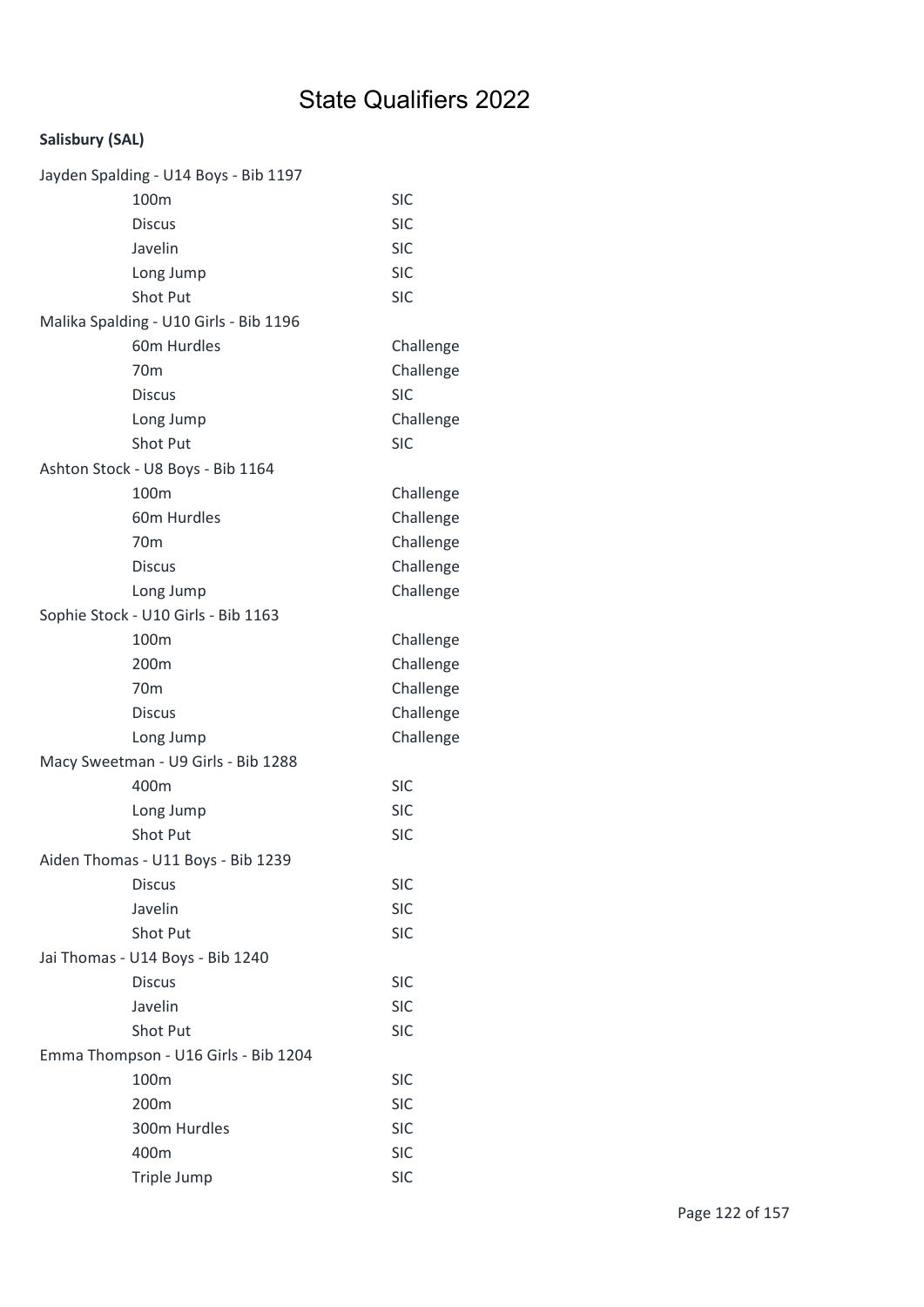| Kayla Thompson - U12 Girls - Bib 1205   |            |
|-----------------------------------------|------------|
| 100m                                    | Challenge  |
| 200m                                    | Challenge  |
| 400m                                    | Challenge  |
| Long Jump                               | Challenge  |
| Triple Jump                             | Challenge  |
| Mia Walasek - U11 Girls - Bib 6271      |            |
| 200 <sub>m</sub>                        | <b>SIC</b> |
| 80m Hurdles                             | <b>SIC</b> |
| <b>Discus</b>                           | <b>SIC</b> |
| Triple Jump                             | <b>SIC</b> |
| Kaylee Ward - U13 Girls - Bib 1155      |            |
| 200m                                    | <b>SIC</b> |
| 400m                                    | <b>SIC</b> |
| 800m                                    | <b>SIC</b> |
| Sophie Warnecke - U15 Girls - Bib 1315  |            |
| 100m                                    | <b>SIC</b> |
| 200m                                    | <b>SIC</b> |
| 90m Hurdles                             | <b>SIC</b> |
| High Jump                               | <b>SIC</b> |
| Arcadia Watts - U8 Girls - Bib 6282     |            |
| 200m                                    | Challenge  |
| 60m Hurdles                             | Challenge  |
| <b>Discus</b>                           | Challenge  |
| High Jump                               | Challenge  |
| Long Jump                               | Challenge  |
| Neveah Williams - U13 Girls - Bib 1191  |            |
| 100m                                    | <b>SIC</b> |
| 200m                                    | SIC        |
| 200m Hurdles                            | <b>SIC</b> |
| 400m                                    | <b>SIC</b> |
| Long Jump                               | Challenge  |
| Jayden Williamson - U15 Boys - Bib 1222 |            |
| 100m Hurdles                            | <b>SIC</b> |
| High Jump                               | <b>SIC</b> |
| Long Jump                               | <b>SIC</b> |
| Triple Jump                             | <b>SIC</b> |
| Tyler Williamson - U13 Boys - Bib 1221  |            |
| 200m Hurdles                            | <b>SIC</b> |
| 80m Hurdles                             | <b>SIC</b> |
| High Jump                               | Challenge  |
| Javelin                                 | <b>SIC</b> |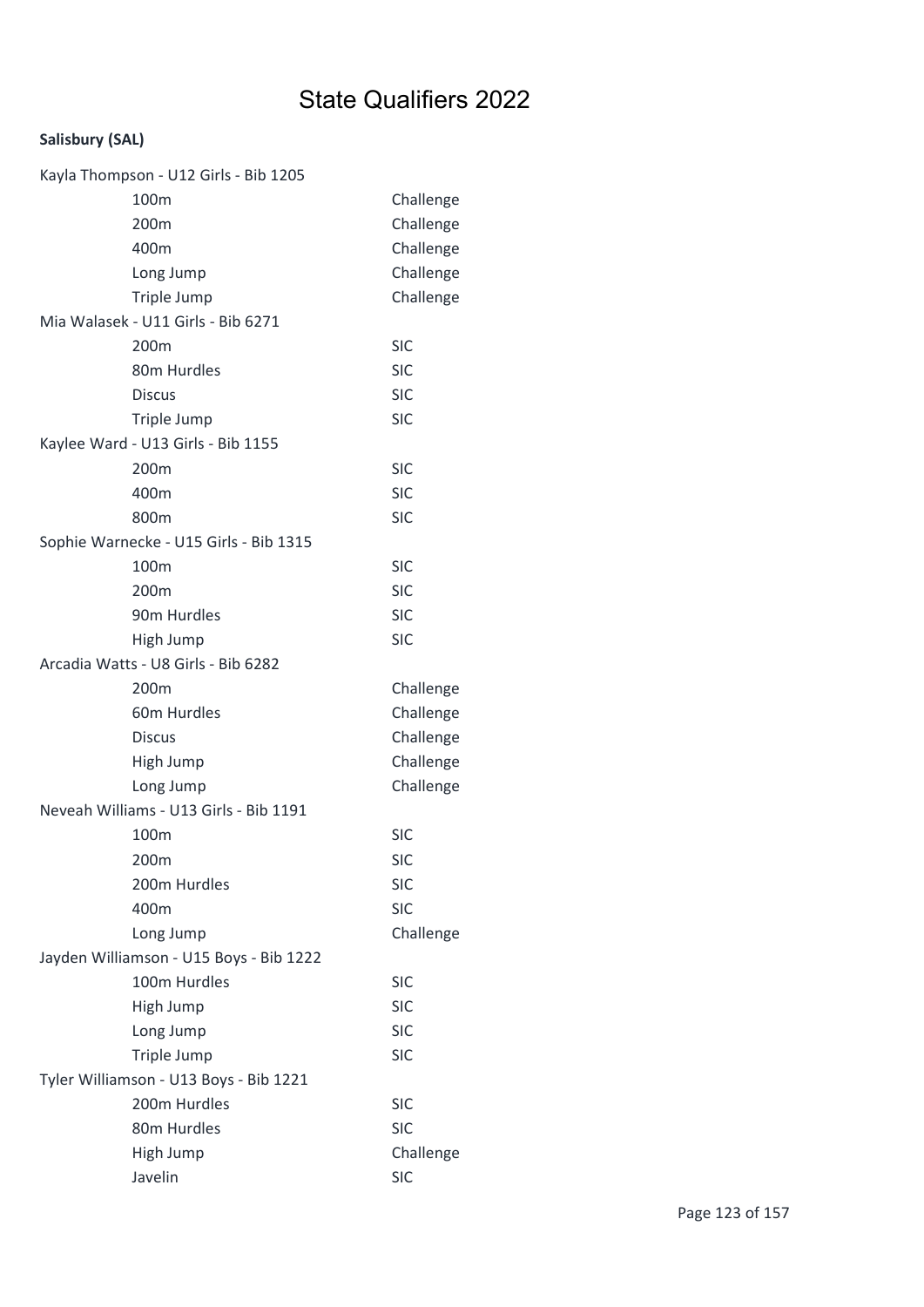| Lachlan Yeates - U10 Boys - Bib 1187 |            |
|--------------------------------------|------------|
| 60m Hurdles                          | Challenge  |
| <b>Discus</b>                        | <b>SIC</b> |
| <b>Shot Put</b>                      | <b>SIC</b> |
| Jayden Zammit - U13 Boys - Bib 1257  |            |
| 1500m Walk                           | <b>SIC</b> |
| 200 <sub>m</sub>                     | <b>SIC</b> |
| 400m                                 | <b>SIC</b> |
| Lachlan Zammit - U15 Boys - Bib 1258 |            |
| 1500m Walk                           | <b>SIC</b> |
| Mason Zammit - U9 Boys - Bib 1256    |            |
| 200m                                 | <b>SIC</b> |
| 400m                                 | <b>SIC</b> |
| 800m                                 | <b>SIC</b> |
| <b>Discus</b>                        | <b>SIC</b> |
| High Jump                            | Challenge  |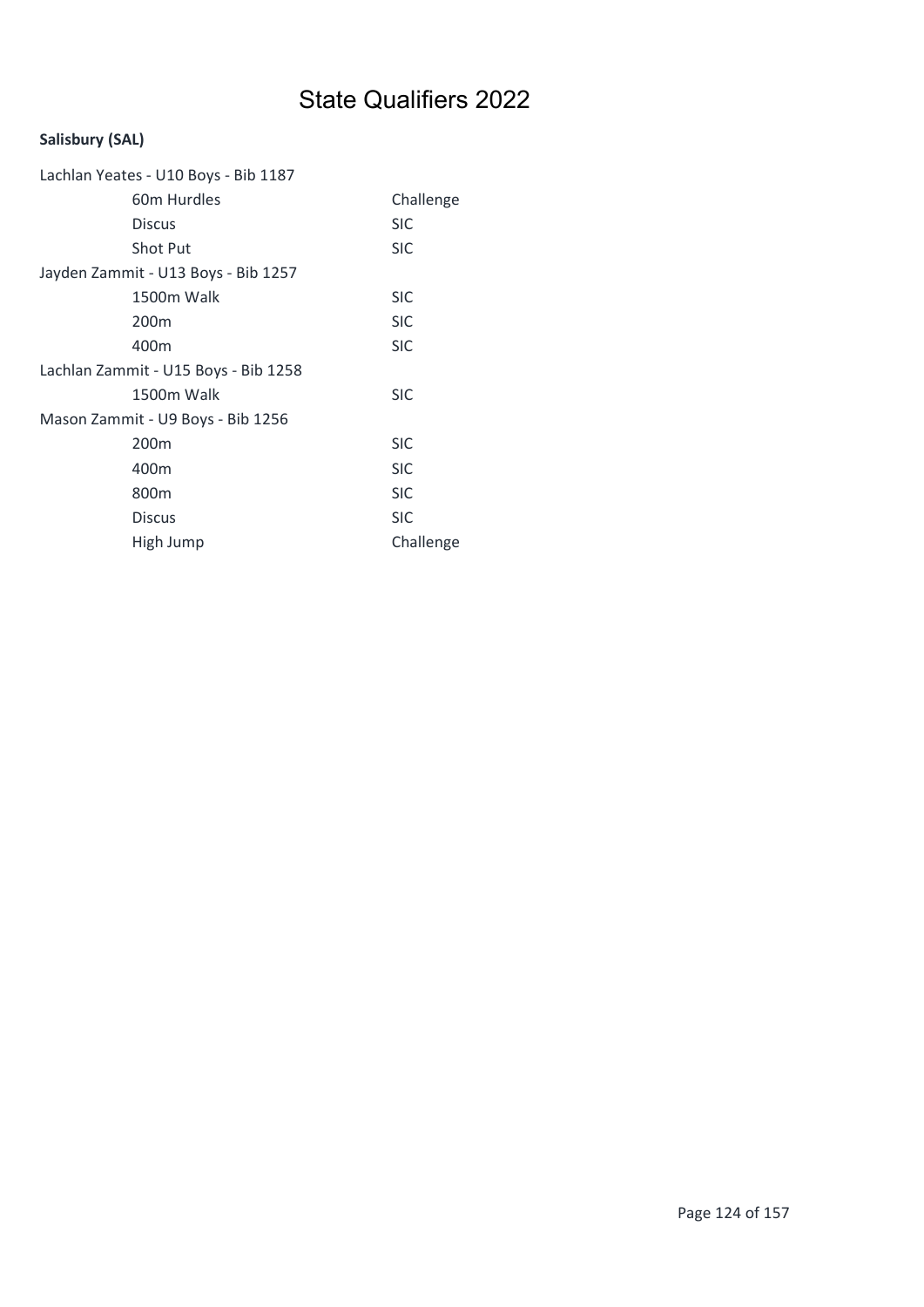### South Coast (SCO)

| Hudson Egan - U11 Boys - Bib 1082       |                        |
|-----------------------------------------|------------------------|
| 1500m                                   | <b>SIC</b>             |
| Long Jump                               | Challenge              |
| Abigail Ellis - U15 Girls - Bib 1104    |                        |
| 1500m                                   | <b>SIC</b>             |
| 800m                                    | <b>SIC</b>             |
| Charlie Ellis - U12 Boys - Bib 1103     |                        |
| 1500m                                   | <b>SIC</b>             |
| 400m                                    | <b>SIC</b>             |
| 800m                                    | <b>SIC</b>             |
| Bailey Leech - U11 Boys - Bib 1111      |                        |
| 100m                                    | Challenge              |
| 200m                                    | Challenge              |
| <b>Discus</b>                           | Challenge              |
| <b>Shot Put</b>                         | <b>SIC</b>             |
| Calen Lewis - U12 Boys - Bib 1075       |                        |
| 100m                                    | Challenge              |
| 80m Hurdles                             | <b>SIC</b>             |
| Long Jump                               | <b>SIC</b>             |
| Triple Jump                             | <b>SIC</b>             |
| Campbell Littlely - U11 Boys - Bib 1110 |                        |
|                                         |                        |
| 100m                                    | Challenge              |
| 200m                                    | Challenge              |
| High Jump                               | Challenge              |
| Long Jump                               | Challenge              |
| Triple Jump                             | Challenge              |
| Jade McLaren - U11 Girls - Bib 1126     |                        |
| 100m                                    | Challenge              |
| 200m                                    | Challenge              |
| <b>Discus</b>                           | Challenge              |
| High Jump                               | <b>SIC</b>             |
| Triple Jump                             | Challenge              |
| Zoe McLaren - U9 Girls - Bib 1125       |                        |
| 100m                                    | Challenge              |
| 400m                                    | Challenge              |
| 60m Hurdles                             | Challenge              |
| High Jump                               | Challenge              |
| Shot Put                                | Challenge              |
| James Paech - U11 Boys - Bib 1069       |                        |
| 800m<br><b>Discus</b>                   | Challenge<br>Challenge |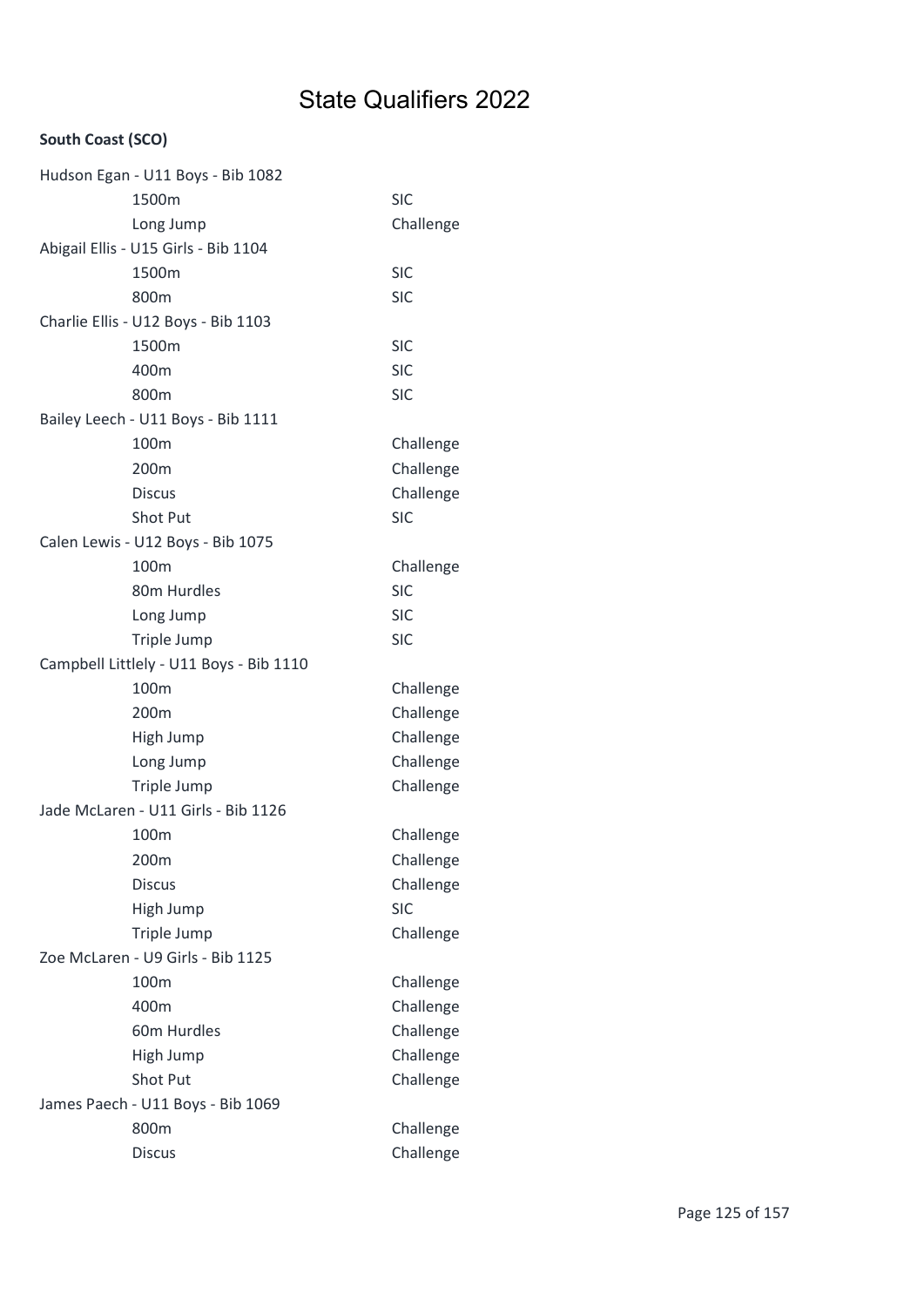### South Coast (SCO)

| Torah Paech - U9 Girls - Bib 1068     |            |
|---------------------------------------|------------|
| 100 <sub>m</sub>                      | Challenge  |
| 70 <sub>m</sub>                       | Challenge  |
| <b>Discus</b>                         | Challenge  |
| Long Jump                             | Challenge  |
| Shot Put                              | Challenge  |
| Kiiana Reiffel - U11 Girls - Bib 1097 |            |
| <b>Discus</b>                         | <b>SIC</b> |
| Javelin                               | <b>SIC</b> |
| Shot Put                              | <b>SIC</b> |
| Grace Rogers - U14 Girls - Bib 1094   |            |
| 1500m                                 | <b>SIC</b> |
| 200m Hurdles                          | <b>SIC</b> |
| 400m                                  | <b>SIC</b> |
| 800m                                  | <b>SIC</b> |
| Javelin                               | <b>SIC</b> |
| Kate Rogers - U12 Girls - Bib 1095    |            |
| 1500m                                 | <b>SIC</b> |
| 80m Hurdles                           | <b>SIC</b> |
| <b>Discus</b>                         | Challenge  |
| Ailie Scott - U11 Girls - Bib 1088    |            |
| 100m                                  | Challenge  |
| 200m                                  | Challenge  |
| 80m Hurdles                           | Challenge  |
| <b>Discus</b>                         | <b>SIC</b> |
| High Jump                             | Challenge  |
| Elise Scott - U14 Girls - Bib 1089    |            |
| 100m                                  | <b>SIC</b> |
| 1500m Walk                            | SIC        |
| 200m                                  | <b>SIC</b> |
| Long Jump                             | <b>SIC</b> |
| Amy Smith - U11 Girls - Bib 1060      |            |
| 100m                                  | <b>SIC</b> |
| 200m                                  | Challenge  |
| 400m                                  | <b>SIC</b> |
| 80m Hurdles                           | <b>SIC</b> |
| Long Jump                             | Challenge  |
| Charlie Smith - U10 Boys - Bib 1059   |            |
| 100m                                  | Challenge  |
| 60m Hurdles                           | Challenge  |
| 70 <sub>m</sub>                       | Challenge  |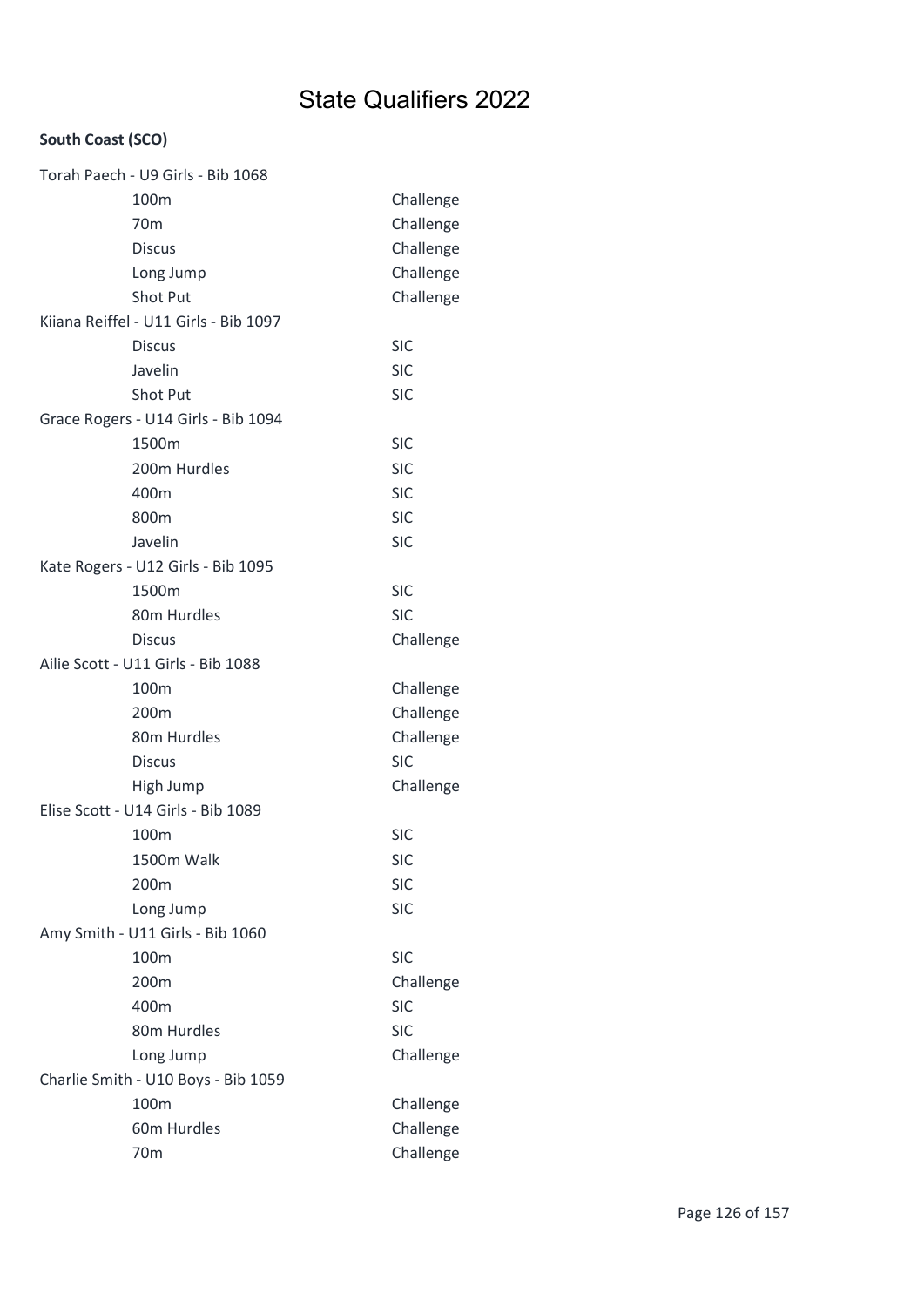### South Coast (SCO)

| Charlie Soper - U12 Boys - Bib 1101 |            |  |
|-------------------------------------|------------|--|
| 1500m                               | <b>SIC</b> |  |
| 400m                                | <b>SIC</b> |  |
| 800m                                | <b>SIC</b> |  |
| Emily Soper - U11 Girls - Bib 1100  |            |  |
| 400m                                | Challenge  |  |
| Long Jump                           | Challenge  |  |
| William Soper - U15 Boys - Bib 1102 |            |  |
| 800m                                | <b>SIC</b> |  |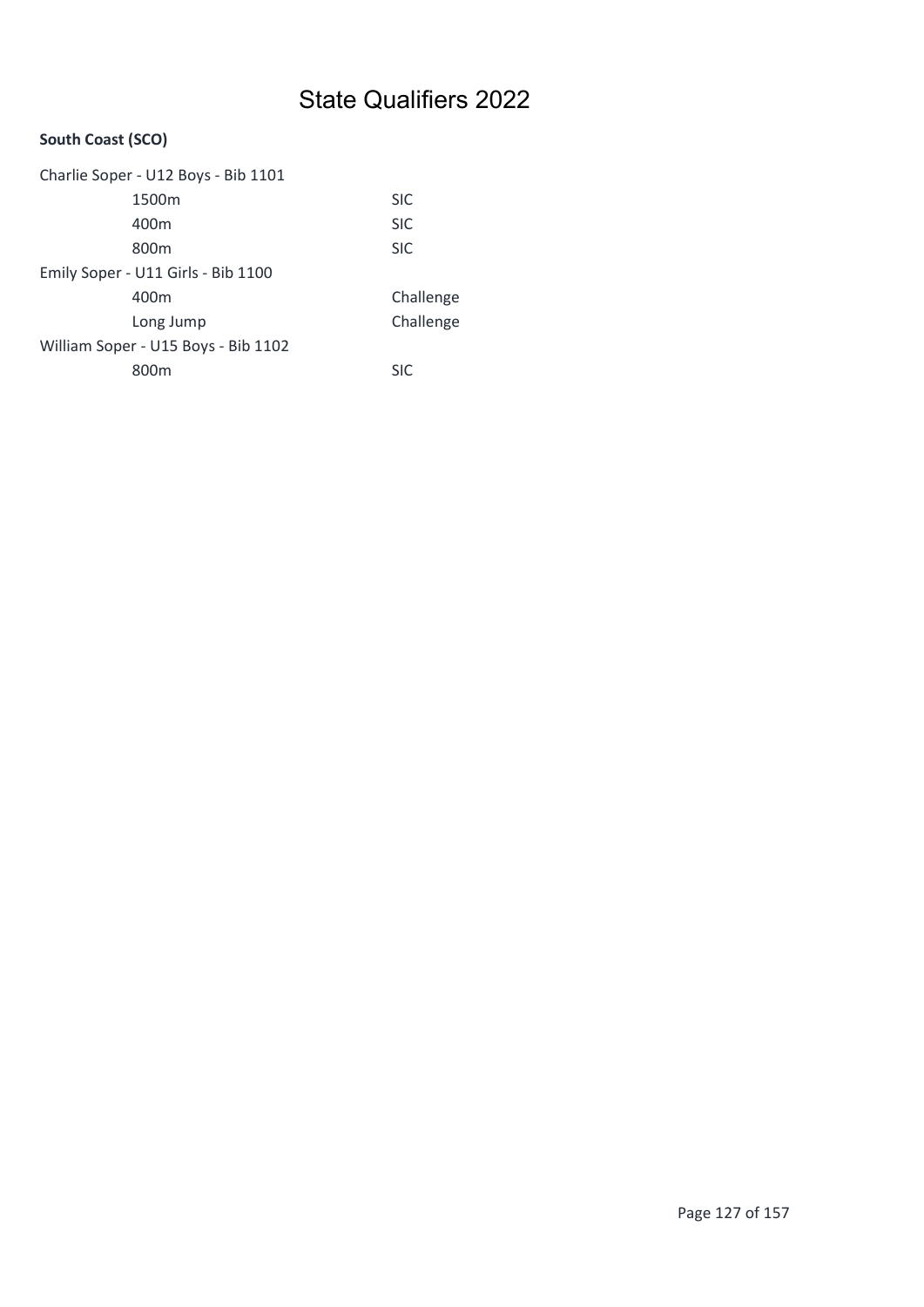### Southern Hills (SOH)

| Ashley Burckhardt - U10 Girls - Bib 951 |            |
|-----------------------------------------|------------|
| 100m                                    | Challenge  |
| 400m                                    | Challenge  |
| 70 <sub>m</sub>                         | <b>SIC</b> |
| 800m                                    | Challenge  |
| Long Jump                               | <b>SIC</b> |
| Dallas Burckhardt - U12 Girls - Bib 952 |            |
| 100m                                    | Challenge  |
| 200m                                    | Challenge  |
| High Jump                               | <b>SIC</b> |
| Shot Put                                | Challenge  |
| Triple Jump                             | Challenge  |
| Daly Burckhardt - U14 Boys - Bib 953    |            |
| 100m                                    | <b>SIC</b> |
| 200m                                    | <b>SIC</b> |
| 800m                                    | <b>SIC</b> |
| <b>Discus</b>                           | <b>SIC</b> |
| Long Jump                               | <b>SIC</b> |
| Isla Catt - U12 Girls - Bib 990         |            |
| 100m                                    | Challenge  |
| 80m Hurdles                             | Challenge  |
| <b>Discus</b>                           | Challenge  |
| High Jump                               | <b>SIC</b> |
| <b>Shot Put</b>                         | <b>SIC</b> |
| Joshua Dayton - U11 Boys - Bib 1018     |            |
| 100m                                    | Challenge  |
| Lily Dowling - U8 Girls - Bib 1016      |            |
| 100m                                    | Challenge  |
| 200m                                    | Challenge  |
| 60m Hurdles                             | Challenge  |
| 70 <sub>m</sub>                         | Challenge  |
| High Jump                               | Challenge  |
| Mya Francis - U9 Girls - Bib 916        |            |
| 200m                                    | Challenge  |
| <b>Discus</b>                           | Challenge  |
| Shot Put                                | <b>SIC</b> |
| Ella Fuss - U10 Girls - Bib 896         |            |
| 100m                                    | Challenge  |
| 200m                                    | <b>SIC</b> |
| 70 <sub>m</sub>                         | Challenge  |
| Shot Put                                | Challenge  |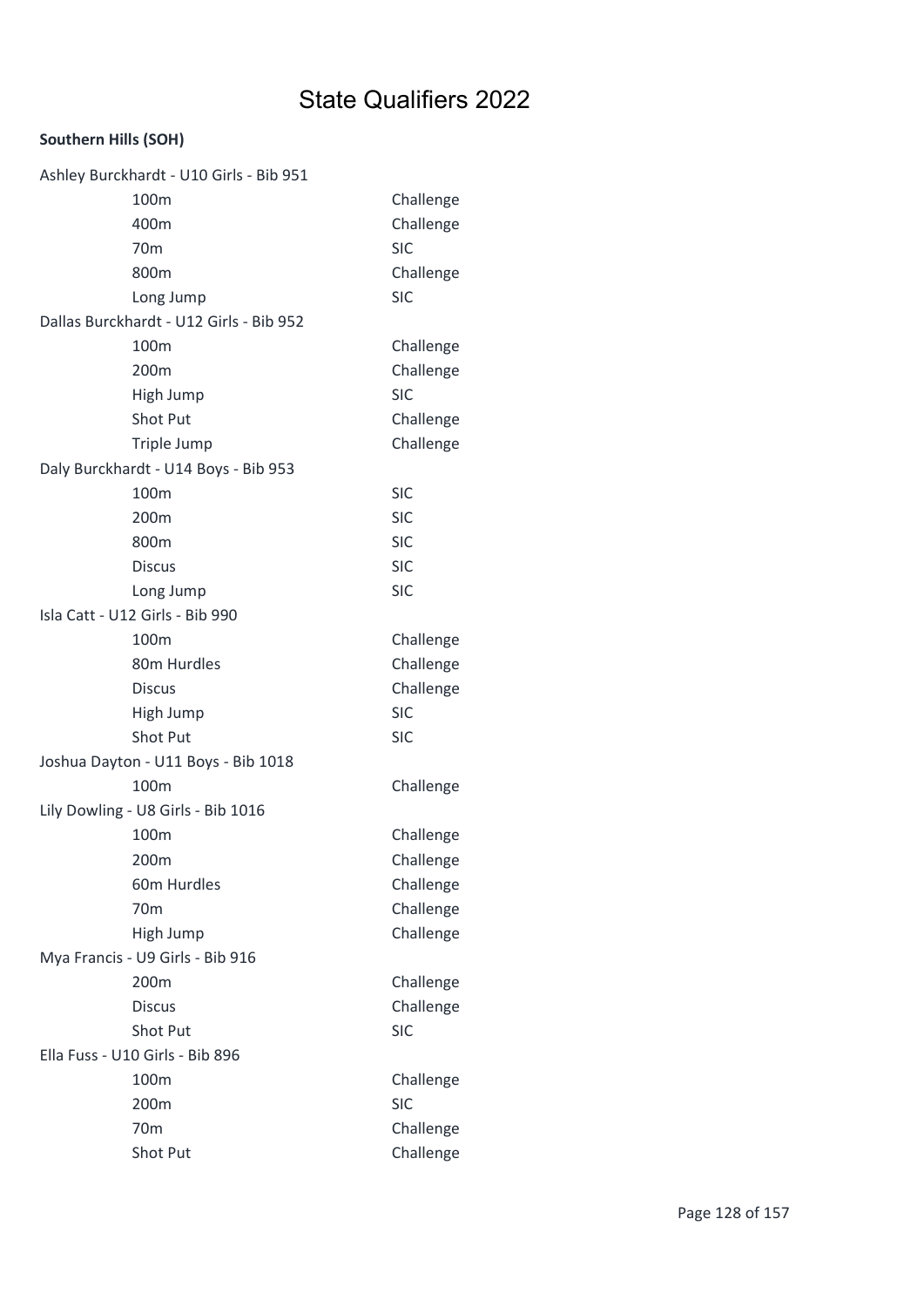### Southern Hills (SOH)

| Hayley Fuss - U13 Girls - Bib 897           |            |
|---------------------------------------------|------------|
| 100m                                        | <b>SIC</b> |
| 200m                                        | <b>SIC</b> |
| Adam Geyash - U11 Boys - Bib 880            |            |
| 100m                                        | Challenge  |
| 1500m                                       | Challenge  |
| 200m                                        | Challenge  |
| 400m                                        | Challenge  |
| 800m                                        | Challenge  |
| Hunter Hall - U9 Boys - Bib 949             |            |
| <b>Discus</b>                               | Challenge  |
| Charlee Harrison - U8 Girls - Bib 930       |            |
| 200m                                        | Challenge  |
| 70 <sub>m</sub>                             | Challenge  |
| <b>Discus</b>                               | Challenge  |
| Kaye Harrison - U10 Girls - Bib 931         |            |
| <b>Discus</b>                               | Challenge  |
| Shot Put                                    | Challenge  |
| Mitchell Harrison - U12 Boys - Bib 895      |            |
| 100m                                        | <b>SIC</b> |
| 200m                                        | <b>SIC</b> |
| 80m Hurdles                                 | <b>SIC</b> |
| Long Jump                                   | <b>SIC</b> |
| Triple Jump                                 | <b>SIC</b> |
| David Hartogh-Jennings - U10 Boys - Bib 871 |            |
| 100m                                        | Challenge  |
| 200m                                        | Challenge  |
| 70 <sub>m</sub>                             | Challenge  |
| <b>Discus</b>                               | Challenge  |
| High Jump                                   | Challenge  |
| Sadie Macrow - U10 Girls - Bib 976          |            |
| 200 <sub>m</sub>                            | Challenge  |
| <b>Discus</b>                               | Challenge  |
| High Jump                                   | <b>SIC</b> |
| Jenae Malan - U14 Girls - Bib 1001          |            |
| 100m                                        | <b>SIC</b> |
| 200m                                        | <b>SIC</b> |
| Jonathan Malan - U8 Boys - Bib 993          |            |
| 70 <sub>m</sub>                             | Challenge  |
| Long Jump                                   | Challenge  |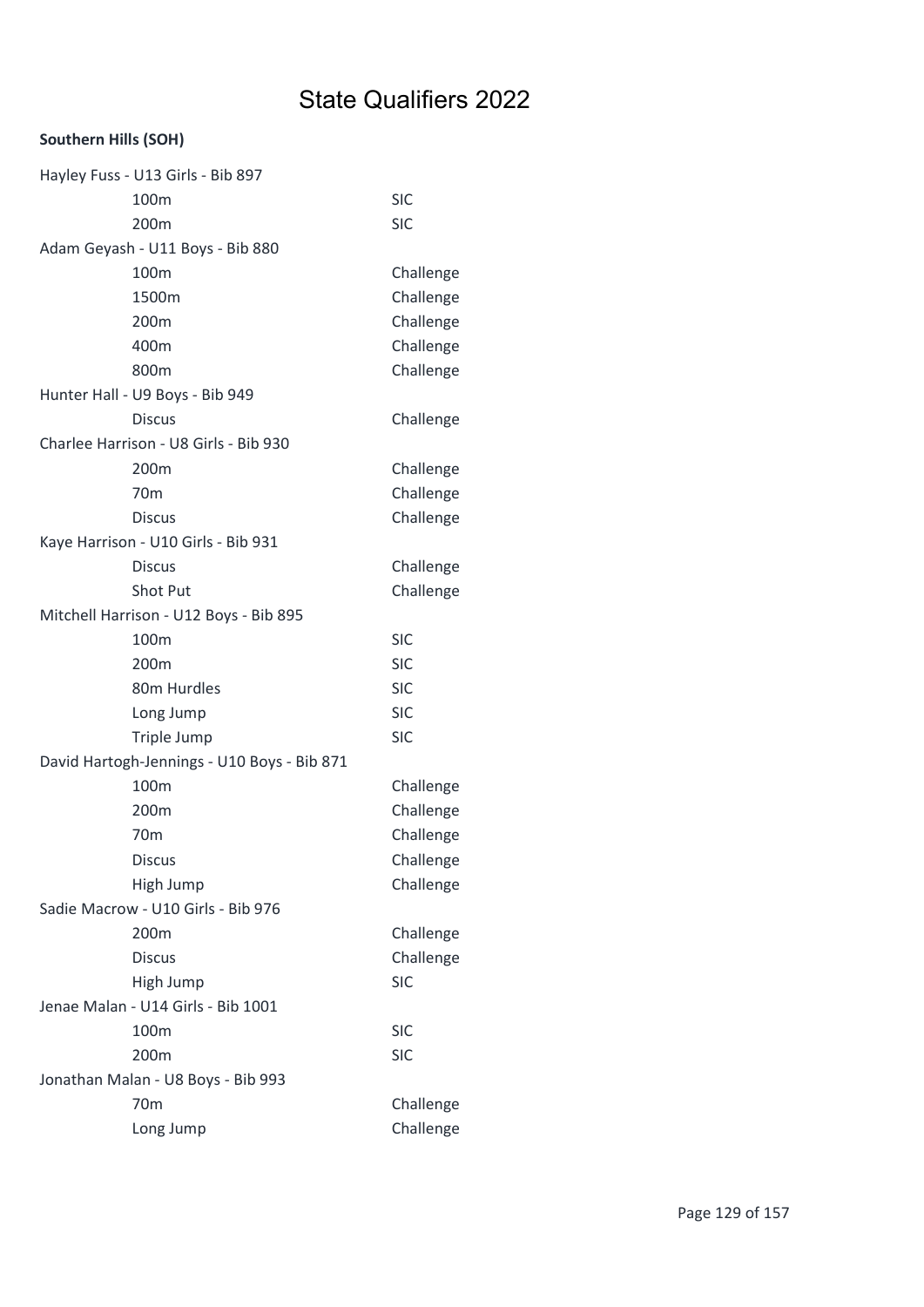### Southern Hills (SOH)

| Joshua Malan - U11 Boys - Bib 997         |            |
|-------------------------------------------|------------|
| 200m                                      | Challenge  |
| High Jump                                 | Challenge  |
| Adin Minnie - U11 Boys - Bib 948          |            |
| 400m                                      | Challenge  |
| <b>Discus</b>                             | Challenge  |
| Long Jump                                 | Challenge  |
| Joshua Purdie - U11 Boys - Bib 915        |            |
| 1500m                                     | <b>SIC</b> |
| 400m                                      | <b>SIC</b> |
| 800m                                      | <b>SIC</b> |
| Long Jump                                 | Challenge  |
| Imogen Rodgers - U8 Girls - Bib 902       |            |
| 100m                                      | Challenge  |
| 70 <sub>m</sub>                           | Challenge  |
| Long Jump                                 | Challenge  |
| Hannah Tourneur - U14 Girls - Bib 879     |            |
| 1500m                                     | <b>SIC</b> |
| 800m                                      | <b>SIC</b> |
| Ellie Turner - U12 Girls - Bib 914        |            |
| 200m                                      | Challenge  |
| 800m                                      | Challenge  |
| High Jump                                 | <b>SIC</b> |
| Long Jump                                 | Challenge  |
| <b>Shot Put</b>                           | <b>SIC</b> |
| Lottie Watson-Haigh - U13 Girls - Bib 887 |            |
| 100m                                      | <b>SIC</b> |
| 200m                                      | <b>SIC</b> |
| Joshua White - U13 Boys - Bib 964         |            |
| 100m                                      | Challenge  |
| 200m Hurdles                              | <b>SIC</b> |
| 80m Hurdles                               | <b>SIC</b> |
| Long Jump                                 | Challenge  |
| Triple Jump                               | <b>SIC</b> |
| Scarlett Wood - U8 Girls - Bib 913        |            |
| 200m                                      | Challenge  |
| 70 <sub>m</sub>                           | Challenge  |
| High Jump                                 | Challenge  |
| Long Jump                                 | Challenge  |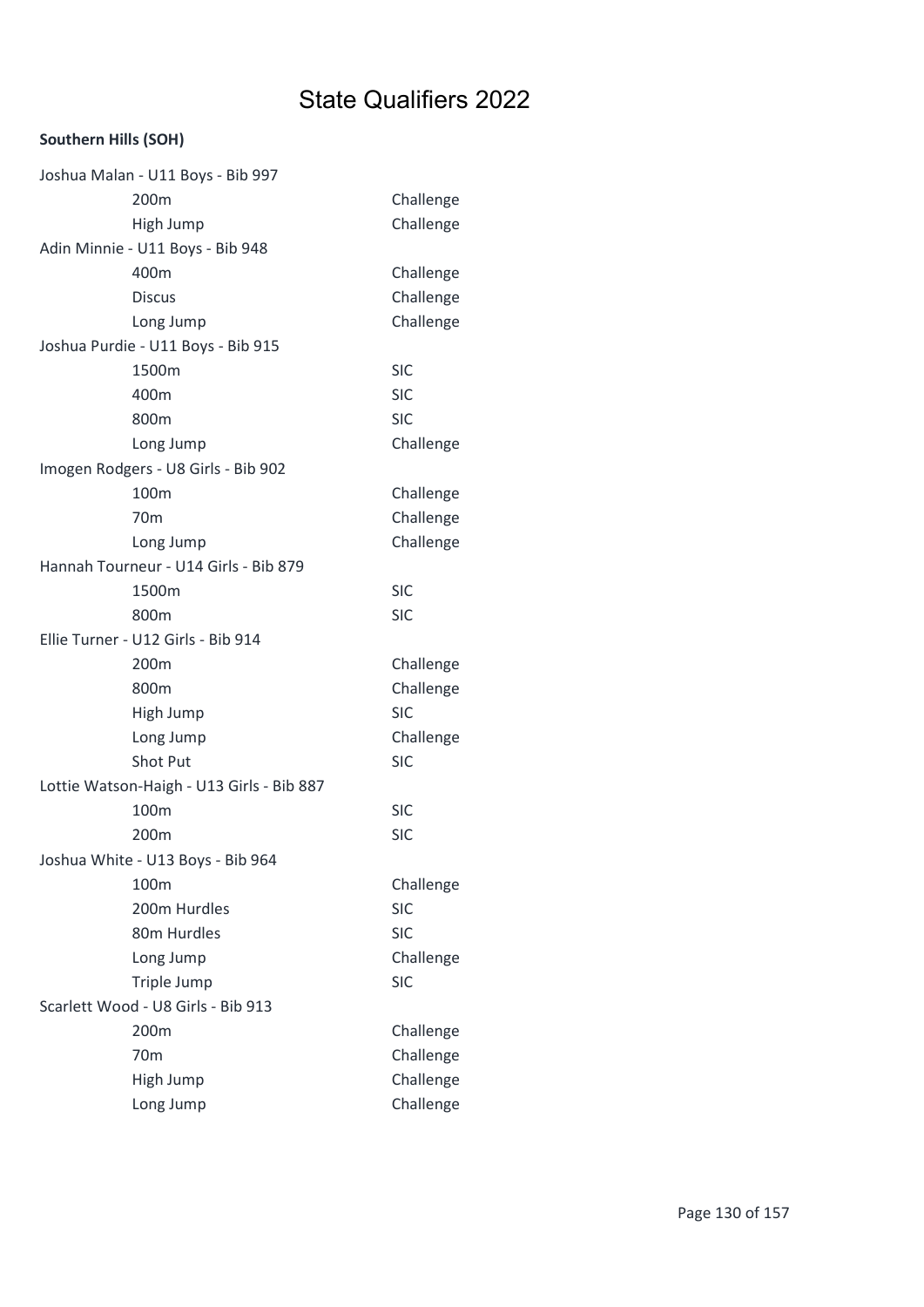### Southern Hills (SOH)

Ryan Zimmer - U11 Boys - Bib 987

200m Challenge 80m Hurdles Challenge High Jump SIC Long Jump SIC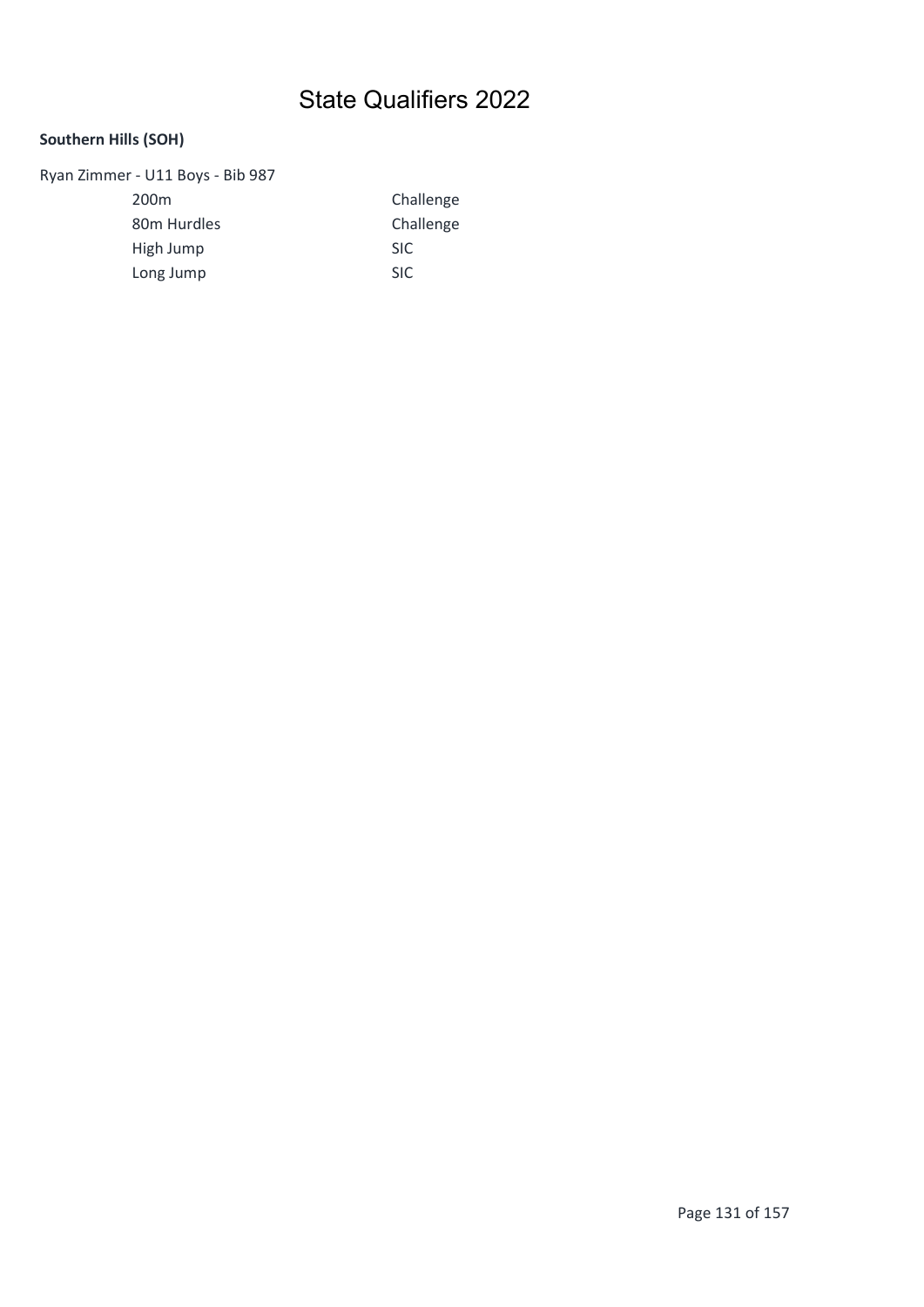| Willow Borthwick - U11 Girls - Bib 658 |            |
|----------------------------------------|------------|
| 100m                                   | <b>SIC</b> |
| 200m                                   | <b>SIC</b> |
| 400m                                   | <b>SIC</b> |
| 800m                                   | <b>SIC</b> |
| High Jump                              | <b>SIC</b> |
| Jemma Bossy - U12 Girls - Bib 754      |            |
| 100m                                   | <b>SIC</b> |
| 200m                                   | Challenge  |
| 800m                                   | <b>SIC</b> |
| Long Jump                              | <b>SIC</b> |
| Aaliyah Brennan - U8 Girls - Bib 813   |            |
| 100m                                   | Challenge  |
| 200 <sub>m</sub>                       | Challenge  |
| 60m Hurdles                            | Challenge  |
| 70 <sub>m</sub>                        | Challenge  |
| <b>Discus</b>                          | Challenge  |
| Daniel Cox - U12 Boys - Bib 701        |            |
| 200m                                   | <b>SIC</b> |
| 400m                                   | <b>SIC</b> |
| 800m                                   | <b>SIC</b> |
| Savannah Cox - U9 Girls - Bib 779      |            |
| 100m                                   | Challenge  |
| 60m Hurdles                            | Challenge  |
| 70 <sub>m</sub>                        | Challenge  |
| Long Jump                              | Challenge  |
| Spencer de Lacy - U13 Boys - Bib 769   |            |
| 100m                                   | <b>SIC</b> |
| 200m                                   | SIC        |
| Long Jump                              | <b>SIC</b> |
| Shot Put                               | <b>SIC</b> |
| Triple Jump                            | <b>SIC</b> |
| Kai Dollman - U11 Boys - Bib 714       |            |
| 100m                                   | Challenge  |
| <b>Discus</b>                          | Challenge  |
| Triple Jump                            | Challenge  |
| Kobi Dollman - U14 Girls - Bib 713     |            |
| 100m                                   | <b>SIC</b> |
|                                        |            |
| Long Jump                              | <b>SIC</b> |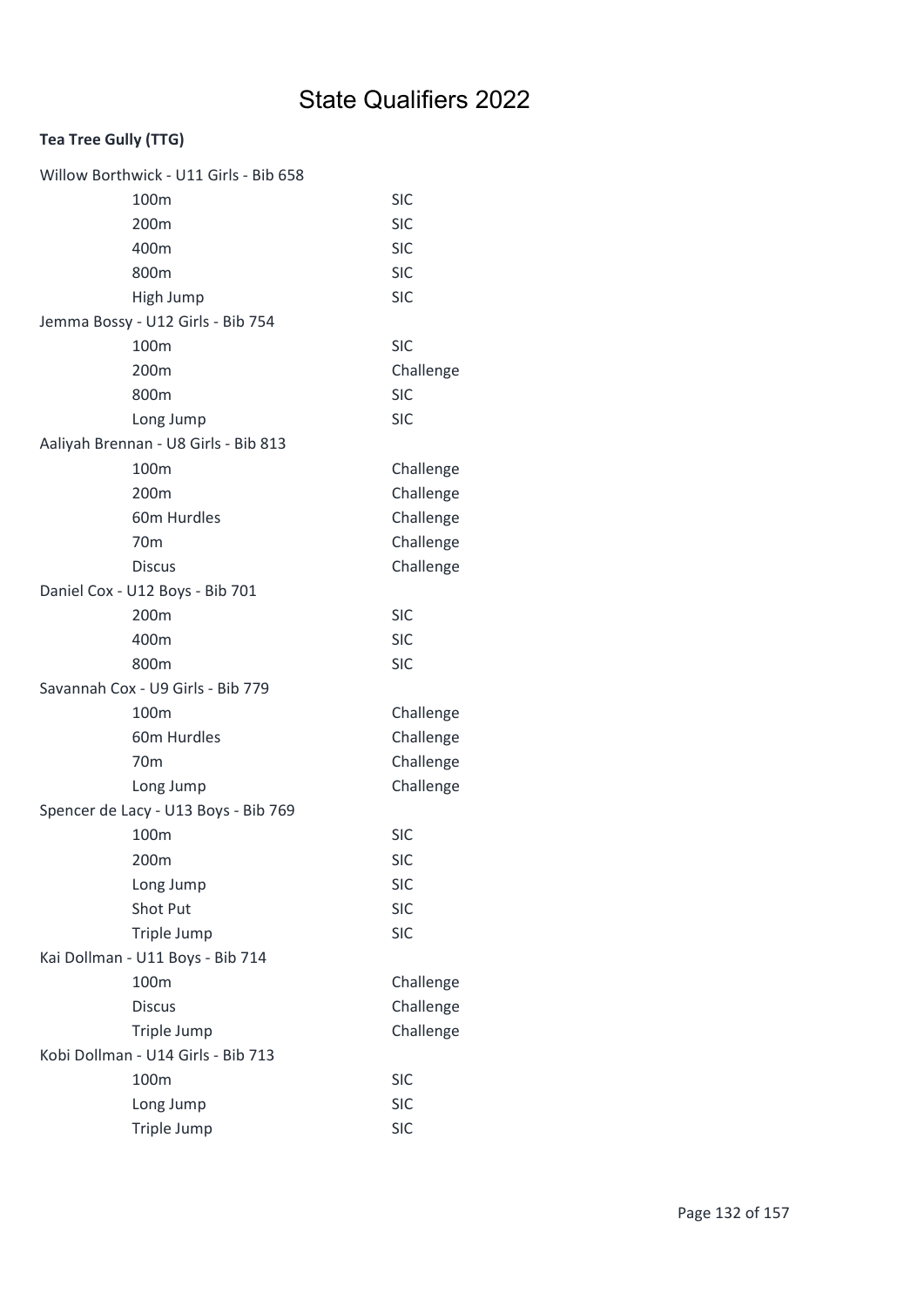| Jaelyn Ebert - U11 Girls - Bib 689    |            |
|---------------------------------------|------------|
| <b>Discus</b>                         | Challenge  |
| Javelin                               | Challenge  |
| Amelia Farley - U13 Girls - Bib 722   |            |
| 1500m                                 | <b>SIC</b> |
| 800m                                  | <b>SIC</b> |
| Bilal Fatungase - U14 Boys - Bib 841  |            |
| 100m                                  | <b>SIC</b> |
| High Jump                             | <b>SIC</b> |
| Long Jump                             | <b>SIC</b> |
| Lutfi Fatungase - U11 Boys - Bib 842  |            |
| 100m                                  | Challenge  |
| High Jump                             | Challenge  |
| Long Jump                             | Challenge  |
| Audrey Ferguson - U15 Girls - Bib 687 |            |
| 100m                                  | <b>SIC</b> |
| Javelin                               | <b>SIC</b> |
| Long Jump                             | <b>SIC</b> |
| <b>Shot Put</b>                       | <b>SIC</b> |
| Jack Gillard - U16 Boys - Bib 662     |            |
| 100m                                  | <b>SIC</b> |
| 200m                                  | <b>SIC</b> |
| Eddie Goodall - U11 Boys - Bib 743    |            |
| 1500m                                 | <b>SIC</b> |
| 400m                                  | <b>SIC</b> |
| 800m                                  | <b>SIC</b> |
| Long Jump                             | Challenge  |
| India Goodall - U13 Girls - Bib 744   |            |
| 1500m                                 | <b>SIC</b> |
| 200m                                  | <b>SIC</b> |
| 400m                                  | <b>SIC</b> |
| 800m                                  | <b>SIC</b> |
| Hamish Green - U13 Boys - Bib 753     |            |
| 200m Hurdles                          | <b>SIC</b> |
| 80m Hurdles                           | <b>SIC</b> |
| High Jump                             | <b>SIC</b> |
| Long Jump                             | <b>SIC</b> |
| Triple Jump                           | <b>SIC</b> |
|                                       |            |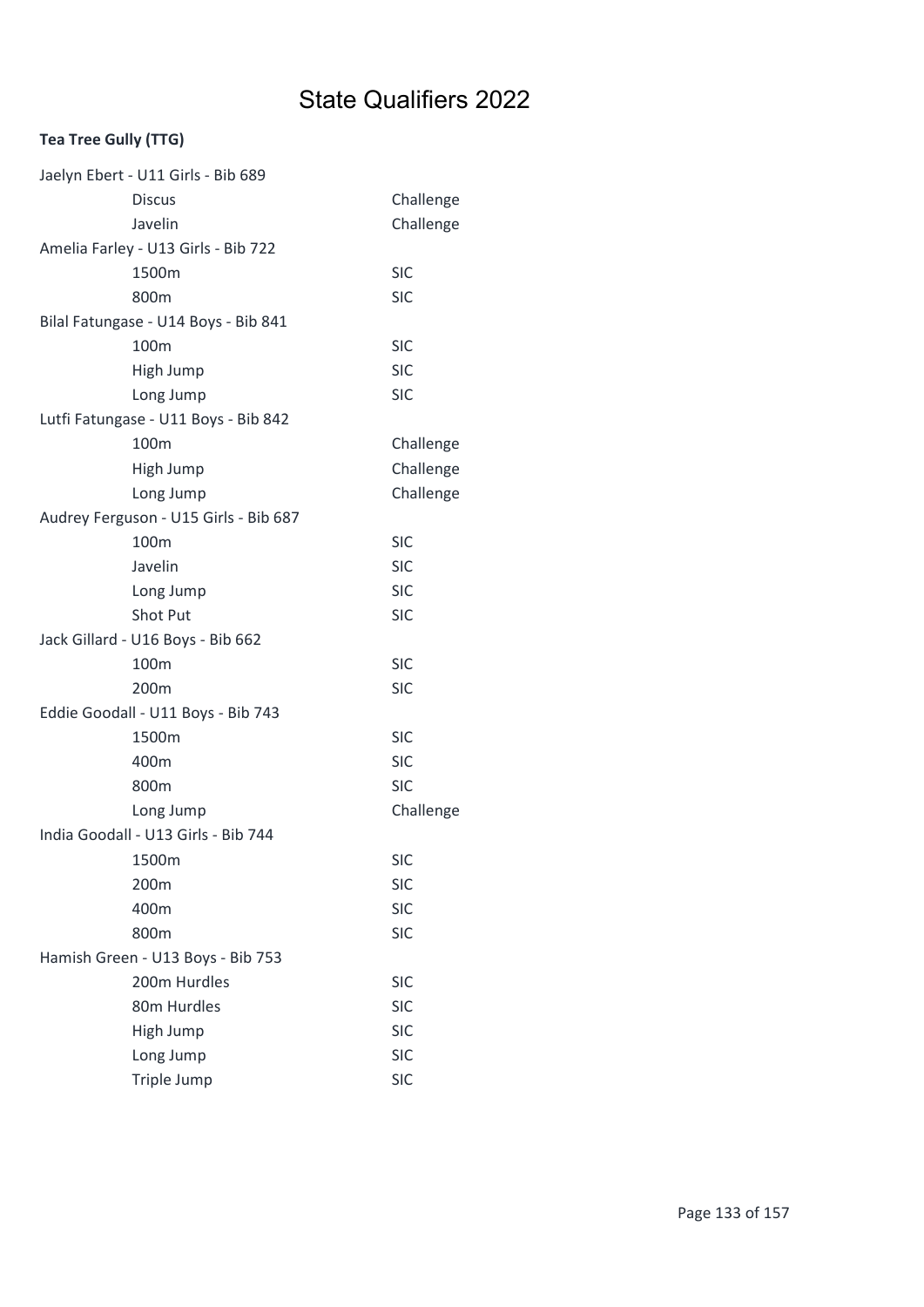| Harrison Green - U12 Boys - Bib 752 |                                       |            |  |
|-------------------------------------|---------------------------------------|------------|--|
|                                     | 400m                                  | <b>SIC</b> |  |
|                                     | 800m                                  | <b>SIC</b> |  |
|                                     | 80m Hurdles                           | <b>SIC</b> |  |
|                                     | High Jump                             | Challenge  |  |
|                                     | Triple Jump                           | <b>SIC</b> |  |
|                                     | Sienna Harris - U11 Girls - Bib 814   |            |  |
|                                     | 1500m                                 | <b>SIC</b> |  |
|                                     | 800m                                  | <b>SIC</b> |  |
|                                     | 80m Hurdles                           | Challenge  |  |
|                                     | Javelin                               | Challenge  |  |
|                                     | Long Jump                             | Challenge  |  |
|                                     | Jax Henderson - U8 Boys - Bib 721     |            |  |
|                                     | 200m                                  | Challenge  |  |
|                                     | 700m                                  | Challenge  |  |
|                                     | High Jump                             | Challenge  |  |
| Bodhi Houston - U12 Boys - Bib 727  |                                       |            |  |
|                                     | 80m Hurdles                           | <b>SIC</b> |  |
|                                     | Long Jump                             | <b>SIC</b> |  |
|                                     | Triple Jump                           | <b>SIC</b> |  |
|                                     | Emily Lamb - U13 Girls - Bib 812      |            |  |
|                                     | <b>Discus</b>                         | Challenge  |  |
|                                     | Shot Put                              | <b>SIC</b> |  |
|                                     | Kate Lamb - U10 Girls - Bib 784       |            |  |
|                                     | 60m Hurdles                           | Challenge  |  |
|                                     | 70 <sub>m</sub>                       | Challenge  |  |
|                                     | High Jump                             | Challenge  |  |
|                                     | Long Jump                             | Challenge  |  |
|                                     | Shot Put                              | Challenge  |  |
| Mia Lindsay - U13 Girls - Bib 6666  |                                       |            |  |
|                                     | 100m                                  | Challenge  |  |
|                                     | 200m                                  | Challenge  |  |
|                                     | Ikshu Mallampati - U12 Boys - Bib 831 |            |  |
|                                     | <b>Discus</b>                         | Challenge  |  |
|                                     | Sri Mallampati - U9 Girls - Bib 832   |            |  |
|                                     |                                       |            |  |
|                                     | <b>Discus</b>                         | Challenge  |  |
|                                     | Luna Mantegna - U8 Girls - Bib 6663   |            |  |
|                                     | 60m Hurdles                           | Challenge  |  |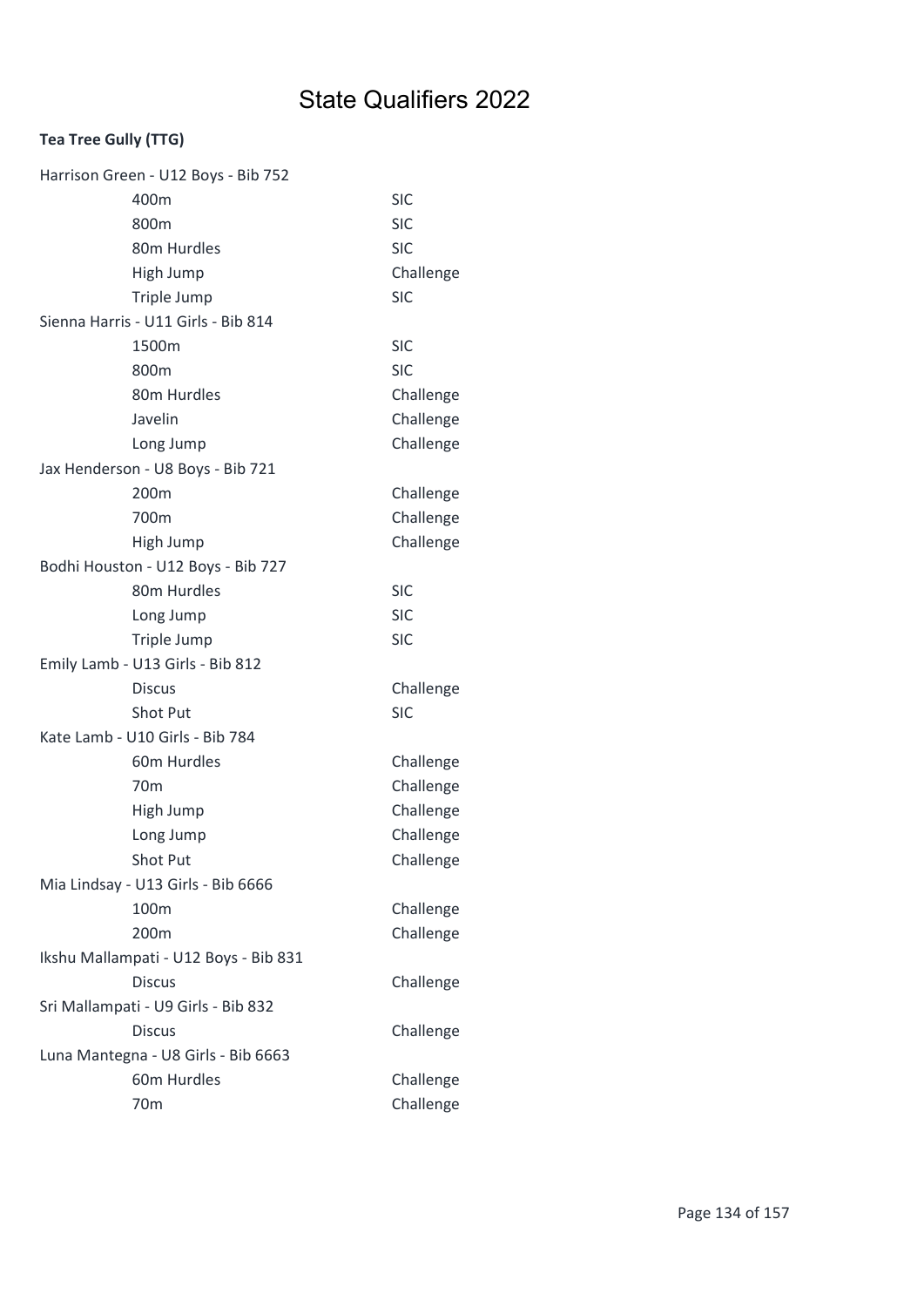| Auburn McGraw - U12 Girls - Bib 749    |            |
|----------------------------------------|------------|
| High Jump                              | <b>SIC</b> |
| Long Jump                              | <b>SIC</b> |
| Triple Jump                            | <b>SIC</b> |
| Iyla McKelvie - U9 Girls - Bib 663     |            |
| 200m                                   | Challenge  |
| 70 <sub>m</sub>                        | Challenge  |
| High Jump                              | Challenge  |
| Madison Meek - U11 Girls - Bib 848     |            |
| 100m                                   | <b>SIC</b> |
| 200m                                   | <b>SIC</b> |
| 400m                                   | <b>SIC</b> |
| High Jump                              | <b>SIC</b> |
| Long Jump                              | <b>SIC</b> |
| Jayda O'Brien - U10 Girls - Bib 666    |            |
| 100m                                   | Challenge  |
| 60m Hurdles                            | Challenge  |
| <b>Discus</b>                          | Challenge  |
| Long Jump                              | Challenge  |
| Antonio Pena - U13 Boys - Bib 652      |            |
| 1500m                                  | <b>SIC</b> |
| 400m                                   | <b>SIC</b> |
| 800m                                   | <b>SIC</b> |
| <b>Discus</b>                          | <b>SIC</b> |
| Long Jump                              | Challenge  |
| Patrick Pena - U11 Boys - Bib 650      |            |
| 400m                                   | <b>SIC</b> |
| 800m                                   | <b>SIC</b> |
| 80m Hurdles                            | Challenge  |
| <b>Discus</b>                          | Challenge  |
| Long Jump                              | Challenge  |
| Stephan Pretorius - U15 Boys - Bib 776 |            |
| High Jump                              | <b>SIC</b> |
| Javelin                                | <b>SIC</b> |
| Long Jump                              | <b>SIC</b> |
| <b>Shot Put</b>                        | <b>SIC</b> |
| Triple Jump                            | <b>SIC</b> |
| Samuel Robinson - U12 Boys - Bib 806   |            |
| 100m                                   | <b>SIC</b> |
| 80m Hurdles                            | <b>SIC</b> |
| Long Jump                              | <b>SIC</b> |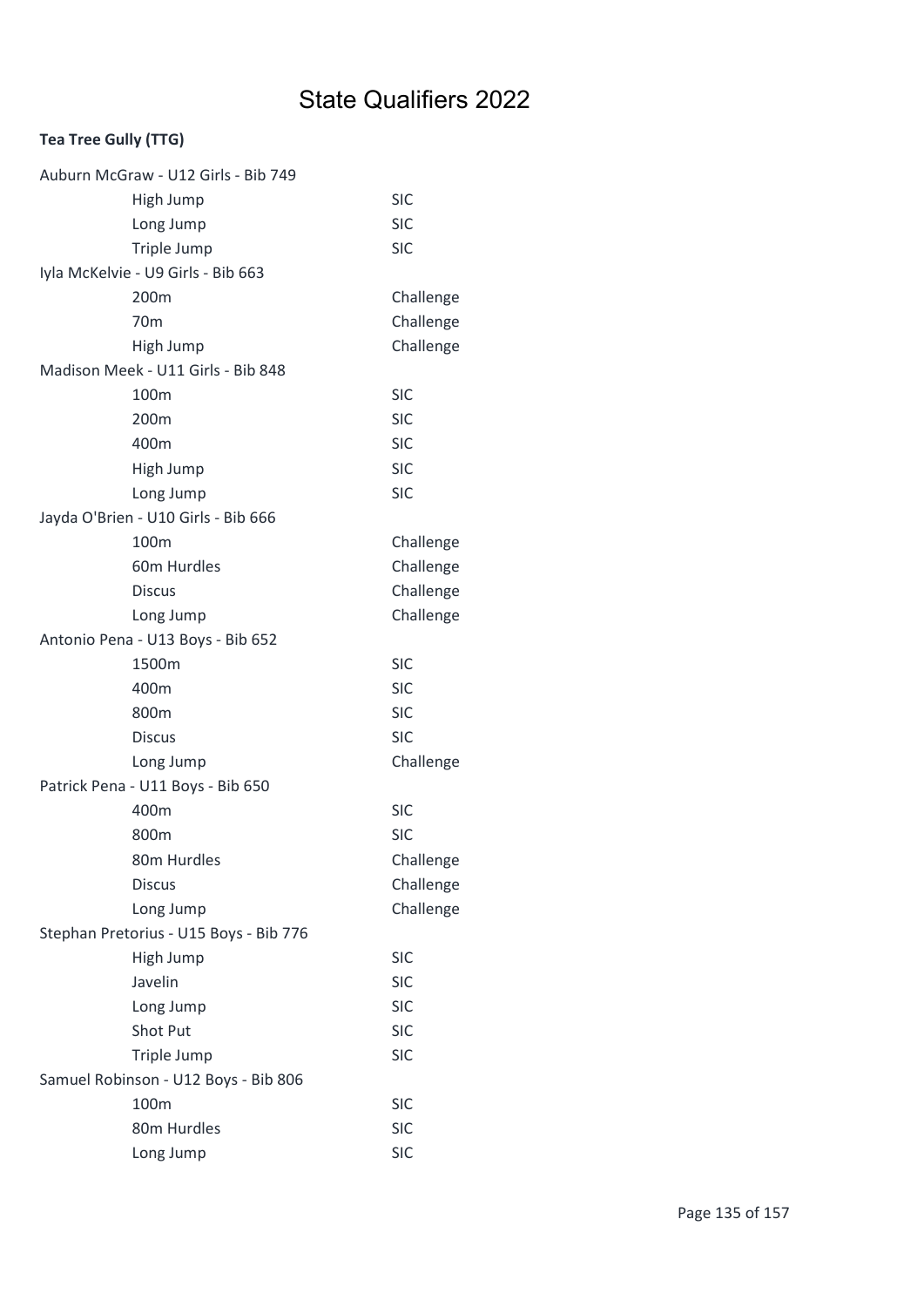| Teagan Rutten - U11 Girls - Bib 683     |            |
|-----------------------------------------|------------|
| High Jump                               | <b>SIC</b> |
| Long Jump                               | <b>SIC</b> |
| Amanda Savage - U11 Girls - Bib 764     |            |
| 100m                                    | <b>SIC</b> |
| Long Jump                               | Challenge  |
| Triple Jump                             | Challenge  |
| Natalie Savage - U11 Girls - Bib 765    |            |
| 100m                                    | Challenge  |
| 200m                                    | Challenge  |
| <b>Discus</b>                           | Challenge  |
| Long Jump                               | Challenge  |
| Triple Jump                             | Challenge  |
| Daniel Shannon - U16 Boys - Bib 680     |            |
| 100m                                    | <b>SIC</b> |
| 200m                                    | <b>SIC</b> |
| High Jump                               | <b>SIC</b> |
| Long Jump                               | <b>SIC</b> |
| Triple Jump                             | <b>SIC</b> |
| Khai Stirling - U15 Boys - Bib 805      |            |
| 100m                                    | <b>SIC</b> |
| 200m                                    | <b>SIC</b> |
| 400m                                    | <b>SIC</b> |
| High Jump                               | <b>SIC</b> |
| Long Jump                               | <b>SIC</b> |
| Harper Stock - U10 Girls - Bib 791      |            |
| 200m                                    | Challenge  |
| 400m                                    | Challenge  |
| 800m                                    | Challenge  |
| Olivia Stuart - U13 Girls - Bib 706     |            |
| 100m                                    | <b>SIC</b> |
| High Jump                               | <b>SIC</b> |
| Long Jump                               | <b>SIC</b> |
| Triple Jump                             | <b>SIC</b> |
| Beau Thompson - U10 Boys - Bib 6664     |            |
| <b>Discus</b>                           | Challenge  |
| Isabelle Thompson - U12 Girls - Bib 707 |            |
| 200m                                    | <b>SIC</b> |
| 400m                                    | <b>SIC</b> |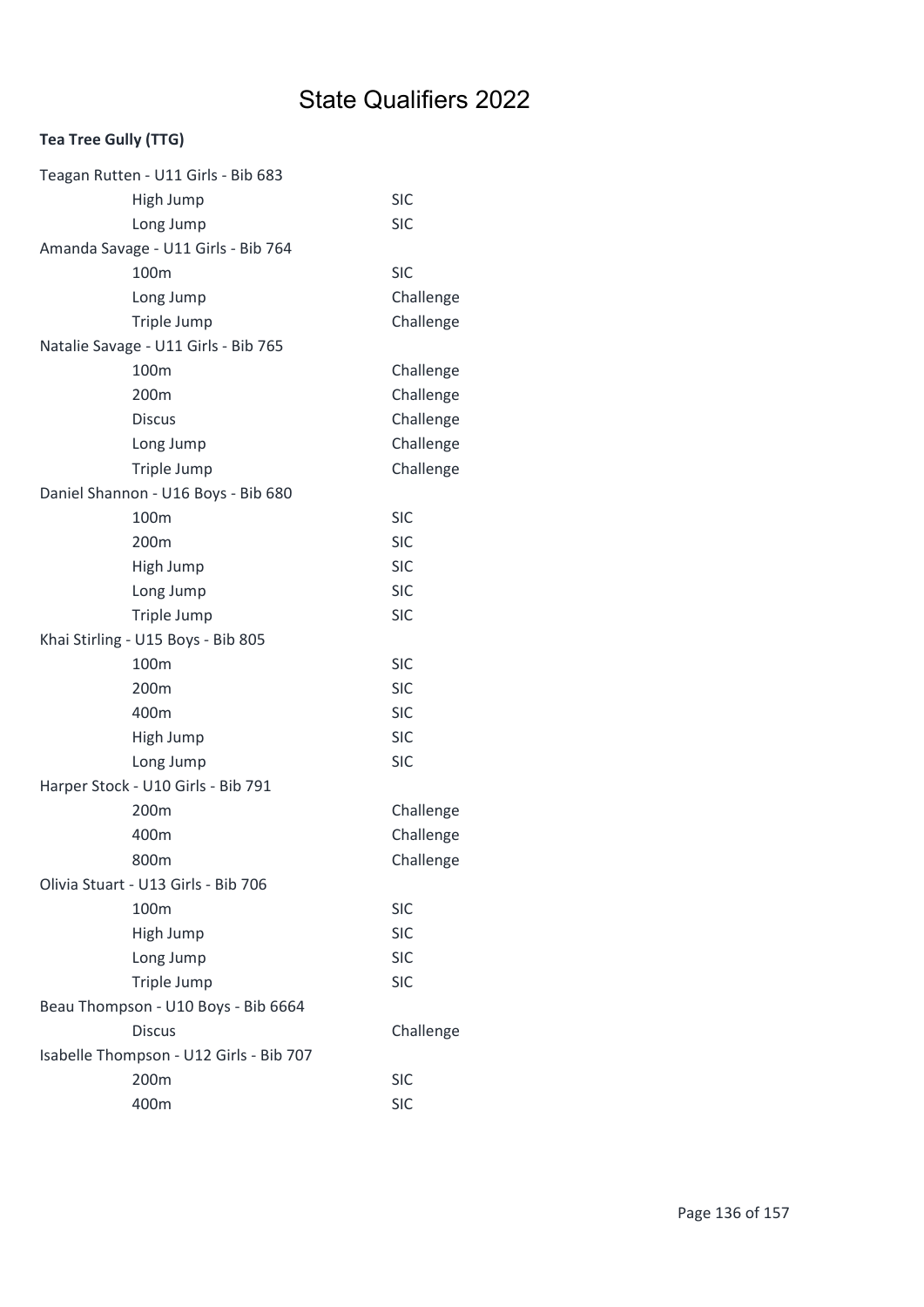| Emma Wall - U13 Girls - Bib 827        |            |  |
|----------------------------------------|------------|--|
| <b>Discus</b>                          | <b>SIC</b> |  |
| Javelin                                | Challenge  |  |
| <b>Shot Put</b>                        | <b>SIC</b> |  |
| Casey Wassermann - U14 Girls - Bib 657 |            |  |
| 100 <sub>m</sub>                       | <b>SIC</b> |  |
| 1500m                                  | <b>SIC</b> |  |
| 400m                                   | <b>SIC</b> |  |
| High Jump                              | <b>SIC</b> |  |
| Kelani Woods - U11 Girls - Bib 798     |            |  |
| 100 <sub>m</sub>                       | Challenge  |  |
| 200 <sub>m</sub>                       | <b>SIC</b> |  |
| High Jump                              | <b>SIC</b> |  |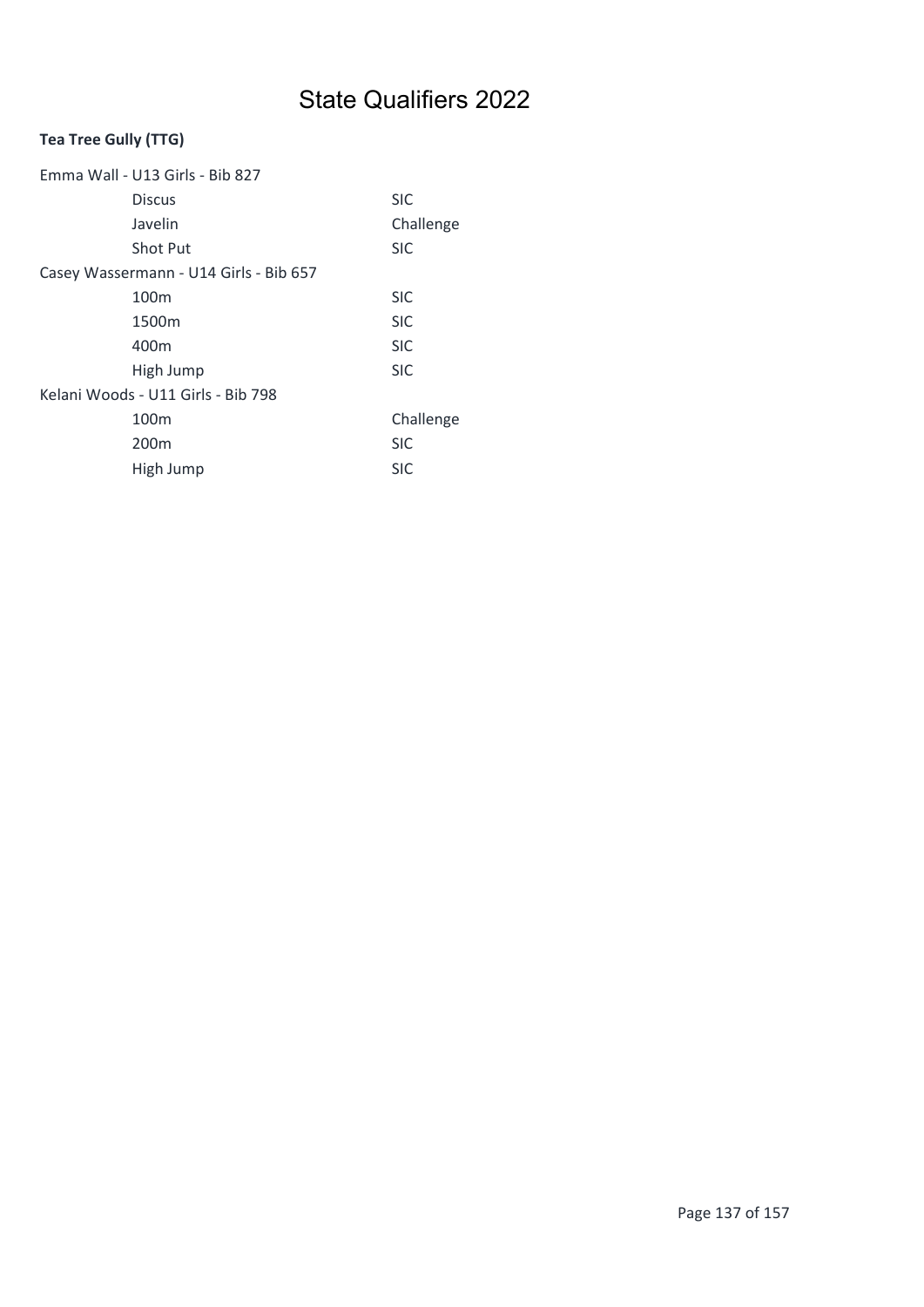### Torrens Valley (TVA)

| Hamish Burggraaff - U10 Boys - Bib 617 |            |  |
|----------------------------------------|------------|--|
| 100m                                   | Challenge  |  |
| 60m Hurdles                            | Challenge  |  |
| 70 <sub>m</sub>                        | Challenge  |  |
| <b>Discus</b>                          | Challenge  |  |
| Long Jump                              | Challenge  |  |
| Thomas Foster - U8 Boys - Bib 592      |            |  |
| 100m                                   | Challenge  |  |
| 200m                                   | Challenge  |  |
| Long Jump                              | Challenge  |  |
| <b>Shot Put</b>                        | Challenge  |  |
| Holly Sweeney - U15 Girls - Bib 625    |            |  |
| 100m                                   | <b>SIC</b> |  |
| 200m                                   | <b>SIC</b> |  |
| <b>Discus</b>                          | <b>SIC</b> |  |
| High Jump                              | <b>SIC</b> |  |
| Long Jump                              | <b>SIC</b> |  |
| Thomas Walton - U10 Boys - Bib 572     |            |  |
| 100m                                   | Challenge  |  |
| 200m                                   | Challenge  |  |
| 400m                                   | Challenge  |  |
| 60m Hurdles                            | Challenge  |  |
| 70 <sub>m</sub>                        | Challenge  |  |
|                                        |            |  |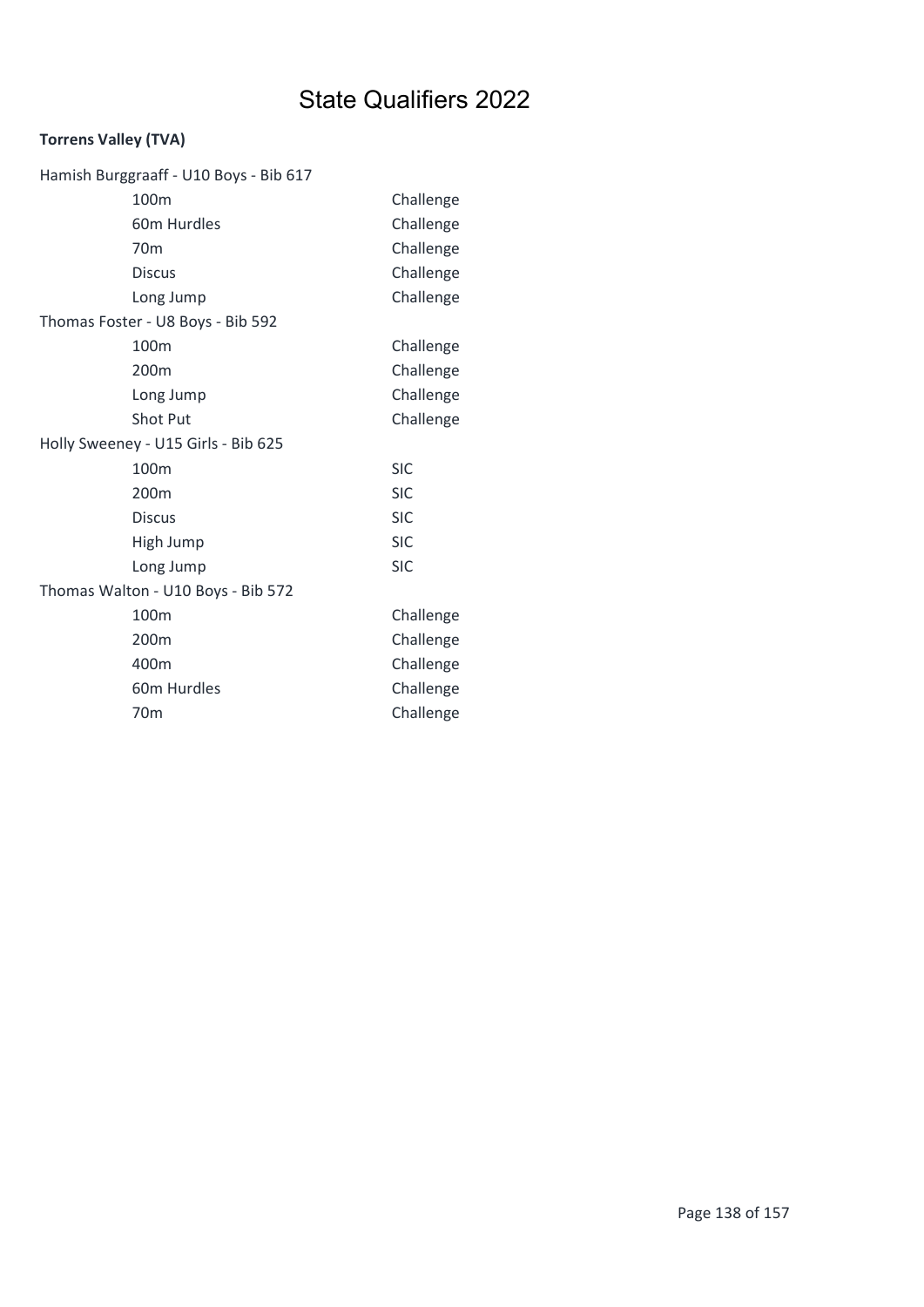### Univeristy Sunshine Coast (USC)

| Amelia Sheriden - U11 Girls - Bib 0 |            |  |
|-------------------------------------|------------|--|
| 1500 <sub>m</sub>                   | SIC.       |  |
| 400m                                | SIC.       |  |
| 800 <sub>m</sub>                    | SIC.       |  |
| Gracie Sheriden - U10 Girls - Bib 0 |            |  |
| 800m                                | <b>SIC</b> |  |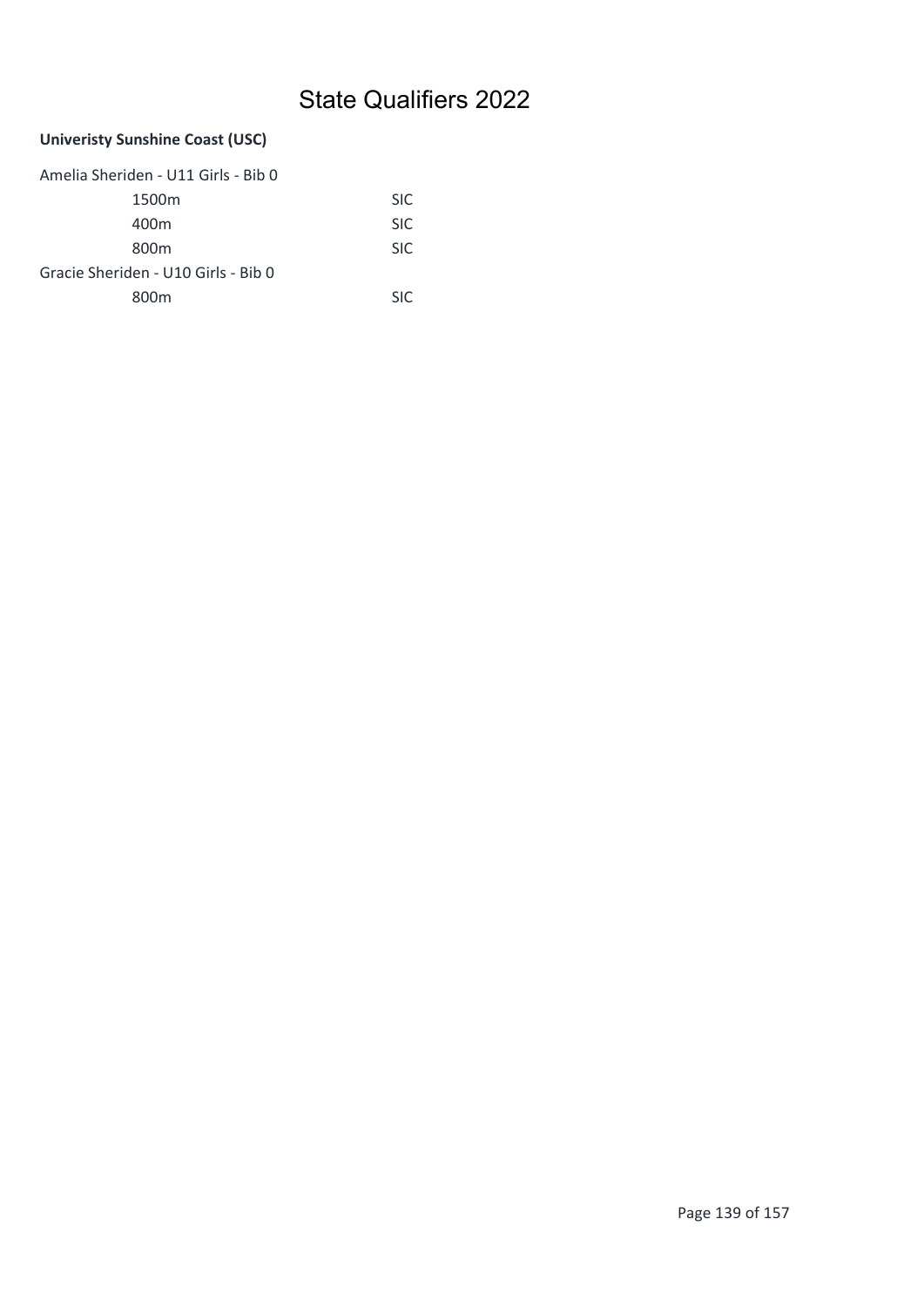| Joseph Allcock - U10 Boys - Bib 329         |            |
|---------------------------------------------|------------|
| 60m Hurdles                                 | <b>SIC</b> |
| 800m                                        | <b>SIC</b> |
| <b>Discus</b>                               | <b>SIC</b> |
| <b>Shot Put</b>                             | <b>SIC</b> |
| Charlotte Amey-Pearce - U11 Girls - Bib 306 |            |
| 100m                                        | Challenge  |
| 800m                                        | Challenge  |
| Shot Put                                    | Challenge  |
| Oliver Amey-Pearce - U11 Boys - Bib 305     |            |
| 400m                                        | Challenge  |
| <b>Discus</b>                               | Challenge  |
| Javelin                                     | Challenge  |
| Ashlyn Axon - U10 Girls - Bib 507           |            |
| 100m                                        | Challenge  |
| 200m                                        | Challenge  |
| 70 <sub>m</sub>                             | Challenge  |
| Kennedy Axon - U11 Girls - Bib 482          |            |
| <b>Discus</b>                               | Challenge  |
| Javelin                                     | Challenge  |
| Shot Put                                    | Challenge  |
| Triple Jump                                 | Challenge  |
| Scarlett Axon - U13 Girls - Bib 508         |            |
| 100 <sub>m</sub>                            | <b>SIC</b> |
| 200m                                        | <b>SIC</b> |
| 80m Hurdles                                 | <b>SIC</b> |
| Long Jump                                   | Challenge  |
| Triple Jump                                 | <b>SIC</b> |
| Lachlan Bell - U9 Boys - Bib 319            |            |
| 100m                                        | <b>SIC</b> |
| 200m                                        | <b>SIC</b> |
| 400m                                        | <b>SIC</b> |
| 70 <sub>m</sub>                             | <b>SIC</b> |
| 800m                                        | <b>SIC</b> |
| Tyler Bell - U11 Boys - Bib 320             |            |
| 100m                                        | <b>SIC</b> |
| 200m                                        | Challenge  |
| 400m                                        | <b>SIC</b> |
| 80m Hurdles                                 | Challenge  |
| Triple Jump                                 | Challenge  |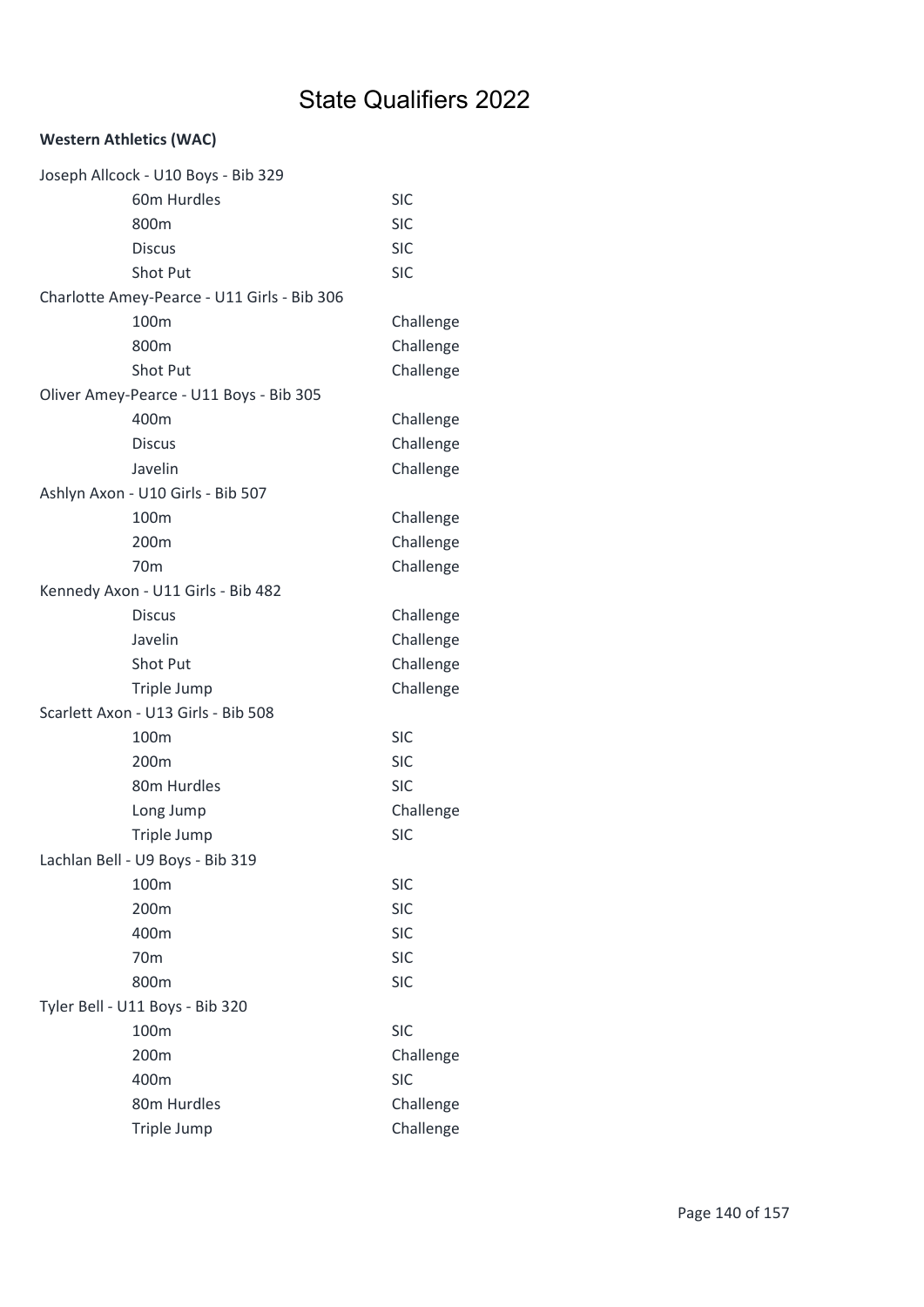| Emma Blackwell - U9 Girls - Bib 350  |            |
|--------------------------------------|------------|
| 100 <sub>m</sub>                     | Challenge  |
| 60m Hurdles                          | Challenge  |
| 70 <sub>m</sub>                      | Challenge  |
| Long Jump                            | Challenge  |
| <b>Shot Put</b>                      | Challenge  |
| Kael Brooks - U11 Boys - Bib 6421    |            |
| 100m                                 | Challenge  |
| 200m                                 | Challenge  |
| 80m Hurdles                          | Challenge  |
| Long Jump                            | Challenge  |
| Isla Browne - U10 Girls - Bib 396    |            |
| 400m                                 | <b>SIC</b> |
| 800m                                 | Challenge  |
| Max Browne - U13 Boys - Bib 394      |            |
| 800m                                 | Challenge  |
| Stirling Byrt - U10 Boys - Bib 286   |            |
| 100m                                 | <b>SIC</b> |
| 200m                                 | <b>SIC</b> |
| 400m                                 | <b>SIC</b> |
| 60m Hurdles                          | <b>SIC</b> |
| 800m                                 | <b>SIC</b> |
| Ruby Carney - U12 Girls - Bib 321    |            |
| 100m                                 | <b>SIC</b> |
| 80m Hurdles                          | <b>SIC</b> |
| High Jump                            | <b>SIC</b> |
| Long Jump                            | <b>SIC</b> |
| Triple Jump                          | <b>SIC</b> |
| Georgia Carter - U10 Girls - Bib 260 |            |
| 70 <sub>m</sub>                      | Challenge  |
| <b>Discus</b>                        | Challenge  |
| Lily Colville - U14 Girls - Bib 428  |            |
| 100m                                 | <b>SIC</b> |
| 200m                                 | <b>SIC</b> |
| 400m                                 | <b>SIC</b> |
| 80m Hurdles                          | <b>SIC</b> |
| Triple Jump                          | <b>SIC</b> |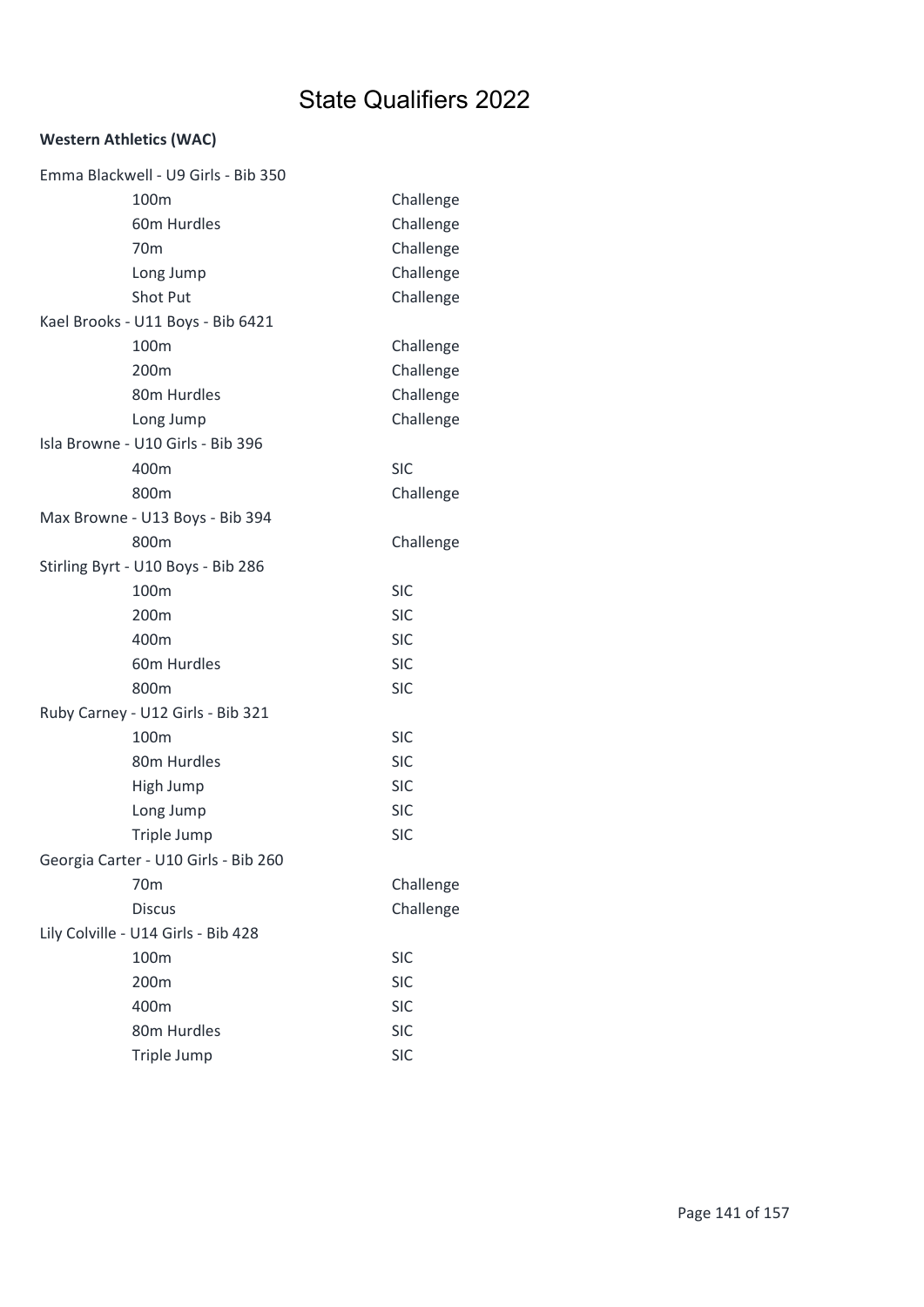| Madison Colville - U11 Girls - Bib 427          |            |
|-------------------------------------------------|------------|
| <b>Discus</b>                                   | Challenge  |
| High Jump                                       | Challenge  |
| Javelin                                         | Challenge  |
| Long Jump                                       | Challenge  |
| <b>Shot Put</b>                                 | <b>SIC</b> |
| Jessica Cooke - U9 Girls - Bib 323              |            |
| 200m                                            | Challenge  |
| 400m                                            | <b>SIC</b> |
| 60m Hurdles                                     | Challenge  |
| 800m                                            | <b>SIC</b> |
| <b>Discus</b>                                   | Challenge  |
| Zara Cotter - U10 Girls - Bib 214               |            |
| 100m                                            | Challenge  |
| 60m Hurdles                                     | Challenge  |
| 70 <sub>m</sub>                                 | <b>SIC</b> |
|                                                 | <b>SIC</b> |
| Long Jump<br>Maddison Dawe - U9 Girls - Bib 443 |            |
|                                                 |            |
| 70 <sub>m</sub>                                 | Challenge  |
| <b>Discus</b>                                   | Challenge  |
| Shot Put                                        | Challenge  |
| Joshua Day - U9 Boys - Bib 229                  |            |
| 200m                                            | <b>SIC</b> |
| 400m                                            | <b>SIC</b> |
| 60m Hurdles                                     | <b>SIC</b> |
| 800m                                            | <b>SIC</b> |
| High Jump                                       | <b>SIC</b> |
| Lewis Day - U14 Boys - Bib 298                  |            |
| 100m                                            | <b>SIC</b> |
| 200m                                            | <b>SIC</b> |
| 400m                                            | <b>SIC</b> |
| William Day - U9 Boys - Bib 232                 |            |
| 100m                                            | Challenge  |
| 60m Hurdles                                     | Challenge  |
| 70 <sub>m</sub>                                 | Challenge  |
| <b>Discus</b>                                   | Challenge  |
| High Jump                                       | Challenge  |
| Erin de Jager - U12 Girls - Bib 6494            |            |
| 100m                                            | Challenge  |
| 200m                                            | <b>SIC</b> |
| Long Jump                                       | Challenge  |
| Triple Jump                                     | Challenge  |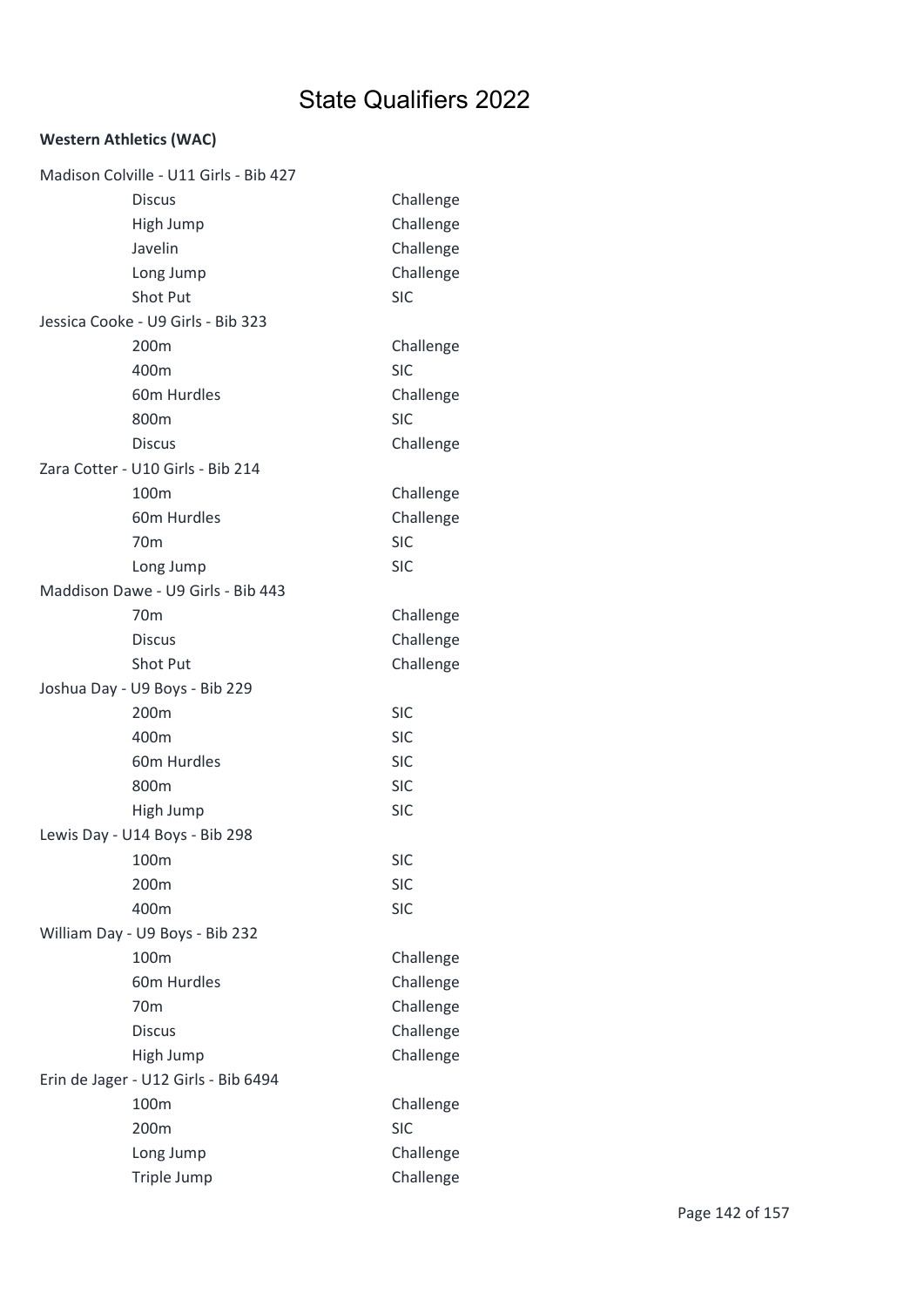| Maya Devitt - U8 Girls - Bib 434         |            |
|------------------------------------------|------------|
| 100m                                     | Challenge  |
| 60m Hurdles                              | Challenge  |
| 70 <sub>m</sub>                          | Challenge  |
| 700m                                     | Challenge  |
| <b>Discus</b>                            | Challenge  |
| Max Di Biase - U11 Boys - Bib 262        |            |
| 100m                                     | <b>SIC</b> |
| 200m                                     | <b>SIC</b> |
| Lara Dragani - U12 Girls - Bib 486       |            |
| 100m                                     | Challenge  |
| 200m                                     | <b>SIC</b> |
| 400m                                     | <b>SIC</b> |
| Long Jump                                | <b>SIC</b> |
| Triple Jump                              | <b>SIC</b> |
| Italica Ferreira - U9 Girls - Bib 265    |            |
| 800m                                     | <b>SIC</b> |
| Shot Put                                 | <b>SIC</b> |
| Scala Ferreira - U13 Girls - Bib 268     |            |
| Javelin                                  | <b>SIC</b> |
| Shot Put                                 | <b>SIC</b> |
| Georgie Fielder - U14 Girls - Bib 285    |            |
| 100m                                     | <b>SIC</b> |
| 200m                                     | <b>SIC</b> |
| 200m Hurdles                             | <b>SIC</b> |
| 400m                                     | <b>SIC</b> |
| Shot Put                                 | <b>SIC</b> |
| Naish Fielder - U10 Boys - Bib 290       |            |
| 200m                                     | Challenge  |
| 400m                                     | Challenge  |
| 70 <sub>m</sub>                          | Challenge  |
| Riley Fielder - U11 Boys - Bib 284       |            |
| 100m                                     | Challenge  |
| 200m                                     | Challenge  |
| 400m                                     | <b>SIC</b> |
| Daniel Franceschini - U12 Boys - Bib 297 |            |
| 1500m                                    | <b>SIC</b> |
| 800m                                     | <b>SIC</b> |
| Lucas Franceschini - U10 Boys - Bib 296  |            |
| 100m                                     | Challenge  |
| 200m                                     | Challenge  |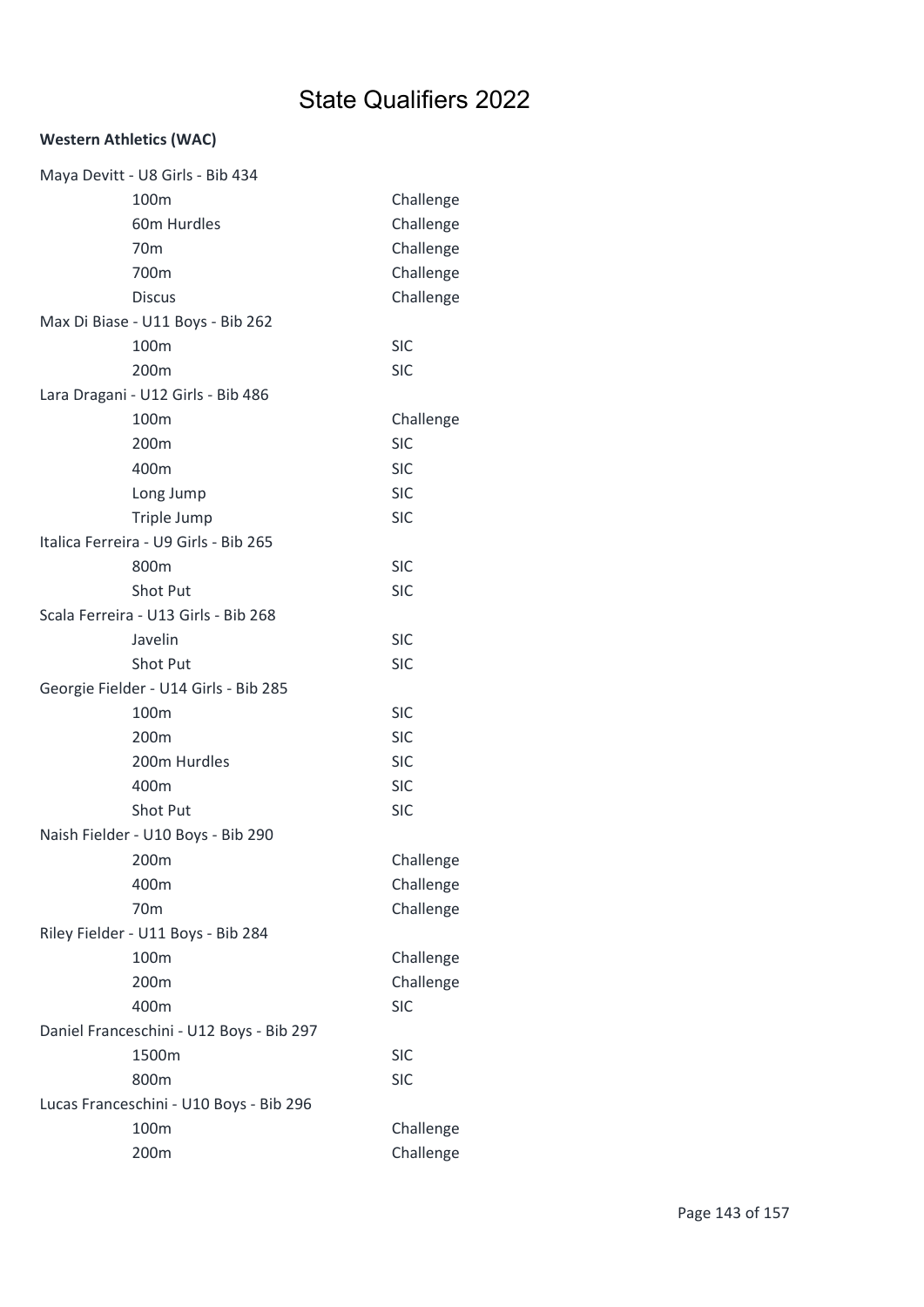|                                       | Jax Fromm - U9 Boys - Bib 222            |            |
|---------------------------------------|------------------------------------------|------------|
|                                       | 100m                                     | Challenge  |
|                                       | 400m                                     | <b>SIC</b> |
|                                       | 60m Hurdles                              | <b>SIC</b> |
|                                       | 800m                                     | Challenge  |
|                                       | <b>Discus</b>                            | Challenge  |
|                                       | Patrick Gibson - U9 Boys - Bib 439       |            |
|                                       | 400m                                     | Challenge  |
|                                       | Discus                                   | Challenge  |
|                                       | Evelin Harsanyi - U15 Girls - Bib 423    |            |
|                                       | 200 <sub>m</sub>                         | <b>SIC</b> |
|                                       | Long Jump                                | <b>SIC</b> |
|                                       | Triple Jump                              | <b>SIC</b> |
|                                       | George Hawkins - U12 Boys - Bib 477      |            |
|                                       | 100 <sub>m</sub>                         | Challenge  |
|                                       | 400m                                     | Challenge  |
| Ellie Hodder - U8 Girls - Bib 295     |                                          |            |
|                                       | 60m Hurdles                              | Challenge  |
|                                       | <b>Discus</b>                            | Challenge  |
|                                       | Armani letto-Bell - U10 Girls - Bib 6401 |            |
|                                       | 100 <sub>m</sub>                         | Challenge  |
|                                       | 200m                                     | Challenge  |
|                                       | 60m Hurdles                              | Challenge  |
|                                       | Vincent Kightley - U9 Boys - Bib 6491    |            |
|                                       | 100 <sub>m</sub>                         | Challenge  |
|                                       | 70 <sub>m</sub>                          | Challenge  |
|                                       | <b>Discus</b>                            | Challenge  |
|                                       | High Jump                                | Challenge  |
|                                       | Shot Put                                 | Challenge  |
|                                       | Mila Knight - U10 Girls - Bib 255        |            |
|                                       | 60m Hurdles                              | Challenge  |
|                                       | High Jump                                | <b>SIC</b> |
| Portia Lamberti - U13 Girls - Bib 421 |                                          |            |
|                                       | 100m                                     | Challenge  |
|                                       | 200m                                     | Challenge  |
|                                       | 400m                                     | <b>SIC</b> |
|                                       | Triple Jump                              | <b>SIC</b> |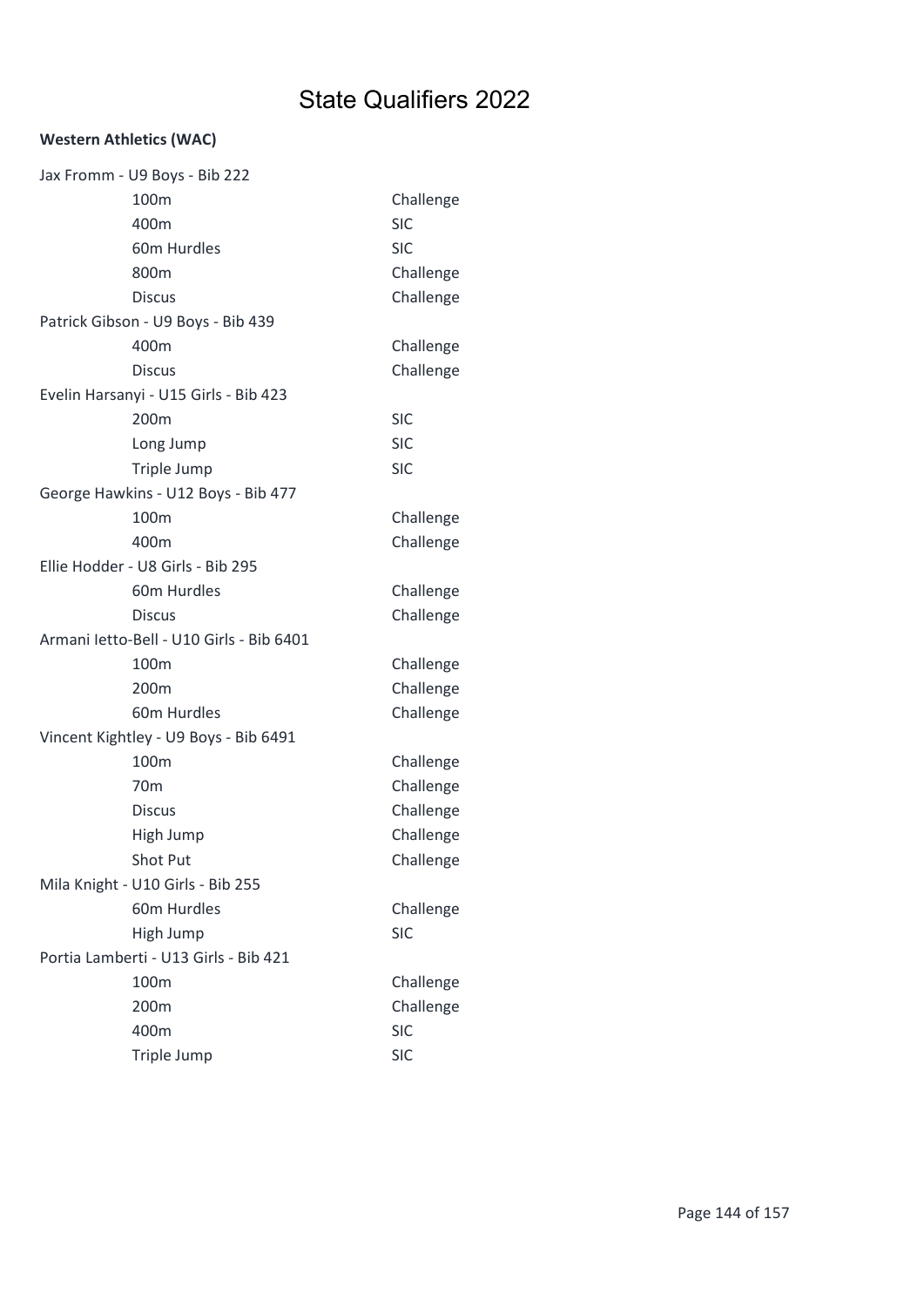| Sierra Lamberti - U11 Girls - Bib 420  |            |
|----------------------------------------|------------|
| 100 <sub>m</sub>                       | Challenge  |
| 400m                                   | Challenge  |
| 800m                                   | Challenge  |
| <b>Discus</b>                          | Challenge  |
| Triple Jump                            | Challenge  |
| Zach Llewellyn - U10 Boys - Bib 292    |            |
| 200m                                   | Challenge  |
| Millie Lokan - U8 Girls - Bib 324      |            |
| 100m                                   | Challenge  |
| 200 <sub>m</sub>                       | Challenge  |
| 70 <sub>m</sub>                        | Challenge  |
| High Jump                              | Challenge  |
| Long Jump                              | Challenge  |
| Esther Mann - U10 Girls - Bib 6889     |            |
| 100m                                   | Challenge  |
| 200m                                   | Challenge  |
| 400m                                   | Challenge  |
| <b>Discus</b>                          | Challenge  |
| Long Jump                              | Challenge  |
| Dallas Marks - U14 Girls - Bib 317     |            |
| 100m                                   | <b>SIC</b> |
| 200m                                   | <b>SIC</b> |
| 200m Hurdles                           | <b>SIC</b> |
| 80m Hurdles                            | <b>SIC</b> |
| High Jump                              | <b>SIC</b> |
| Harper Marks - U9 Girls - Bib 316      |            |
| 100m                                   | Challenge  |
|                                        |            |
| 200m                                   | Challenge  |
| 60m Hurdles                            | <b>SIC</b> |
| <b>Discus</b>                          | <b>SIC</b> |
| Shot Put                               | <b>SIC</b> |
| Blake Nightingale - U10 Boys - Bib 402 |            |
| 100m                                   | Challenge  |
| 60m Hurdles                            | Challenge  |
| 70 <sub>m</sub>                        | Challenge  |
| Long Jump                              | Challenge  |
| Jordy Noble - U11 Boys - Bib 6498      |            |
| 100m                                   | Challenge  |
| Long Jump                              | <b>SIC</b> |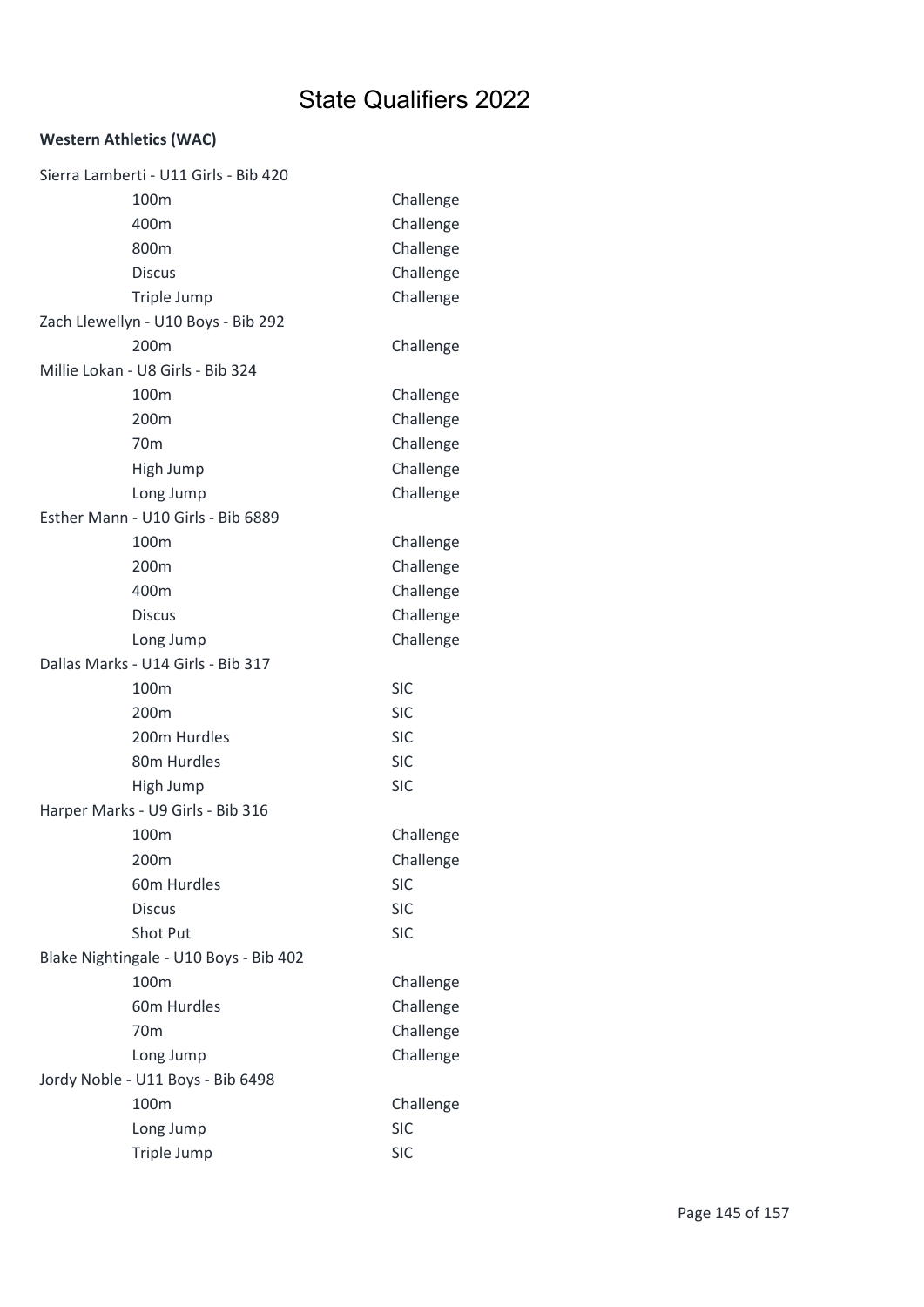| Quinn Norris - U8 Girls - Bib 281      |            |
|----------------------------------------|------------|
| 200m                                   | Challenge  |
| 60m Hurdles                            | Challenge  |
| High Jump                              | Challenge  |
| James Ouslinis - U12 Boys - Bib 6856   |            |
| 100m                                   | <b>SIC</b> |
| High Jump                              | <b>SIC</b> |
| Javelin                                | <b>SIC</b> |
| Triple Jump                            | <b>SIC</b> |
| Jevan Phillipou - U15 Boys - Bib 452   |            |
| 100m Hurdles                           | <b>SIC</b> |
| <b>Discus</b>                          | <b>SIC</b> |
| High Jump                              | <b>SIC</b> |
| Javelin                                | <b>SIC</b> |
| Shot Put                               | <b>SIC</b> |
| Eli Ramazan - U9 Boys - Bib 6414       |            |
| 200m                                   | Challenge  |
| 70 <sub>m</sub>                        | Challenge  |
| William Ramazan - U11 Boys - Bib 6415  |            |
| 100m                                   | Challenge  |
| Long Jump                              | Challenge  |
| Oliver Renshaw - U9 Boys - Bib 468     |            |
| 100m                                   | <b>SIC</b> |
| 200m                                   | <b>SIC</b> |
| 400m                                   | <b>SIC</b> |
| 70 <sub>m</sub>                        | <b>SIC</b> |
| Harrison Robb - U11 Boys - Bib 244     |            |
| High Jump                              | <b>SIC</b> |
| Layla Robertson - U12 Girls - Bib 6429 |            |
| 1500m                                  | <b>SIC</b> |
| 800m                                   | <b>SIC</b> |
| Javelin                                | <b>SIC</b> |
| Long Jump                              | Challenge  |
| Triple Jump                            | Challenge  |
| Tex Robertson - U8 Boys - Bib 6428     |            |
| 60m Hurdles                            | Challenge  |
| 700m                                   | Challenge  |
| <b>Discus</b>                          | Challenge  |
| High Jump                              | Challenge  |
| Shot Put                               | Challenge  |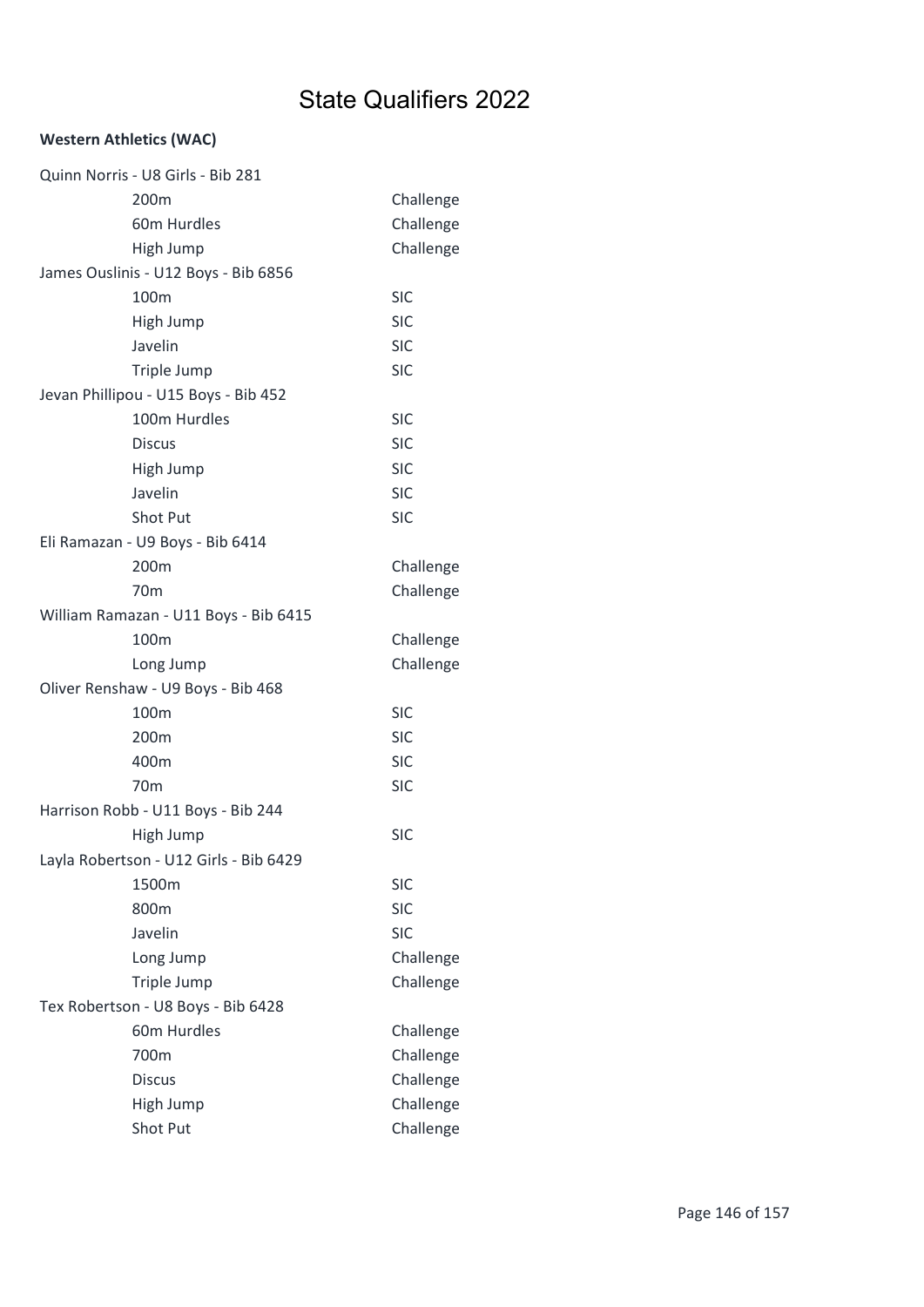| Isabella Sherman - U11 Girls - Bib 225   |            |
|------------------------------------------|------------|
| 80m Hurdles                              | Challenge  |
| Javelin                                  | Challenge  |
| Long Jump                                | Challenge  |
| <b>Shot Put</b>                          | Challenge  |
| Triple Jump                              | Challenge  |
| Ashleigh Sportmann - U9 Girls - Bib 386  |            |
| 100m                                     | <b>SIC</b> |
| 200m                                     | <b>SIC</b> |
| 70 <sub>m</sub>                          | <b>SIC</b> |
| High Jump                                | <b>SIC</b> |
| Long Jump                                | <b>SIC</b> |
| Mackenzie Sportmann - U12 Boys - Bib 385 |            |
| 100m                                     | <b>SIC</b> |
| 200m                                     | <b>SIC</b> |
| 400m                                     | <b>SIC</b> |
| Caitlyn Strangways - U11 Girls - Bib 395 |            |
| 100m                                     | Challenge  |
| Shot Put                                 | Challenge  |
| Lachlan Strangways - U9 Boys - Bib 397   |            |
| 100m                                     | Challenge  |
| 400m                                     | Challenge  |
| Iluka-Rose Taylor - U13 Girls - Bib 304  |            |
| 100m                                     | <b>SIC</b> |
| 200m                                     | <b>SIC</b> |
| 200m Hurdles                             | <b>SIC</b> |
| 400m                                     | <b>SIC</b> |
| 80m Hurdles                              | <b>SIC</b> |
| Ava Thompson - U9 Girls - Bib 6490       |            |
| 60m Hurdles                              | <b>SIC</b> |
| 70 <sub>m</sub>                          | <b>SIC</b> |
| Long Jump                                | <b>SIC</b> |
| Jack Trotter - U14 Boys - Bib 373        |            |
| 1500m                                    | <b>SIC</b> |
| 800m                                     | <b>SIC</b> |
| Jasmine Trotter - U9 Girls - Bib 371     |            |
| 100 <sub>m</sub>                         | <b>SIC</b> |
| 400m                                     | <b>SIC</b> |
| 60m Hurdles                              | <b>SIC</b> |
| <b>Discus</b>                            | <b>SIC</b> |
| Shot Put                                 | <b>SIC</b> |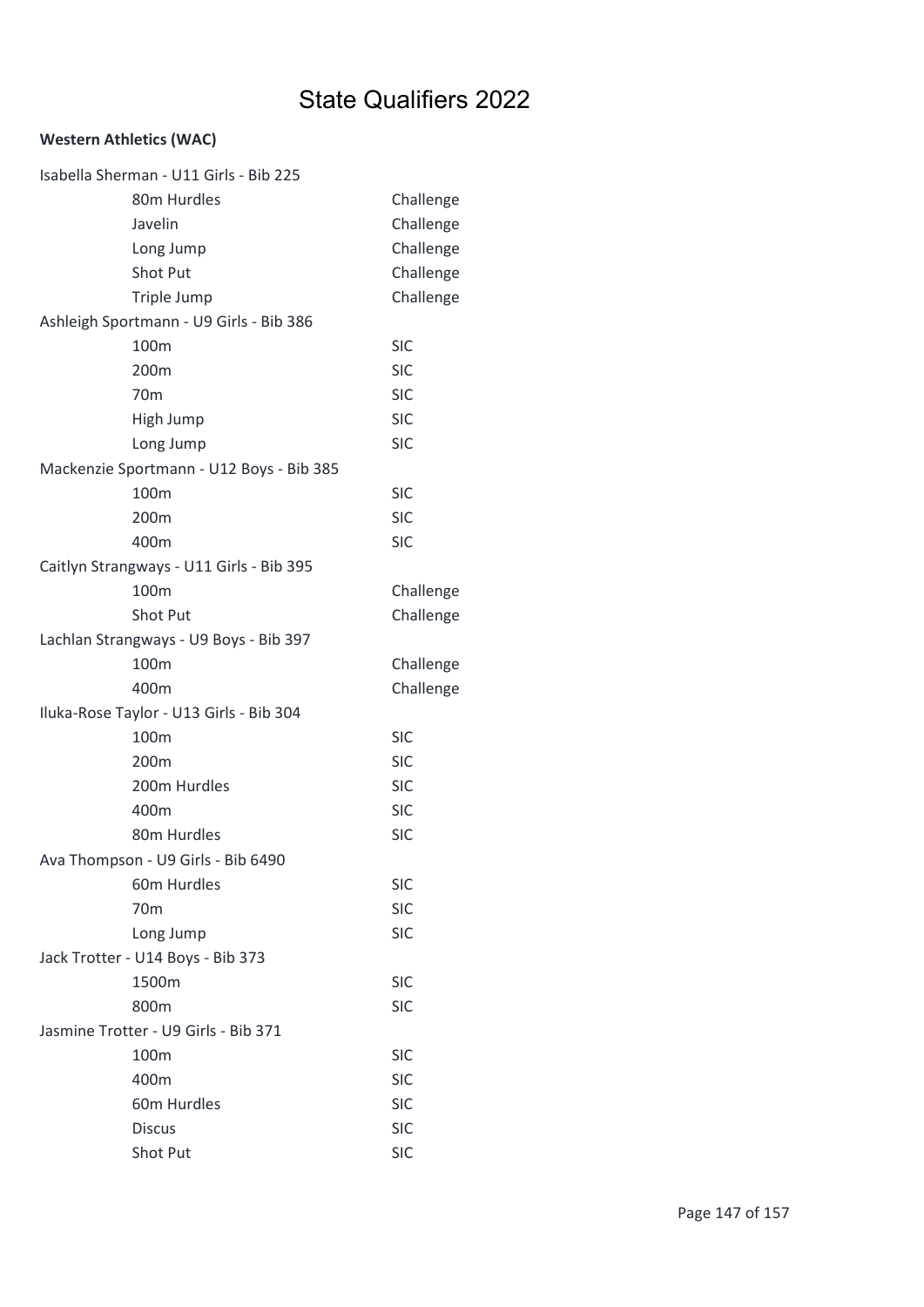| Nathan Trotter - U12 Boys - Bib 372    |
|----------------------------------------|
| <b>SIC</b>                             |
| <b>SIC</b>                             |
| <b>SIC</b>                             |
| Brightlyn Victor - U17 Girls - Bib 505 |
| <b>SIC</b>                             |
| <b>SIC</b>                             |
| <b>SIC</b>                             |
| <b>SIC</b>                             |
| Praiselyn Victor - U13 Girls - Bib 504 |
| <b>SIC</b>                             |
| <b>SIC</b>                             |
| <b>SIC</b>                             |
| Tate Waldeck - U13 Boys - Bib 278      |
| <b>SIC</b>                             |
| <b>SIC</b>                             |
| <b>SIC</b>                             |
| <b>SIC</b>                             |
| <b>SIC</b>                             |
|                                        |
| Challenge                              |
| Challenge                              |
| Challenge                              |
|                                        |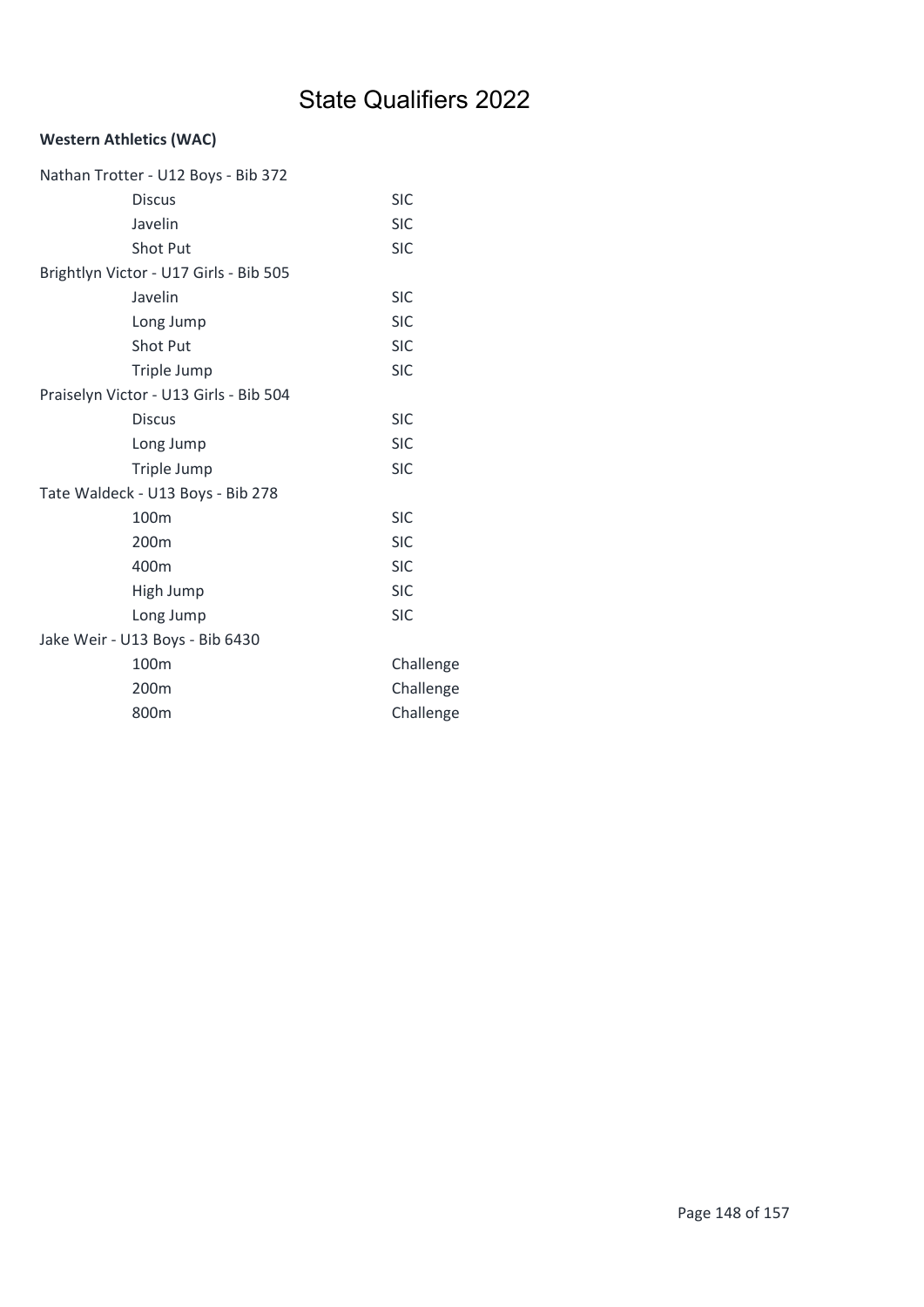## Waikerie (WAI)

| Emy Ahmed - U11 Girls - Bib 528         |            |
|-----------------------------------------|------------|
| 1500m                                   | <b>SIC</b> |
| 200m                                    | Challenge  |
| 400m                                    | Challenge  |
| 800m                                    | Challenge  |
| 80m Hurdles                             | Challenge  |
| Malek Ahmed - U9 Boys - Bib 527         |            |
| 100m                                    | Challenge  |
| 200m                                    | Challenge  |
| 400m                                    | Challenge  |
| 60m Hurdles                             | Challenge  |
| 70 <sub>m</sub>                         | <b>SIC</b> |
| Sebastian Coote - U11 Boys - Bib 555    |            |
| 1500m                                   | <b>SIC</b> |
| 800m                                    | <b>SIC</b> |
| Javelin                                 | <b>SIC</b> |
| Hunter Danton - U10 Boys - Bib 571      |            |
| 400m                                    | <b>SIC</b> |
| 800m                                    | Challenge  |
| <b>Discus</b>                           | <b>SIC</b> |
| Long Jump                               | Challenge  |
| <b>Shot Put</b>                         | <b>SIC</b> |
| Peyton Fitzgerald - U10 Girls - Bib 537 |            |
| <b>Discus</b>                           | <b>SIC</b> |
| Shot Put                                | <b>SIC</b> |
| Skye Golding - U10 Girls - Bib 549      |            |
| 800m                                    | <b>SIC</b> |
| High Jump                               | <b>SIC</b> |
| Kerris Kroschel - U10 Boys - Bib 567    |            |
| 100m                                    | Challenge  |
| 200m                                    | Challenge  |
| 400m                                    | Challenge  |
| 70 <sub>m</sub>                         | Challenge  |
| 800m                                    | Challenge  |
| Asha Lehmann - U12 Girls - Bib 6101     |            |
| 1500m                                   | <b>SIC</b> |
| 400m                                    | <b>SIC</b> |
| 800m                                    | <b>SIC</b> |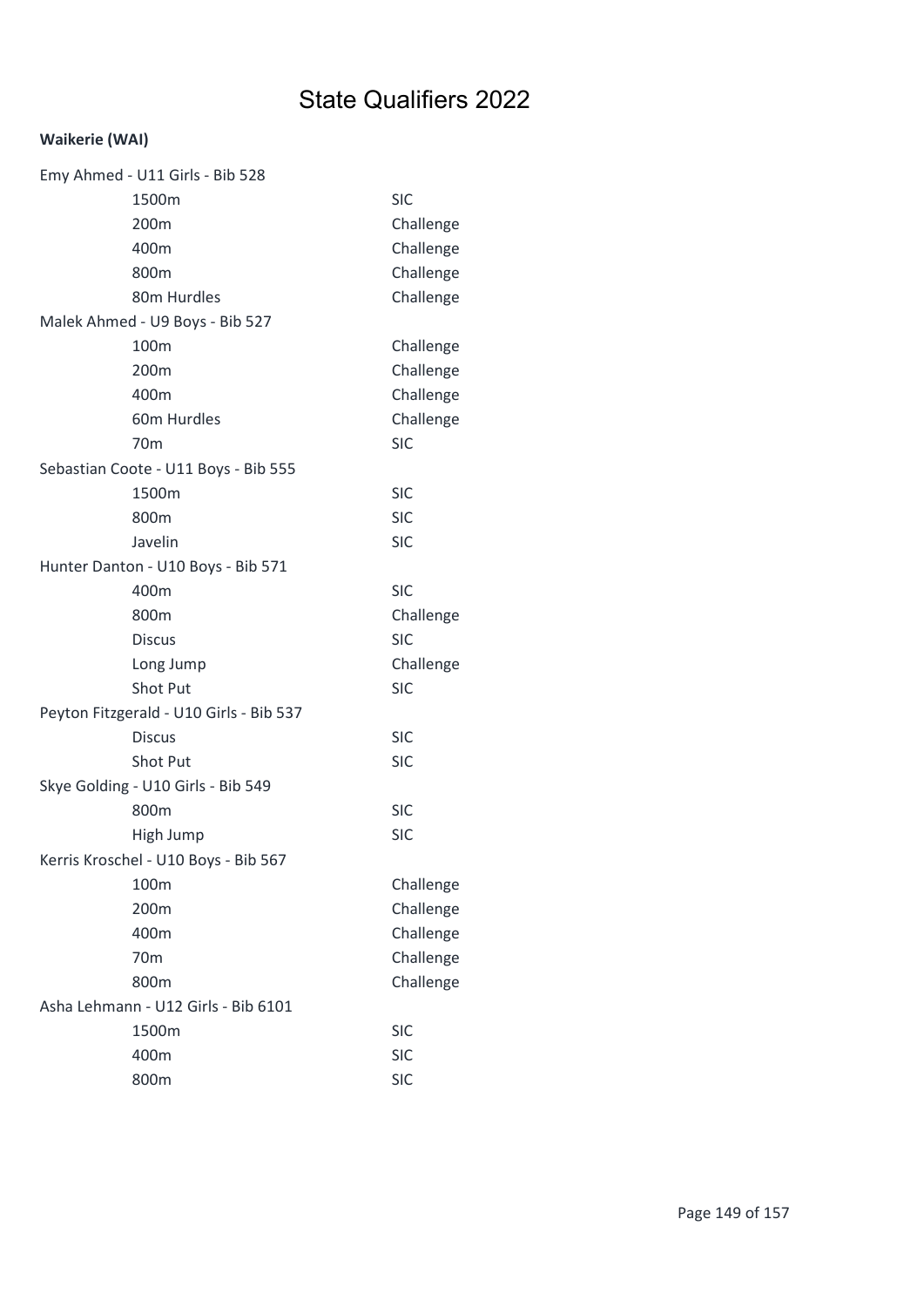## Waikerie (WAI)

| Noah Seres - U10 Boys - Bib 540 |           |
|---------------------------------|-----------|
| 100 <sub>m</sub>                | Challenge |
| 70 <sub>m</sub>                 | Challenge |
| <b>Discus</b>                   | Challenge |
| Long Jump                       | Challenge |
| Shot Put                        | Challenge |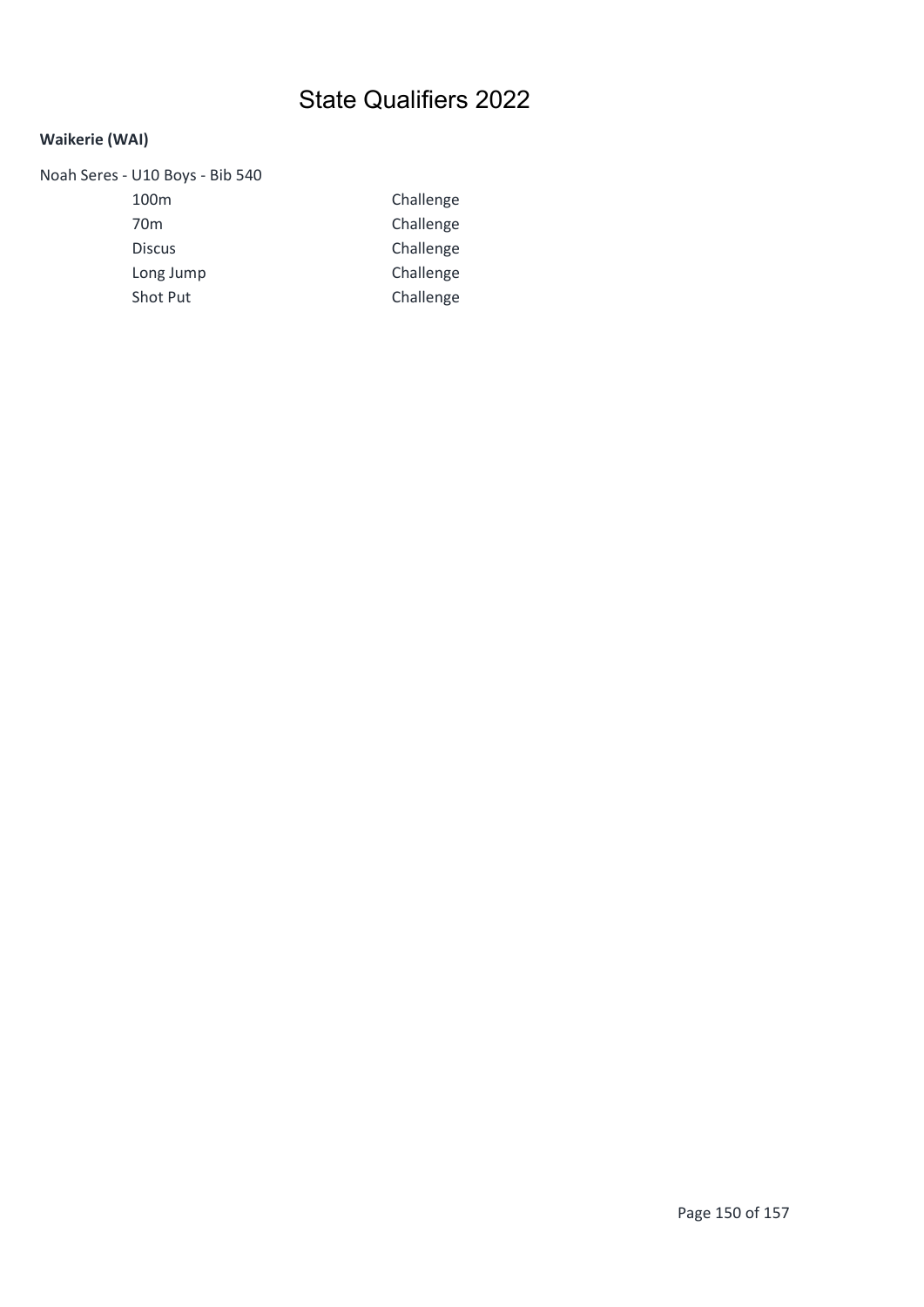## Whyalla (WHY)

| Abhay Brar - U11 Boys - Bib 178 |            |
|---------------------------------|------------|
| 100 <sub>m</sub>                | Cha        |
| 200 <sub>m</sub>                | Cha        |
| <b>Discus</b>                   | Cha        |
| High Jump                       | <b>SIC</b> |
| <b>Shot Put</b>                 | Cha        |
|                                 |            |

Challenge Challenge Challenge Challenge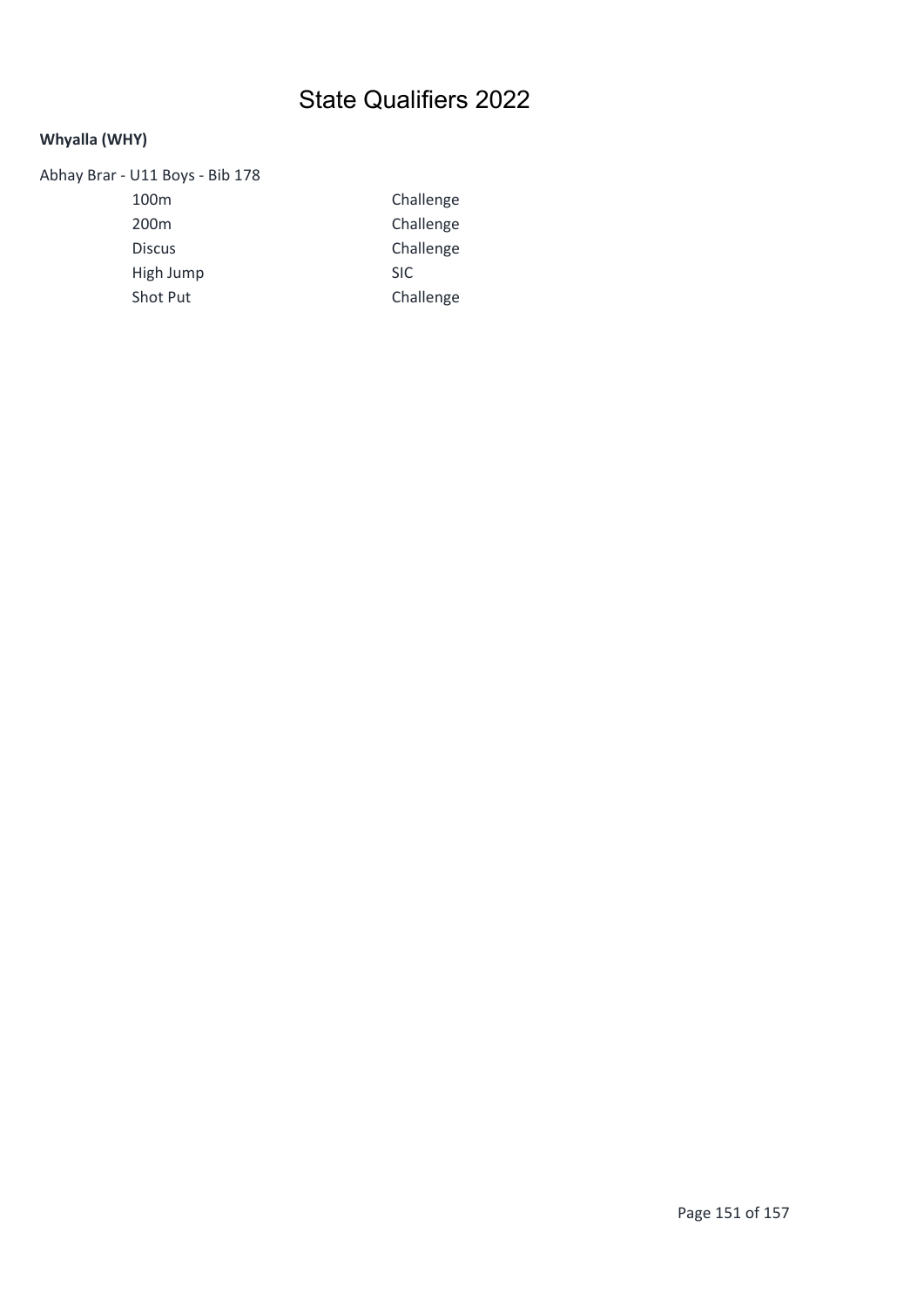| Laurence Andriani - U13 Boys - Bib 86 |            |
|---------------------------------------|------------|
| 1500m                                 | <b>SIC</b> |
| 200m                                  | Challenge  |
| 400m                                  | <b>SIC</b> |
| 800m                                  | <b>SIC</b> |
| Shot Put                              | <b>SIC</b> |
| Nathan Andriani - U11 Boys - Bib 87   |            |
| 200m                                  | Challenge  |
| 400m                                  | <b>SIC</b> |
| Javelin                               | <b>SIC</b> |
| Shot Put                              | <b>SIC</b> |
| Triple Jump                           | <b>SIC</b> |
| Matthew Annese - U11 Boys - Bib 80    |            |
| 1500m                                 | <b>SIC</b> |
| 800m                                  | <b>SIC</b> |
| Charlotte Beard - U13 Girls - Bib 22  |            |
| 100 <sub>m</sub>                      | Challenge  |
| 200m                                  | <b>SIC</b> |
| Javelin                               | <b>SIC</b> |
| Long Jump                             | Challenge  |
| Triple Jump                           | <b>SIC</b> |
| Aiden Beeching - U8 Boys - Bib 143    |            |
| 100m                                  | Challenge  |
| 200 <sub>m</sub>                      | Challenge  |
| 60m Hurdles                           | Challenge  |
| 70 <sub>m</sub>                       | Challenge  |
| 700m                                  | Challenge  |
| Archie Begg - U13 Boys - Bib 69       |            |
| 1500m                                 | <b>SIC</b> |
| Sophie Bekkevold - U10 Girls - Bib 12 |            |
| 100m                                  | Challenge  |
| 200m                                  | Challenge  |
| High Jump                             | <b>SIC</b> |
| Long Jump                             | Challenge  |
| Shot Put                              | <b>SIC</b> |
| Areeba Bilal - U13 Girls - Bib 21     |            |
| 100m                                  | Challenge  |
| 200m                                  | Challenge  |
| Long Jump                             | Challenge  |
| Muhammad Bilal - U11 Boys - Bib 20    |            |
| <b>Discus</b>                         | Challenge  |
| High Jump                             | Challenge  |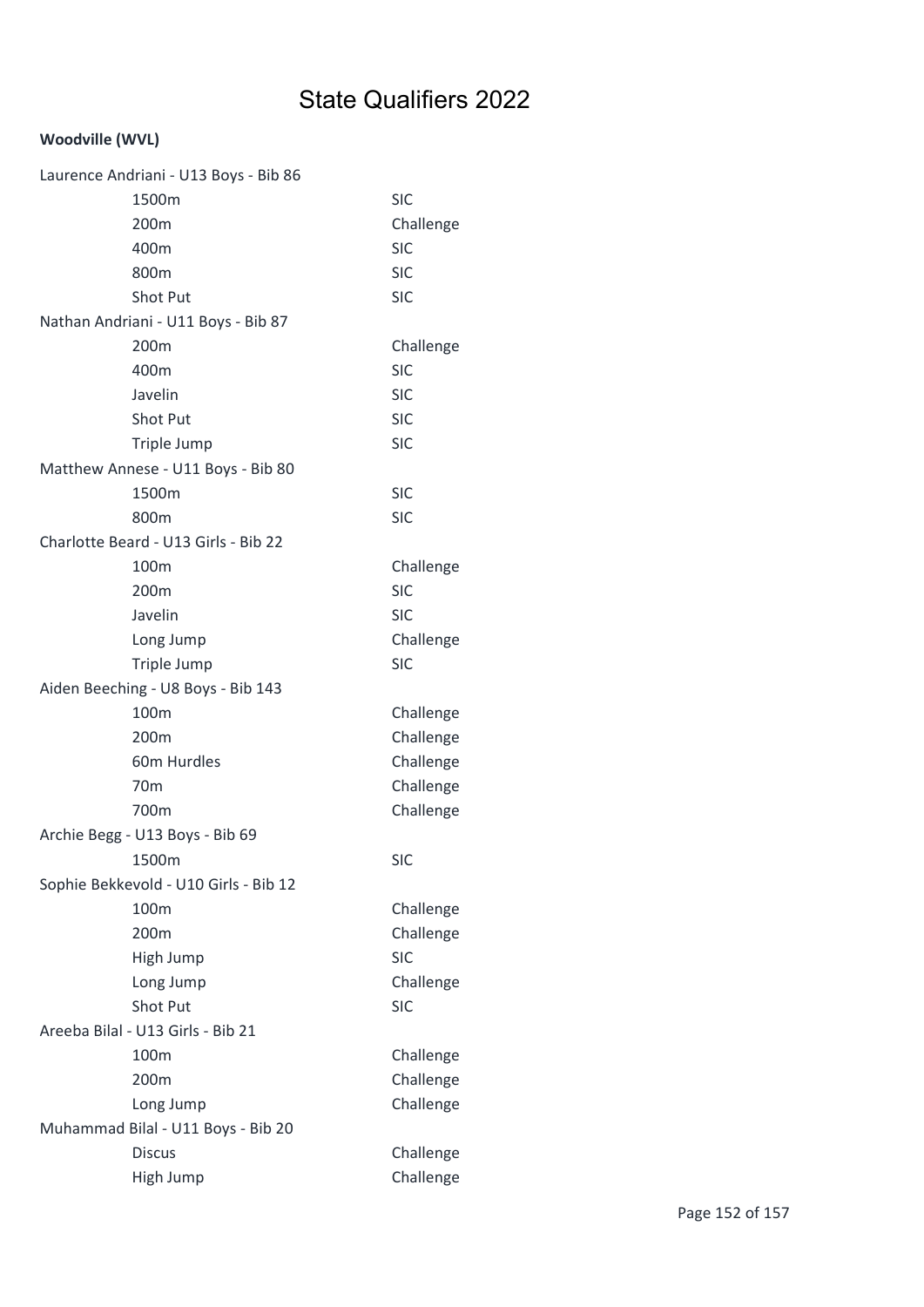| Mustafa Bilal - U10 Boys - Bib 19         |            |
|-------------------------------------------|------------|
| 100m                                      | Challenge  |
| 200 <sub>m</sub>                          | Challenge  |
| Austin Brown - U8 Boys - Bib 54           |            |
| 200m                                      | Challenge  |
| 70 <sub>m</sub>                           | Challenge  |
| Long Jump                                 | Challenge  |
| Lyla Brown - U12 Girls - Bib 56           |            |
| 100m                                      | Challenge  |
| 1500m                                     | <b>SIC</b> |
| 200m                                      | <b>SIC</b> |
| 800m                                      | <b>SIC</b> |
| Long Jump                                 | <b>SIC</b> |
| Vincent Busolin - U11 Boys - Bib 117      |            |
| 1500m                                     | <b>SIC</b> |
| 200m                                      | <b>SIC</b> |
| 800m                                      | <b>SIC</b> |
| 80m Hurdles                               | <b>SIC</b> |
| High Jump                                 | Challenge  |
| Ken Ferrante Tanikawa - U13 Boys - Bib 48 |            |
| 100m                                      | <b>SIC</b> |
| 200m Hurdles                              | <b>SIC</b> |
| 80m Hurdles                               | <b>SIC</b> |
| Javelin                                   | <b>SIC</b> |
| Triple Jump                               | <b>SIC</b> |
| Indiana Fowler - U11 Girls - Bib 127      |            |
| 400m                                      | Challenge  |
| <b>Discus</b>                             | <b>SIC</b> |
| Shot Put                                  | <b>SIC</b> |
| Hamish Fraser - U12 Boys - Bib 7          |            |
| <b>Discus</b>                             | <b>SIC</b> |
| Javelin                                   | Challenge  |
| Shot Put                                  | <b>SIC</b> |
| Emmeline Girdler - U8 Girls - Bib 1       |            |
| 100 <sub>m</sub>                          | Challenge  |
| 60m Hurdles                               | Challenge  |
| 70 <sub>m</sub>                           | Challenge  |
| High Jump                                 | Challenge  |
| Shot Put                                  | Challenge  |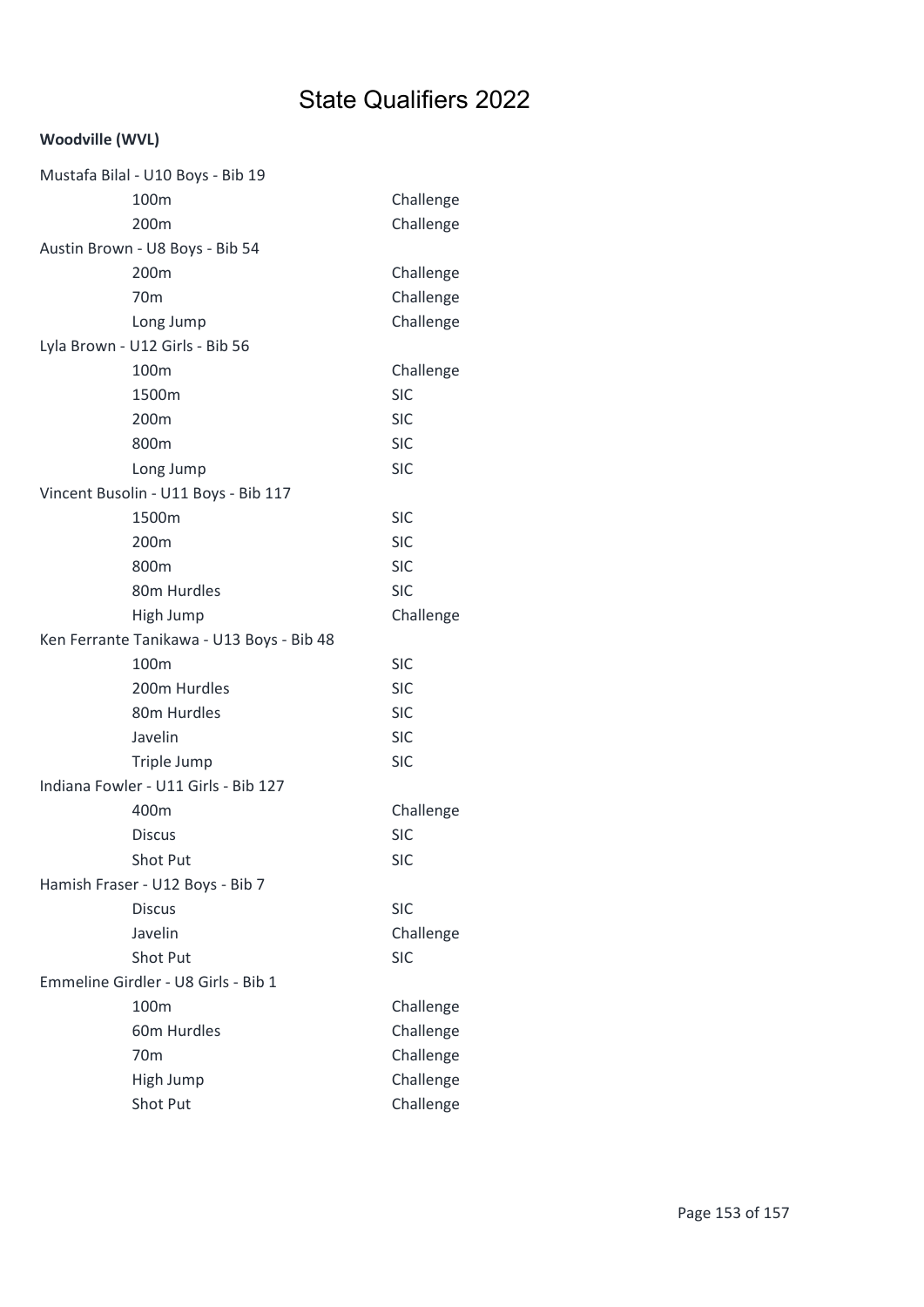| Rosalie Girdler - U11 Girls - Bib 2 |            |
|-------------------------------------|------------|
| 1100m Walk                          | <b>SIC</b> |
| <b>Discus</b>                       | <b>SIC</b> |
| High Jump                           | Challenge  |
| Javelin                             | <b>SIC</b> |
| Shot Put                            | <b>SIC</b> |
| Caitlin Hardin - U13 Girls - Bib 32 |            |
| 1500m                               | <b>SIC</b> |
| 200m Hurdles                        | <b>SIC</b> |
| 400m                                | Challenge  |
| 800m                                | <b>SIC</b> |
| Shot Put                            | Challenge  |
| Ben Holroyd - U13 Boys - Bib 43     |            |
| 200m Hurdles                        | <b>SIC</b> |
| <b>Discus</b>                       | <b>SIC</b> |
| Javelin                             | <b>SIC</b> |
| Shot Put                            | <b>SIC</b> |
| Amy Le - U12 Girls - Bib 13         |            |
| 100m                                | Challenge  |
| 80m Hurdles                         | <b>SIC</b> |
| High Jump                           | <b>SIC</b> |
| Javelin                             | <b>SIC</b> |
| Triple Jump                         | Challenge  |
| Ivy Leonardi - U9 Girls - Bib 23    |            |
| 100m                                | <b>SIC</b> |
| 70 <sub>m</sub>                     | <b>SIC</b> |
| 700m Walk                           | <b>SIC</b> |
| Ollie Lewis - U12 Boys - Bib 30     |            |
| 200m                                | <b>SIC</b> |
| 400m                                | Challenge  |
| Andre Lo Basso - U12 Boys - Bib 47  |            |
| 800m                                | <b>SIC</b> |
| 80m Hurdles                         | Challenge  |
| <b>Discus</b>                       | Challenge  |
| Javelin                             | <b>SIC</b> |
| Triple Jump                         | Challenge  |
| Lewis Lo Basso - U10 Boys - Bib 46  |            |
| 1100m Walk                          | <b>SIC</b> |
| 200 <sub>m</sub>                    | Challenge  |
| 400m                                | Challenge  |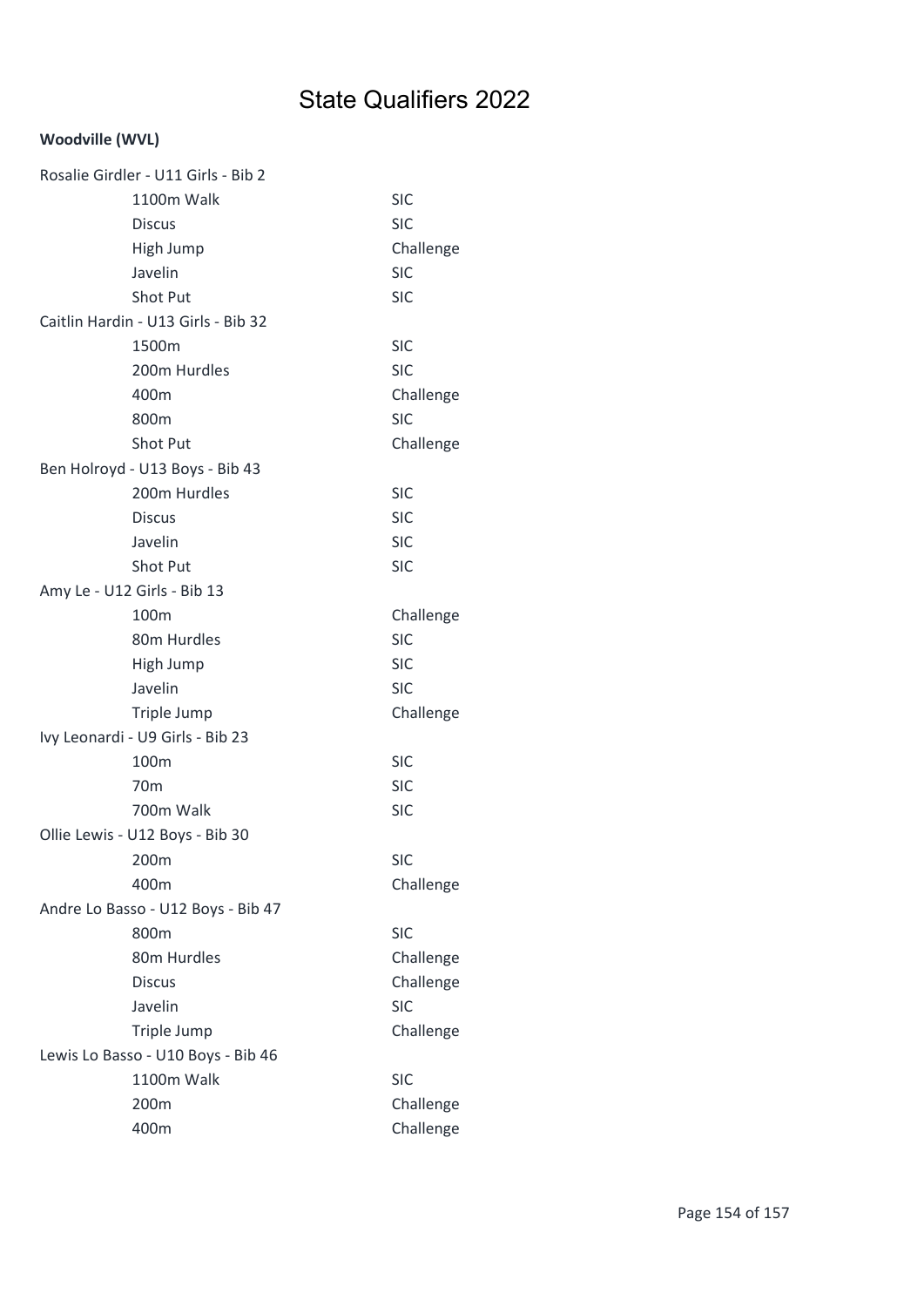| Chanel Maio - U9 Girls - Bib 25     |            |
|-------------------------------------|------------|
| 100m                                | Challenge  |
| 200m                                | Challenge  |
| 60m Hurdles                         | <b>SIC</b> |
| High Jump                           | <b>SIC</b> |
| Long Jump                           | <b>SIC</b> |
| Ava Martino - U13 Girls - Bib 67    |            |
| 100m                                | Challenge  |
| 1500m                               | <b>SIC</b> |
| 800m                                | <b>SIC</b> |
| Isla Martino - U13 Girls - Bib 68   |            |
| 100m                                | Challenge  |
| 200m                                | Challenge  |
| Long Jump                           | Challenge  |
| William McManus - U9 Boys - Bib 149 |            |
| 400m                                | <b>SIC</b> |
| 800m                                | <b>SIC</b> |
| Chloe Mildren - U10 Girls - Bib 36  |            |
| 100m                                | <b>SIC</b> |
| 200m                                | <b>SIC</b> |
| 400m                                | <b>SIC</b> |
| 800m                                | <b>SIC</b> |
| Jake Mildren - U8 Boys - Bib 35     |            |
| 200m                                | Challenge  |
| <b>Discus</b>                       | Challenge  |
| Long Jump                           | Challenge  |
| Aisling Morgan - U13 Girls - Bib 16 |            |
| 200m                                | Challenge  |
| 800m                                | Challenge  |
| Javelin                             | <b>SIC</b> |
| Callan Morgan - U8 Boys - Bib 14    |            |
| 100m                                | Challenge  |
| 200m                                | Challenge  |
| 70 <sub>m</sub>                     | Challenge  |
| 700m                                | Challenge  |
| Rhys Morgan - U9 Boys - Bib 15      |            |
| 100m                                | Challenge  |
| 200m                                | Challenge  |
| 400m                                | Challenge  |
| 800m                                | <b>SIC</b> |
| <b>Discus</b>                       | Challenge  |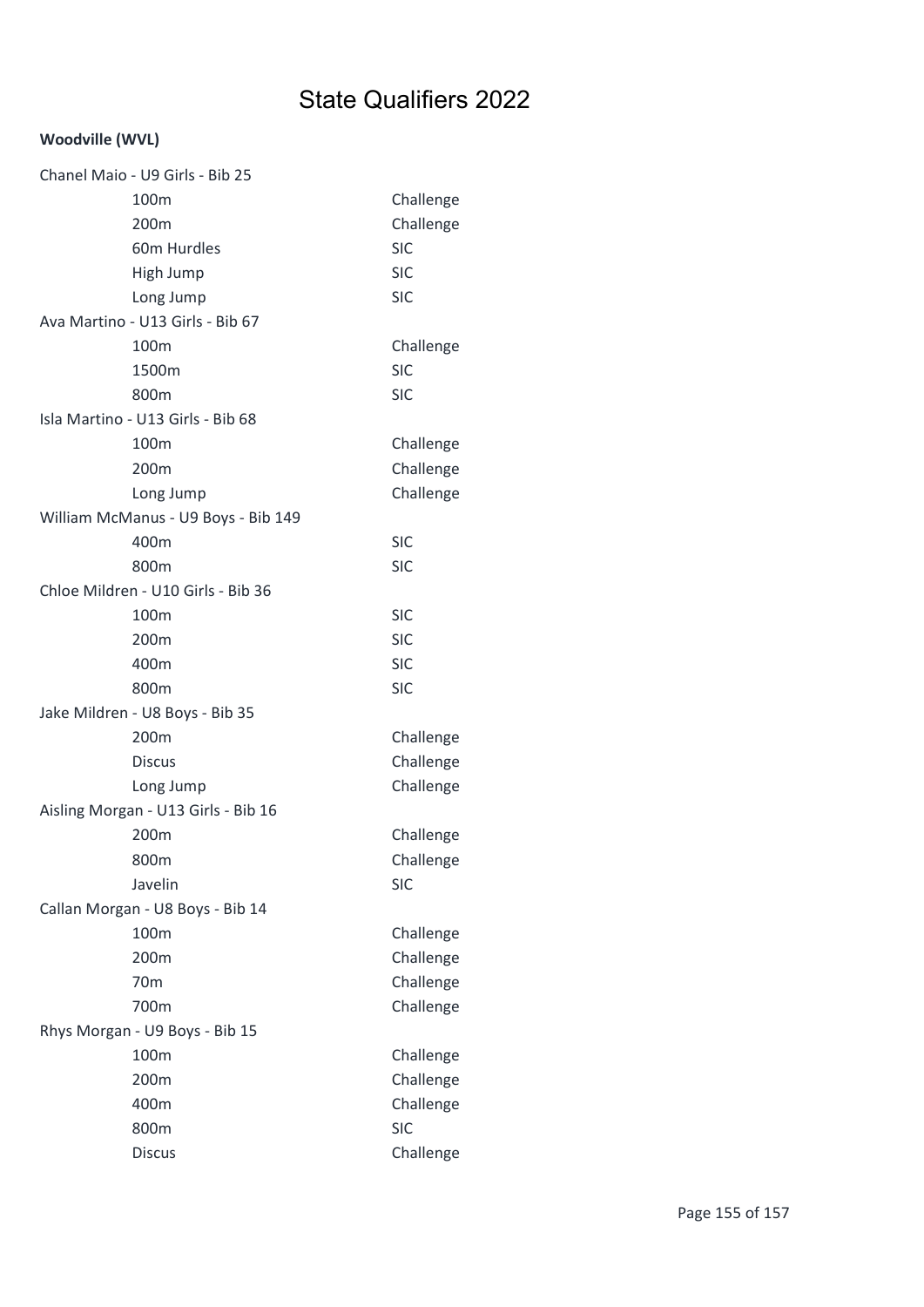| Adriano Nyamrunda - U10 Boys - Bib 136 |            |
|----------------------------------------|------------|
| 100m                                   | <b>SIC</b> |
| 60m Hurdles                            | <b>SIC</b> |
| 70 <sub>m</sub>                        | <b>SIC</b> |
| High Jump                              | <b>SIC</b> |
| Long Jump                              | <b>SIC</b> |
| Louis Pietsch - U13 Boys - Bib 5       |            |
| 1500m                                  | <b>SIC</b> |
| 400m                                   | <b>SIC</b> |
| 800m                                   | <b>SIC</b> |
| Oscar Pietsch - U15 Boys - Bib 6       |            |
| 1500m                                  | <b>SIC</b> |
| 800m                                   | <b>SIC</b> |
| Cooper Raftery - U14 Boys - Bib 11     |            |
| 200m Hurdles                           | <b>SIC</b> |
| 90m Hurdles                            | <b>SIC</b> |
| High Jump                              | <b>SIC</b> |
| Long Jump                              | <b>SIC</b> |
| Triple Jump                            | <b>SIC</b> |
| Imani Robinson - U13 Girls - Bib 79    |            |
| 100m                                   | <b>SIC</b> |
| 200m                                   | <b>SIC</b> |
| 400m                                   | <b>SIC</b> |
| Long Jump                              | <b>SIC</b> |
| Maeya Robinson - U13 Girls - Bib 78    |            |
| 100m                                   | <b>SIC</b> |
| 200m                                   | <b>SIC</b> |
| 400m                                   | <b>SIC</b> |
| 800m                                   | <b>SIC</b> |
| Javelin                                | <b>SIC</b> |
| Joshua Rositano - U14 Boys - Bib 160   |            |
| 100m                                   | <b>SIC</b> |
| 200m Hurdles                           | <b>SIC</b> |
| High Jump                              | <b>SIC</b> |
| Long Jump                              | <b>SIC</b> |
| Triple Jump                            | <b>SIC</b> |
| Zachary Rositano - U12 Boys - Bib 159  |            |
| 100m                                   | Challenge  |
| 80m Hurdles                            | Challenge  |
| <b>Discus</b>                          | Challenge  |
| High Jump                              | Challenge  |
| Long Jump                              | Challenge  |